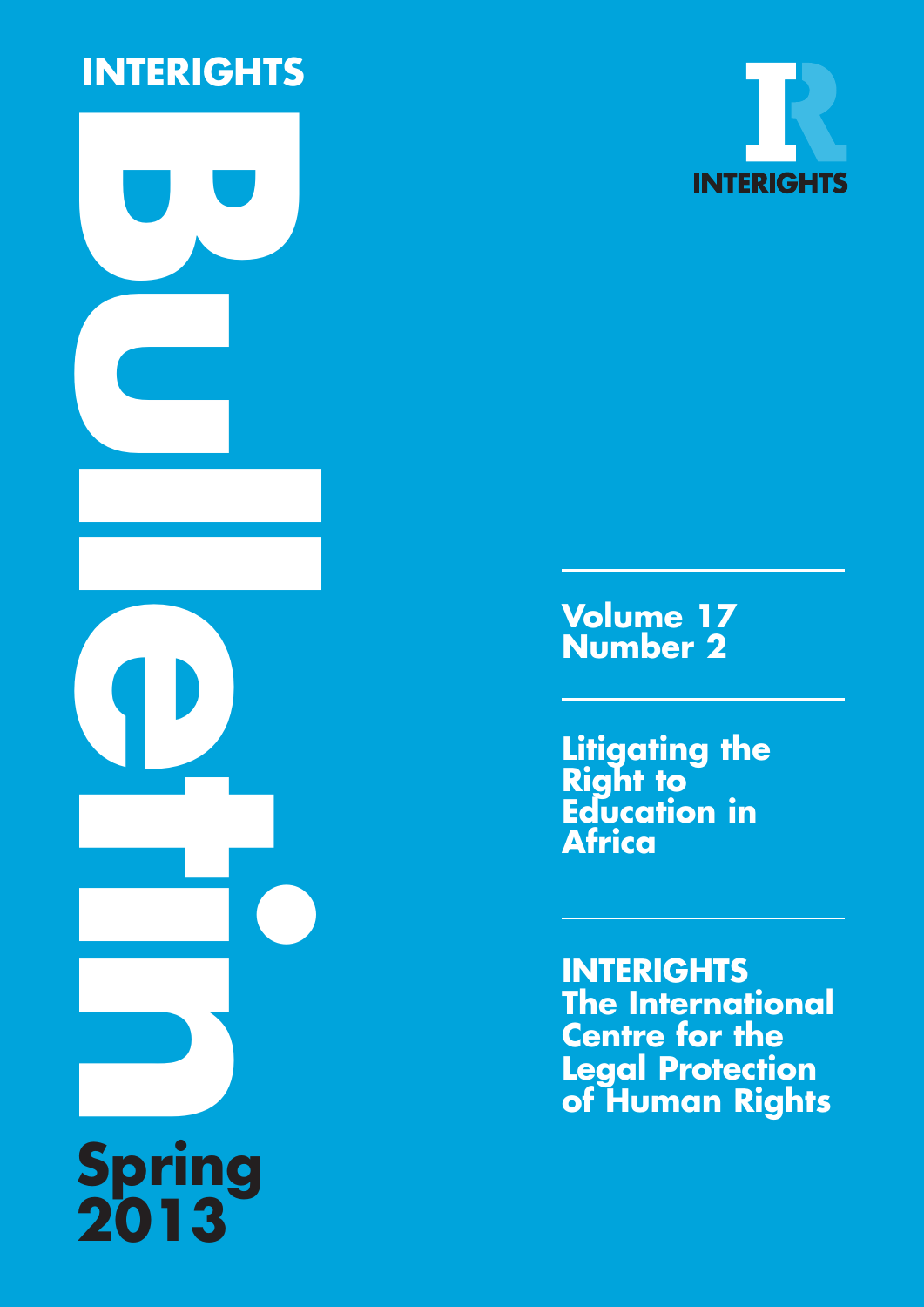#### Staff

John Wadham Executive Director Vesselina Vandova Interim Legal Director Joanne Sawyer Litigation Director (maternity leave) Amana Dawuda-Wodu Head of Human Resources and Governance Sarah Harrington Head of Fundraising and Communications Iryna Peleshko Head of Finance Judy A Oder Lawyer, Africa Solomon Sacco Lawyer, Africa Susie Talbot Lawyer, Economic and Social **Rights** Pádraig Hughes Lawyer, Equality Sibongile Ndashe Lawyer, Equality Constantin Cojocariu Lawyer, Europe Yuri Marchenko Lawyer, Europe Dina Vedernikova Lawyer, Security and the Rule o f L a w Arpine Avetisyan Legal Adviser, South Caucasus Kelly Kileff Legal Team Coordinator, Europe / Economic and Social **Rights** Moni Shrestha Legal Team Co-ordinator, Africa / South Asia / Equality / Security and the Rule of Law Helen Duffy Senior Consultant/Special Counsel Rachel Fleetwood Information and Publications Officer Katherine Stanton-Saringer Fundraising Officer Bizen Tesfaye Finance Assistant Michelle Woodbine Office and Human Resources Administrator

### President

Lord Lester of Herne Hill QC

### Board of Directors

Jeremy McBride (chair) Rachel Arrundale Priscilla Ashun-Sarpy Tim Eicke QC Joanna Grant Dr Neville Linton Alexandra Marks Ishbel Matheson Professor Rachel Murray Emma Playfair Dr Lynn Welchman

### International Advisory Council

Professor Philip Alston Florence Butegwa Professor Christine Chinkin Roger Errera Professor Yash P Ghai Asma Khader Viviana Krsticevic Marek Antoni Nowicki Sonia Picado Professor Gerard Quinn Professor Martin Scheinin Suriya Wickremasinghe

### **INTERIGHTS**

Suite 1.05 New Loom House 101 Back Church Lane London E<sub>1</sub> 1LU U K

**Te l :** + 4 4 ( 0 ) 2 0 7 2 6 4 3 9 8 9 **F a x** : +44 (0)20 7481 9911 **E - m a i l :** ir@interights.org **Website:** www.interights.org

Registered Charity No. 292357

Incorporation No. 1927581

Copyright 2012/2013 **INTERIGHTS** 

Items from the Bulletin may be reproduced by prior agreement with the Editor.

The views expressed in the Bulletin are not necessarily those of INTERIGHTS.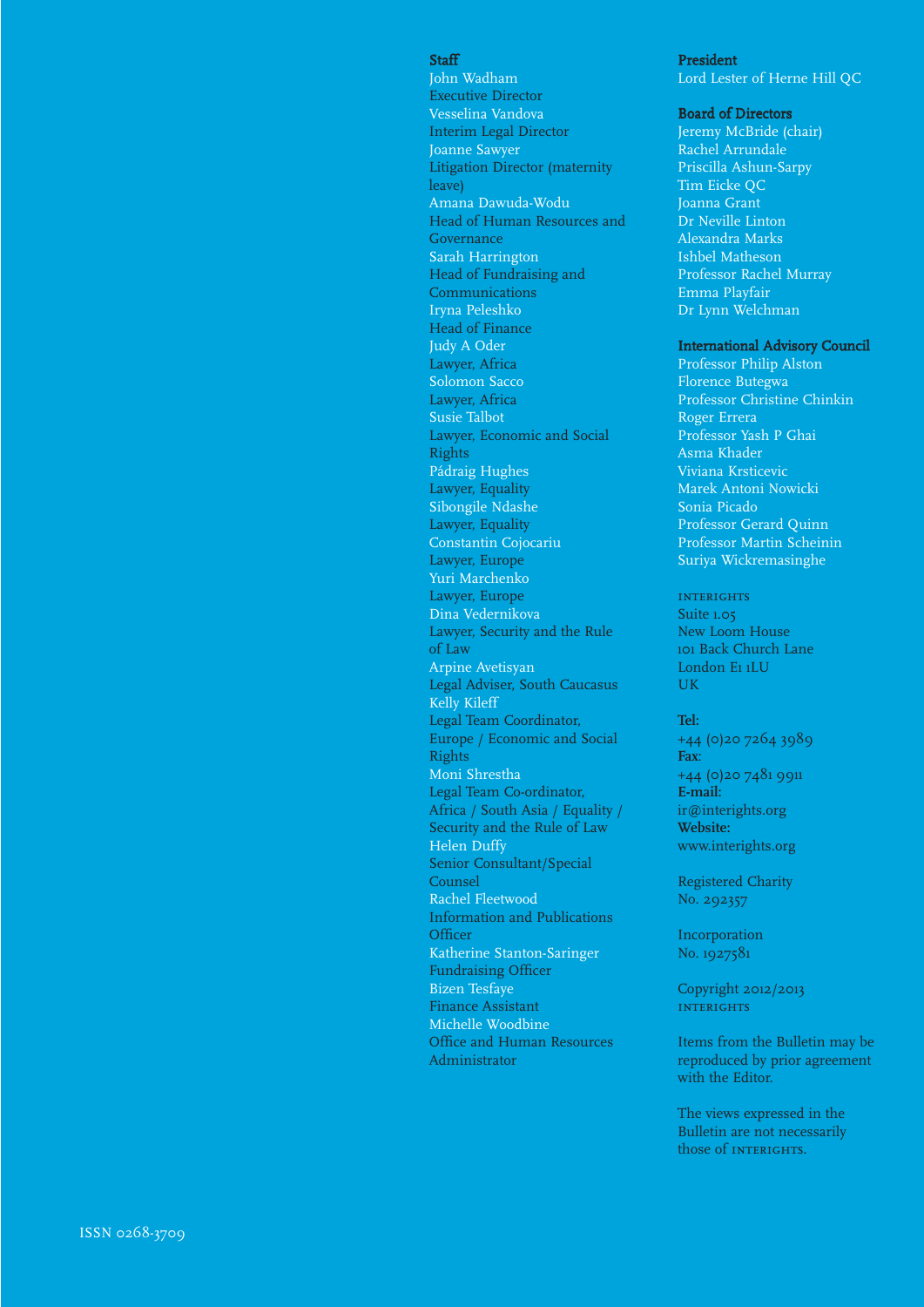# **B INTERIGHTS**

### **Volume 17 Number 2**

### **Litigating the Right to Education in Africa**

### **Editors: Solomon Sacco, Susie Talbot, Rebecca Cumming and Rachel Fleetwood**

| Litigating the Right to Education: Editorial                                                                                |
|-----------------------------------------------------------------------------------------------------------------------------|
| <b>Solomon Sacco and Susie Talbot</b>                                                                                       |
| 50                                                                                                                          |
| Africa and the Optional Protocol to the International Covenant on Economic, Social and                                      |
| <b>Cultural Rights</b>                                                                                                      |
| <b>Malcolm Langford and Rebecca Brown</b>                                                                                   |
| 52                                                                                                                          |
| Litigating the Right to Universal Primary Education: Challenges and Prospects                                               |
| lain Byrne                                                                                                                  |
| 56                                                                                                                          |
| Toward Recognition of the Right to Free Education in Colombia                                                               |
| Esteban Hoyos-Ceballos and Camilo Castillo-Sánchez                                                                          |
| 64                                                                                                                          |
| Expropriation as a Means to Protect the Right to Basic Education: The Case of a Farm                                        |
| <b>School on Private Property Facing Eviction</b>                                                                           |
| <b>Dmitri Holtzman</b>                                                                                                      |
| 66                                                                                                                          |
| Lessons from Litigating Universal Primary Education in Swaziland                                                            |
| <b>Ruchi Parekh</b>                                                                                                         |
| 83                                                                                                                          |
| Developing a Litigation Strategy Regarding Non-Fee Barriers to Equal Access to Free                                         |
| and Compulsory Education for Children in Kenya                                                                              |
| <b>Hellen Mutellah</b>                                                                                                      |
| 86                                                                                                                          |
| <b>Litigating the Expulsion of Pregnant Girls</b>                                                                           |
| Solomon Sacco                                                                                                               |
| 88                                                                                                                          |
| Tactics to Secure the Right to Education for Children Living with Albinism in Kenya                                         |
| <b>Gertrude N Angote</b>                                                                                                    |
| 90                                                                                                                          |
| Dzvova v Minister of Education, Sports and Culture & Ors                                                                    |
| <b>Bellinda Chinowawa</b>                                                                                                   |
| 92                                                                                                                          |
|                                                                                                                             |
| Republic v Head Teacher, Kenya High School, ex parte SMY<br><b>Charlotte Leslie</b>                                         |
| 93                                                                                                                          |
|                                                                                                                             |
| The Legal Way of Doing Things: The Competing Powers of School Governing Bodies<br>and Education Authorities in South Africa |
| Karabo Ngidi                                                                                                                |
| 96                                                                                                                          |
|                                                                                                                             |
| The ECOWAS Decision on the Right to Education in SERAP v Nigeria<br><b>Adetokunbo Mumuni and Chinyere Nwafor</b>            |
| 99                                                                                                                          |
|                                                                                                                             |
| Advancing the Right to Education Through the Communication Procedure in the African                                         |
| <b>Committee of Experts on the Rights and Welfare of the Child</b><br><b>Charlotte Leslie</b>                               |
| 101                                                                                                                         |
|                                                                                                                             |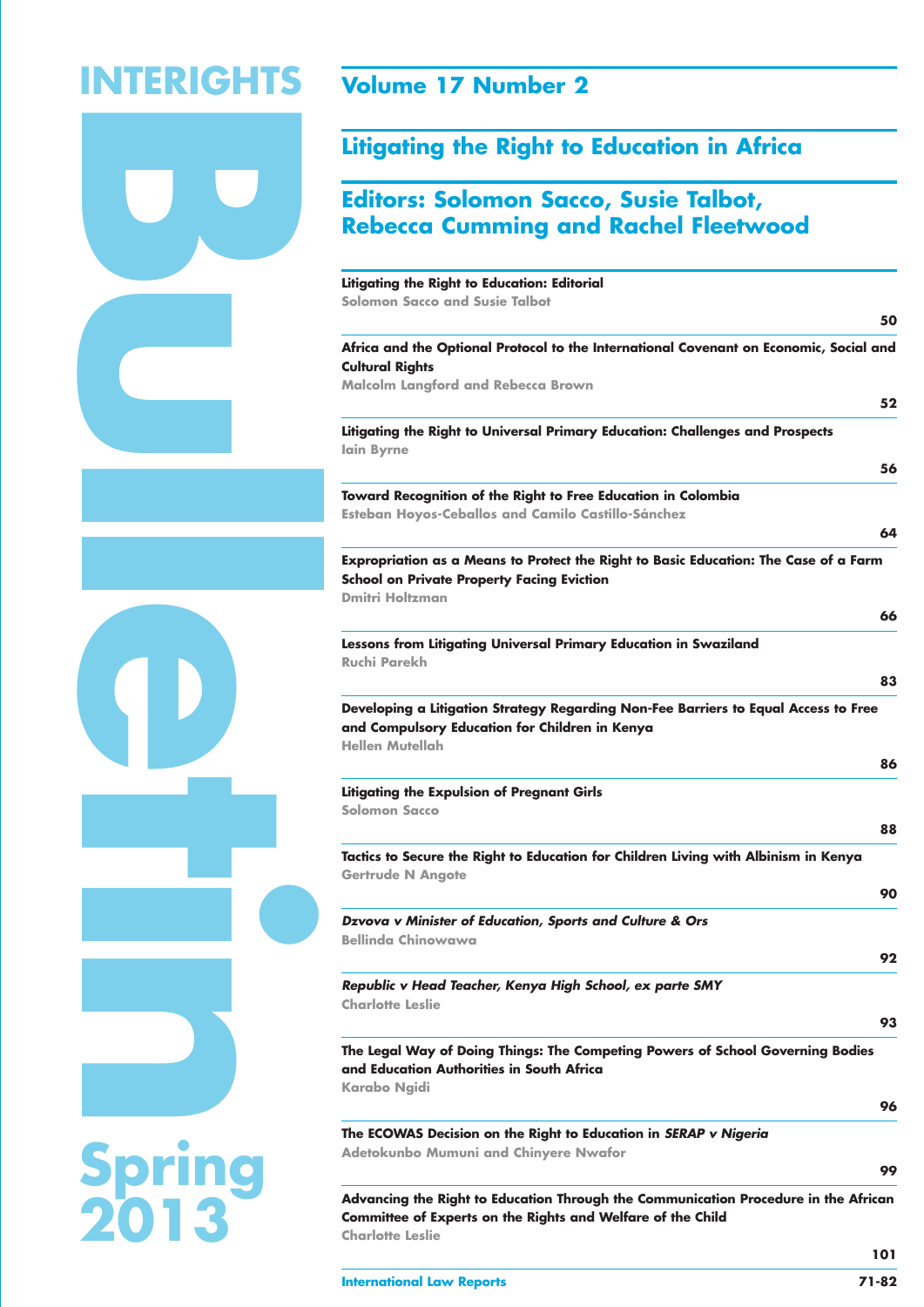# **Litigating the Right to Education in Africa: Editorial**

### Susie Talbot and Solomon Sacco

The right to education, while a crucially important foundational human right, has been under-litigated across Africa. This is not because of an absence of violations; in fact enjoyment of the right faces serious challenges across the continent. While each country and community has different problems, the major challenges are around lack of resources, unavailability of schools and resources, and discrimination and inequality in access and resource allocation. Although there have been marked improvements in access to primary school across the region, completion rates are still low and impediments, such as child labour, early marriages and the exclusion of girl children, continue to limit access and enjoyment of the right. Problems with the quality of education have arisen in countries where universal primary education (UPE) was suddenly introduced without sufficient attention to facilities and resources. Inevitably the poorest have suffered the most in these circumstances as schools designated as universal primary educations schools have had the least resources allocated to them. Despite numerous problems however, human rights lawyers and civil society organisations have been slow in taking cases to court or even to claim education as a right. And even where cases have been brought, the courts and judges have been slow in providing remedies.

However, there has been an increasing interest on litigating the right to education and INTERIGHTS has been working over the last five years in assisting domestic lawyers and NGOs litigating the issue in Africa. The Bulletin is published against the background of three years of litigation surgeries held for the purpose of identifying key issues and providing substantive support to cases on the right to education that could be pursued before domestic or international forums. The Bulletin attempts to reflect the varied issues and challenges facing lawyers and civil society organisations across the region who are trying to enforce the right to education through the law.

We hope that the Bulletin will offer an overview of current education issues in different African countries and regions, as well as litigation strategies applied to combat such issues (both within Africa and regarding similar issues experienced in other countries), within the context of national, regional and international mechanisms. We have aimed at giving a broad brush view of the issues across Africa and the articles discuss different litigation strategies (i.e. basing claims on educational provisions and/or other constitutional provisions), litigation at different levels, the importance of a wider advocacy strategy, use of international and comparative law, and effective implementation. This is particularly interesting as several case studies demonstrate different results for similar issues.

The first section of the Bulletin gives both an overview of the relevant international legal and enforcement mechanisms as well as a comparative example of a successful litigation strategy from South America. Malcolm Langford and Rebecca Brown outline the current state of socio-economic rights jurisprudence and the variety of complaints mechanisms across Africa, as a basis for discussing the value to African states in ratifying the Optional Protocol to the International Covenant on Economic, Social and Cultural Rights, particularly in the context of the right to education. Iain Byrne considers the challenges and opportunities in litigating in connection with the issue of free and compulsory UPE. Whilst there are binding commitments regarding the obligation to provide UPE, in reality the lack of access to UPE remains a huge problem especially in the global south. Iain examines some of the key challenges and prospects for using strategic litigation to secure improved access and higher quality UPE for pupils, presenting a range of case studies from around the world. Esteban Hoyos-Ceballos and Camilo Castillo-Sánchez discuss the struggle toward recognition of the right to free education in Colombia, where the legal landscape has moved from a 2010 Columbian Constitutional Court decision ruling that all public primary schools in the nation must cease charging students tuition fees, to litigation strategies focused on addressing the issue as to whether the Government can charge for indirect costs of education, such as books and uniforms.

In the second section, articles look at specific challenges to accessing UPE even where the law is clear in its protection of the right. Discussing a case that recently came before a South Africa High Court involving an application for the eviction of a rural farm school from private property, Dmitri Holtzman considers the obligations of the State in such situations, including expropriation as a means to protect the right to basic education. The need to balance the rights to property and to a basic education (read together with other fundamental rights including the right to dignity, equality and the rights of the child), must be understood and determined in a State where the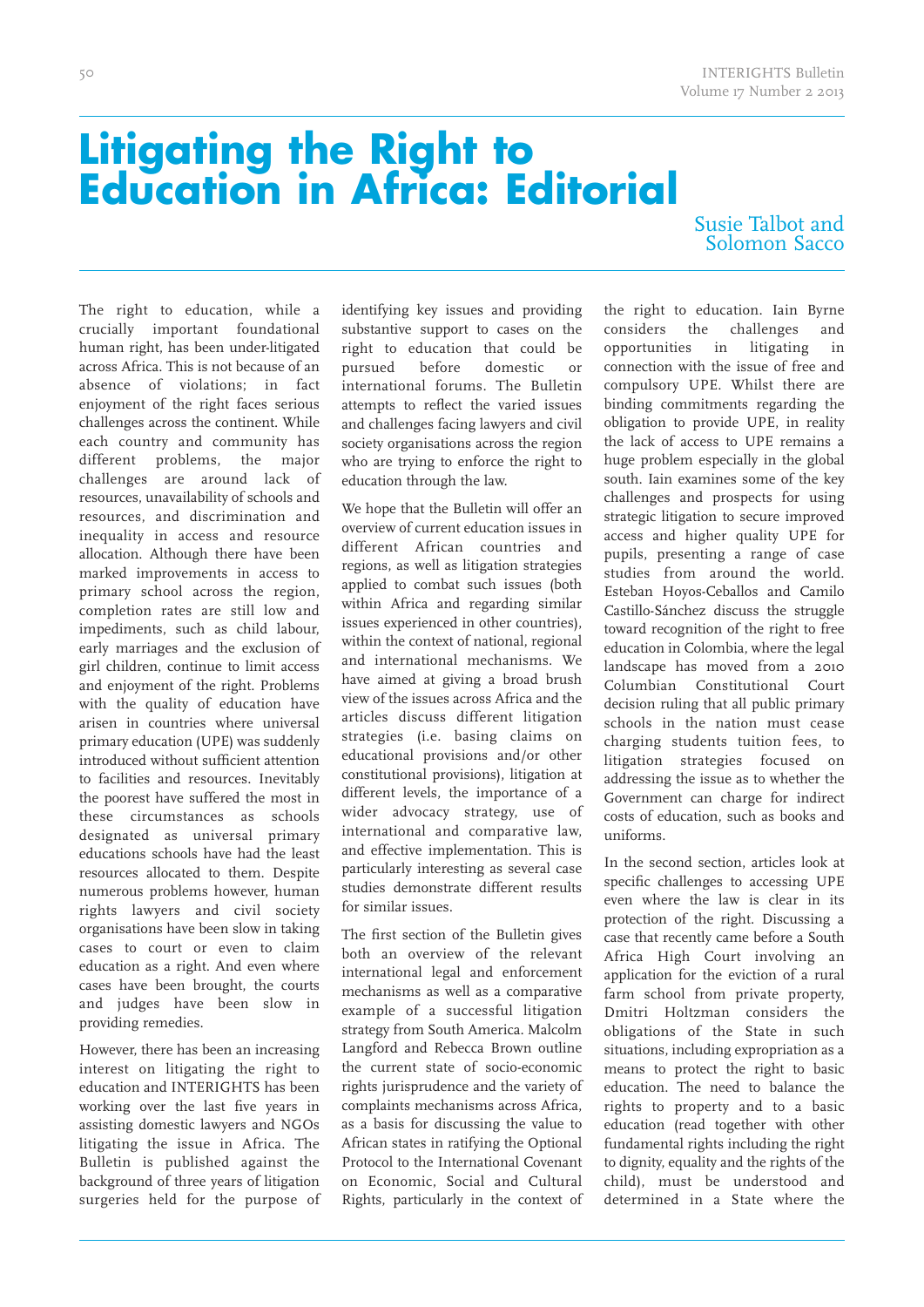majority of black learners coming from poor communities still attend inadequately managed schools with dilapidated infrastructure, a lack of learning and teaching support materials, overcrowded classrooms and teachers who are often illequipped to implement the curriculum under very difficult circumstances. Ruchi Parekh's article focuses the general discussion of UPE on an example of its application in practice, as considered by the Swaziland Supreme Court. The Court's deferential ruling, in essentially reading in a 'progressive realisation' element to an unqualified obligation, highlights the difficulties of reconciling law and practice in the context of judicial protection of the right to education, as well as the further obstacles that arise when the judicial system fails to hold governments accountable to their human rights obligations.

Strategic litigation is a highly intensive and drawn out process and three of the articles look at the practical development of cases. Hellen Mutellah discusses non-fee barriers to primary education in Kenya against the State's policy of free and compulsory primary education and EACHRight's research around possible litigation strategies to deal with the problem. Solomon Sacco looks at the expulsion of pregnant girls in some African countries and discusses the research and litigation that INTERIGHTS is working on with partners to hold states accountable for such violations and to ensure that pregnant girls remain in school and to complete their education. Meanwhile, in her discussion of the treatment of children with albinism in Kenya and the barriers that exist in their access to and enjoyment of education, Gertrude Angote explores the benefits of alternative and complementary strategies towards realising the right to education. Where litigation has not been as successful as hoped, engaging in activities which encourage an empathic response can be powerful in creating positive change.

Discrimination in access to education will continue to be one of the most litigated issues in the region, but it remains an often difficult issue for courts to understand. Included in this Bulletin are two articles on the specific issue of religious freedom in schools. These reveal both the successes and failures of litigation as a strategy. Bellinda Chinowawa examines the issue of exclusion from primary school on the basis of expression of one's personal faith and beliefs, in this case where a child in Zimbabwe, as a practising Rastafarian, had a 'dreadlock' hair style which was not in conformity with the relevant school rules. The applicants were successful in drawing the Court's attention to relevant constitutional provisions (freedom of religion and nondiscrimination), as read together with the applicable education legislative protection. By contrast, the Kenyan High Court recently upheld a challenge to the wearing of the hijab (Muslim headscarf) in high school, as set out by Charlotte Leslie, who discusses possible reasons for the difference in approach and notes that, unlike the case in Zimbabwe, the Court chose not to closely scrutinise the reasons for, and impact of, such a policy.

Karabo Ngidi reviews two recent cases decided by the High Court of South Africa which – although arising from different factual situations – both touch upon the issue of constraints on access to education as a result of decisions made by school governing boards. The cases illustrate the importance of applying sound legal analysis to determine how existing obligations and powers – of these boards and the South African education authorities – can and should be balanced in order to fulfil the constitutional right to education.

An issue that often arises with the litigation of human rights, and particularly of economic and social rights, is the availability of remedies and forums for enforcement. Often domestic law does not provide sufficient protection and litigants have to rely on supra-national bodies. While the African Commission on Human and Peoples' Rights remains the premier human rights body in Africa, new opportunities are available through the sub-regional economic community courts and the African Committee on the Rights and Welfare of the Child. An example of litigation using a regional mechanism (ECOWAS) is discussed by Adetokunbo Mumuni and Chinyere Nwafor, in a case arising from allegations of massive corruption in Nigeria's education sector, particularly in the distribution of federal funds to states to fund UPE. The Court noted that up to 5 million children were not accessing basic education and made an order that funds be made available to ensure the realisation of their right. However, as it was unable to find a causal link between the acts of corruption and the denial of education, the Court ruled that the Federal Government does not have to do anything more than allocate funds for education in order to fulfil the right to education. This failure to hold the State accountable to a higher degree has led to implementation problems despite a positive outcome. Charlotte Leslie reports on the opportunities available for enforcement of the right to education through the African Committee on the Rights and Welfare of the Child.

Litigation of the right to education will usually only be part of a wider advocacy strategy involving, as appropriate, community mobilisation, public education, media involvement and political lobbying. Indeed, litigation should generally be the last resort. However, strategic cases can have a benefit for a wide range of people, can open up public space for discussion about the issue and can act as a trigger point for societal change. It is therefore hoped that there will be more discussion and consideration of litigation as a strategy for realising the right to education in Africa and we hope that this Bulletin will increase this.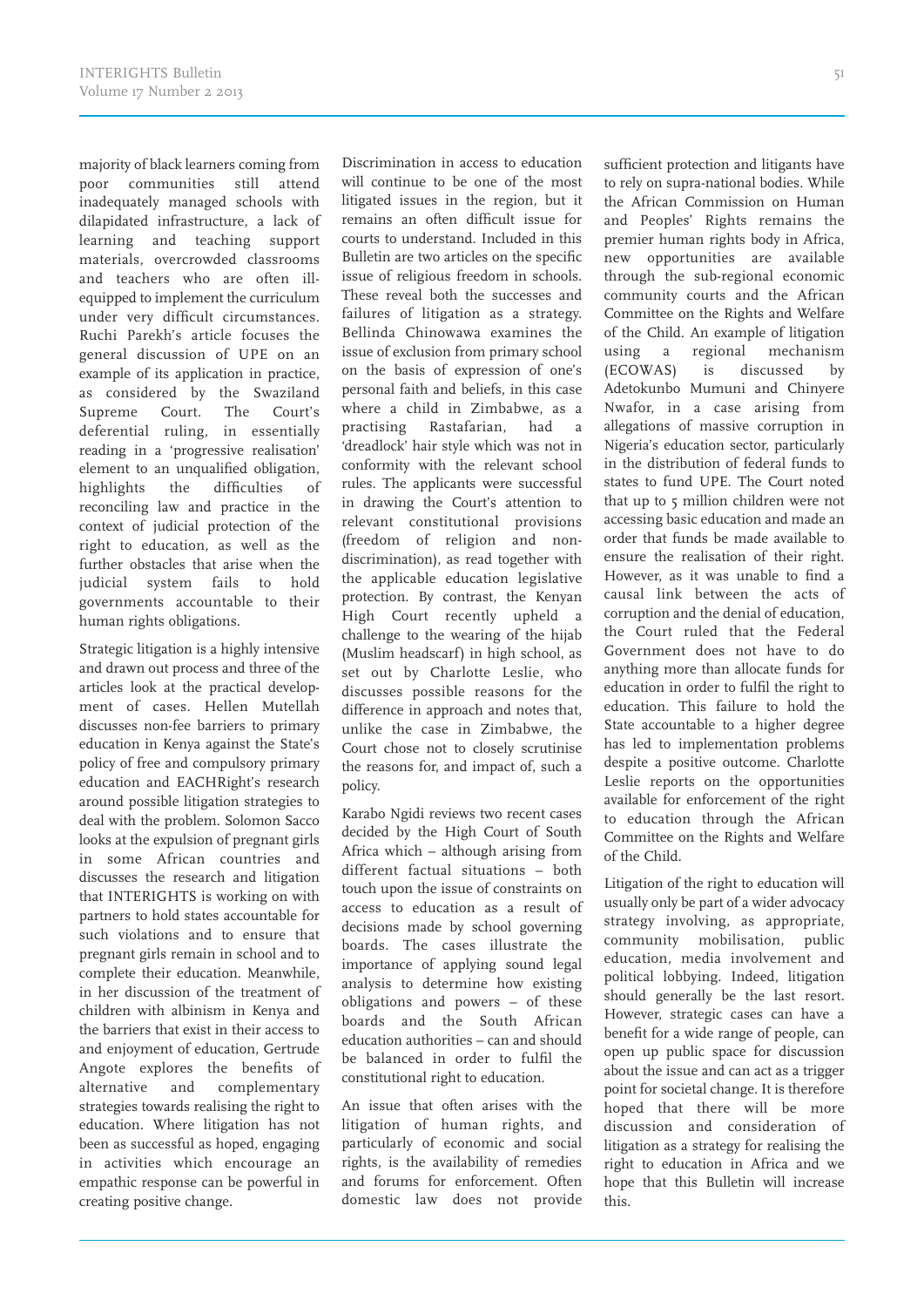### **Africa and the Optional Protocol to the International Covenant on Economic, Social and Cultural Rights**

Malcolm Langford and Rebecca Brown

### **Introduction**

The adoption by the United Nations General Assembly of the Optional Protocol to the International Covenant on Economic, Social and Cultural Rights (the Optional Protocol) 1 has opened up a new legal chapter in human rights. The international recognition that economic, social and cultural (ESC) rights can be legally justiciable places them more firmly on the same footing as other human rights. The Optional Protocol provides for the right of individuals and groups to complain about violations of the rights contained in the substantive covenant, including the right to education. 2 Adjudicative authority to decide on the complaint is vested in the Committee on Economic, Social and Cultural Rights (the Committee), on the proviso that a complainant meets various admissibility criteria such as the exhaustion of domestic remedies. In addition, the Committee can launch an inquiry into grave or systematic violations if a state selects this option upon on ratification. With the tenth ratification on 5 February 2013, the Optional Protocol will enter into force on 5 May 2013. The ratifying states are Argentina, Spain, Ecuador, Mongolia, Bolivia, Bosnia & Herzegovina; Slovakia, El Salvador, Portugal and Uruguay.

In the UN negotiations, African states were at the forefront of efforts to secure this protocol. In 2006, they formed a solid continental bloc behind the proposal. They insisted that any protocol must enhance rather than detract from the justiciable protection of ESC rights already contained in the African Charter on Human and Peoples' Rights (the African Charter).<sup>3</sup> Moreover, in 2009, they dominated the first wave of signatures. Curiously though, no African state has yet ratified the Optional Protocol. Individuals under their jurisdiction cannot yet avail themselves of the procedure nor can the Committee cannot conduct inquiries.

The reasons behind the gap between signature and ratification are likely to be diverse. For any state, it may be the slow domestic wheels of the ratification process or substantive concerns over the content of the Optional Protocol or further international supervision. In this article, we concentrate on the latter. We ask what would be the value to African states in ratifying the Optional Protocol, particularly in the context of the right to education.

The article begins by sketching the current state of socio-economic rights adiudication across Africa before sifting through the various arguments concerning the Optional Protocol.

### **Economic, Social and Cultural Rights Litigation in Africa**

Africa presents a mixed picture. On one hand, it is home to a range of emerging national experiences. The jurisprudence of the South Africa Constitutional Court has been influential in establishing a framework for justiciability of ESC rights. The Court has articulated a reasonableness test for positive obligations, entrenched strong protections against discrimination in the field of ESC rights and guarded against the erosion of ESC rights, particularly housing. 4

Elsewhere, under authoritarian regimes in Nigeria and Kenya, tactical litigation was used to advance ESC rights by seeking to forestall violations or create spaces for dialogue with governments and corporations. Even before the Arab Spring, Egyptian NGOs and trade unions were successful in securing orders on affordable medicines and a minimum wage from the Court of Administrative Justice.<sup>5</sup> Over the last decade, an ongoing process of democratic, constitutional and judicial reform from Tanzania to Tunisia has further opened up the space for litigation. Kenya is a notable example: in 2010 a wide range of ESC rights were included in the constitution and its courts have subsequently reflected South African jurisprudence in a number of strong decisions on forced evictions.

At the regional level, in SERAC <sup>v</sup> Nigeria, <sup>6</sup> the African Commission on Human and Peoples' Rights (the Commission) set out what it considered to be the minimum obligations of African states concerning ESC rights, particularly respect and fulfil. 7 The Commission found that oil extraction activities violated rights to health, housing, food and a healthy environment and, while the decision remains only partially implemented, it has provided key guiding standards for the continent. Indeed, recent decisions in Egypt drew on the African Charter.

In a subsequent case concerning access to medicines, the Commission noted that states possessed positive obligations to realise various ESC rights, although within their maximum available resources. 8 Other decisions have covered forced evictions in the Darfur region9 and the land, resource and cultural rights of the indigenous Endorois in Kenya. 10

Further, in 2010, one of its working groups developed guidelines for implementation of ESC rights under the African Charter<sup>11</sup> while the Maputo Protocol on Women's Rights in Africa12 and the African Charter on the Rights and Welfare of the Child<sup>13</sup>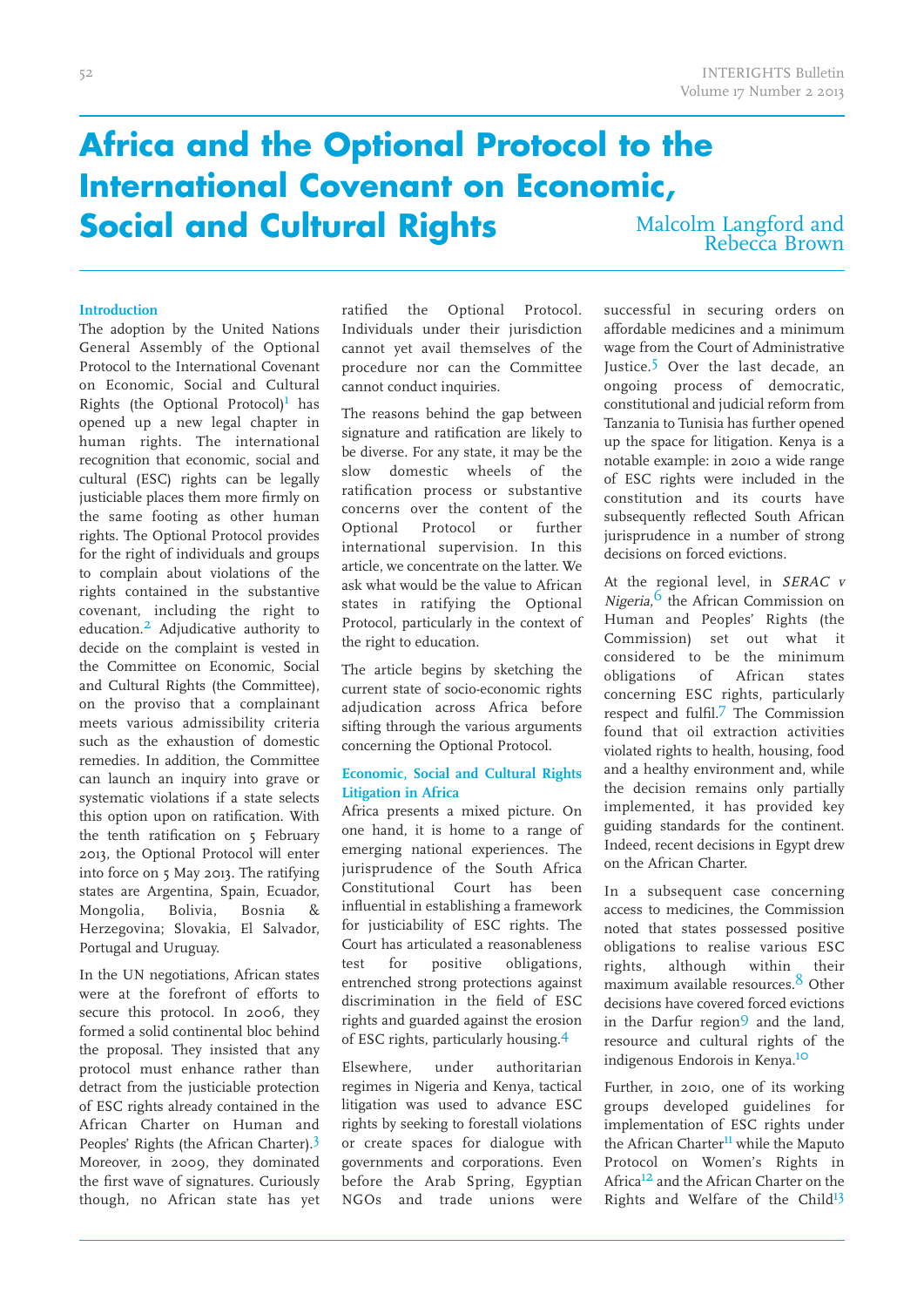further define and expand relevant rights and obligations.

As to the right to education, there have been several important cases across the continent. In SERAP v Nigeria,<sup>14</sup> the ECOWAS Court of Justice for West Africa affirmed that universal primary education (UPE) must be provided in Nigeria. It found that the Government could not rely on a defence of a lack of available funds when that situation was caused by corruption. Even while the State sought the return of the stolen funds, it must procure resources from elsewhere to ensure basic education for all children. In the Endorois case decided by the African Commission, the lack of access by Endorois children to Kenya's programme of free primary education was part of the broader violation of the right to development.<sup>15</sup> In Free Legal Assistance Group v Zaire,<sup>16</sup> the Commission found that closing of secondary schools and universities (including in the context of internal conflict) as well as the diversion of funds from the provision of adequate education was a violation of the African Charter. This decision was also key in the Commission establishing its approach toward ESC rights as interdependent and indivisible with civil and political rights.

In June 2011, the African Committee of Experts on the Rights and Welfare of The Child issued its first decision in a case against Kenya, finding that there were multiple violations of the rights of Nubian children in Kibera, including the right to education.<sup>17</sup> There have also been several cases on the right to education at the national level including the Mud schools<sup>18</sup> and Mikro<sup>19</sup> cases in South Africa and the Garissa<sup>20</sup> decision in Kenya.

On the other hand, despite these critical advancements in the recognition and justiciability of ESC rights in Africa, the space for effective litigation is clearly nascent and fragile. Even in countries with seemingly a rich legal opportunity structure, such as South Africa, there has been disappointment over jurisprudence on positive obligations, occasionally high deference to the legislature and the lack of effective access procedures.<sup>21</sup> In countries with new bills of rights in their constitutions, there are questions of how to chart a strategic path forward in developing a robust jurisprudence. In countries with few justiciable ESC rights, advocates face the challenge of trying to entice courts to derive them from civil and political rights or directive principles, something which has been more common in South Asia than Africa so far. In many jurisdictions, there are significant challenges in navigating a nontransparent legal system dominated by conservative or executive-aligned judges while civil society organisations possess only limited resources.<sup>22</sup> Enforcement of decisions across all human rights, whether from domestic courts or regional bodies, remains a central challenge for those using litigation as a strategy, although one should be careful about overlooking positive impacts and varying levels of implementation.<sup>23</sup>

### **The Potential of the Optional Protocol**

In this context, what would be the value of African states ratifying the recently adopted Optional Protocol to the ICESCR? A number of sceptical responses are foreseeable. Regional procedures cover most of the ESC rights in the Optional Protocol and it is uncertain whether such a mechanism will address the concrete challenges for many litigants and advocates described above. Some African governments have noted that insufficient resources exist for realising ESC rights – and that realisation of these rights is aspirational and a complaints procedure will force unrealistic choices on states.<sup>24</sup>

The current backlash by African governments against some international institutions raises a further complication. Due to several prosecutions in the International Criminal Court, some African countries have been looking more closely at their commitments to international legal regimes. Many governments in the region fear that the continent is being targeted unfairly by Northern governments through international tribunals and bodies.<sup>25</sup> This backlash is not contained to the international sphere: regional institutions have not been immune from the trend. The jurisdiction of the South African Development Community's tribunal to hear individual cases was removed in 2010 after it ruled against Zimbabwe in its first case concerning human rights.<sup>26</sup>

Despite these concerns, various arguments can be advanced for ratification. The first is symbolic. The Optional Protocol was heralded as ending the international debate on the indivisibility of human rights. The UN High Commissioner for Human Rights, Navanethem Pillay, greeted the Optional Protocol by saying that it 'is of singular importance…closing a historic gap in human rights protection under the international system'. 27 African states have been at the vanguard of demands that ESC rights be treated no differently than civil and political rights. The Optional Protocol would appear to embody this very demand: it has been widely recognised as a retrieval and renewal of the unified and balanced vision of rights that was embedded in the Universal Declaration of Human Rights. 28 As noted, the African group swung its support behind the drafting of an optional protocol at a very early stage in the process and almost a third of countries that have formally signed the Optional Protocol (a step before ratification) are African: Burkina Faso, Cape Verde, Congo, Democratic Republic of Congo, Gabon, Ghana, Guinea-Bissau, Madagascar, Mali, Senegal and Togo.

The second argument is constitutional. Although Africa has long been a thought leader in arguing for the fundamental value of ESC rights and their indivisibility and interdependence with civil and political rights, this position is not reflected in domestic constitutions across the continent. ESC rights are not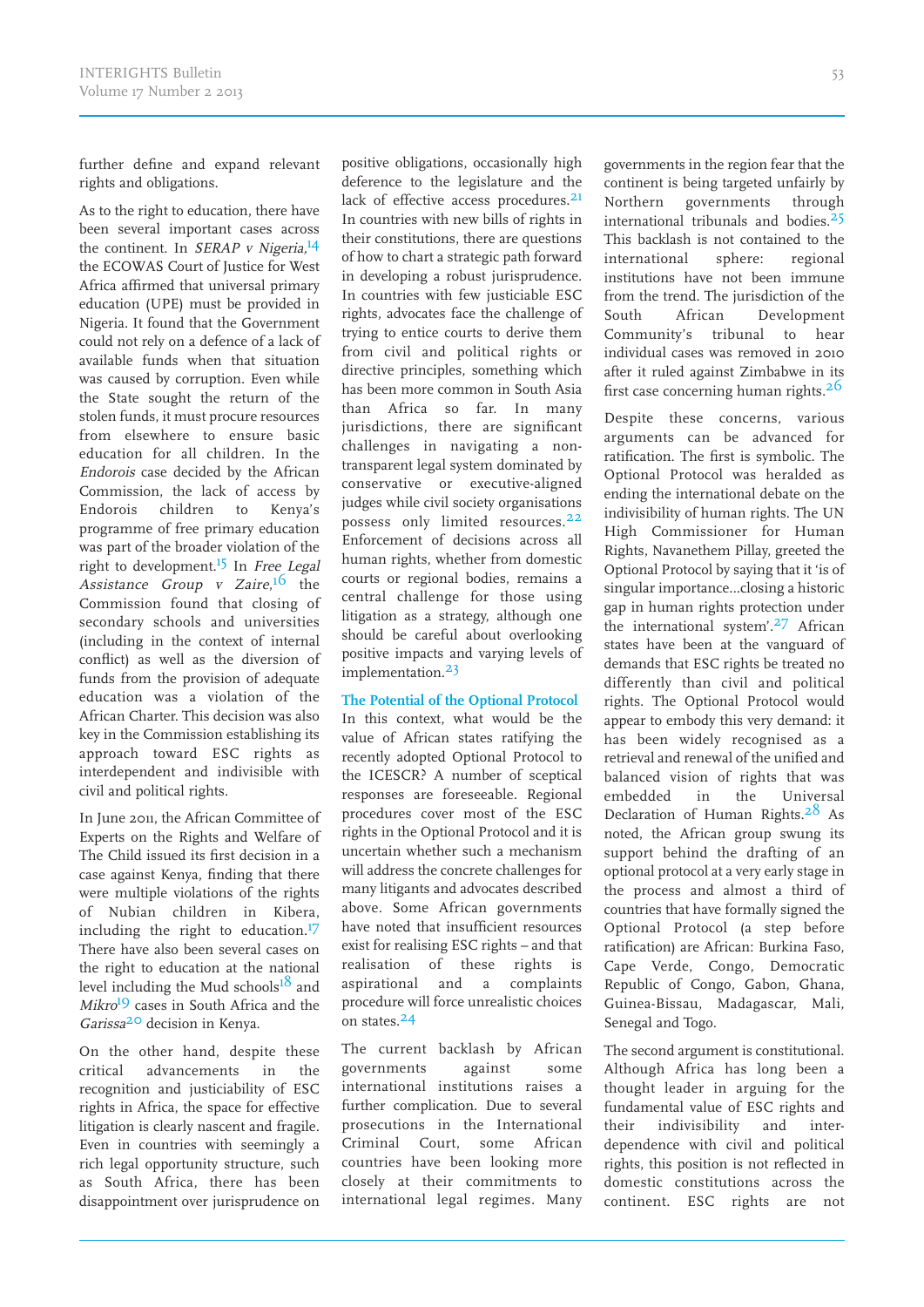recognised as fully justiciable in a significant number of national constitutions. At the time of constitution writing at least, it reflected a sentiment that ESC rights are programmatic and not appropriate for judicial review. The Optional Protocol provides therefore a stimulus to consider the possibility of constitutional reform. One important effect of international human rights regimes has been the encouragement of the domestic incorporation of rights. 29 This also ensures that national courts first deal with rights litigation before it reaches international or regional bodies. Ratification of the Optional Protocol would therefore encourage the 48 African states which have ratified the ICESCR to fully domesticate it.

The third argument is jurisprudential. The Optional Protocol provides an important venue for the development of international jurisprudence of ESC rights. Whereas the litigated issues will differ from country to country, individual complaints and inquiries have helped international tribunals develop more concrete findings that give a fuller expression to universally applicable principles. A particular advantage would be further clarifying and concretising the positive fulfiloriented duties in the ICESCR.<sup>30</sup> This includes the more limited steps that can be taken by poorer states. Moreover, the Committee's decisions would be translated into multiple languages which would make it more accessible for many African courts in contrast to comparative jurisprudence from other national courts.

It is important to note that this jurisprudence will need to respect the terms of the ICESCR, which provides for the progressive realisation of rights within maximum available resources. In addition, the Optional Protocol provides in Article 8(4) significant space for states in their decisions over relevant policy options: 'the Committee shall consider the reasonableness of the steps taken by the State Party' and 'shall bear in mind

that the State Party may adopt a range of possible policy measures for the implementation of the rights'. And in order to alleviate state concerns over possible decisions that would be unaffordable or too intrusive, the Committee, during the drafting of the Optional Protocol, issued a statement affirming it would meet these jurisprudential parameters. It repeated its earlier standards (particularly on the immediate obligation to ensure a minimum essential level of the rights and avoid retrogressive measures unless there were extenuating circumstances) as well as mentioning that states need to adopt 'reasonable' measures. 31 Furthermore, the Optional Protocol encourages international cooperation and a technical fund is to be established to support poor states in meeting their obligations under the ICESCR. 32

The fourth argument is accountability for implementation of ESC rights. The Optional Protocol gives birth to a forum in which progress of states can be subjected to a deeper investigation, critique and defence. A complaintbased system can act as a systematic warning device. It allows individuals to raise issues with policies and practices that may not receive any or adequate attention in other participatory forums such as the media or parliament, particularly for fundamental issues like malnutrition, debilitating diseases and access to education. As Gauri and Brinks put it, 'courts serve an information-gathering function that facilitates the accountability of various parts of the state (or even private providers) to each other, using formal rights and judicial gloss as their yardsticks'. 33 Moreover, adjudication can play a role in highlighting unfilled commitments by the state in its law, and sometimes policy, bringing 'lowerlevel or state bureaucracies in line with stated national policy'.<sup>34</sup>

There may be a number of other accountability effects. The Optional Protocol may allow greater probing of the scope of directive principles on ESC rights which are present in several

constitutions.<sup>35</sup> Although potentially limited by the one-year time frame for submission of a communication following a domestic decision, it could provide a space to seek enforcement of a positive national decision where the state is taking no steps to do so (on the grounds that domestic remedies have not been effective). Perhaps most importantly, the Optional Protocol could create an additional platform for affected groups, social movements and civil society to mobilise and raise awareness on certain ESC rights and issues. 36

Obviously, the regional system offers many of these potential accountability effects but the Optional Protocol provides a clear complement. The African Charter provides only partial coverage of ESC rights – it is not as expansive as the ICESCR. More critically, there are significant delays at the Commission in processing complaints: this is partly due to underresourcing of the Commission but also because members have chosen to prioritise thematic activities over case work. In situations requiring urgent attention, the Optional Protocol may be a more effective and speedier route in gaining an international decision.

### **Conclusion**

As of December 2012, no African state had ratified the Optional Protocol. This is a surprising situation given the strong support African countries have provided to the process. Opening up the decision-making of states to international review, particularly when local decisions are grounded in highly democratic processes, can raise questions of legitimacy<sup>37</sup> and concerns over effectiveness.

However, the Optional Protocol contains built-in protections for states, reaffirms the indivisibility of human rights and offers the opportunity of stimulating constitutional reform, establishing jurisprudence on neglected areas and ultimately providing a complementary forum for accountability that is relatively accessible and currently unburdened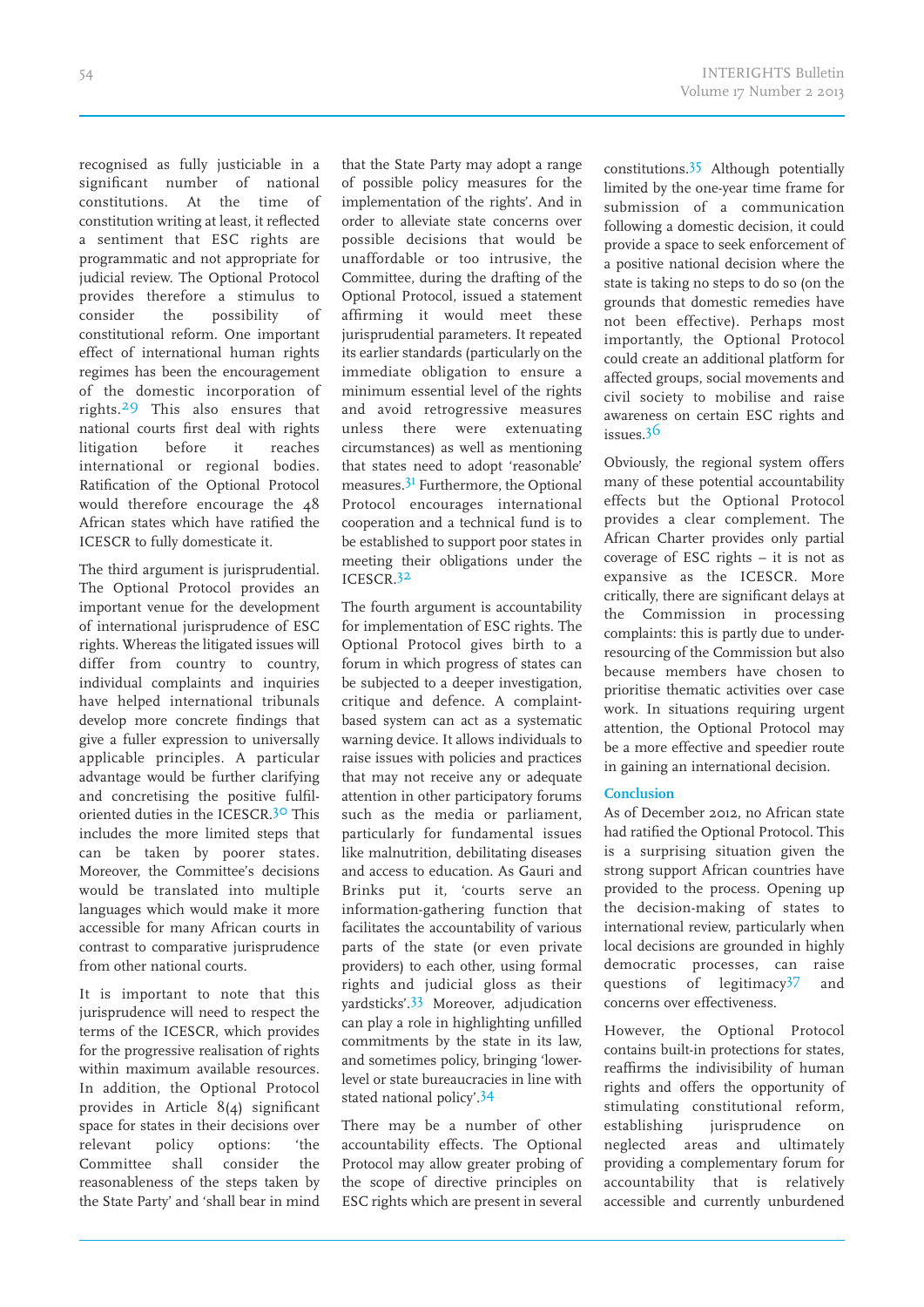### by delays.

The implementation of ESC rights are arguably central in making human rights meaningful for affected groups in Africa: the Optional Protocol provides a mechanism that helps advance this agenda while ensuring the legitimacy of the claims cannot be undermined by charges that the decisions and even the rights themselves are just a product of Western interference.<sup>38</sup>

Malcolm Langford is the Director of the Socio-Economic Rights Programme at the Human Rights Centre, University of Oslo and Rebecca Brown is Deputy Director at the International Network for Economic, Social and Cultural Rights (ESCR-Net), which currently serves as coordinator of the NGO Coalition for the OP-ICESCR.

1 GA Res. 832, UN GAOR, 63rd Session, UN Doc A/RES/63/117 (2008). For official records of the plenary session, see Official Records, 66th Plenary meeting, U.N. Doc.A/63/PV. 66, Wednesday 10 December 2008, 4.30pm.

2 G.A. Res. 2200A (XXI), 21 U.N. GAOR Supp. (No. 16) at 49, U.N. Doc. A/6316 (1966), 993 U.N.T.S. 3, entered into force 3 January 1976.

3 Chenwi, L., (2009) African Arguments for Ratification of the OP-ICESCR, NGO Coalition for the OP-ICESCR, On file with authors.

4 Liebenberg, S., (2010) Socio-Economic Rights: Adjudication Under <sup>a</sup> Transformative Constitution, Juta, Claremont.

5 See respectively Case No 2457/64 and 'Court: Egypt Govt obliged to set minimum wage', Egypt.com News, 31 March 2010.

6 (2000) AHRLR 18 (ACHPR 1997, Comm. No. 19/96), paras. 1–17. See also Amnesty International v Zambia (2000) AHRLR 325 (ACHPR 1999, Comm. No.  $212/98$ .

7 Danwood Mzikenge Chirwa, 'African Regional Human Rights System: The Promise of Recent Jurisprudence on Social Rights' in Malcolm Langford (Ed.) (2008) Social Rights Jurisprudence: Emerging Trends in International and Comparative Law, Cambridge University Press, 323-338, 338.

8 Purohit and Moore <sup>v</sup> The Gambia (African Commission on Human and Peoples' Rights, Comm. No. 241/2001, 2003).

9 COHRE <sup>v</sup> Sudan (African Commission on Human and Peoples' Rights, Comm. No. 296/2005, 29 July 2010).

10 Centre for Minority Rights Development (Kenya) and Minority Rights Group International on behalf of Endorois Welfare Council <sup>v</sup> Kenya (African Commission on Human and Peoples' Rights, Comm. No. 276/2003, 4 February 2010).

11 Principles and Guidelines on the Implementation of Economic, Social and Cultural Rights in the African Charter on Human and People's Rights, available at

<http://www.escr-net.org/docs/i/1599552>.

12 Protocol to the African Charter on Human and Peoples' Rights on the Rights of Women in Africa, adopted by the 2nd Ordinary Session of the Assembly of the Union, Maputo, CAB/LEG/66.6, 13 September 2000; entered into force 25 November 2005; reprinted in 1 Afr. Hum. Rts. L.J. 40.

13 OAU Doc. CAB/LEG/24.9/49 (1990), entered into force 29 November 1999.

14 Socio-Economic Rights and Accountability Project v Nigeria (ECOWAS Community Court of Justice,  $ECW/CCJ/APP/12/07$ ;  $ECW/CCJ/JUD/07/10$ , November 2010).

#### 15 Supra note 9.

16 Free Legal Assistance Group & Ors v Zaire (African Commission on Human and Peoples' Rights, Comm. No. 25/89, 47/90, 56/91, 100/93, 1995).

<sup>17</sup> Decision on the Communication submitted by The Institute for Human Rights and Development in Africa and The Open Society Justice Initiative (on behalf of children of Nubian descent in Kenya) against the of Kenya, 002/Com/002/2009, 22 March 2011.

18 Centre for Child Law & Ors v Government of the Eastern Cape & Ors, Eastern Cape High Court at Bhisho Case No. 504/10, 4 February 2011.

19 Governing Body of Mikro Primary School & Anor v Western Cape Minister of Education & Ors (South African Supreme Court of Appeal, Case No. 140/05, 27  $I$ une 2005).

20 Constitutional Petition No. 2 of 2011.

21 See the analysis of different authors in Langford, M., Cousins, B., Dugard, J. and Madlingozi, T., (eds) (2013) Socio-Economic Rights Strategies in South Africa: Symbols or Substance?, Cambridge University Press, Cambridge.

22 See discussion of court systems in Alston, P., 'The Challenges of Responding to Extrajudicial Executions: Interview with Philip Alston' Journal of Human Rights Practice 2, 2010, p.355.

23 For a critique see Mbazira, C., (2008) You are the "weakest link" in realising socio-economic rights: Goodbye - Strategies for effective implementation of court orders in South Africa, Research Series 3, Community Law Centre, University of the Western Cape, Cape Town.

24 R. Brown, Based on discussions with participants during the East African Sub-regional Strategy Meeting on building a sub-regional campaign in support of OP-ICESCR ratification, ESCR-Net, the Economic and Social Rights Center - Hakijamii and the Centre for Human Rights and Policy Studies, Kenya (Nairobi, Kenya, 24-25 September 2012). For an in-depth analysis of the impact of socio-economic rights strategies (litigious and non-litigious) in South Africa, see Langford, M., Cousins, B., Dugard, J. and Madlingozi, T., Symbols or Substance? The Role and Impact of Socio-Economic Rights Strategies in South Africa, Cambridge University Press, 2013.

### 25 *Ibid.*

26 Fritz, N., (September 2012) Up In Smoke: The SADC Tribunal and Rule of Law in the Region, SAFPI Policy Brief No 11 South African Foreign Policy Initiative, available at <http://www.safpi.org/sites/default/files able at <http://www.safpi.org/sites/default/files/ publications/SAFPI\_Policy\_Brief\_11\_0.pdf>.

27 Statement by the High Commissioner for Human Rights, Ms Navanethem Pillay, Official Records, 6th Plenary meeting, U.N. Doc.A/63/PV. 66, Wednesday 10 December 2008, 3pm.

28 See discussion in Porter, B., 'The Reasonableness of Article 8(4) - Adjudicating Claims from the Margins' Nordic Journal of Human Rights 27, 2009, p.39.

29 Simmons, B., (2009) Mobilizing for Human Rights. International Law in Domestic Politics, Cambridge University Press, New York.

30 Even in those few states in which the Bill of Rights encompasses the full range of ESC rights, the Optional Protocol will create an opportunity to clarify what the

state obligations related to ESC rights mean in those specific contexts, particularly in terms of resource-availability and positive obligations.

31 An evaluation of the obligation to take steps to the 'maximum of available resources' under an Optional Protocol, Statement, UN Doc. E/C.12/2007/1 (2007).

32Article 14(3) states: A trust fund shall be established in accordance with the relevant procedures of the General Assembly, to be administered in accordance with the financial regulations and rules of the United Nations with a view to providing expert and technical assistance to States Parties, with the consent of the State Party concerned, for the enhanced implementation of the rights contained in the Covenant, thus contributing to building national capacities in the area of economic, social and cultural rights in the context of the present Protocol. More generally, see also the article by Iain Byrne in this edition of the Bulletin concerning the Committee's General Comment No. 13 on the Right to Education.

33 Gauri, V. and Brinks, D., (2008) Courting Social Justice: Judicial Enforcement of Social and Economic Rights in the Developing World, Cambridge University Press, p.346.

#### 34 *Ibid.*, pp.346-347.

3Viljoen, F., (2007) International Human Rights Law in Africa, Oxford University Press, pp.568-585.

36 Simmons, B., 'Should States Ratify? Process and Consequences of the Optional Protocol to the ICESCR' Nordic Journal of Human Rights 27, 2009, p.64.

37 Buchanen, A. and Keohane, R., 'The Legitimacy of Global Governance Institutions', in Wolfrum, R. and Röben V. (eds) (2008) Legitimacy in International Law, Springer, Berlin.

38 This point emerged in discussions among participants during an East and Southern Africa sub-regional strategy meeting , supra note 24.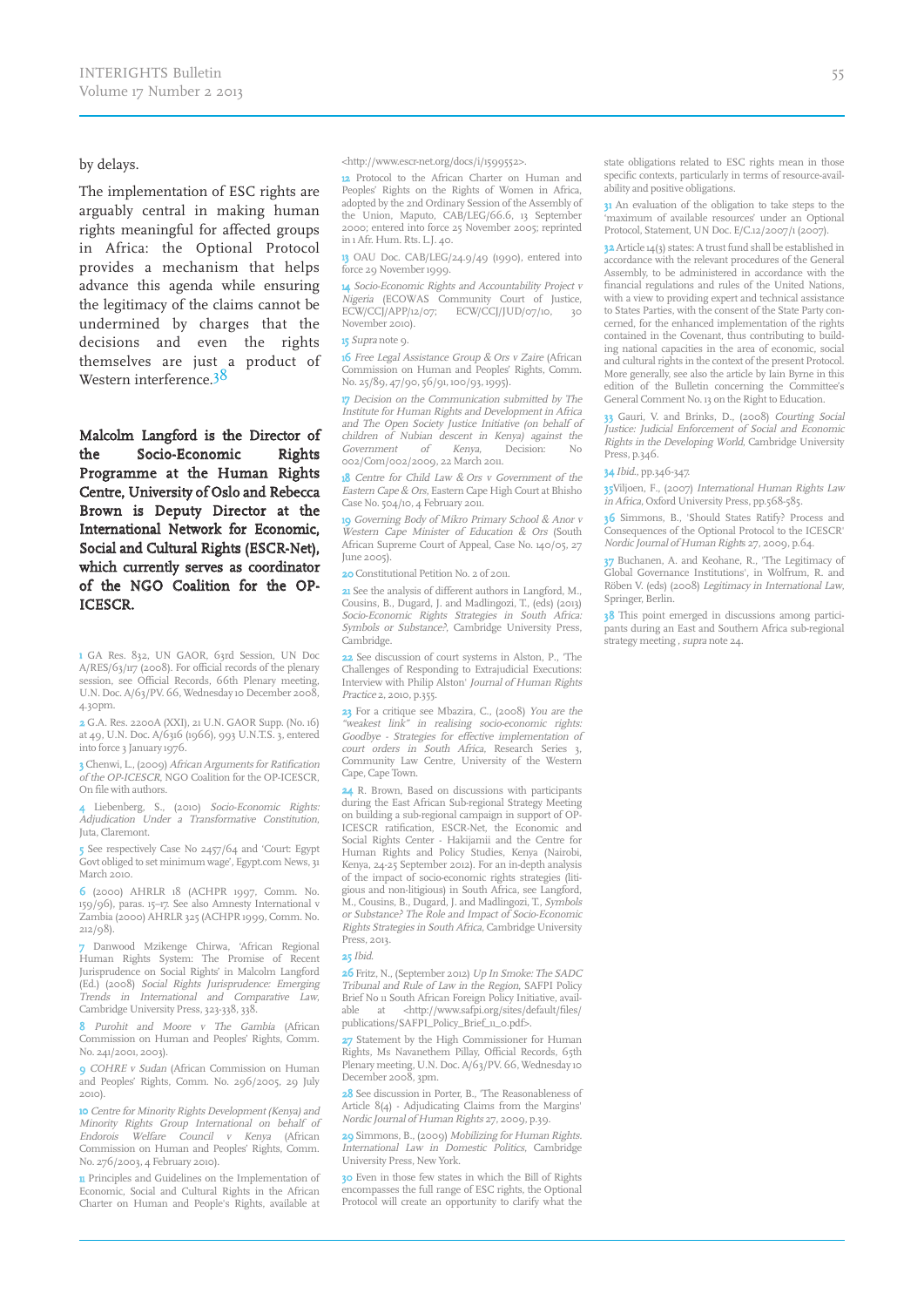# **Litigating the Right to Universal Primary Education: Challenges and Prospects**

Iain Byrne

### **A Binding Commitment but a Global Problem**

From the Universal Declaration of Human Rights in 1948 to the (Revised) European Social Charter of 1996, the requirement for education to be free and compulsory never wavered.<sup>1</sup>

A cursory examination of the obligation to provide free and compulsory universal primary education (UPE) for all reveals no shortage of binding commitments. Indeed, the obligation dates back over 60 years to Article 26 of the Universal Declaration of Human Rights<sup>2</sup> which states that 'education shall be free, at least in the elementary and fundamental stages' and that '[e]lementary education shall be compulsory'. Subsequent binding international treaty guarantees include Article 4(a) of the UNESCO Convention against Discrimination in Education,<sup>3</sup> Article  $13(2)(a)$  and (b) of the International Covenant on Social, Economic and Cultural Rights (ICESCR) and Article 28(1)(a) of the Convention on the Rights of the Child (CRC) – the latter two having been ratified by 160 and 193 states respectively. 4 In addition there are a range of regional obligations in Africa,<sup>5</sup> the Americas<sup>6</sup> and Europe.<sup>7</sup>

In respect of Article 13(2), the Committee on Economic, Social and Cultural Rights (CESCR) requires states to prioritise the introduction of compulsory, free primary education reflecting the fact that it is an immediate duty of all states parties.<sup>8</sup> The significance of this cannot be overestimated given that most of the obligations in respect of substantive rights under the ICESCR are subject to progressive realisation. 9

Beyond these legal obligations states have committed to achieving UPE as part of some major intergovernmental initiatives. Goal 2 of the Millennium Development Goals (MDGs) is to achieve UPE with targets of ensuring by '201, children everywhere, boys and girls alike, will be able to complete a full course of primary schooling'.<sup>10</sup> The importance of UPE in promoting gender equality and empowering women under Goal 3 is also emphasised through Target 3.A, which aims at eliminating gender disparity in primary and secondary education, preferably by 2005, and in all levels of education no later than 2015. A linked, and arguably even more significant initiative in the context of specific UPE outcomes, is the Dakar Framework for Action which emerged from the 2000 World Education Forum.<sup>11</sup>

However, it is not just at the international level that states have committed to implement UPE. Dating back to the nineteenth century in Europe many countries have provided for compulsory and/or free primary education in their domestic law, 12 through constitutional protection $13$ and/or legislation. 14 Indeed in some case they have been reinforced by action plans and strategies,<sup>15</sup> as required by Article 13 of the ICESCR (see below).

Yet despite all these commitments and initiatives the lack of actual access to UPE remains a huge problem, especially in the global south. CESCR has estimated that in developing countries 130 million school age children are without access to primary education, of whom approximately two-thirds are girls.<sup>16</sup> UNESCO enrolment statistics from 2004 indicated that 77 million children were not enrolled in school<sup>17</sup> and it is likely that this is a conservative estimate. $^{18}$ 

The reasons for lack of access tend to

be grouped around (a) states' continued failure to make the necessary resources and infrastructure (schools, teachers, materials, transport) available; (b) financial barriers both direct and indirect; and (c) child labour. 19 Undoubtedly, as Katarina Tomasveski has highlighted, ensuring UPE for all is expensive and requires considerable investment by states, but it will bring long term benefits for both the individual and society.<sup>20</sup> At the same time it is frequently parents who have to bear much of the cost. 21

In addition to the core positive duties – the provision of sufficient schools, teachers and facilities, and transport services to ensure pupils can access schools – UNESCO has highlighted that the state obligation to realise UPE encompasses a range of concrete and interconnected duties – both positive and negative – including: (a) measures to encourage regular attendance and reduce drop-out rates; (b) providing education on the basis of equal opportunity; (c) ensuring respect for the right to education without discrimination of any kind on any grounds; (d) ensuring an inclusive education system; (e) providing reasonable accommodation and support measures to ensure that children with disabilities have effective access to and receive education in a manner conducive to achieving the fullest possible social integration; (f) ensuring an adequate standard of living for physical, mental, spiritual, moral and social development: (g) providing protection and assistance to ensure respect for the rights of children who are refugees or seeking asylum; and (h) providing protection from economic exploitation and work that interferes with education. 22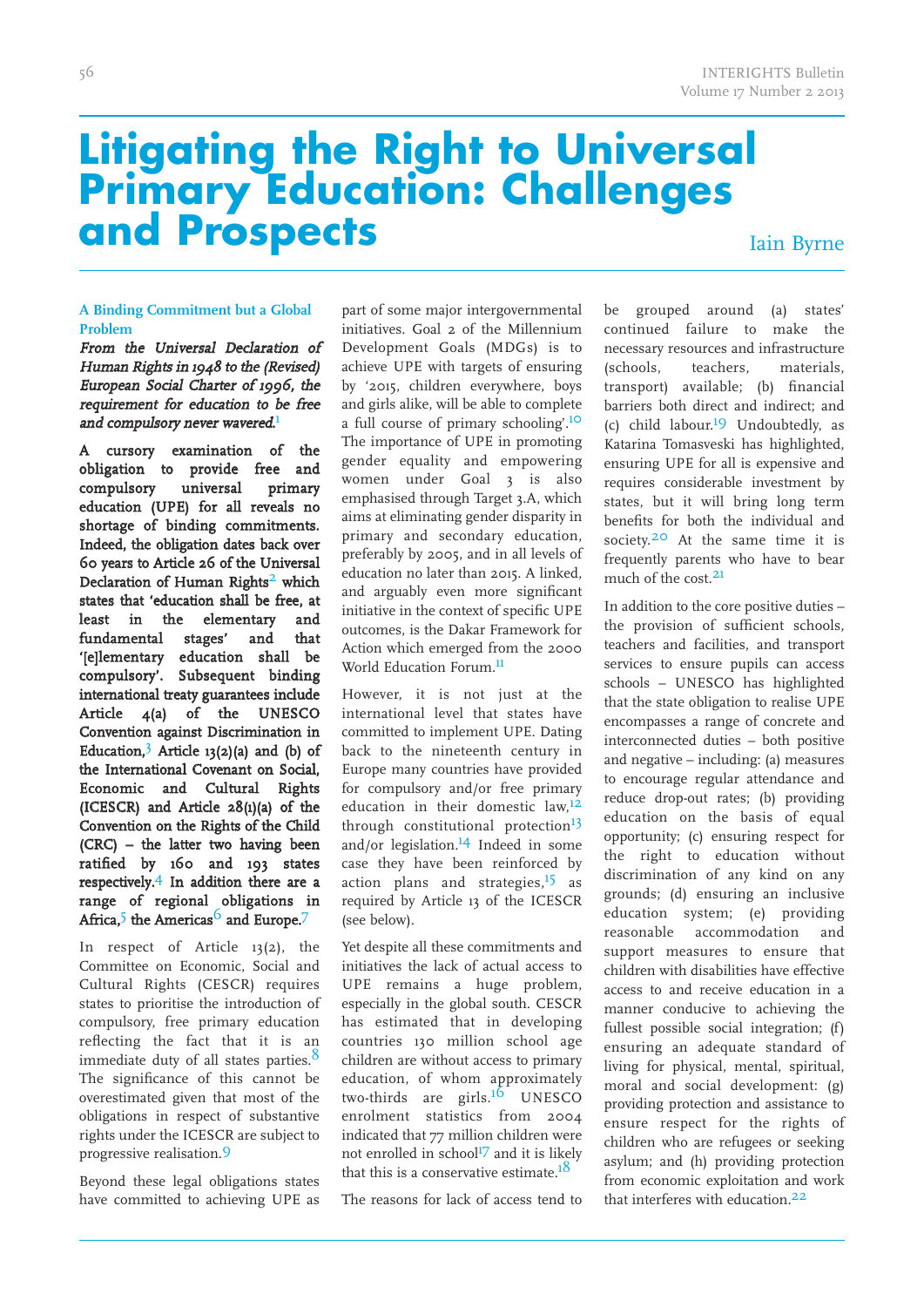However, even if access is secured this still leaves the question of adequacy. States are not just obliged to ensure that all children have access to UPE, but also that it will be of sufficient quality such that they can derive the appropriate benefit from it. Although, as UNESCO makes clear, there is no single definition of 'quality', two key elements can be identified based in part on the aims of education as set out in the CRC. Firstly, the cognitive development of the pupil and secondly, the promotion of creative and emotional development, supporting the objectives of peace, citizenship and security, fostering equality and passing global and local cultural values down to future generations. 23 How effective the education system will be in delivering these goals will be dependent on a range of factors many of which have significant resource implications including the content of the curriculum, 24 the capacity and ability of the teaching staff and the overall learning environment, which in turn is dependent on key elements such as reducing pupil-teacher ratios, teacher training, employing more female teachers to increase girls enrolment and retention, providing more and better teaching materials and textbooks, increasing teachers' real wages to enhance recruitment and retention, and providing instruction in a range of languages to meet different pupils' needs. 2

Where states fail in their obligation to deliver quality education the impact on pupils can be devastating, as demonstrated by test data from a number of countries showing that a majority of primary school leavers achieve well below their countries' minimum performance standards, with results in some cases being 'only marginally better than for children who have not completed school'.<sup>26</sup>

It is in light of this context that the remainder of this article examines some of the key challenges and prospects for using strategic litigation to secure improved access and higher quality UPE for pupils.

### **Litigating UPE: Challenges and Prospects**

Litigation can play an important role in holding states to account, documenting violations and providing a forum for victims and their families to tell their stories and, hopefully, gain effective redress. However, there are different challenges involved in litigating each of the various elements of UPE, in terms of evidence gathering and argumentation, quite apart from the problems inherent in securing implementation of judgments. Above all, the question of how far courts are prepared to go in adjudicating matters with significant resource and policy implications is crucial. Applicants will need to think about the type of remedies they want, particularly in terms of guaranteeing non-repetition, and this will mean not just legislation but also appropriate administrative, financial and educational measures.

### **Common Elements: The 4As**

The content of primary education includes the same elements of availability, accessibility, acceptability and adaptability which are common to education in all its forms and at all levels. 27 In terms of availability states are required to provide the necessary resources to ensure that school infrastructure is provided and maintained. This would include safe drinking water, sanitation facilities, classrooms, desks and chairs for its learners, textbooks, blackboards and stationery, together with the provision of qualified teachers. Some commentators have stated that these are core obligations and that without them the right to basic education loses its significance as a human right.<sup>28</sup> Beyond that CESCR's General Comment 14 goes on to list 'facilities such as a library, computer facilities and information technology' but it would be extremely contentious, at least in many developing countries, to maintain that they are also core elements.

Consequently, whilst it might appear straightforward to make the case when litigating that some or all of these core elements should be provided as a priority and a matter of urgency, where the resources do not exist to begin with courts may not be mindful to order immediate implementation (see the recent decisions from the Swaziland courts outlined below). As one moves higher up the 'wish list' we begin to enter the realm of progressive realisation and resource availability, and the court will need more convincing. In addition this may well require detailed budgetary analysis (see further below).

Accessibility underpinned by the principle of non-discrimination (an immediate obligation not subject to progressive realisation) encompasses both physical and economic accessibility. Clearly, the latter in the context of the obligation in relation to delivering free UPE is highly significant (see further below). In this context states are required to actively identify individual children or groups of children who are experiencing discrimination and, in line with affirmative action, prioritise marginalised and disadvantaged groups. This will clearly include children who, because of their economic status, are unable to access school because of an inability to pay fees or other costs. The more problematic aspects of access come when it has potentially significant resource implications, e.g. the requirement of 'reasonable accommodation' to ensure that, for example, children with disability can receive an inclusive education, leaving aside the general absence of school facilities where none existed before.

From a litigation point of view the use of statistics in proving discrimination, particularly where it is indirect, will be important.<sup>29</sup> Yet having access to upto-date, reliable statistics – and certainly data that is disaggregated – may not always be possible (see further below in respect of the discussion on indicators).

With respect to acceptability, the form and substance of education, including curricula and teaching methods, have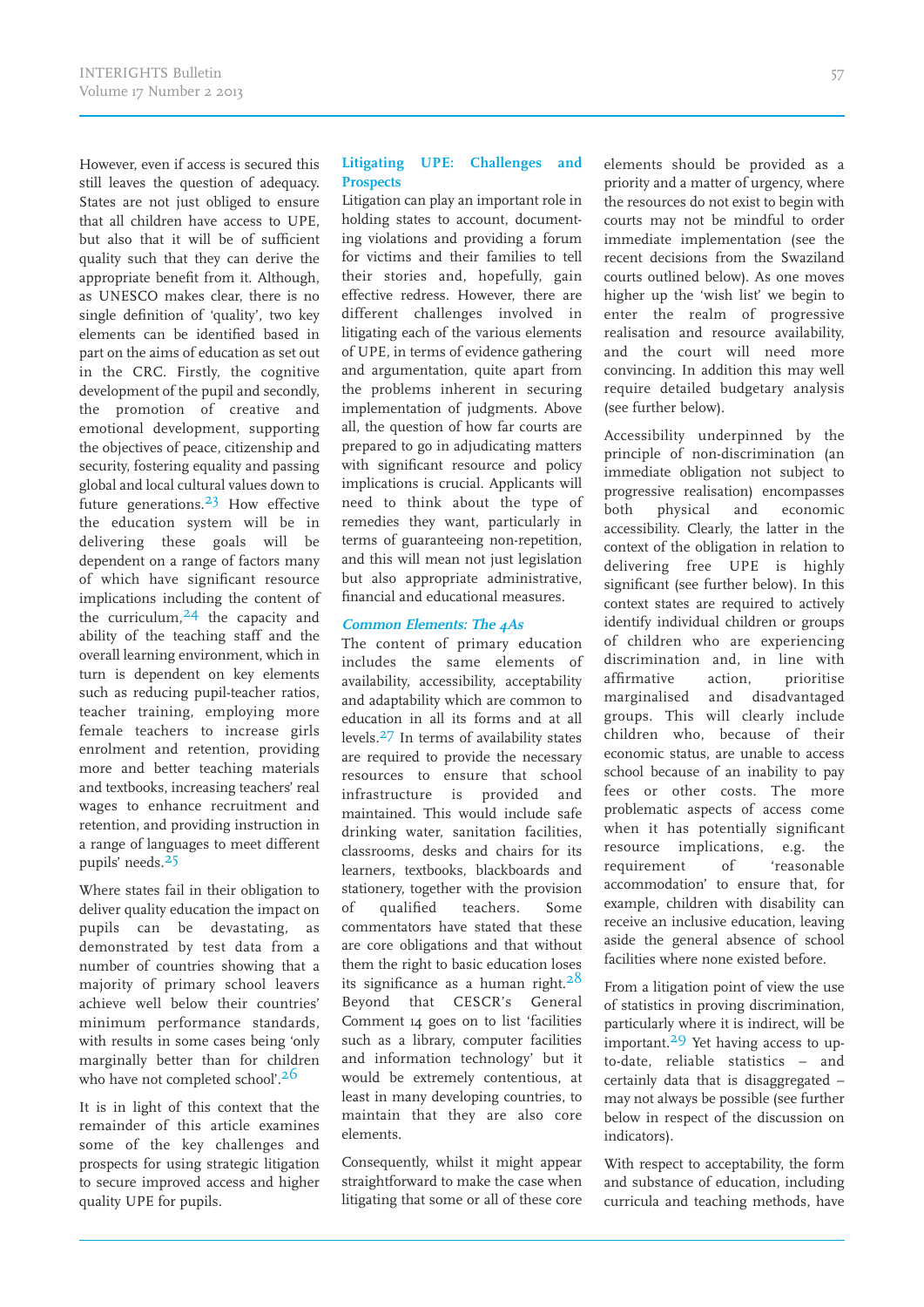to be relevant, culturally appropriate and of good quality to students and, in appropriate cases, parents, subject to the educational objectives required by Article 13(1) and such minimum educational standards as may be approved by the state (see Article 13(3) and (4)). Adaptability requires education to be flexible enough so it can adapt to the needs of changing societies and communities and respond to the needs of students within their diverse social and cultural settings. 30

Generally acceptability $31$  and adaptability will be more challenging to litigate than availability and accessibility due to the greater qualitative elements under consideration (although note that where the issue of quality is inextricably linked to lack of availability/access, e.g. the failure to provide textbooks, courts should be more receptive to priority arguments). Consequently, there may well be a need for expert testimony to support the case requiring litigants and their representatives to engage with pedagogues and the education policy community.

### **UPE's Distinct Elements: Free and Compulsory**

Problems in guaranteeing free and compulsory education to all children revolve around funding.<sup>32</sup>

The two key aspects of UPE are that it should be free and compulsory and this is emphasised by the CESCR when it lists one specific example of violation of Article 13 as 'the failure to introduce, as a matter of priority, primary education which is compulsory and available free to all'. 33 According to one leading expert on the right to education, free, compulsory primary education represents the minimum core of the right to education arguing that it is so essential for the development of a person's abilities that it can be 'rightfully defined as a minimum claim', 34 hence the immediate obligation on states to realise the right. In this respect the CESCR does 'take account of resource

constraints applying within the country concerned' in assessing whether or not a state has discharged its minimum core obligations, although it must still meet the burden of proving that this is for reasons beyond its control and it had been unable to secure the assistance of the international community.<sup>35</sup> Furthermore, even where resources are limited the status of UPE requires its prioritisation. The core minimum also entails that schools are prohibited from discriminating against learners in any way for not being able to afford the charges related to schooling.

### **Fees and Other Direct Costs**

The CESCR has defined the nature of the 'free of charge' requirement as being unequivocal. The right [to primary education] is expressly formulated so as to ensure the availability of primary education without charge to the child, parents or guardians. Fees imposed by the government, the local authorities or the school, and other direct costs,  $3<sup>6</sup>$ constitute disincentives to the enjoyment of the right and may jeopardise its realisation. They are also often highly regressive in effect.

Yet fees in primary education are still common in many developing countries with estimates that they represent perhaps 20 per cent of all education spending and as much as 30 per cent in Africa. 37 Studies have shown that there is a clear correlation between charging fees and lowered enrolment rates.<sup>38</sup>

Most significantly, international evidence indicates that the burden of fees falls most heavily on the poorest communities. 39

In assessing liability for direct costs it should be noted that these can include not just the imposition of fees but also charges for taking exams, textbooks, learning materials and all basic school equipment. Both the CESCR and the CRC Committee have stated that all these direct costs, including maintenance of school buildings, must be provided free of charge by the

state.<sup>40</sup> Indeed, abolishing school fees and other charges without implementing other necessary reforms and increases in resources may actually have a detrimental effect. There is a danger that the immediate increase in enrolment could lead to a reduction in quality due to a failure to address long-standing issues such as overcrowding and lack of textbooks and adequately trained teachers. Consequently, within a short space of time enrolment can again fall and drop-out rates increase, particularly amongst poorer children. Therefore simply abolishing fees without considering whether, and how, they should be replaced by an alternative source of income, particularly where the income from fees makes a significant contribution to the operational effectiveness of the education system, 41 means potential regression in the longer term. Such repercussions need to be borne in mind when litigating and deciding on the type of remedy to seek: frame it too narrowly and it may not have the desired effect.

Indeed, as a nationwide study in India showed, making primary education completely free will not necessarily result in a 100 per cent attendance rate but will require the government to incur additional expenditure to defray those other direct costs which discourage attendance.<sup>42</sup> Other adjustment interventions may need to include direct targeted cash transfers to poorer families in order to reimburse them for the potential loss of earnings for a former child worker. 43 There is strong evidence of the effectiveness of such initiatives, together with schemes such as food for education. 44

### **Addressing Indirect Costs**

Indirect costs are costs that are not directly related to the provision of education but arise from the educational service and can include transport, school meals, school uniforms and sporting equipment. They can also extend to levies on parents, which are sometimes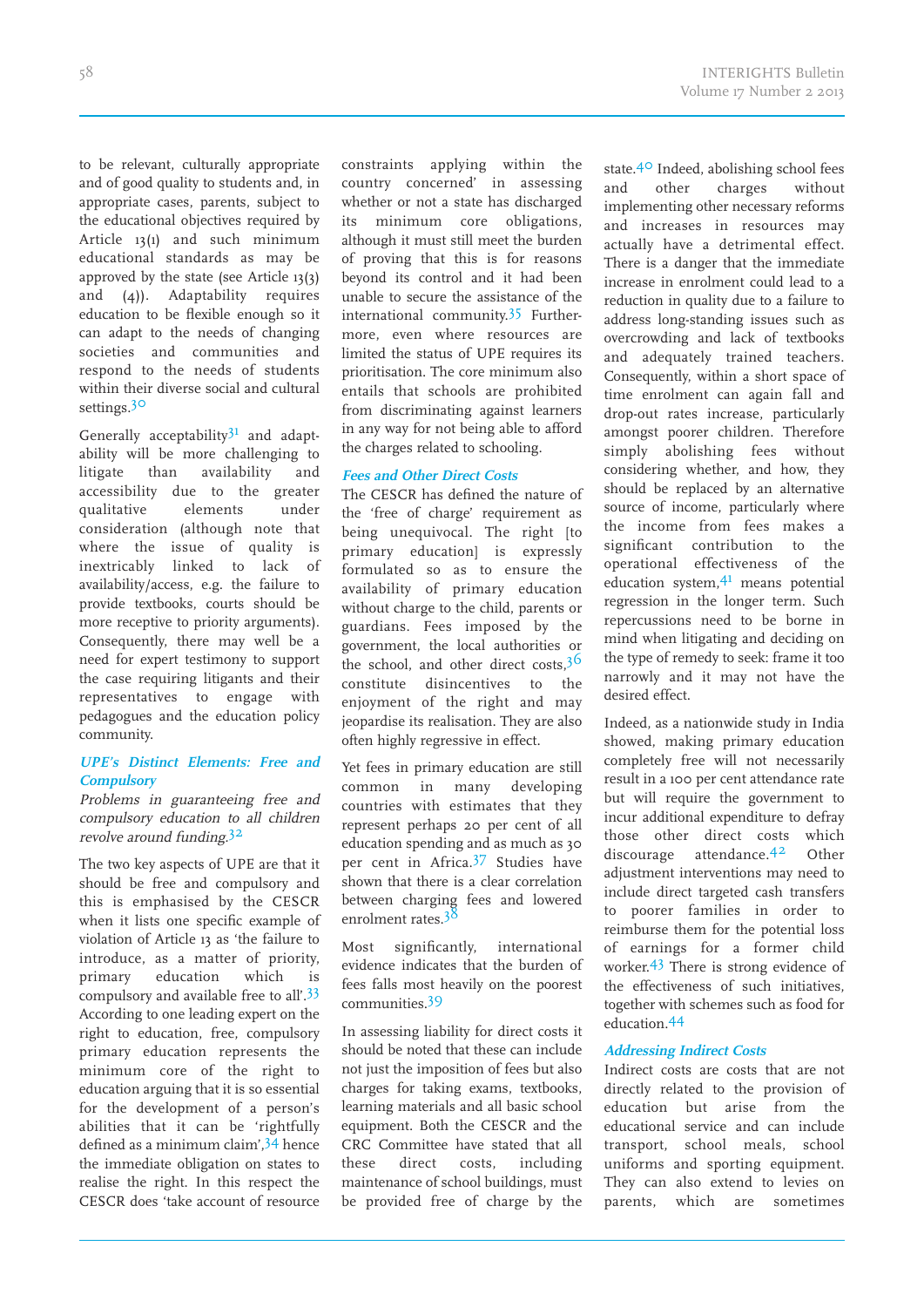portrayed as being voluntary when in fact they are often compulsory, therefore arguably amounting to direct costs.

Whilst the imposition of direct costs should be relatively straightforward to litigate both in terms of gathering the evidence and making the argument (subject to any relevant resource implications), this may not be the case with respect to indirect costs. This is all the more important given the fact that, even if direct costs are met, a range of indirect costs can act as a significant deterrent to children accessing UPE. In this respect the CRC Committee has highlighted that where school uniform (frequently one of the most costly items) is mandatory, the state should provide them at least for poor children so that no child is excluded on this ground.<sup>45</sup> Another significant cost is transport, leading the CRC Committee to state that the obligation to provide free primary education includes subsidising transport for those who cannot afford it. 46

The critical element in any litigation will be being able to demonstrate that the imposition of a particular indirect cost is effectively preventing a student from attending school to the extent that it is placing an unreasonable burden on them. The failure of the state to take suitable ameliorating measures to exempt/subsidise based on inability to pay will clearly strengthen the applicant's hand.

### **Budgetary Allocation**

The worlds of human rights and fiscal allocations are separated by an abyss at the global or domestic level.<sup>47</sup>

A related but complex aspect is the amount of money budgeted for by the state to spend on UPE. In relation to education more generally this has frequently been the subject of consideration by the CRC Committee. In its reporting guidelines the Committee requests states to furnish information on both the proportion of the overall budget devoted to children and that allocated to the various levels of education, including primary, and, in its concluding observations, has often expressed concern about insufficient allocations of resources to education. International law has made clear that a decrease in an education budget would amount to a retrogressive measure which would amount to a violation unless it can be fully justified by reference to the totality of the rights provided and in the context of the full use of the maximum available resources. 48 In this context states would have the burden of proving that they have not just exhausted their own resources but those available internationally as well.

Tomasveski notes that, contrary to their obligations under international human rights law, funding for education tends to be treated as discretionary by states, and that few countries have effective constitutional guarantees mandating the government to allocate to education a determined proportion of its budget. 49 Moreover, countries with very similar gross domestic products often allocate very different levels of investment in education.<sup>50</sup>

A human rights based approach to budgetary analysis, both in terms of outcomes (progressive realisation v retrogression) and process (participation, transparency and accountability), can provide an appropriate normative framework for assessing the sufficiency of fiscal transfers.<sup>51</sup> However, litigating budgetary allocation measures is extremely problematic. Even if one is able to collect and analyse the data rigorously, the challenge remains in persuading a court (as opposed to an international monitoring body) that it can adjudicate on such matters (i.e. that it does not breach separation of powers) and determine whether the outcomes amount to a violation, particularly in terms of where the threshold should be on sufficient funding for primary education regardless of education more generally. It is likely that cases that focus more on process (i.e. how the decisions were arrived at) than actual outcomes will have a greater chance of success.

In any event it is important to reiterate that budgetary analysis, whilst important, only tells half the story. Even maintaining or increasing a budget will not necessarily be sufficient to guarantee that, at any level, a child receives an adequate education particularly in terms of quality and acceptability.<sup>52</sup>

### **Compulsion**

The unique element of compulsion in UPE requires all those with responsibilities towards the child – the state, its agents and parents or guardians – to ensure that s/he accesses primary education, subject to the state meeting the necessary adequacy requirements in relation to quality and relevance. Given the barriers faced by girls in accessing UPE, the prohibition of gender discrimination is particularly relevant.

Fulfilling the compulsion obligation clearly requires states to have effective monitoring and follow-up procedures in place. A more problematic issue is how to sanction parents who are seen to be failing in their responsibility to ensure the attendance of their children. For example, parents in South Africa may be fined or even imprisoned if they fail to fulfil their legal obligation. However, this begs the question of whether, in applying the sanction, the actual reasons for the child's absence (including costs – both direct and indirect) are taken into account. Furthermore enforcement, whether against parents or even children themselves, can, of itself, raise significant human rights issues. On this point the CRC offers no guidance since, beyond requiring states to encourage school attendance, it does not discuss enforcement. 3

### **Adoption of <sup>a</sup> Plan of Action**

Article 14 of the ICESCR requires each state party which has not been able to secure compulsory primary education, free of charge, to undertake, within two years, 4 to work out and adopt a detailed plan of action for the progressive implementation, within a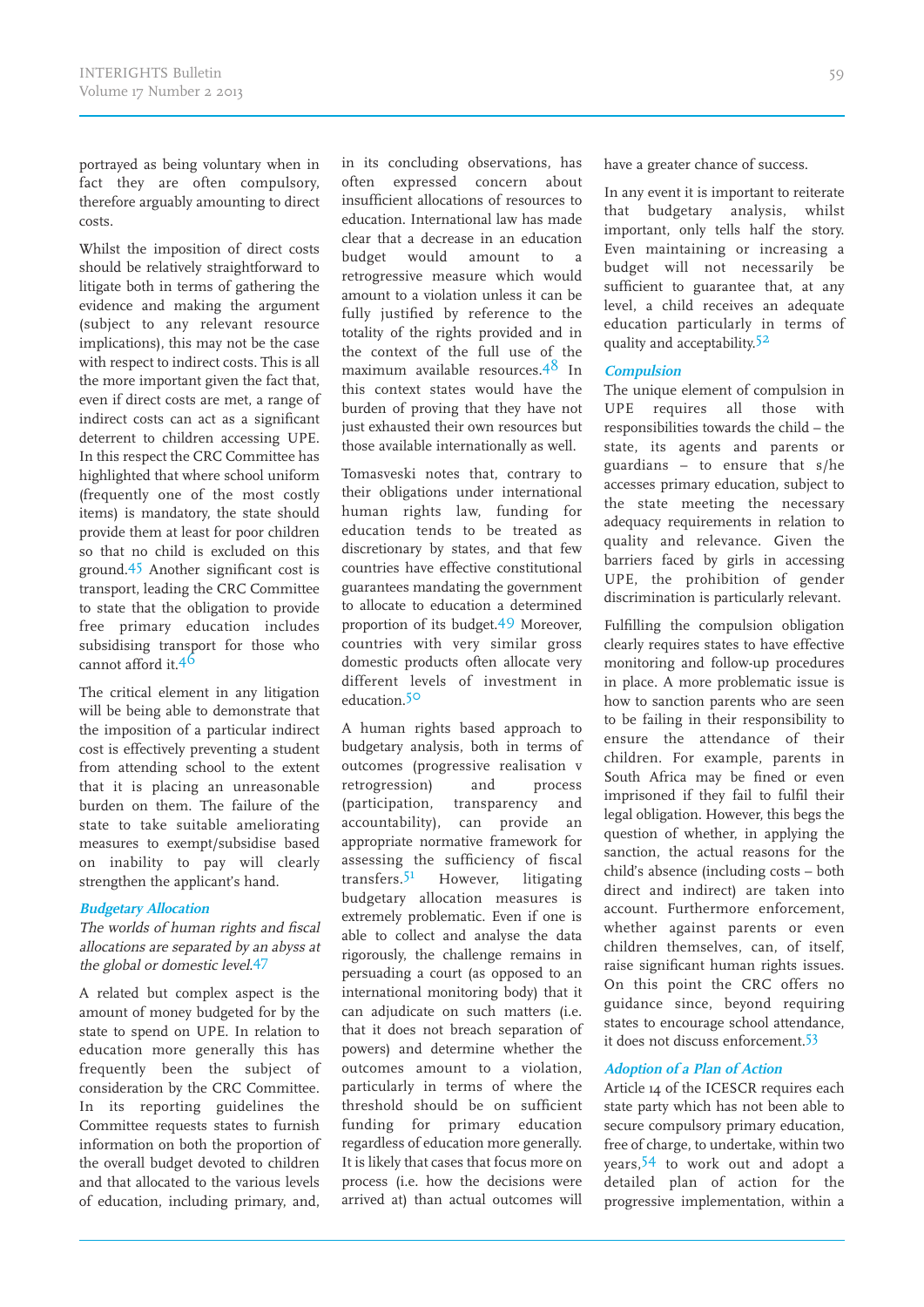reasonable number of years (to be fixed in the plan) of the principle of compulsory primary education free of charge for all. This obligation is a continuing one and states are not absolved from the obligation as a result of their past failure to act within the two-year limit.<sup>55</sup> The plan must cover all of the actions which are necessary in order to secure each of the requisite component parts of the right and must be sufficiently detailed so as to ensure the comprehensive realisation of the right with a series of targeted implementation dates for each stage of the progressive implementation of the plan. Again, a state party cannot escape the unequivocal obligation to adopt a plan of action on the grounds that the necessary resources are not available. Yet, in spite of these obligations, many states parties have neither drafted nor implemented a plan of action for free and compulsory primary education.

The challenge of strategically litigating to get the state to produce a plan of action is two-fold. Firstly, the court will need to be convinced that this is an area that it can review, as opposed to simply providing remedies for individual victims, and secondly, even if it this is the case, there is the question of whether the court will simply be satisfied to focus on obligations of conduct, as opposed to result. In other words, will the court merely require the state to produce a plan (hopefully within a certain time period) whilst not scrutinising its content to see that it meets the Article 14 requirements? Such a deferential approach, particularly if not backed up by periodic monitoring, may encourage more cooperation from state actors whilst allowing courts to believe that they are acting within their powers, but may fail ultimately to deliver effective change.

### **Tackling Discrimination – the Value of Using Indicators**

Indicators are clearly a very useful tool for monitoring compliance with state obligations and in that respect provide important evidence for strategic litigation. However, the data collected

on children's education is usually quite limited to a few key indicators – enrolment, attendance and formal attainment – with few indicators developed to monitor the broader dimensions of a rights-based approach to education.

The Right to Education Project has identified a series of indicators for assessing implementation of UPE, split by a number of differentiated criteria including gender, region, rural/urban, minority and by income. These include enrolment, survival, drop out and completion rates; repetition (i.e. the numbers of children having to repeat classes); transition rate from primary to secondary school; and pupil/(trained) teacher ratio. In respect of economic accessibility, relevant indicators include tuition fees; the availability of subsidies for early childcare and education available for low-income groups; provision of free meals; and the per cent of household expenditure on primary education. In terms of accountability, is there a monitoring body evaluating both the direct and indirect costs of primary education and a complaint mechanism?

However, the ability to collect and analyse the necessary data to measure these indicators will often present significant challenges. Many states simply do not keep a record of such information, a failure of their obligations in its own right, leaving victims and their representatives to either seek to collect the data themselves or seek out others (academic institutions, intergovernmental bodies) who might.

Even where they do exist, statistics may provide an incomplete picture due to an overly narrow analytical approach. For example, commonly used statistics on enrolments tell us the number of children who are in school (or at least who registered at the beginning of school year) but not how many should be in school. Large, but unknown, numbers of children are precluded from schooling because they live in remote areas or are displaced, or are children of illegal aliens or migrant workers, street children, domestic servants etc. The problem of tackling discrimination is further compounded by the fact that there is no internationally collected data on access to education by race, ethnicity or religion.

### **Litigation in Practice: Some Incremental Gains But Still a Long Way To Go**

Despite the many challenges discussed above, as the following brief and nonexhaustive survey demonstrates, UPE litigation is taking place. Although the results may often be mixed, the fact that victims are seeking to hold states to account for their failure to implement can often provide an important foundation for wider political advocacy.

### **South Africa**

Section  $29(1)$  of the Constitution obliges the Government to make education available and accessible to everyone, with  $s$  29(1)(a) entitling everyone to a basic education.<sup>56</sup> To date there have been two significant decisions by the Constitutional Court (the Court) in interpreting  $s$  29(1)(a). In Ex parte Gauteng Provincial Legislature: In re Dispute Concerning the Constitutionality of Certain Provisions of the Gauteng School Education Bill of 1995,<sup>57</sup> the Court held that the right to basic education is not merely a negative right that requires the State not to obstruct access but also creates a positive obligation on the State to ensure that everybody is entitled to exercise that right.

In Juma Musjid Primary School<sup>58</sup> the Court, in ensuring that children were not left without alternative placements when their public school was evicted from private property, went on confirm that the right to basic education is not subject to progressive realisation but should be immediately implemented, holding: 'The right to a basic education in section  $29(1)(a)$  may be limited only in terms of a law of general application which is reasonable and justifiable in an open and democratic society based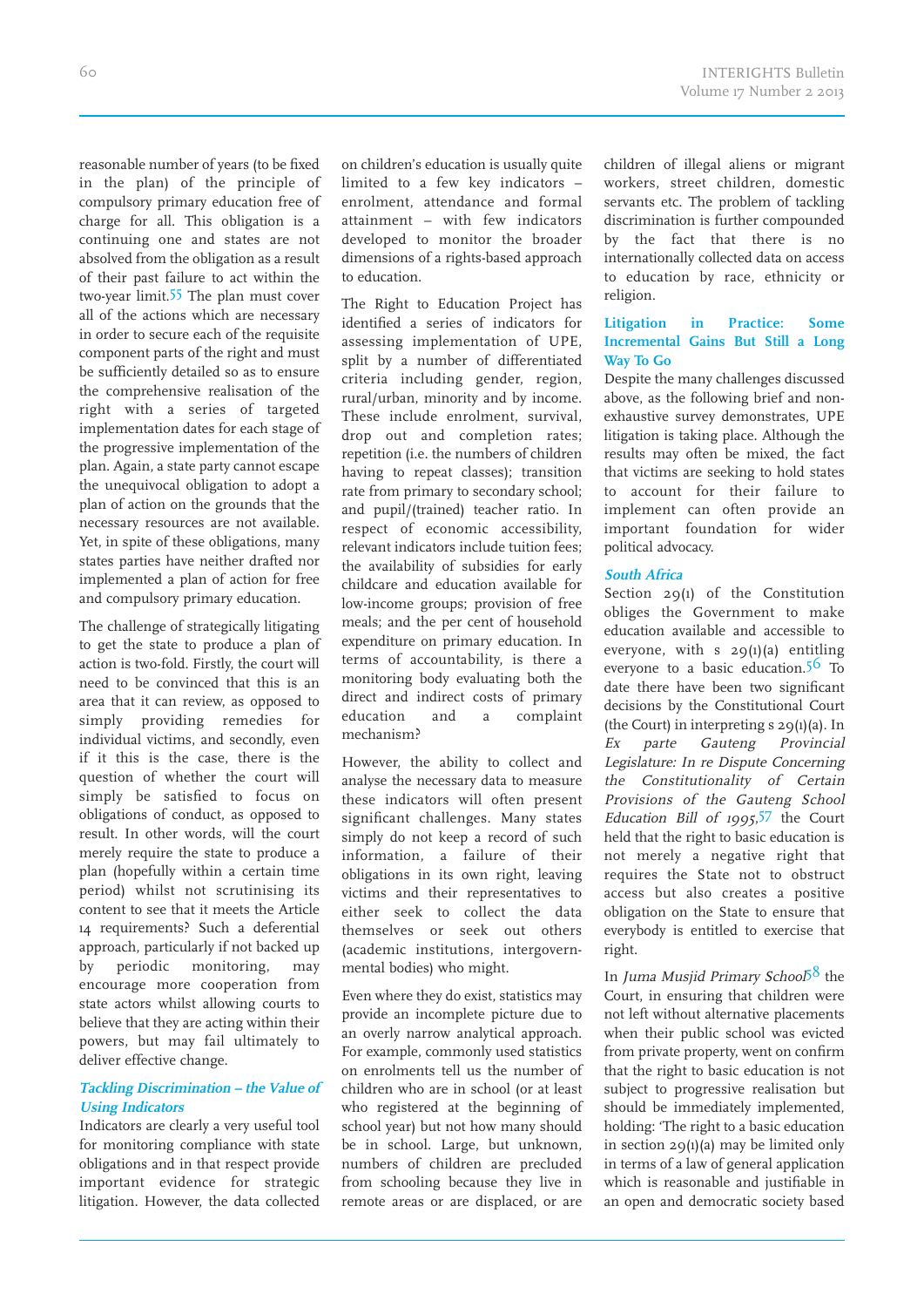on human dignity, equality and freedom.'<sup>59</sup> As one commentator notes, the Court's rejection of the reasonableness review in this case sets a potential precedent not just in relation to UPE but also regarding how it will assess state compliance of other unqualified socio-economic rights in the future.<sup>60</sup> However, the Court, not being required to do so, did not provide a detailed elaboration on the content of the right in terms of what else is required to deliver adequate UPE apart from ensuring it is available in sufficient quantity.

The question therefore remains: if and when the Court is asked to determine whether the state is succeeding in its obligation to provide adequate UPE, will it at least be forced to define the core content of the right to education – something which the Court has been reluctant to do in respect of other rights such as housing (as opposed to the approach taken by the CESCR)? In this respect it has been argued that a distinction can be made between the right to basic education and a right such as housing on the basis that the requirements for the enjoyment of the former are the same for all learners. That is, although learners may come from different socio-economic backgrounds, they are equal bearers of the constitutional right to basic education for all and are therefore entitled to the same type of education.<sup>61</sup>

Similarly, it is unclear what position the Constitutional Court would take in adjudicating on the constitutionality of user fees. Some argue that the Court would find it much easier to declare a violation of s  $29(1)(a)$  in respect of those who cannot afford to pay as opposed to extending it to everybody in principle based on both the Court's previous jurisprudence in areas such as housing and the social and economic context of the country.<sup>62</sup> This view is reinforced by the country's flawed exemption system which continues to fail many poor families in the absence of effective resource transfers. 63

### **Swaziland**

Recent litigation in Swaziland demonstrates the challenge of securing timely implementation even when courts might initially make declaratory orders affirming the right to UPE. In 2009 the High Court upheld a suit brought by the Swaziland National Ex-Miners Workers Union (SNEWA), <sup>64</sup> in response to the King's parliamentary address in which he stated that free education was not a feasible undertaking, requiring the Government to honor its constitutional duty to provide free primary education.<sup>65</sup> To the argument by Government lawyers that free education was already made available by the Government in the form of Government-purchased textbooks and the payment of tuition fees for orphans and vulnerable children, the judge responded that the language in the Constitution was clear enough and therefore did not warrant interpretation. She noted, '[i]t seems to me that the respondents are seeking to have the court give the words 'free education' an interpretation which will only do violence to the language, will at best be artificial and in reality be absurd'.

However, within less than a year, the weakness of the initial declaration became clear when the same High Court dismissed a subsequent case brought by SNEWA to speed up implementation of free primary school education according to the State's 2009 Implementation Plan. 66 The decision was upheld by the Supreme Court.

### **Latin America**67

In Costa Rica, the Constitutional Court has declared that school fees or charges of any kind, whether direct or indirect, are unconstitutional. This interpretation of the Constitution as guaranteeing state-sponsored free education occurred following the filing of a petition by parents against a state educational institution for refusing to enrol their son after they could not afford to pay the 'voluntary contributions' that the school required for enrolment. Specifically, the Court declared that fees imposed by educational institutions violate Article 78, which states that: 'Preschool and general basic education are obligatory. These and diversified education in the public system are free and supported by the Nation.'<sup>68</sup> The Court reasoned that '[c]onditioning school attendance on the payment of a sum of money, no matter what it is called, is to ignore what the Constitution provides', in violation of the fundamental right to education.

Similarly, Chilean courts have upheld the right to free education as a constitutionally guaranteed fundamental right. The San Miguel Court of Appeals ruled that expelling or publicly humiliating students whose parents failed to pay school fees is unconstitutional, 69 thereby upholding the fundamental right to education over any alleged right to collect the debts of the parents in the form of voluntary or other school fees.

### **India**

Recent constitutional and statutory affirmation of UPE as a fundamental right, combined with some progressive decisions of the Indian Supreme Court (the Court), has certainly given greater legal underpinning to the issue. However, in a country where an estimated 45 million children are engaged in child labour, the practical impact has yet to be felt.

In Unnikrishnan J.P. <sup>v</sup> State of Andhra Pradesh<sup>70</sup> the Court ruled that governmental authorities have an obligation to make primary education available to children. At the time of the ruling, education was not accorded the status of a fundamental rights but a Directive Principle of State Policy. Since the country's independence, however, free and compulsory education had not been implemented in India, leading the Court to conclude that:

If Article  $45$  were to remain a pious wish and <sup>a</sup> fond hope, what good of it having regard to the importance of primary education…Does not the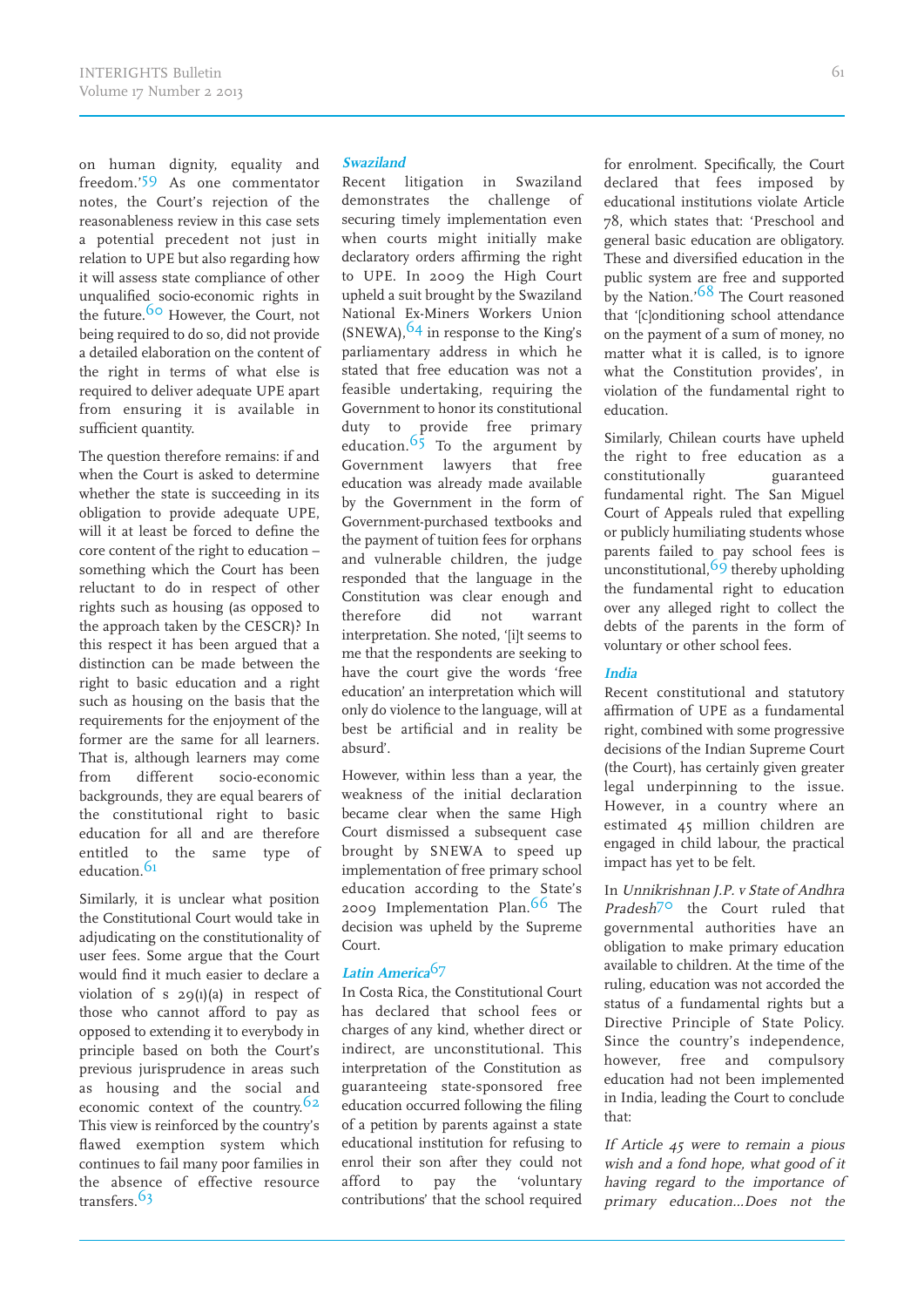passage of 44 years – more than four times the period stipulated in Article 45 convert the obligation created by the article into an enforceable right?. … We hold that <sup>a</sup> child (citizen) has <sup>a</sup> fundamental right to free education up to the age of  $14$  years.<sup>71</sup>

In another case, Mohini Jain,<sup>72</sup> the Court held that the right to education was implicit in the fundamental right to life. This broad interpretation, based on viewing the importance of education as a fundamental right for living a life in dignity, led to a constitutional amendment in 2002, making the right to free and compulsory education for children aged between six and 14 a fundamental right under Chapter III of the Constitution. This was given statutory force through the Right to Education Act 2009 (the Act).

In April 2012 the Supreme Court upheld the constitutional legitimacy of the Act in ordering elite primary schools nationwide to reserve 25 per cent of spaces for low-income pupils. 73 However, whilst noting the symbolic importance of the decision in recognising the fundamental nature of the right to UPE, some commentators have noted that the effective implementation of the decision will be difficult due to the fact that the admission requirement only extends to the school's local neighbourhoods which, by their very nature, are often located some distance from poorer communities.

### **The United Kingdom**

The difficulty of litigating UPE in the absence of an entrenched right is illustrated by a case from the UK. Although the UK has neither incorporated the ICESCR or the CRC into its domestic law, domestic legislation dating from 1944 obliges the local education authority to provide 'sufficient' primary school places for children. In <sup>R</sup> <sup>v</sup> Inner London Education Authority, ex parte Ali and Murshid<sup>74</sup> the House of Lords considered a case concerning 300 children of compulsory school age who were unable to attend school due to a

shortage of teachers. In the view of the House of Lords, the Act did not entail an obligation on the part of the local authority to place all children in schools and it was not possible to derive from the law an individual right of access to school that was justiciable and enforceable. 7

### **Conclusions**

Although we might like to believe that in the twenty-first century no child should be denied access to free primary education, and indeed progress has been made in many countries since the right was first elaborated in international law, the reality for millions of children is very different. Litigation can go some of the way to redressing the balance but its impact to date remains limited. In some cases litigation may even have unintended consequences unless the remedies on offer are capable of addressing a range of systemic problems that are impeding access rather than just focusing on one 'low hanging fruit'. Even the minimum core elements of the right will often have significant resource implications which courts may be unwilling to contemplate as falling within their competency. The lack of disaggregated data, and the millions of marginalised children who fall under the radar and are not statistically recorded, compounds the problem of ensuring that states are able to take the affirmative action measures necessary to fulfil their positive obligations in relation to extending UPE to the most vulnerable.

Yet litigation's greatest contribution can often be to highlight an issue as part of a broader advocacy initiative which, in turn, can increase political pressure. At the same time, litigation provides the opportunity to apply a human rights normative framework to the delivery of UPE, enabling it to move beyond being an aspiration to being a fundamental right for all.

Iain Byrne is Economic, Social and Cultural Rights Policy Coordinator and currently acting Head of the ESCR Team at Amnesty International. The views expressed in this article are written in a personal capacity and do not necessarily represent those of Amnesty International.

1 Tomasveski, K., 'Free and compulsory education for all children: the gap between promise and performance', Right to Education Primers No. 2, 2001, p. 11.

2 Although the Universal Declaration of Human Rights is not a binding treaty there is a strong case that some if not all of its provisions now enjoy the status of customary international law.

**3** Article 4(a) requires state parties 'to promote equality of opportunity and treatment in the matter of education and in particular [t]o make primary education compulsory and free'. It is ratified by 99 states (<http://www.unesco.org/eri/la/convention.asp?KO=12 949&language=E&order=alpha> accessed 13 September 2012).

4 As of 3 August 2012 (<http://treaties.un.org/ Pages/Treaties.aspx?id=4&subid=A&lang=en> accessed 3 August 2012). Other international treaty provisions include Article 24(2)(a) of the Convention on the Rights of Persons with Disabilities, which requires states parties to ensure that '[p]ersons with disabilities are not excluded from the general education system on the basis of disability, and that children with disabilities are not excluded from free and compulsory primary education'.

**5** Article  $\pi(3)(a)$  of the African Charter on the Rights and Welfare of the Child obliges states parties '…to take all appropriate measures with a view to achieving the full realization of this right and shall in particular provide free and compulsory basic education'

6 Article 13(3)(a) of the Additional Protocol to the American Convention in the Area of Economic, Social and Cultural Rights (Protocol of San Salvador) requires that primary education be 'compulsory and accessible to all without cost'; Article 49 of the Charter of the Organization of American States obliges member states to take steps to 'ensure the effective exercise of the right to education' by providing compulsory primary education that 'shall be without charge' when provided by the state.

7 Article 7(3) of the (Revised) European Social Charter provides that '…persons who are still subject to compulsory education shall not be employed in such work as would deprive them of the full benefit of their education whilst Article 17 requires states parties '...either directly or in co-operation with public and private organisations, to take all appropriate and necessary measures designed to provide to children and young persons a free primary and secondary education as well as to encourage regular attendance at schools'. Article 14(2) of the EU Charter of Fundamental Rights stipulates that the right to education includes 'the possibility to receive free compulsory education'.

8 UN Committee on Economic, Social and Cultural Rights (CESCR), General Comment No. 13: The Right to Education (Art. 13 of the Covenant), 8 December 1999, E/C.12/1999/10, para. 51.

9 See Article 2(1) of the International Covenant on Economic, Social and Cultural Rights.

10 The main indicators are (i) net enrolment ratio in primary education; (ii) proportion of pupils starting grade 1 who reach last grade of primary; and (iii) literacy rate of 15-24 year-olds split by gender.

11 The Education for All goals were established at Jomtien (Thailand) in 1990 and reaffirmed at the 2000 World Education Forum. In 'A World Fit for Children', the outcome document from the United Nations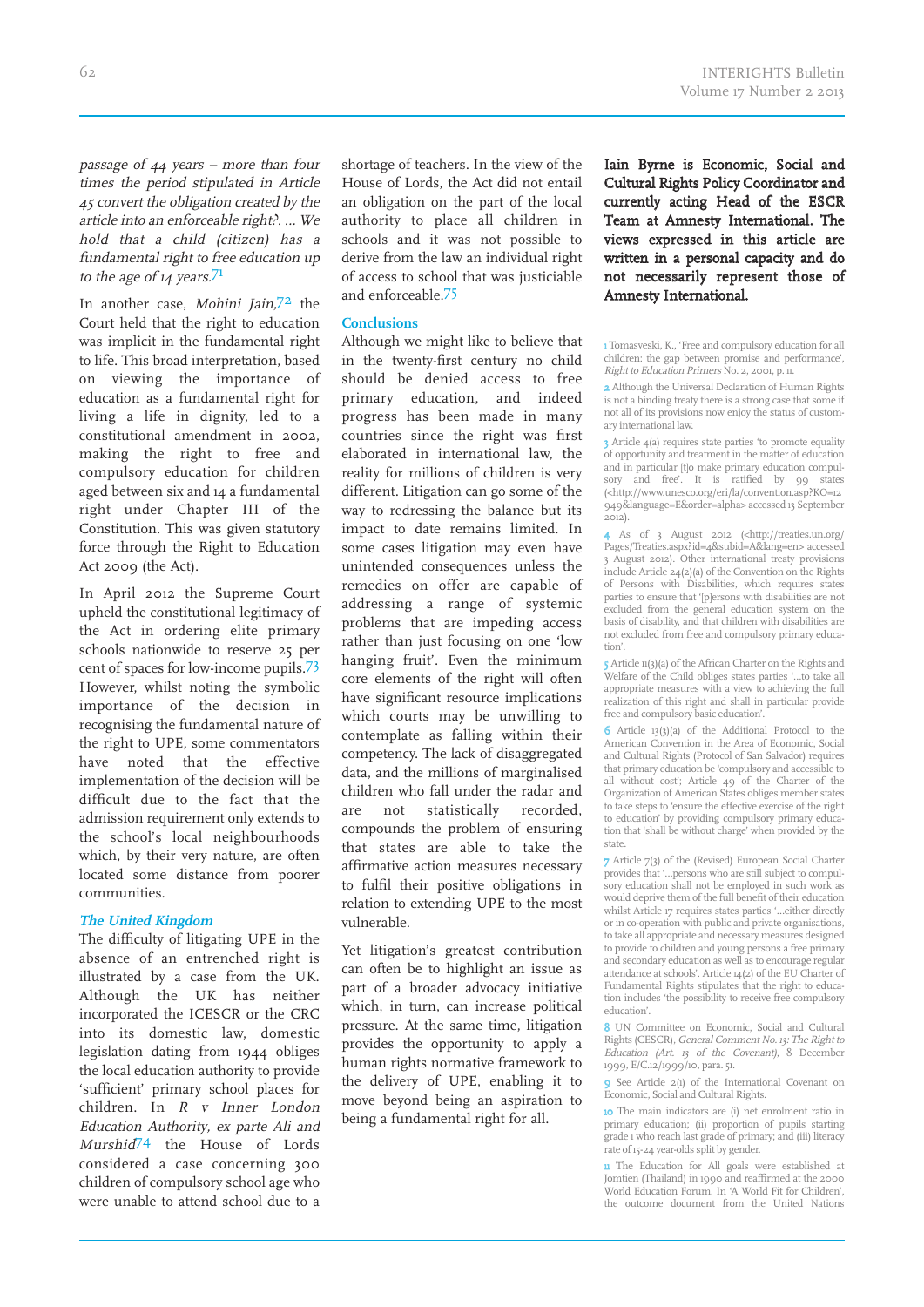General Assembly Special Session on Children in 2002, governments reaffirmed these commitments and agreed to a range of strategies and actions to achieve them. At Dakar 1,100 participants reaffirmed their commitment to achieving MDG 2 in terms of Education for All by the year 2015. Four out of six of the Dakar Goals apply to UPE: (i) expanding and improving comprehensive early childhood care and education, especially for the most vulnerable and disadvantaged children; (ii) ensuring that by 2015 all children, particularly girls, children in difficult circumstances and those belonging to ethnic minorities, have access to and complete free and compulsory primary education of good quality;[...](v) eliminating gender disparities in primary and secondary education by 2005, and achieving gender equality in education by 2015, with a focus on ensuring girls' full and equal access to and achievement in basic education of good quality; (vi) improving all aspects of the quality of education and ensuring excellence of all so that recognized and measurable learning outcomes are achieved by all, especially in literacy, numeracy and essential life skills.

12 See Tomasveski, K., (2003) Education Denied: Costs and Remedies, Zed Books, London, pp. 44-48.

13 The constitutions and national legislation of nearly all Latin American countries incorporate their international and regional legal obligations to guarantee free primary education. See also some African countries such as Kenya, Malawi, Swaziland and South Africa (see <http://www.right-to-education.org>).

14 See, for example, Argentina's Comprehensive Protection of the Rights of Children and Adolescents (Law 26.061), which guarantees the right to free education at all levels of education, and Article 39 of the Federal Education Act, which mandates budget allocations in education in order to effectively implement the right. The India National Act 2009 makes education a fundamental right.

15 The Sarva Shiksha Abhiyan (SSA) was adopted by India in 2000-01 and aims to provide quality elementary education for all children in the 6-14 age group by 2010. The South African Education Department published the national Plan of Action: Improving access to free and quality basic education for all in 2003, in which it declares that it is 'well on the way to attaining … the provision of basic education that is compulsory for all children of school-going age, that is of good quality and in which financial capacity is not a barrier for any child … before 201'.

16 See UN Committee on Economic, Social and Cultural Rights (CESCR), General Comment No. 11: Plans of Action for Primary Education (Art. 14 of the Covenant), 10 May 1999, E/1992/23, para. 3.

17 United Nations Educational, Scientific and Cultural Organization, EFA Global Monitoring Report 2007: Strong foundations — Early childhood care and education, UNESCO, Paris, 2006.

**18** According to UNICEF sources this figure may be as high as 90 million children for 2005-2006 in terms of school attendance figures from household surveys (United Nations Children's Fund, Progress for Children: A World Fit for Children statistical review, UNICEF, New York, 2007).

19 One estimate is that the effective implementation of compulsory schooling in India would result in a in a 70 per cent reduction in the number of child labourers (Burra, N., (1995) Born to Work, Oxford University Press, New Delhi)

20 Tomasveski, supra note 1, p.19.

21 It has been estimated that at least 20 per cent and often as much as 90 per cent of the financial cost of primary education is borne by the parents and/or families of children (see Bray, M., Counting the Full Cost: Parental and Community Financing of Education in East Asia, A collaborative report by the World Bank and UNICEF, Directions in Development, The World Bank, 1996).

22 UNESCO (2007), <sup>A</sup> Human Rights Based Approach to Education for All, UNESCO, p.20.

23 *Ibid.*, pp. 32-33.

24 The Committee on the Rights of the Child stipulates that the curriculum 'must be of direct relevance to the child's social, cultural, environmental and economic context, and to his or her present and future needs and take full account of the child's evolving capacities' (Committee on the Rights of the Child, General Comment No. 1: The aims of education, article 29 (1) (2001), CRC/GC/2001/1, 2001, para. 9).

25 Matz, P., (2003) Costs and benefits of education to lace child labour, ILO.

26 See Watkins, K., (2000) The Oxfam Education Report, Oxfam GB, London, p. 105. Countries studied included Bangladesh and Zambia.

27 CESCR, General Comment No. 13, supra note 8, para. 8.

28 See Arendse, L., 'The Obligation to Provide Free Basic Education in South Africa: An International Law Perspective' PER / PELJ (14)6, 2011.

29 See the European Court of Human Rights judgment in *DH v Czech Republic (Appl. No. 57325/00*, 13 November 2007), which approved the use of statistics in proving indirect discrimination.

30 CESCR, General Comment No. 13, supra note 8, para. 6.

31 Although note that acceptability may on occasion be easier to litigate where it results in discrimination by, for example, unfairly excluding equal access for disadvantaged children.

32 Tomasveski, *supra* note 1, p. 10.

33 CESCR, *General Comment No. 13*, supra note 8, para. 59.

34 Coomans, F., 'Clarifying the Core Elements of the Right to Education', in Coomans, F. and Van Hoof, F. (eds) (199) The Right to Complain about Economic, Social and Cultural Rights, SIM, Utrecht, p. 7.

35 See Eide, A., 'Economic, Social and Cultural Rights as Human Rights', in Eide, A., Krause, C. and Rosa, A. (eds) (2001) Economic, Social and Cultural Rights, 2nd edn, Martinus Nijhoff, Dordrecht, p. 27.

36 Examples of direct costs are those directly produced by the educational service, including teacher salaries, provision of schools and their maintenance, and the management of the education system. Other direct costs include costs without which education could not be delivered, namely text and other books, learning materials, basic school equipment (stationery such as pens, pencils, rulers, etc.) and fees for examinations.

37 World Bank, 'School Fees: A roadblock to Education for All', *Education Notes*, World Bank, Washington, D.C., August 2004, p. 2.

38 For example, an Oxfam study in Tanzania, Ghana and Zambia found that the practice of charging fees reduces enrolments in primary school education (Oxfam Briefing Paper, Education Charges: <sup>A</sup> Tax on Human Development (2001).

39 See Reddy, S. and Vandemoortele, J., User Financing of Basic Social Services: A Review of Theoretical Arguments and Empirical Evidence (1996).

40 See Sloth Nielsen, J. and Mezmur, B., (2007) Free Education is <sup>a</sup> Right for Me: <sup>A</sup> Report on Free and Compulsory Education, Save the Children Sweden, p.16.

41 A World Bank study gives the positive example of Uganda, which within three years increased the recurrent budget for primary education from nine per cent of total education spending in 1996 to 19 per cent by 1999 to adjust for the abolition of fees (see Kattan, R.B. and Burnett, N. (2004) User Fees In Primary Education, World Bank, Washington, D.C., pp. 23, 29).

42 See Chandrasekhar, S. and Mukhopadhyay, A., (2006) Primary Education as <sup>a</sup> Fundamental Right: Cost Implications, IGIDR – the authors found that abolishing fees resulted in an 89 per cent attendance rate.

43 World Bank, *supra* note 37, pp. 45-54.

44 The Food for Education programme of the Government of Bangladesh, for example, has significantly increased enrolment and attendance and reduced drop-out rates for primary-school age children.

Unconditional cash transfers have been applied with considerable effect in South and southern Africa. Conditional cash transfers, where payment is linked to attendance at school, have been shown to lead to positive outcomes for children in Latin America but have been less popular in Africa, perhaps because the quality of education is so poor that the benefits of the imposition of such conditions are doubtful (see UNESCO, supra note 22, p. 64).

45 Supra note 40.

46 Ibid.

47 Tomasveski, supra note 1, p. 10.

48 UN CESCR, General Comment 3: The nature of States parties obligations (Art. 2, par.1) (14/12/1990), para. 9.

49 Tomasveski, supra note 1, p. 10, in which she cites a rare example: the 1947 Constitution of Taiwan which specifies: 'Expenditures of educational programmes shall not be, in respect of the central government, less than fifteen percent of the total national budget, in respect of each province no less than twenty-five percent of the total provincial budget, and in respect of each municipality, no less than thirty-five percent of the total municipal budget.'

50 Tomasveski argues that an optimal level of public expenditure for education tends to converge at about 5-7 per cent. See Tomasveski, supra note 1, Table on Public Expenditure on Education in Relation to GNP, p. 24.

51 UNESCO, supra note 22, p.45.

2A rare example of using the courts to scrutinise budgetary allocation, a case from the Philippines in 1991, only seeks to highlight some of the challenges. Based on the fact that the Constitution of the Philippines obliges the government to assign the highest budgetary priority to education, a group of senators challenged the constitutionality of the budgetary allocation of P86 billion for debt servicing compared to only P27 billion for education. The Supreme Court held that although education had been the highest budgetary priority, debt servicing was necessary to safeguard the creditworthiness of the country and thus the survival of the overall economy (Guingona,Jr. <sup>v</sup> Carague (G.R. No. 9471, 22 April 1991).

 $53$  Note that Article  $5(d)$  of the European Convention on Human Rights provides for detention of a minor by lawful order for the purpose of educational supervision.

54 I.e. within two years of the Covenant's entry into force of the state concerned, or within two years of a subsequent change in circumstances, which has led to the non-observance of the relevant obligation.

55 It is interesting to note the potential tension here between the immediacy of the minimum core obligation to produce a plan and the two year timetable allowed to deliver a reasonable version.

56 Note that South Africa has ratified the CRC but not the ICESCR, although it has recently announced its intention to do so (see <http://www.ngopulse.org/pressrelease/south-africa-ratify-international-socio-economicrights-covenant>).

57 1996 (4) BCLR 537; 1996 (3) SA 165 (4 April 1996), para. 9 (in respect of s32(a) which subsequently became  $s 29(1)9a)$ .

58 2011 (8) BCLR 761 (CC) (11 April 2011). The case concerned the plight of learners enrolled at a public school that was located on private property. The Juma Musjid Trust, the owner of the private property, obtained an eviction order against the state in the High Court and effectively against the learners situated at the school.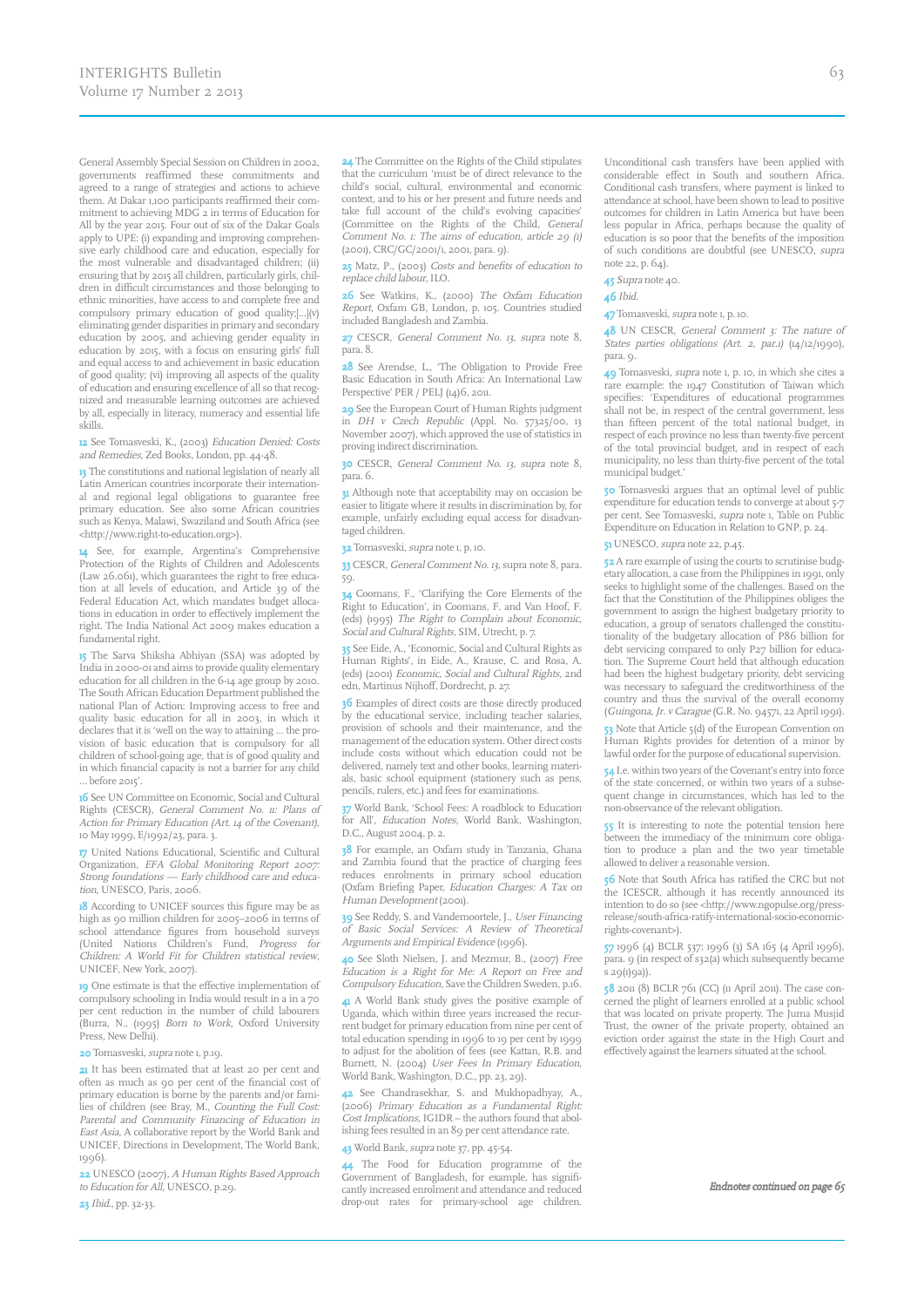# **Toward Recognition of the Right to Free Education in Colombia**

### Esteban Hoyos-Ceballos and Camilo Castillo-Sánchez

Until 2011, Colombia was the only Latin American country permitting local governments to charge for primary education in public schools. These domestic laws contradicted international human rights law on the subject, thereby violating Colombia's international legal obligations. Academics, activists, human rights organisations and members of the international community, including the UN Special Rapporteur on the right to education, widely denounced the country's violation of the right to education.

In recent years, an international network led by member organisations of the Colombian Coalition for the Right to Education decided to challenge the constitutionality of a particular section of the Colombian general education law that allowed the Government to charge for primary education in public institutions. The Cornell Law School's International Human Rights Clinic provided pro bono legal assistance to the Coalition, which is part of the Latin American Campaign for the Right to Education (CLADE), in this constitutional challenge.

After much discussion, the Coalition decided to present an acción pública de inconstitucionalidad (public action of unconstitutionality). This judicial mechanism allows petitioners to request the Colombian Constitutional Court's judicial review of any law to determine whether the law is constitutional or unconstitutional. This process is possible without having to prove standing or any other particular interest in the case.

Three arguments were presented before the Court. First, the petitioners argued that the law violated international human rights law on the right to free education. Specifically, the Coalition alleged the violation of Article 13 of the International Covenant on Economic, Social and Cultural Rights (ICESCR), Article 13 of the Protocol of San Salvador<sup>1</sup> and Article 28 of the Convention on the Rights of the Child (CRC). Colombia has signed and ratified each of these international instruments, which have constitutional value at the domestic level. These international norms enumerate the immediate obligation of states parties to provide free primary education to all.

A second argument addressed the need to harmonise the jurisprudence of the Court with the general education law regarding the right to free education. Specifically, the Court had previously recognised a right to free education in public institutions in specific cases where families could prove that they did not have the resources to pay for education.<sup>2</sup>

However, the Court had not made a general statement of free public education that benefited all Colombian families who sent their children to public institutions. The petitioners therefore asked the Court to interpret the general education law in line with its previous rulings recognising the right to free education in Colombia's public schools.

Finally, the petitioners argued that the Colombian Constitution authors' intent was that primary education was to be free. The Coalition submitted to the Court a summary of the main discussions supporting this claim from the Constitutional National Assembly in 1991. These documents were key, as some interpreters of Article 67 of the Colombian Constitution suggested that charges for education were allowed at every level, including at the

### primary education level. 3

On 31 May 2010, the Court announced its decision4 that all public primary schools in the nation must cease charging students tuition fees. In the ruling, the Court cited heavily to the Coalition's petition, the international instruments ratified by Colombia and its own jurisprudence on individual cases. Additionally, the Court reiterated Colombia's obligation to provide free education progressively even in secondary and higher education. Unfortunately, the Court did not address the issue as to whether the Government could charge for indirect costs of education, such as books and uniforms.

In the months following the Court's decision, some local authorities began to comply with the judgment. However, they did so to varying degrees. While some cities specifically excluded charges for both primary and pre-school education, a few took a more comprehensive approach by additionally addressing the indirect costs associated with education. Finally, in December 2011, the Colombian national Government issued National Decree 4807/2011 establishing that education shall be free in public institutions at the primary and secondary levels. Article 2 of the decree stated that free education should be understood as not charging for fees or for complimentary services in public institutions.

With the judgment and the decree begins a new struggle for the full recognition of the right to free education in Colombia. On one hand, the international experience shows that the legal recognition of the right to free education (or any other right) does not necessarily mean that the right will be respected.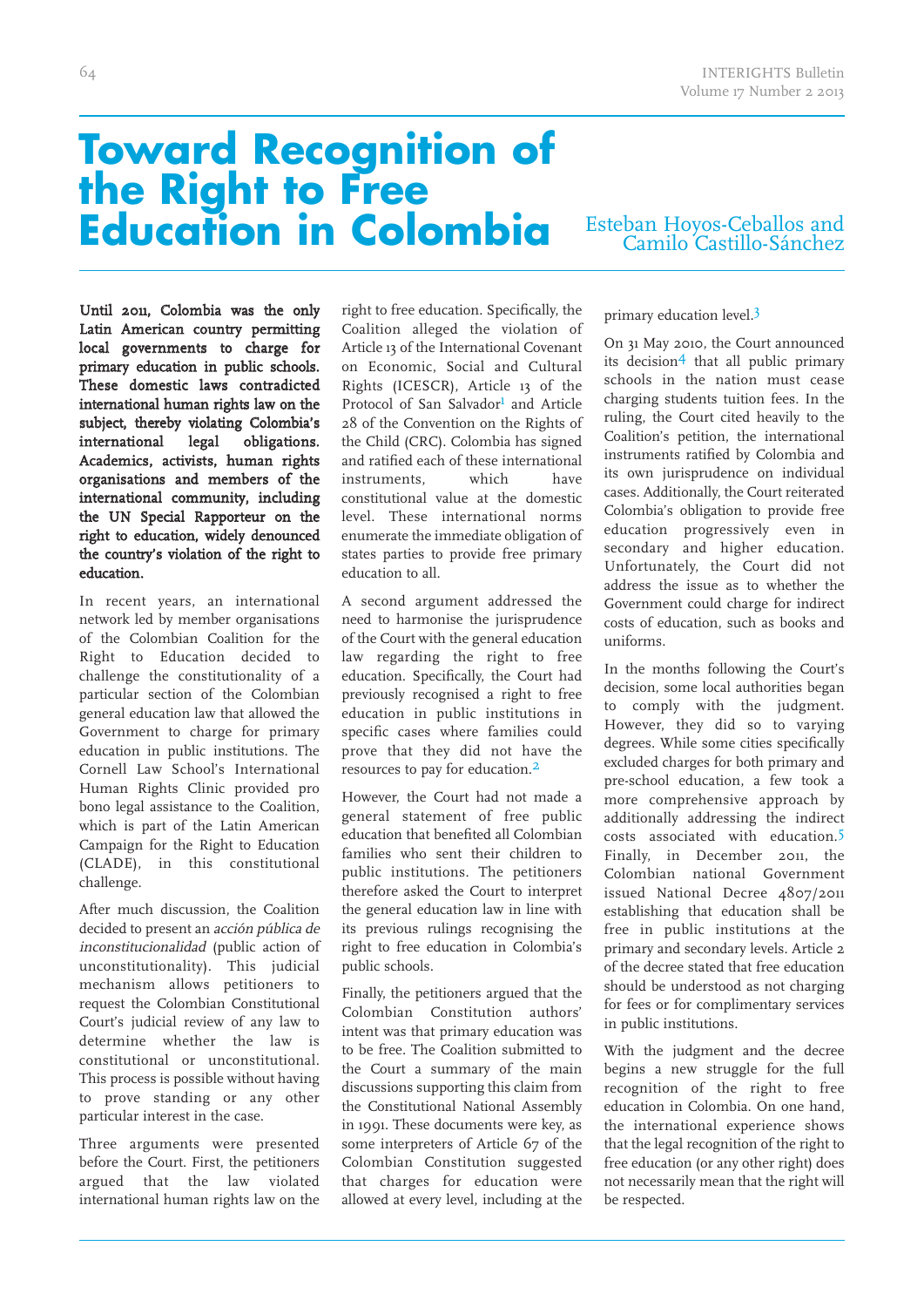On the other hand, neither the Court nor the Government addressed the issue of indirect education costs, which have a significant impact on families who send their children to public schools. The challenge remaining for social organisations is not only to fully implement the judgment and Decree 4807/2011, but also to promote a national discussion on the issue of indirect costs in education.

Esteban Hoyos-Ceballos is Assistant Professor of Law, Universidad EAFIT (Medellín, Colombia) and J.S.D. Candidate, Cornell Law School. Camilo Castillo-Sánchez is a Ph.D. candidate at Universidad del Rosario (Bogotá, Colombia).

1 Additional protocol to the American Convention on Human Rights in the area of Economic, Social and Cultural Rights.

2 Colombian Constitutional Court. Decision T- 0/200. Petitioner: Ramiro Ulabarez. Justice: Jaime Araújo Rentería; (ii) Colombian Constitutional Court. Decision T-550/2007. Petitioner: Juan Evangelista Martínez. Justice: Jaime Araújo Rentería.

3 UN Economic and Social Council, Report of the Special Rapporteur on the Right to Education, Katarina Tomaševski, Mission to Colombia (1-10 October 2003), <http://www.unhchr.ch/Huridocda/ Huridoca.nsf/(Symbol)/E.CN.4.2004.45.Add.2.En?Ope ndocument> [accessed 25 January 2013].

4 Colombian Constitutional Court. Decision C-376/2010. Petitioners: Camilo Castillo-Sanchez and Esteban Hoyos Ceballos. Justice: Luis Ernesto Vargas Silva.

 Getgen-Kestenbaum, J., Hoyos-Ceballos, E. and del Aguila Talvadkar, M.C., 'Catalysts for change: A proposed framework for human rights clinical teaching and advocacy', Clinical Law Review 18(2), 2012, p. 459.

#### Endnotes continued from page 63

59 Ibid., para. 37. This is given further effect by s 3(1) of the South African Schools Act which makes school attendance compulsory for learners from the age of seven years until the age of 15 years or until the learner reaches the ninth grade, whichever occurs first. Section 3(3) of the Act enjoins the provincial education authority to ensure that there are enough school places so that every child who lives in his or her province attends school. For the Court, '[t]hese statutory provisions which make school attendance compulsory for learners from ages seven to 15, read together with the entrenched right to basic education in the Constitution signify the importance of the right to basic education for the transformation of our society' (para. 38).

60Arendse, supra note 28, p.117.

61 Ibid., p. 119. Arendse notes that this approach is endorsed by the South African Human Rights Commission and is cited with approval by leading commentators on the right to education. The Department of Education, through the adoption of its National Plan of Action and other policies, has borrowed from the 4A Scheme to give content to  $s$  29(1)(a).

62 See in particular the Education Rights Project in assessing the likelihood of successful litigation in this area (<http://www.erp.org.za>).

63 A rare example of a user's fee case is a class action brought by the Centre for Applied Legal Studies of the University of Witwatersrand, together with two mothers from a poor community, against a public secondary school after it had started legal proceedings against parents to recover outstanding school fees. In an order, the Durban High Court forced the school to stop legal action against parents for recovering outstanding school fees and to comply with its obligations under the SASA. In addition, the school had to inform parents about the criteria for total and partial exemptions from the payment of school fees. Finally, the Court instructed the school to inform parents of previous learners of the school who still had arrears in the payment of fees that they may have been eligible for an exemption of fees (Centre for Applied Legal Studies & Ors <sup>v</sup> Hunt Road Secondary School & Ors (10091/2006) [2007]  $ZAKZHC$  6 (15 June 2007).

64 Swaziland National Ex-Miners Workers Association & Anor <sup>v</sup> The Minister of Education & Ors Civil Case No. 335/2000.

65 Section 29(6) of the Swaziland Constitution of 2005 states that 'every Swazi child shall within three years of the commencement of this Constitution have the right to free education in public schools at least up to the end of primary school, beginning with the first grade'.

66 The Court ruled that while the Constitution required free primary education, it did not set down a timetable. Noting the failure to make sufficient resources – new schools and equipment, additional teachers or even a budget – available, the Court accepted that free primary education would have to be implemented grade by grade and 'be staggered': 'It is clear that the implementation of the right to free primary education cannot be finalised overnight. A lot of funds are needed to make this right realisable ... The political will to implement the right on its own without the availability of resources is not enough.' In particular the Court noted that the steps taken by government were in the circumstances reasonable and satisfactory in view of the limited resources at its disposal and that the Union had not shown on the balance of probabilities a lack of political will.

67 The landmark decision of C-376/10 (Colombia) is not analysed here as it is explored in greater detail in another article in this Bulletin.

68 Constitutional Chamber of the Supreme Court of Justice of Costa Rica, Decision 10/5/2000, No. 2000-03954 of 14:55 of 10 May 2000.

69 Elgueta Olivares con Rubio Catalán (Director de Colegio Cancura), writ of protection, San Miguel Court of Appeals, No. 8531-2001.

701993 AIR 217; 1993 SCR (1) 594.

#### 71 Ibid., para. 656.

72 1992 AIR 1858.

73 Society for UN-Aided P. School of Raj <sup>v</sup> U.O.I & Anor [2012] **INSC 248.** 

74 [1990] 2 All ER 822.

75 The obligation of the local authority was merely a target duty' that was not owed to particular persons but to the public at large and was not justiciable. Therefore, the law did not provide for an entitlement to access to education. It merely contained programmatic obligations, the implementation of which was dependent upon the availability of resources and which could consequently only be effective over time.

#### Endnotes continued from page 96

35 Akwiri, J., 'Kenyan court overturns ban on separatist group', Reuters (25 July 2012), available at <http://www.reuters.com/article/2012/07/25/us-kenyacoast-idUSBRE86O11E20120725>.

36 Republic v Kenya High School, supra note 1, p. 16.

37 Ibid., p. 4.

38 Dahlab v Switzerland, supra note 26, p. 9.

39Leyla Sahin <sup>v</sup> Turkey, supra note 27, at [47].

40 Borelli, S., 'Towards a Less Secular Europe? The Decision of the Grand Chamber of the European Court of Human Rights in Lautsi v. Italy', Insights 15(12), 2011, p. 4.

41 Ibid., p. 5.

42 Rao, B., 'The Variant Meanings of Secularism in India: Notes Toward Conceptual Clarifications' (2006) 48(1) Journal of Church and State 47.

43 Morini, C., 'Secularism and Freedom of Religion: The Approach of The European Court of Human Rights' [2010] 43 Israel Law Review 611.

44 Lautsi <sup>v</sup> Italy (Appl. No. 30814/06, 18 March 2011).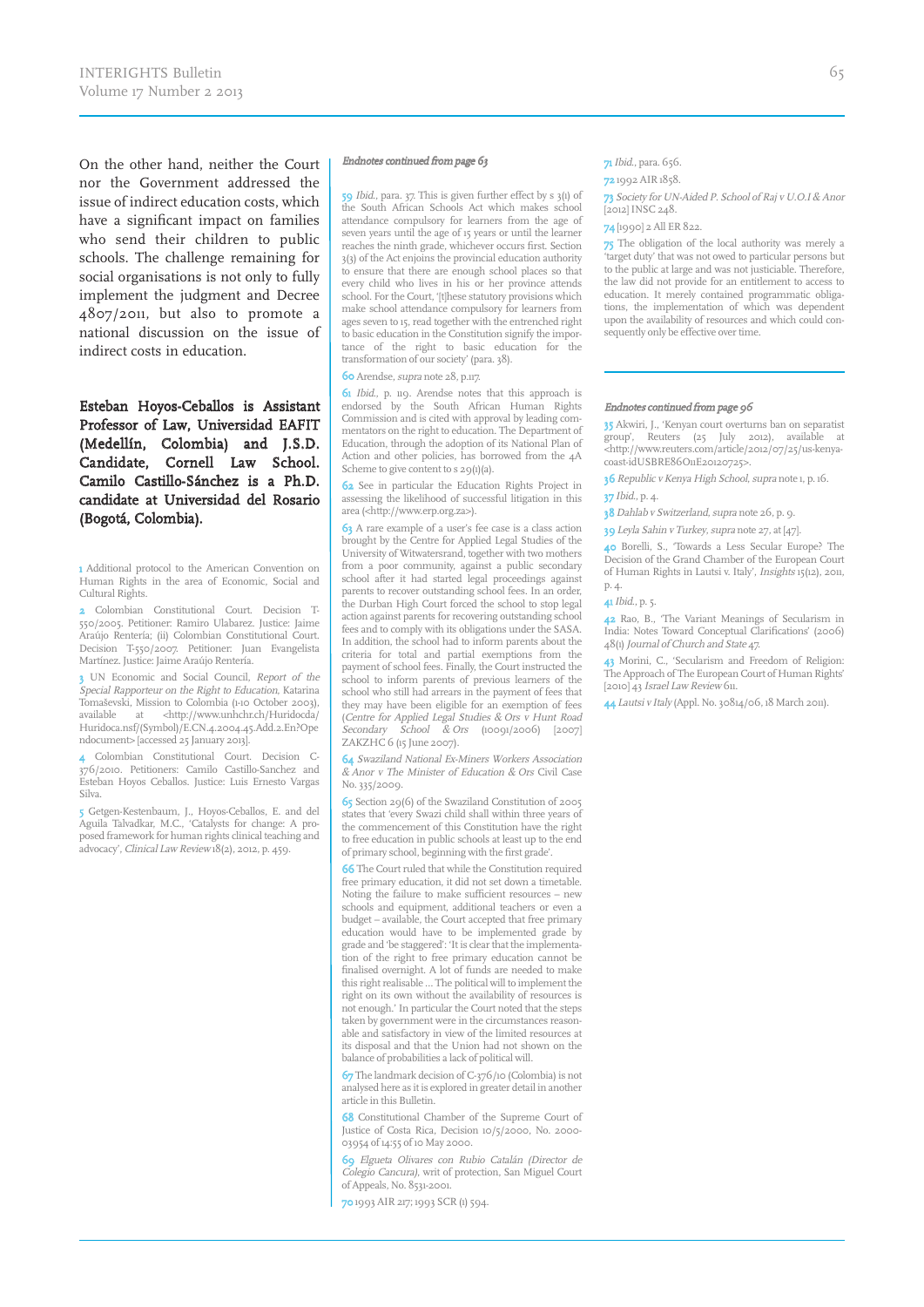### **Expropriation as a Means to Protect the Right to Basic Education: The Case of a Farm School on Private Property Facing Eviction**

Dmitri Holtzman

Du Plessis Botha N.O. & Ors <sup>v</sup> Member of the Executive Council for Education, Western Cape & Ors (Case No. 24611/11)

### **Introduction**

A recent case has come before the High Court in South Africa, involving an application for the eviction of a rural farm (public) school from private property. 1 The school has been in its current location for the past 81 years. The farm owner brought the eviction application against the State (the Western Cape (provincial) Education Department (the WCED)), the school in its own name and the School Governing Body (the SGB). The proceedings were also joined by two NGOs, one as amicus curiae and another as curator ad litem, on behalf of the learners at the school. 2 The case raised important questions about the obligations of the State towards protecting schools against eviction, especially where this involves poor and vulnerable communities. The eviction of a rural school is almost always likely to have a far reaching impact on the learners and the community.

The WCED was cited as the first respondent; however it did not oppose the application. Instead, the department tendered a 'notice of intention to abide' together with an explanatory affidavit. The affidavit, deposed by a department official, described its efforts to negotiate with the farm owners around continued rental on behalf of the schools, but it also detailed arrangements which were being made and planned for the learners at an alternative location some distance away. The SGB and the school itself were the second and third respondents and both defended the application for eviction.

A successful application to evict the school would have direct consequences for the learners and teachers at the school. The school, which is attended by over 100 primary school learners from the surrounding community, would have to be relocated or merged with another school – which is likely to impact on the education of the learners.

Furthermore, in this case the school is of historic significance to the community for which it is also a multifunctional space. Thus, the impact and disruption likely to be caused by the school's eviction would extend beyond teaching and learning in the classrooms – it would affect a whole community's ability to carry out cultural and other activities.

At the centre of the dispute is a conflict between the individual property rights of a farm owner and the right to basic education enjoyed by the learners at the school. These rights will have to be balanced in resolving the litigation. The eviction of a public school from private property is a matter which has already been considered by the Constitutional Court in another case (discussed below).

The case under discussion here raises further important questions about the constitutional obligations of the State in protecting the tenure of a public school on private property when such a school is facing an eviction. This article explores the power of the State to expropriate private property when it is in the public interest and for a public purpose and where the option of expropriation is possibly the most effective means to protect the right to education of a group of learners and the community to which they belong.

### **Grootkraal UCC Primary School: A School at the Centre of a Community Facing Eviction From Private Property After 81 Years**

The Grootkraal UCC Primary School (the school) is situated in a rural area of the Western Cape Province of South Africa. The school was established in 1931. It also serves as a community church, a community centre, a clinic and voting station. The school and the space which it occupies is of great significance to the surrounding community of poor (mostly) farmworkers who live and work in the surrounding areas. The area of land occupied by the school for the last 81 years has always been located on the same private property. The school and the community insist that they have always enjoyed a good relationship with the (now previous) land owner who provided some support to the school, and indeed the previous land owner charged a minimal (arguably symbolic) rental to the State for its use of the property, in terms of an agreement contemplated by s 14 of the Schools Act. This lease agreement was renewed on an annual basis.

In 2010 ownership of the farm was transferred to a business trust (the applicant seeking an eviction), which at the time was fully aware of the school's occupation of the land. In the applicant's pleadings, it is admitted that it was the intention of the business trust, at the time of purchasing the property, to eventually convert the property into a game reserve with a guest house.

The business trust initially extended the lease agreement with the State for the first year after having acquired ownership, but in the following year (2011) it significantly increased its rental asking price. Negotiations were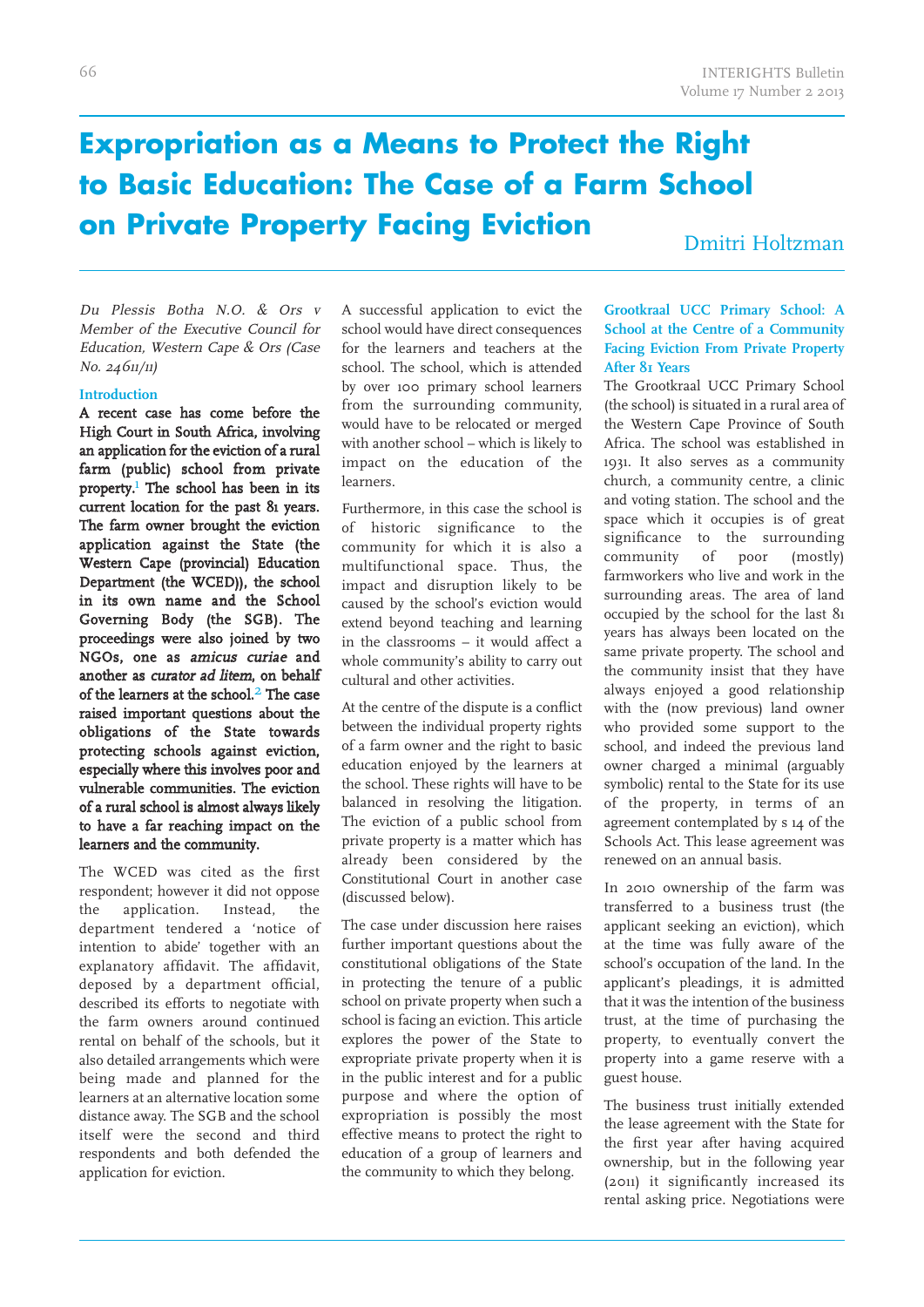entered into between the business trust and the State, but the parties could not reach an agreement. The State maintained that it could not afford the new rental price demanded by the trust. The business trust then indicated its intention not to renew the lease agreement and that it would be seeking an eviction order against the WCED and the school. The WCED immediately began making plans to move the school to another location, some 17km away from its current location to a piece of state-owned land where there is already another school. For one of the youngest learners attending the school, who already has to travel long distances to get to school, it would mean having to travel 42km to the new school every day. The school and the SGB then sought an interdict from the High Court preventing the relocation of the school. The High Court granted an interdict preventing the relocation of the school during the 2011 school year, directing the parties (the State, the school and the business trust) to enter into further consultations to renegotiate a lease agreement. The interdict also provided that if it was still decided that the school would have to move, then the WCED would have to ensure that certain conditions were met when relocating the school, in order to ensure that the educational needs of the learners and staff involved remained similar to those being catered for at the school's current location. 3

Towards the end of 2011, a fresh eviction application was instituted by the business trust against the WCED, the school and the SGB. The application for eviction was brought after further negotiations around a lease had failed. In the main, and on the basis of their right to property, the applicants argued that they were entitled to deal with the property as they deemed fit, including by evicting the school. The school and the SGB sought to defend the application for eviction, while the WCED chose not to defend the proceedings. The WCED's position was that since it could not

reach agreement with the landowners it was forced to close or relocate the school. The school and the SGB's arguments were that the property rights of the trust (including the right to apply to for an eviction order) must be balanced with the right to basic education and the rights of children in coming to the decision. The arguments were not however clear on what exact remedy the court should grant other than for it to ensure judicial oversight of the ejectment and relocation process. The school and SGB did concur with the arguments of the amicus curiae around expropriation of the property. It is the latter which is the focus of this paper.

### **The Right to Property and the Right to Basic Education**

The right to property is protected by s 2 of the Constitution, known as the property clause. It protects owners of property from arbitrary deprivation of their property, but it also specifically provides for the expropriation of private property by the State. However, expropriation is only legitimate if it is in terms of a law of general application, if it is for a public purpose or in the public interest and if compensation is provided. The Constitutional Court has recently noted that: 'Traditionally, because of a clear distinction between private law and public law, a private owner could evict a tenant provided that the requirements of *rei vindicio* were satisfied.' 4 In the same case, which also involved an application for an eviction of a public school from private property, the court held that there is a negative obligation on the property owner not to infringe on the right to basic education, but that this did not preclude a trust (property owner) from applying for the eviction of a school from its property. Thus, where an eviction relates to a public school occupying private land it is necessary to consider the implications of the right to basic education and the State's concomitant positive responsibilities towards protecting that right, as well as a private actor's negative responsibilities toward the right.

In this aforementioned case, the Constitutional Court elaborated on the nature of the right to education.<sup>5</sup> Importantly, it noted that the right to basic education is different to other socio-economic rights contained in the Bill of Rights. The Court stated that: 'There is no internal limitation requiring that the right be "progressively realised" within "available resources" subject to "reasonable legislative measures".' 6 The South African Schools Act<sup>7</sup> (the Schools Act) is one of the primary statutes governing the provision of education in the country. It outlines, inter alia, the positive obligations of the State towards the provision of education. The Schools Act creates specific obligations for the MEC $8$  for education to ensure that there are enough school places in the province so that every child in the province of compulsory school-going age has a place to go to school<sup>9</sup> and to provide for education in the province out of funds appropriated for this purpose by the provincial legislature. These positive obligations are of course to be considered in light of the constitutional right to a basic education as described above.

### **The Plight of Farm Schools in South Africa: Poor Facilities, Insecurity of Tenure and Vulnerable Communities**

The state of schooling (primary and secondary) in South Africa has become a prominent feature of public debates. Many would say that the education system is in a state of crisis and has been since before the advent of democracy. It is widely accepted that the provision of education in the biggest economy in Africa is marked by massive inequality and poor educational outcomes across the system. There have undoubtedly been some significant improvements to schooling through state-lead initiatives, programmes and policies, but the majority of black learners coming from poor communities still attend poorly managed schools with dilapidated infrastructure, poor access to learning and teaching support materials (including textbooks,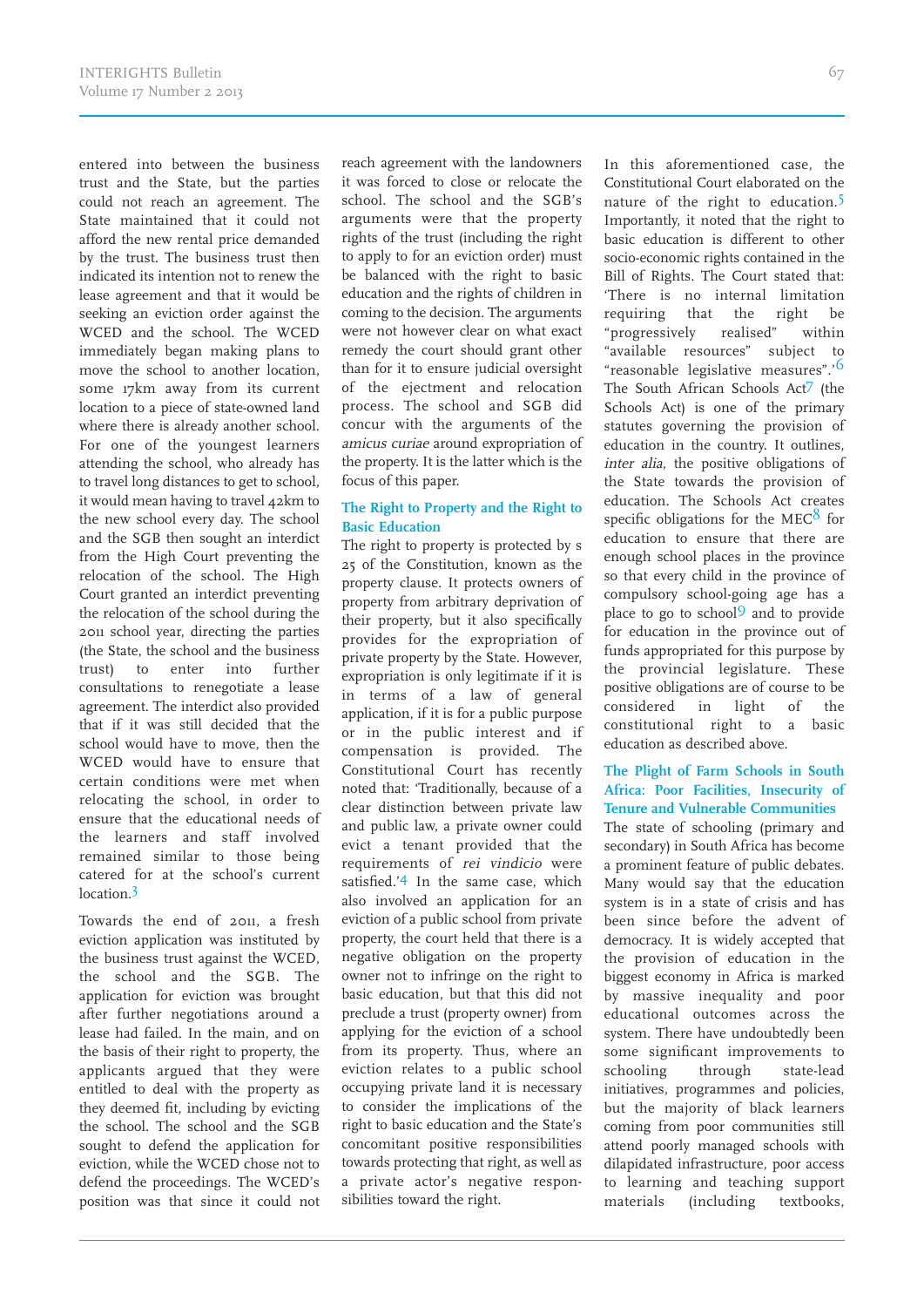stationary and libraries), overcrowded classrooms and teachers who are often ill-equipped to implement the curriculum, amongs<sup>t</sup> many other problems. The same public education system simultaneously includes <sup>a</sup> small group of well-resourced, wellmanaged schools with experienced

teachers, which are attended primarily by learners coming from more privileged backgrounds and betterresourced communities.<sup>10</sup> Situated in arguably the most vulnerable position within this system are the learners in poor rural communities who attend 'farm schools' (public schools situated on privately owned farmlands).

The schools historically attended by black learners coming from extremely poor and working-class communities in township and rural areas continue to suffer the severe and deep-seated effects of apartheid education polices. However, rural farm schools are not only amongs<sup>t</sup> the poores<sup>t</sup> in the country,<sup>11</sup> but have also suffered additional vulnerability through their insecurity of tenure. Under apartheid, the Bantu Education Act<sup>12</sup> allowed for the establishment of state-subsidised schools on private farms to accommodate the children of farmworkers. Under this Act, the tenure of the school was entirely dependent on the particular farm owner. Schools could be set up or closed at the behest of the farm owner, without any protection or security of tenure afforded to the schools and the learners attending them. The promulgation of the Schools Act<sup>13</sup> sought to, inter alia, address the historical insecurity of tenure of farm schools (and other public schools on private property). Section 14 of the Schools Act provides that:

### (1) Subject to the Constitution and an expropriation in terms of section 58 of

the land or <sup>a</sup> real right to use the property on which the public school is situated, <sup>a</sup> public school may be provided on private property only in terms of an agreement between the Member of the Executive Council and the owner of the private property.

(2) An agreement contemplated in subsection (1) must be consistent with this act and in particular must provide for…(d security of occupation and use of the property by the school. [author emphasis]

Section 14 provides further requirements which all such lease agreements must meet,<sup>14</sup> and the Schools Act also provides that these lease agreements were to be secured within six months of the promulgation of the Schools Act – in 1996.<sup>15</sup> Importantly, and as was argued by the amicus curiae in the case at hand, <sup>s</sup> 14 of the Schools Act must be read together with s 58, which empowers the MEC to expropriate land where it is in the public interest and for purposes relating to the provision of education in <sup>a</sup> province. The amicus curiae argued that the obligations of the MEC to respect, protect, promote and fulfil the right to basic education<sup>16</sup> requires that s  $14$  (lease agreements) and s  $58$ (the MEC's power to expropriate private property) of the Schools Act be read together. It was argued that where the threat of expropriation of the private property did not exist MEC would be powerless in securing lease agreements in terms of <sup>s</sup> 14 of the Act and that landowners would simply be able to refuse to enter into <sup>s</sup> 14 (lease) agreements with the MEC or be given an unfair and unrivalled power in negotiating the terms of the lease agreement. Indeed this understanding of the relationship between the State's need to secure <sup>s</sup> 14 lease agreements and the effective use of powers to expropriate land was confirmed by <sup>a</sup> Human Rights Watch repor<sup>t</sup> published in 2004. 17 The repor<sup>t</sup> noted that during their investigations in 2003, the majority of farm schools were not operating under <sup>s</sup> 14 agreements and recommended that:

Greater efforts need to be made to secure the tenure of farm schools and thereby protect the right to education, in particular by ensuring the speedy conclusion of agreements with the landowners of schools that are not yet covered by this process. The government should – in line with the Schools Act and the South African constitution, develop guidelines for the expropriation of land in the public interest in instances where agreement cannot be reached and measures to resolve the matter have been exhausted.<sup>18</sup> [author emphasis]

INTERIGHTS Bulletin

While public schools operating on private property immediately raise potential conflicts between the right to basic education and the right to private property (among other rights), 19 the Schools Act provides <sup>a</sup> clear means to balance these competing rights through  $s$  14 and  $s$  58. It has already been shown above that the property clause envisages the possibility of the State expropriating private property under certain conditions and requirements provided for in the same section. Thus, the Constitution and the Schools Act provide an MEC with an explicit way within which to reconcile the potential conflict between property rights and the right to basic education. The limitation of property rights, through exercising expropriation powers, is clearly compliant with the Constitution in this context. However, the question which is raised by this case is whether in failing to consider and/or utilise the power to expropriate, when the circumstances may render it necessary to do so, falls foul of the MEC's constitutional obligations to respect, protect, promote and fulfil the right to <sup>a</sup> basic education.

### **What are the State's Obligations in Protecting <sup>a</sup> Farm School From Eviction?**

In the Juma Musjid Primary School matter referred to above,<sup>20</sup> the Constitutional Court dealt with another matter involving the eviction of <sup>a</sup> public school on private property. In that matter the court held that property owners have <sup>a</sup> negative constitutional obligation to respec<sup>t</sup> the right to basic education of learners attending <sup>a</sup> school situated on their property.

The court also noted that this does not mean it would be unreasonable for <sup>a</sup> property owner to approach the court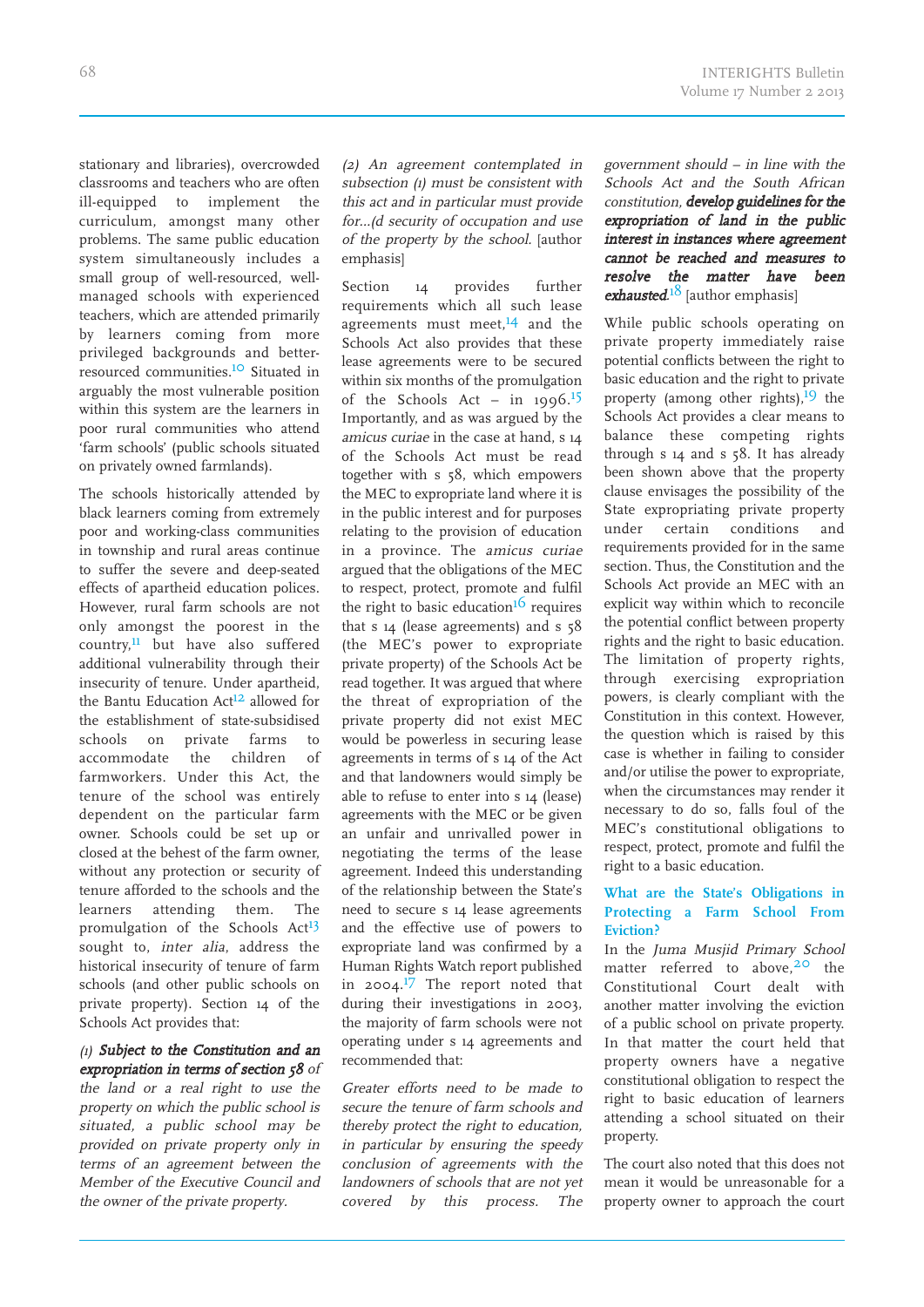for the eviction of a school from its property.<sup>21</sup> In that case the property owner was found to have acted reasonably in seeking an eviction order against the school, after it had made numerous and reasonable efforts to enter into a s 14 (lease) agreement with the State, but the latter failed to respond positively. However, the court found that it would only be just and equitable to grant an eviction order once adequate alternative arrangements for the learners at the school had been made. The court provisionally set aside an eviction order granted by a lower court, in order to 'enable the MEC, the Trustees and the SGB to engage meaningfully with one another, consider various options regarding the conclusion of an agreement in terms of s 14(1) of the Act and take steps to secure alternative placement for the learners in accordance with their right to a basic education'.<sup>22</sup> The court eventually granted an eviction order, once further negotiations had failed to reach agreement and only once the court had been satisfied that the MEC could demonstrate that reasonable alternative arrangements had been made to accommodate the learners. In that matter the issue of expropriation had not been raised and was thus not considered by the court.

The matter of Grootkraal CC Primary raises questions around the MEC's constitutional obligations in protecting the right to basic education of the learners at the school, by protecting the security of tenure of the school.

More specifically, the amicus curiae raised the question around whether the MEC is required to, at the very least, consider the expropriation of land on which a public school is situated where the security of tenure of a school is under threat. The amicus asserted that the conditions (and the possible closure or relocation) surrounding the school in question, including: its long history and inextricable connection to its community; the long distances some of the young learners would have to travel to get to the alternative school being proposed by the WCED; the fact that the physical conditions at the alternative school would be at a level below that currently available to the learners; and the fact that the property owner had monumentally increased the rental asking price, all meant that there was a duty on the MEC to properly consider expropriating the property in terms of s 58 of the School Act, before choosing to close or relocate the school. It would thus be unreasonable, and falling short of the State's constitutional obligations, if the MEC did not properly consider all powers at his disposal, including expropriation, before deciding to close or relocate the school.

The State, despite indicating its notice of intention to abide, argued during the hearings that it had in fact considered expropriation of the property but that it was too expensive and the MEC had thus decided to relocate the school. This was disputed by the *amicus curiae*, given that expropriation had not featured in any of the arguments or pleadings of the other parties, until such time as they were raised by the *amicus curiae* during its intervention. The WCED had not tendered any evidence of the fact that it expropriation had indeed been considered in its explanatory note submitted together with its notice of intention to abide by the court's decision.

This is a matter the court will have to pronounce on, but it nevertheless has drawn attention to the option of expropriation as one of the means available to the State in protecting the security of tenure of a school, and thereby protecting the right to basic education. Judgment in this case is still pending, and thus no assertions can be made as to the correct interpretation of the reasonableness of the State's (through the MEC) conduct in protecting the security of tenure of the school under these circumstances, and by implication its actions in protecting the right to basic education and the rights of the child.

### **Conclusion**

Despite there still being many public farm schools operating on private property without s 14 lease agreements, expropriation of private property, in the public interest and for the purpose of providing education, is a power yet to be used in democratic South Africa.<sup>23</sup> This case may have gone some way in giving greater certainty as to the State's obligations towards protecting the security of tenure of farm schools through the use of powers to expropriate private property. The matter of farm schools situated on private property immediately raises the competing rights and the need to balance the property rights of private landowners on the one hand, and the right to basic education on the other hand. However, the Schools Act already sets out the way in which these rights are to be balanced through the inclusion of ss  $14$  and  $58$ . It appears that the purpose of s 14 of the Schools Act is to address the insecurity of tenure of schools on private property and in a way that does not diminish the property rights of the land owner in any meaningful way. Securing a s 14 agreement is arguably the ideal way to balance the property rights of the landowner on the one hand, and the rights of the child and the right to basic education on the other. However, where that situation is unattainable for whatever reason, there is surely a need for the MEC to fully consider all options available to him or her, including expropriation of the private property, in order to protect the interests of the children and their right to basic education when confronted with the threat of an eviction. Where expropriation is overlooked in favour of other options like closing or relocating a school, especially where the other options would entail greater difficulty in accessing school for the learners in question, it surely undermines the Schools Act's attempt at addressing the historical vulnerability of these farm schools. An MEC for education is primarily concerned with the provision of education and the positive actions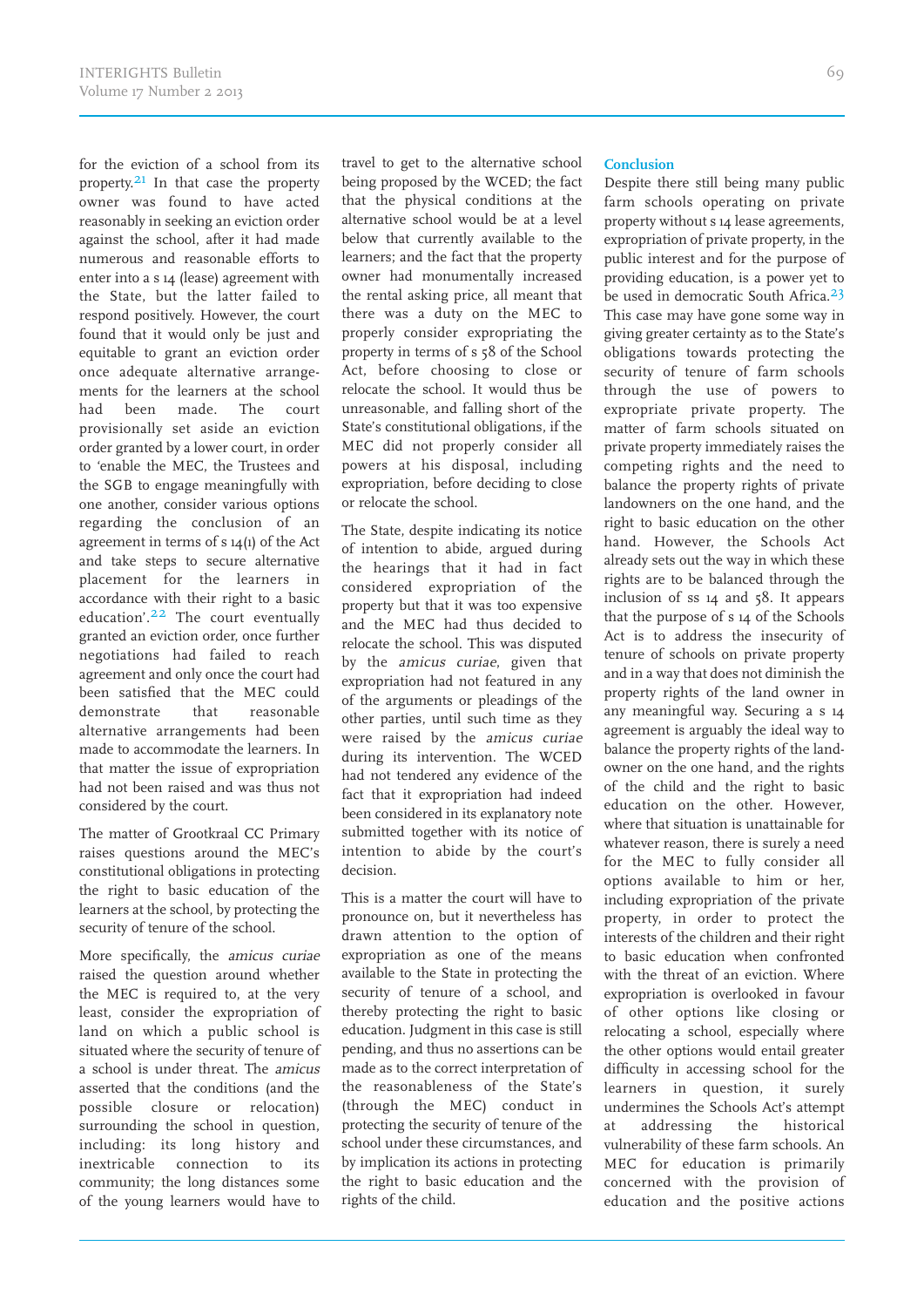required to achieve that, while he or she merely has a negative obligation toward the property rights of land owners. This should guide the consideration of all powers available to the MEC in discharging the positive<br>obligations imposed by the obligations imposed by the Constitution.

The powers of expropriation available to the MEC are a key difference between the situation of farm schools under apartheid and their position under South Africa's constitutional democracy based on the protection of fundamental human rights. Today the State is enjoined to take positive measures to respect, protect, promote and fulfil the fundamental rights of everyone. This obligation is most critical towards poor and vulnerable communities which have been historically disadvantaged and who are most in need of State protection. Where an MEC fails to properly consider exercising powers to expropriate private property for the sake of providing for schooling, and where the alternative options available are less accessible to the learners, teachers and community in question, it would seem that such a failure would in fact perpetuate the vulnerability of these farm schools. The status of the security of tenure of these schools, and by implication the right to basic education of the learners at those schools, would then still be subjected only to the mercy of the landowners. The constitutional obligations of the state surely require greater positive action, including the proper consideration and use of powers of expropriation, to protect schools facing evictions from private property. The case of Grootkraal Primary School provided a good opportunity to highlight the extent of these obligations. However, almost a year since the initial hearings there is yet to be a judgment from the court on this matter. In fact it appears that the court case, and possibly the likelihood that an eviction order would not be granted as easily as expected, forced the applicants into renegotiating a lease agreement with the State and the school. At the time of publishing this article judgment was still pending. Whether or not this particular matter will be resolved through a judgment or through an out of court settlement, this is surely not the last time the matter of school evictions from private property will raise conflicts, which may need to be decided by the courts. Nevertheless, it seems certain that the possibility of expropriating private property in order to protect the tenure of schools and indeed the right to basic education of learners at those schools will and should feature more prominently in future matters of a similar nature to that of Grootkraal Primary.

### Dmitri Holtzman (BA;LLB) is Director at the Equal Education Law Centre (Cape Town) – an independent public interest law centre focusing on legal advocacy to advance the right to basic education.

1 Du Plessis Botha N.O. & two others <sup>v</sup> Member of the Executive Council for Education, Western Cape and two others (Case No. 24611/11).

2 The *amicus curiae* in the case is a community-based organisation called Equal Education which works for the advancement of quality and equality in the education system in South Africa. The curator ad litem is the Centre for Child Law which was initially asked by the Judge in the matter, after court hearings had completed, to investigate and report on the potential impact an eviction would have on the learners involved. After having conducted interviews with all the parties involved and with community members and the learners themselves, the Centre for Child Law applied to be admitted as a curator ad litem to represent the interest of the learners.

3 In its application to the court, the school had argued that the conditions at the new location being proposed by the State were unsuitable for the relocation of the school and that the relocation would have the effect of diminishing the rights of the learners. It was argued that the classrooms being provided at the new location were temporary classrooms, that there was not a computer centre being provided at the new location (while the school currently has a computer centre) and that there would not be enough space to accommodate more than 100 new learners at the school.

4 Governing Body of Juma Musjid Primary School and others v Essay NO and others 2011 (8) BCLR 761 (CC) at para 55.

5 Ibid., at para 37.

6 Ibid.

#### 7Act 84 of 1996.

8 Member of the Executive Council – the provincial political head of education in a province.

9 Section 3(3) of the South African Schools Act, supra note 7. Section 3(1) provides that: 'Subject to this Act and any applicable provincial law, every parent must cause every learner for whom he or she is responsible to attend school from the first school day of the year in which such a learner reaches the age of seven years until the last school day of the year in which such learner reaches the age of fifteen years or the ninth grade, whichever occurs first.'

10 The majority of these schools are what are termed 'former model C' schools – referring to public schools previously reserved for whites only and which were disproportionately resourced under apartheid education **policies** 

 $\overline{\mathbf{1}}$  In 2005, a report by the Ministerial Committee on Rural Education described the conditions at farm schools in the following way: 'Not only are farm school amongst the poorest in the country, in physical infrastructure, the provision of facilities and services and teaching resources but also retention rates are significantly lower at farm schools than at other schools [at paragraph 1]. Data indicates that the conditions at approximately one in five schools are neither safe nor secure. The majority of schools in a poor or very poor condition, having poor sanitation, and without water, are farm schools [para 7].' The report is available at: <http://www.education.gov.za/LinkClick.aspx?fileticket =mrpvyB2HC3M%3d&tabid=38&mid=1301>.

#### 12 Act 47 of 1953.

13 Schools Act, supra note 7.

14 Section 14(2) provides that: 'An agreement contemplated in subsection (1) must be consistent with this Act and in particular must provide for– (a) the provision of education and the performance of the normal functions of a public school; (b) governance of the school, including the relationship between the governing body of the school and the owner; (c) access by all interested parties to the property on which the school stands; (d) security of occupation and use of the property by the school; (e) maintenance and improvement of the school buildings and the property on which the school stands and the supply of necessary services; (f) protection of the owner's rights in respect of the property occupied, affected or used by the school.'

15 Section 56 of the South African Schools Act, supra note 7, provides that: 'If an agreement contemplated in section 14 does not exist at the commencement of this Act in respect of a school, standing on private property and which is deemed to be a public school in terms of section 52(1), the Member of the Executive Council must take reasonable measures to conclude such an agreement within six months of the commencement of this  $\Delta$ ct<sup>:</sup>

16 Section 7(2) of the Constitution provides that: 'The state must respect, protect, promote and fulfil the rights in the Bill of Rights

17Human Rights Watch, 'Forgotten Schools, Right to basic education in South Africa for farm schools', Vol. 16 No. 7 (A) (May 2004), available at: <http://www.hrw. org/sites/default/files/reports/southafrica0504.pdf>.

### **18** *Ibid.* at p.3.

19 Section 28 of the Constitution provides that the rights of the child are paramount in any matter relating to the child.

20 Juma Musjid Primary School case, supra note 4.

- 21 Ibid., at paras. 61-65.
- 22 Ibid. at para. 76.

23 The author is not aware and was not able to find evidence of any property having been expropriated for the purposes of providing education in a province.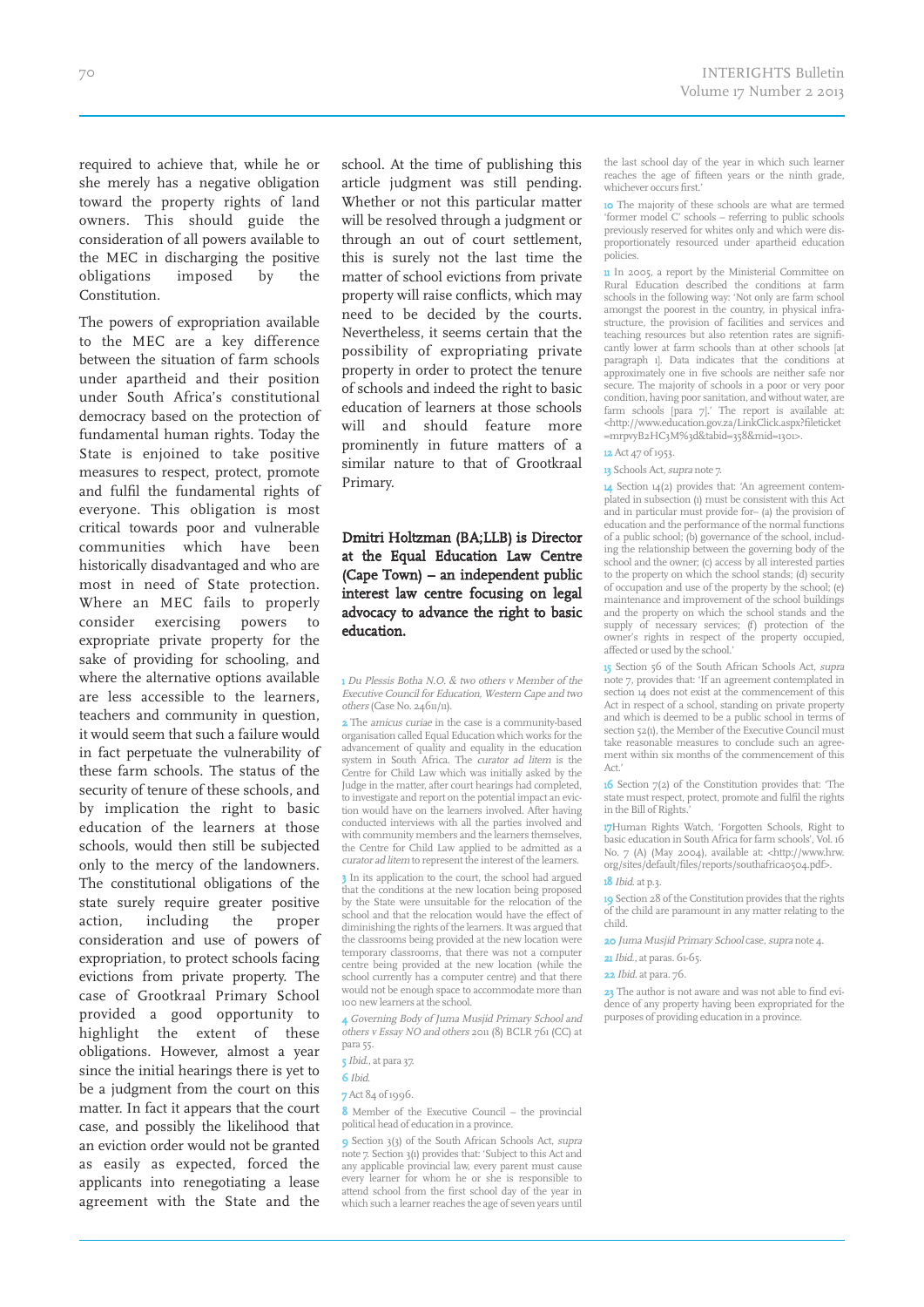The case summaries in this issue were kindly prepared for the Bulletin by lawyers from Dechert LLP. Those lawyers are:

Koji Felton

Kathleen Kenney

David Linder

Lily A North

With many thanks to Doug Carleton and Steven G Kalnoki for managing the project.

INTERIGHTS hosts two free searchable databases on its website, the International Human Rights Law Database and the Commonwealth Human Rights Law Database. These contain over 2,70 summaries of significant human rights cases from domestic, regional and international courts and tribunals. New cases are regularly added to the databases. See <http://www.interights.org/commonw e alth-and-international-lawdatabase/index.html>.

### **European Court of Human Rights**

Ahmad & Ors v The United Kingdom

Catan & Ors v Moldova and Russia

DJ v Croatia

Dordevic v Croatia

Nada v Switzerland

**Inter-American Court of Human Rights**

Kichwa Indigenous People of Sarayaku v Ecuador

**United Nations Human Rights Committee**

Atasoy and Sarkat v Turkey

Chiti v Zambia

Krasovskaya v Belarus

### **Abbreviations**

### ACHR

American Convention on Human Rights

### **ECHR**

European Convention on Human Rights

**ECtHR** European Court of Human Rights

**CAT** Convention Against Torture

#### **CFR**

Charter of Fundamental Rights of the European Union

### **HRC**

United Nations Human Rights **Committee** 

### IACPPT

Inter-American Convention to Prevent and Punish Torture

### IACtHR

Inter-American Court of Human RIghts

### IACmHR

Inter-American Commission on Human Rights

### **ICCPR**

International Covenant on Civil and Political Rights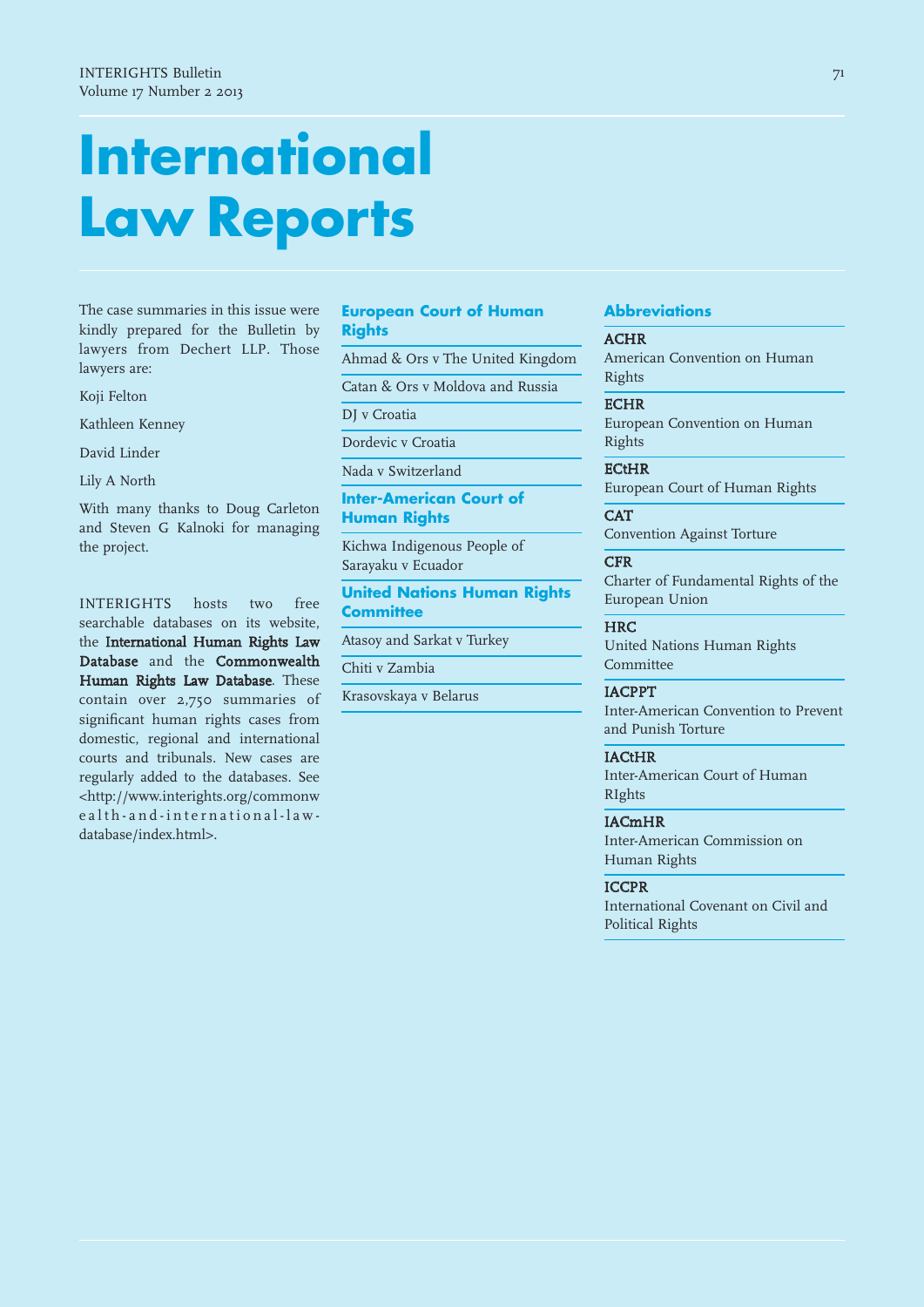### **EQUALITY, DISABILITY, HATE CRIMES; POSITIVE OBLIGATIONS, DUTY TO INVESTIGATE AND PROSECUTE**

Violation of Article 3 – prohibition of torture or inhuman or degrading treatment, Article 8 – right to respect for private and family life and Article 13 – right to an effective remedy – of the ECHR

### **Dordevic v Croatia**

### Application no. 41526/10, Judgment of the ECtHR, 24 July 2012

The applicants, DD and his mother RD, were Croatian nationals of Serbian origin. DD suffered from severe mental and physical disabilities and was cared for by RD. They lived in a ground floor apartment in Spansko, a part of Zagreb. Between July 2008 and February 2011, DD and RD were harassed by a group of students from the nearby primary school in their neighbourhood. The students, all minors aged 10 to 14, frequently harassed DD because of his disabilities and both applicants because of their Serbian origin. The children came to the applicants' building on a daily basis and, amongst other things, shouted obscenities, called them names, wrote insulting remarks on the pavement in front of their building and threw things at their windows. They also harassed DD by physically attacking him, including spitting on him, hitting him, pushing him into an iron fence, burning his hands with cigarettes and hitting him with a ball.

RD regularly reported these incidents, either personally or through her attorney, to the police, the local school authorities, the Susedgrad Social Welfare Centre, the Ombudswoman for Persons with Disabilities and the state attorney's office. Despite her efforts, the harassment continued. While the police followed up on RD's complaints with interviews of some of the children involved, they declined to take further action because the perpetrators were below the age of criminal responsibility. Similarly, the Zagreb Municipality State Attorney's Office informed RD that because of their age the perpetrators could not be prosecuted, and advised RD that her only option was to bring a civil claim for

damages against the children and their parents. The local school authorities sent a letter to all parents explaining that DD had been victimised and asking parents to warn their children of the consequences of such behaviour; however, when the behaviour continued the authorities indicated that they had done everything possible to prevent it and did not take further action.

Various medical reports about DD indicated that he sustained physical and psychological injury on account of the repeated attacks by the children. He suffered from anxiety and feelings of persecution, and became uncommunicative and distant after the attacks.

The applicants argued that the State authorities had not afforded them adequate protection from harassment, in violation of Articles 2, 3 and 8 of the ECHR. The applicants also argued that the acts of abuse against them and the response of the relevant authorities were discriminatory, on the basis of their national origin and DD's disability, in violation of Article 14. The applicants also argued that they had no effective legal remedy in respect of their rights under the ECHR, in violation of Article 13.

The Government submitted that the applicants had not exhausted domestic remedies, as they had not pursued any of the civil remedies available to them against the children, parents, school or other authorities, nor had they instituted an action under the Prevention of Discrimination Act. The applicants countered that the domestic legal system did not provide any remedies affording redress in respect of disability hate crime and that the available civil remedies were inadequate or ineffective.

The Government further argued that Articles 2 and 3 were not applicable to this case because the applicants' lives had not been put at risk and the requisite level of severity for Article 3 had not been reached, given that the harassment had been mostly verbal and the injuries sustained by DD were relatively minor.

INTERIGHTS acted in this case as advisors to counsel, Zagreb-based lawyer Ms Ines Bojić. The European Disability Forum submitted a third-party intervention.

The Court held that: (1) the applicants' claims under Articles 3 and 8 are admissible because the abuse directed at DD, causing him physical injuries and feelings of fear and helplessness, was sufficiently serious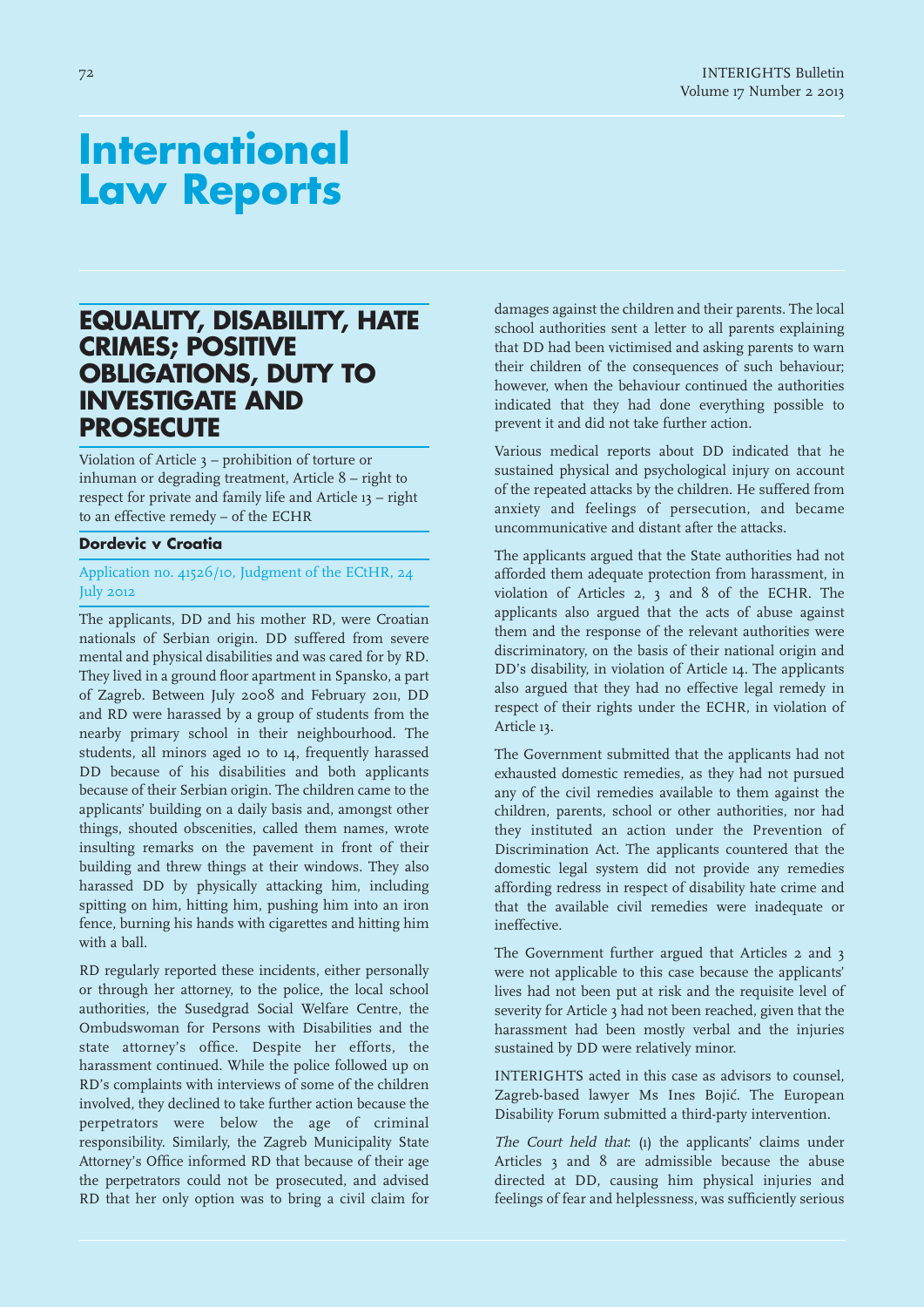to engage Article 3, and the harassment of RD and her son had a sufficiently serious adverse effect on RD's private and family life under Article 8; (2) the Government failed to establish inadmissibility of the complaints under Articles 3 and 8 based on the applicants not exhausting domestic remedies because those domestic remedies were incapable of providing an immediate response to the harassment suffered by applicants, which continued for years while the national authorities were aware of it; (3) the Government violated Article 3 because it was aware of the harassment of DD but failed to take all reasonable steps to prevent further harassment, despite the fact that the continuing risk was real and foreseeable; (4) the Government violated Article 8 with respect to RD because it failed to adopt adequate measures to prevent further harassment of RD's son and provide adequate protection for RD herself;  $(5)$  the claim under Article 14 is inadmissible because the applicants could have brought a claim under the Prevention of Discrimination Act and therefore they did not exhaust available domestic remedies; (6) the claim under Article 13 is admissible with respect to Articles 3 and 8, as it is linked to those admissible claims, but not with respect to the inadmissible claim under Article 14; (7) the Government violated Article 13 because none of the remedies it cited could have addressed the applicants' complaints under Articles 3 and 8; (8) the Government must pay the applicants  $\epsilon$ 11,500 in respect of nonpecuniary damages and €4,706 in respect of costs and expenses (less  $\epsilon$ 850 already received by way of legal aid from the Council of Europe), plus applicable tax and interest.

### **EXTRATERRITORIAL JURISDICTION; EDUCATION; EQUALITY, DISCRIMINATION, FAMILY LIFE; PRIVATE LIFE; REMEDIES**

Violation of Article 2 of Protocol No 1 – right to education – of the ECHR by Russia

No violation of Article 2 of Protocol No 1 – right to education – of the ECHR by Moldova

No examination of Article 8 – right to respect for private and family life – and Article  $14$  – prohibition of discrimination – of the ECHR

### **Catan & Ors v Moldova and Russia**

Application nos. 43370/04, 8252/05 and 18454/06, Judgment of the ECtHR, 19 October 2012

The applicants were comprised of students attending three schools in the Moldovan Republic of Transdniestria ('MRT'), their parents and teachers at the school. MRT is a breakaway territory in eastern Moldova that declared independence in 1990, but is still regarded in international law as part of Moldova.

Moldovan is written using Latin script. The MRT administration introduced a law in 1994 banning and criminalising the use of Latin script in schools in Transdniestria and imposing a requirement that the Moldovan language be written in the Cyrillic script. Following the introduction of this law a number of schools were opened in order to teach children of Moldovan ethnicity using the Latin script, in defiance of this law. In July 2004 MRT authorities began taking steps to close down all schools in the MRT using the Moldavian language written in the Latin alphabet.

Beginning in 2004, efforts to close down the schools by MRT authorities resulted in the applicants being threatened by MRT police, systematic vandalism of the schools and eventual relocation of the schools into facilities inadequate for their purposes. Enrolment in the schools during this period dropped from 3,143 students in 2002 to  $1,415$  students in 2008. The applicants brought suit in 2004 against Moldova and the Russian Federation alleging violation of their fundamental right to education under Article 2 of Protocol No 1 of the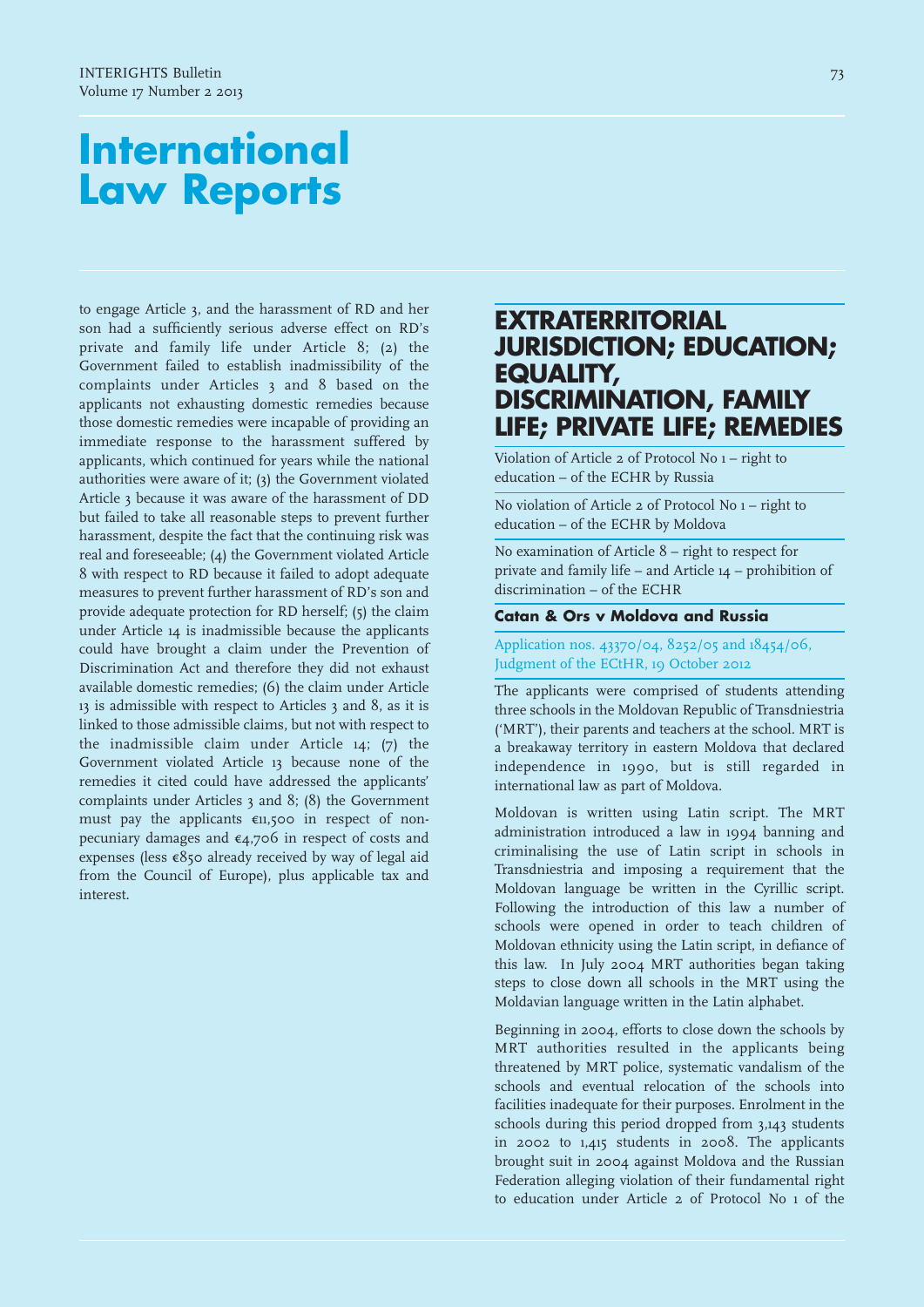ECHR. They also alleged breaches of their right to a private and family life under Article 8 and to their right not to be discriminated against under Article 14.

The applicants argued that Moldova was responsible for these violations because MRT remains part of Moldova's national territory, and that Russia was responsible because it maintains a strong military, political and economic presence in MRT, thereby exercising control over the territory. The Moldovan Government argued it had fulfilled its positive obligations to the applicants. The Russian Government argued it could not be responsible for citizens in a territory ruled by a de facto government that is not controlled by Russia. INTERIGHTS were advisers to counsel in the case.

The Court held that: (1) the right to education afforded by Article 2 of Protocol No. 1 must encompass the right to be educated in a national language to be meaningful, thus the rights of the applicants under this Article were engaged; (2) because MRT is recognised under public international law as part of Moldova's territory, the Moldovan Government is obligated to take all reasonable measures to protect the rights of the applicants; (3) because the Moldovan Government took steps to find alternative accommodations for the schools and sought international aid to resolve the conflict, it has complied with its positive obligations under the ECHR; (4) because MRT's existence is dependent on Russian military, economic and political support, the Russian Government is responsible for violations of the applicants' rights under Article 2 of Protocol No. 1; (6) due to the violation of Article 2 of Protocol No. 1 it is unnecessary to examine the applicant's complaints under Articles 8 and 14; (7) Russia must pay EUR 6,000 to each applicant for non-pecuniary damages and EUR 0,000 to all applicants jointly for costs.

### **INDIGENOUS PEOPLE; PROPERTY; CULTURE; LIFE; FAIR TRIAL**

Violation of Article 21 – right to property including rights of consultation, to indigenous communal property and to cultural identity, Article  $4(1)$  – right to life, Article  $5(1)$  – right to have physical, mental and moral integrity respected, in relation to the obligation to guarantee the right to communal property, Article 8(1) – right to a fair hearing and Article  $25 -$ right to judicial protection – of the ACHR

### **Kichwa Indigenous People of Sarayaku v Ecuador**

### Judgment of the IACtHR, 27 June 2012

The ancestral territory of the Kichwa Indigenous People of Sarayaku is in the Amazon region of Ecuador in an area of tropical forest, at different points along the bank of the Bobonaza River. Ecuador granted a permit to a private oil company to carry out oil exploration and exploitation activities in the territory, allegedly without properly consulting the Sarayaku people. The oil company, among other things, introduced and left buried pentolite explosives in several areas of the territory as part of a seismic prospecting programme and allegedly destroyed caves, water sources and underground rivers, set up seven heliports, cut down trees and plants of great environmental and cultural value, which the Sarayaku people used for subsistence, and destroyed part of the territory that was a site of great value in their worldwide. These circumstances created an alleged situation of risk to the Sarayaku people, given that for a time the Sarayaku people were prevented from practicing their traditional subsistence activities and their freedom of movement and cultural expression were affected.

After various proceedings, on 26 April 2010, the IACmHR, in relation to case no. 12.465, filed before the IACtHR a petition against Ecuador requesting the IACtHR to declare Ecuador's international responsibility for violating Article 21 of the ACHR, in relation to Articles 13, 23 and 1(1) thereof, Articles 4,  $8$  and 25 of the ACHR, in relation to Article 1(1) thereof, Article 22 of the ACHR, in relation to Article  $1(1)$  thereof, Article  $5$  of the ACHR, in relation to Article 1(1) thereof, and Article 2 of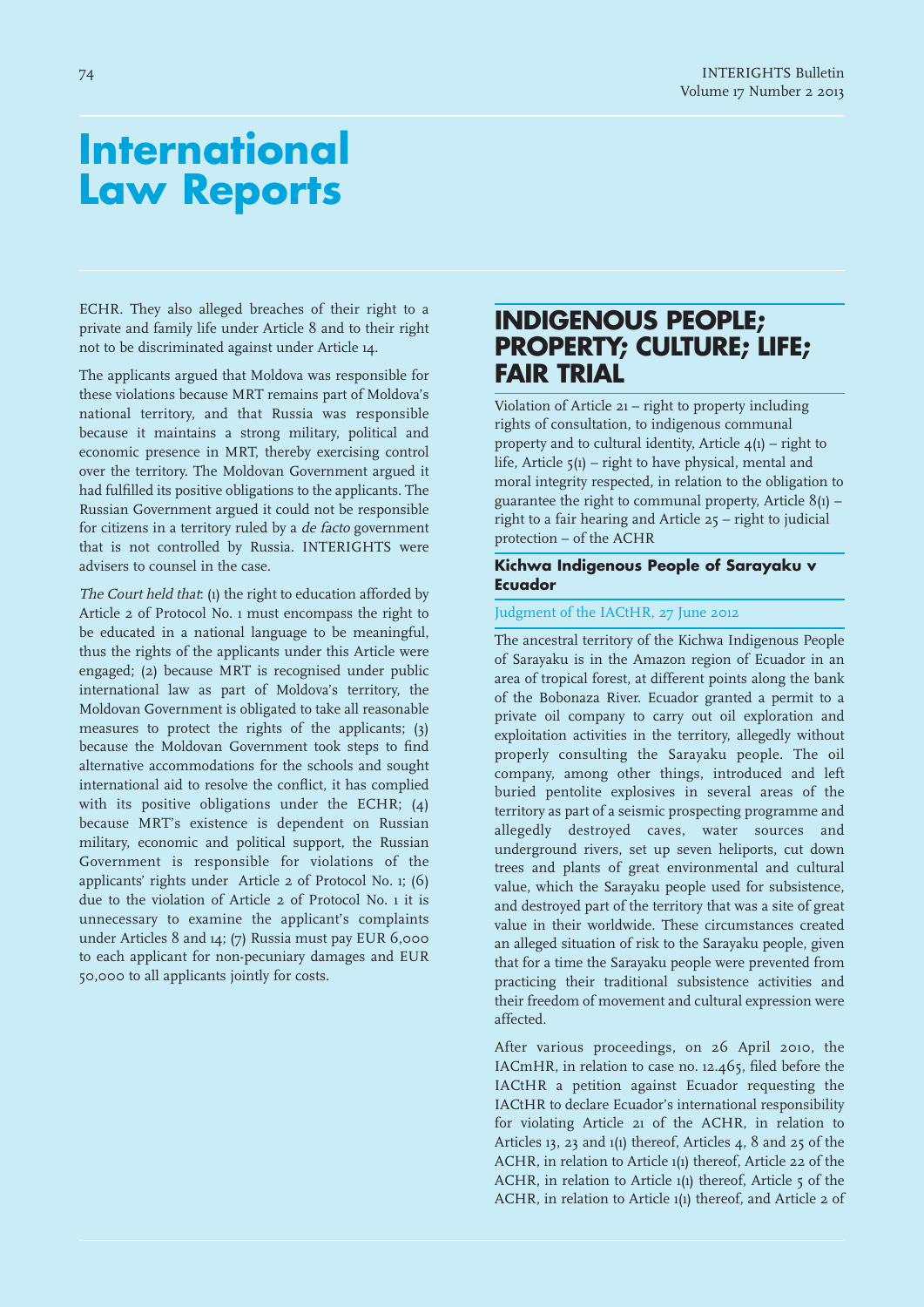the ACHR. The IACmHR also asked the IACtHR to adopt specific measures of reparation.

After the filing of the IACmHR's petition, an IACtHR court proceeding was held in the territory of the Kichwa. This was the first time in the history of the court's judicial practice that a delegation of judges conducted a proceeding at the site of the events of a contentious case submitted to its jurisdiction. The delegation of the IACtHR went on an aerial reconnaissance of the territory, where they saw the places where the events related to the case occurred. The delegation of the IACtHR also heard statements from numerous members of the Sarayaku people, including young people, the elderly and children, who shared experiences, views and expectations about their way of life, their worldwide and their experiences in relations to the facts of the case. After hearing statements from these members, the floor was given to the Secretary of Legal Affairs for the President of Ecuador, who acknowledged Ecuador's responsibility in broad and generic terms. The Secretary, among other things, stated: 'The government considers that the State is responsible for the events that occurred in 2003. <sup>I</sup> want this to be clearly stated and fully understood. The government recognizes its responsibility. Therefore, all the actions that occurred, the invasive acts, the actions of the armed forces, the acts of destruction of the rivers, are all issues that we as <sup>a</sup> government condemn, and believe that there is <sup>a</sup> right to reparations.' A dispute, however, still remained over the extent of reparations.

The Court held that: (1) Ecuador is responsible for violating the rights of consultation, to indigenous communal property and to cultural identity, under the terms of Article 21 of the ACHR, in relation to Articles 1(1) and 2 thereof, to the detriment of the Kichwa Indigenous People of Sarayaku; (2) Ecuador is responsible for having gravely placed at risk the right to life and personal integrity under the terms of Articles  $4(1)$  and  $5(1)$  of the ACHR, in relation to the obligation to guarantee the right to communal property, under the terms of Articles 1(1) and 21 thereof, to the detriment of the members of the Kichwa Indigenous People of Sarayaku; (3) Ecuador is responsible for violating the right to a fair trial (judicial guarantees) and to judicial protection, recognised in Articles  $8(1)$  and  $25$  of the ACHR, respectively, in relation to Article 1(1) thereof, to the detriment of the Kichwa Indigenous People of Sarayaku; (4) it was inappropriate

to analyse the facts of the case in light of Articles 7, 13, 22, 23 and 26 of the ACHR, or Article 6 of the IACPPT because there was either insufficient evidence or the facts had already been sufficiently analysed;  $(5)$  the court's judgment constitutes per se a form of reparation; (6) Ecuador shall neutralise, deactivate and, if applicable, remove all pentolite left on the surface and buried in the territory based on a consultation process with the Kichwa Indigenous People of Sarayaku; (7) Ecuador shall consult with the Kichwa Indigenous People of Sarayaku in a prior, adequate and effective manner, and in full compliance with international standards, in the event that any activities or projects for the exploration or extraction of natural resources, or investment, development or other type of plans, were to be carried out that would imply potential damage to their territory; (8) Ecuador shall adopt the legislative, administrative or any other type of measures necessary to give full effect, within a reasonable period, to the right to prior consultation of indigenous peoples, communities and nations and modify those that prevent their free and full exercise, for which purpose it shall insure the participation of the communities themselves; (9) Ecuador shall implement, within a reasonable period and with the respective budgetary provisions, mandatory training programmes or courses consisting of modules on national and international standards on the human rights of indigenous peoples and communities, aimed at military, police, and judicial officials, as well as others whose roles involve relations with indigenous peoples; (10) Ecuador shall carry out a public act of acknowledgement of international responsibility for the facts of the case; (11) Ecuador shall issue various publications of the judgment as described in the judgment; (12) Ecuador shall pay \$90,000 as pecuniary damages, \$1,250,000 as non-pecuniary damages and specified costs and expenses; (13) Ecuador shall, within one year, provide the IACtHR with a report on the measures adopted to comply with the judgment; (14) certain provisional measures ordered in the case are annulled.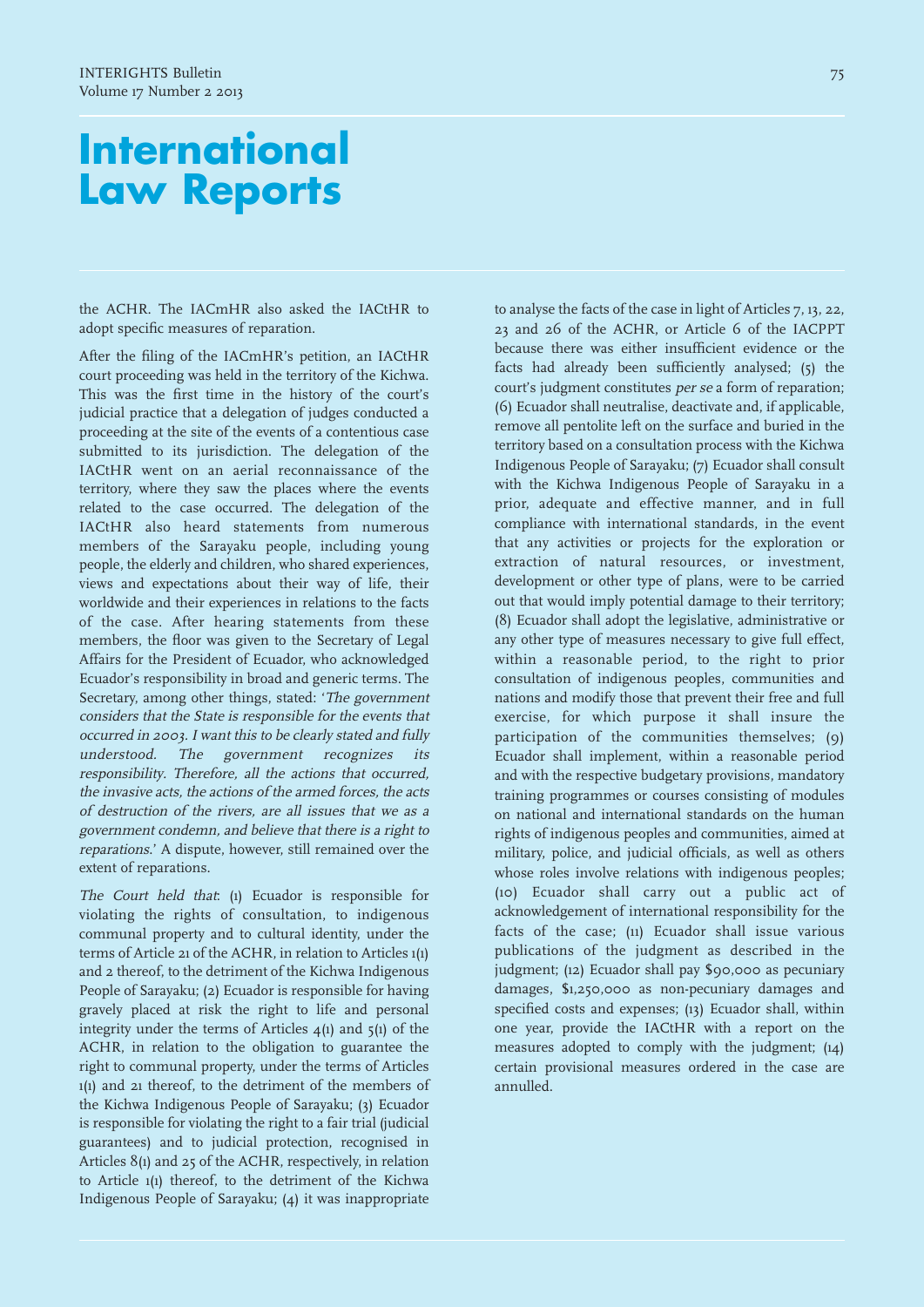### **LIBERTY & SECURITY, EXTRADITION, DETENTION; MOVEMENT; CRUEL, INHUMAN AND DEGRADING TREATMENT, TORTURE**

No violation of Article 3 – prohibition of torture or inhuman or degrading treatment – of the ECHR if extradition took place

**Babar Ahmad & Ors v The United Kingdom**

Application nos. 24027/07, 11949/08, 36742/08, 66911/09 and 6734/09, Judgment of the European Court of Human Rights, 10 April 2012

Six individuals residing in Britain, four British nationals, one Saudi and one Egyptian, made an application against the United Kingdom relating to terrorism-related extraditions sought by the United States of America. The applicants unsuccessfully resisted the extradition proceedings in the United Kingdom trial court and in an appeal to the High Court. The United Kingdom Supreme Court refused permission to appeal. The applicants had been indicted on various charges of terrorism in three separate sets of criminal proceedings in the United States of America.

The applicants' challenges to extradition focused on Article 3 of the ECHR. Their first argument was that there was a possibility of irremediable life-imprisonment that would violate Article 3 as inhuman and degrading treatment. Their second argument was the possibility of torture or cruel and unusual punishment if the applicants were extradited to the United States, in violation of Article 7 of the ICCPR, Article 3(1) of the CAT and Article 19(2) of the CFR. This argument focused on ADX Florence, a 'supermax' prison in Colorado that included a special security unit for inmates subject to special administrative measures.

INTERIGHTS, with Reprieve, the American Civil Liberties Union and Yale Law School National Litigation Project, jointly submitted a third party intervention in the case which provided a comparative law analysis of the protections afforded under Article 3 of the ECHR and the Eighth Amendment as applied to specific measures that the applicants argued they would be likely to face at ADX Florence. The intervention argued that the United States legal protections against ill-treatment in prison fall substantially short of those provided under Article 3 and that any protection which the applicants will receive under United States law is speculative at best, due to procedural limitations on their ability to assert their rights to substantive protections.

The Court held that: (1) the effect of the Eighth Amendment to the United States Constitution prohibiting 'cruel and unusual punishment' should be considered as it would apply to the special administrative prisoners at ADX Florence, primarily concerning aspects relating to solitary confinement, and noted the repeated rejections of Eighth Amendment challenges to ADX Florence conditions in United States courts; (2) the possibility of detention at ADX Florence does not rise to the level of a violation of Article 3 of the ECHR; (3) the isolation of ADX inmates is only partial and relative; (4) in the extradition context, unless a possible life sentence was grossly or clearly disproportionate, its compatibility with Article 3 cannot be determined in advance of extradition, especially given the serious character of the terrorism offences charged;  $(5)$  the applicants had not demonstrated a real risk of treatment reaching the threshold of Article 3 as a result of their possible sentences; (6) the second applicant's schizophrenia creates separate issues regarding possible detention at ADX Florence, and the Court adjourned the examination of the second applicant's complaint for separate consideration.

### **PRIVATE LIFE; FAMILY LIFE; MOVEMENT**

Violation of Article 8 – right to respect for private and family life – of the ECHR

### **Nada v Switzerland**

### Application no. 10593/08, Judgment of the ECtHR, 12 September 2012

YN resided in Campione d'Italia, an Italian enclave of about 1.6 sq. km that is surrounded by Switzerland. Campione d'Italia cannot be reached without travelling through Switzerland. YN identified as a practicing Muslim and as a prominent businessperson in the areas of banking, foreign trade, industry and real estate. As a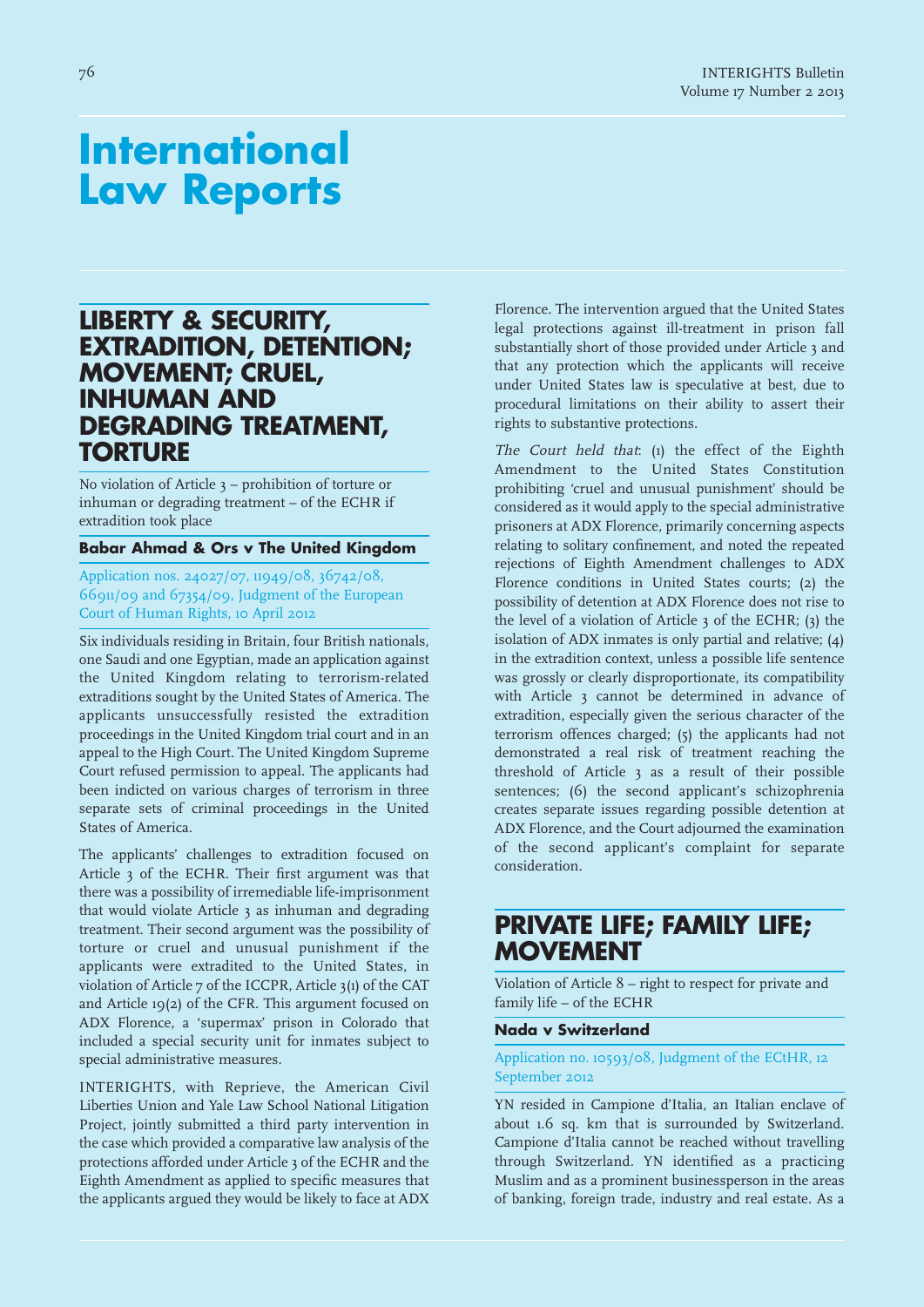part of his business, YN held interests in numerous companies, including Bank Al Taqwa.

In 2000, the UN Security Council adopted Resolution 1333 (2000) that among other things called for the UN Sanctions Committee to establish and maintain a list, based on information provided by states, of individuals and entities associated with Usama bin Laden. In April 2001, the Swiss Government implemented Resolution 1333 by amending an existing Taliban ordinance that prohibited entry into and transit through Switzerland for the individuals and entities affected by Resolution 1333. On 16 January 2002, the UN Security Council adopted Resolution 1390 (2002), which introduced an entry and transit ban for individuals and entities included on the UN sanctions list. Switzerland implemented Resolution 1390 on 1 May 2002 by amending the Taliban ordinance. On 10 September 2002, Switzerland became a member of the UN.

On 24 October 2001, the Swiss Government opened an investigation of YN. On 7 November 2001, the President of the United States of America blocked assets of Bank Al Taqwa, and later that month, YN and a number of affiliated organisations were added to the UN Sanctions Committee list.

When visiting London in November 2002, YN was arrested, removed to Italy and his money was seized. On 10 October 2003, YN's special border-crossing permit was revoked and from that point on, the transit ban of Resolution 1390 and the amended Taliban ordinance confined YN to Campione d'Italia. YN made numerous requests and applications to the Swiss Government and to the focal point of the UN Sanctions Committee to secure the right to travel in Switzerland and to have his name removed from the UN Sanctions Committee list and Taliban ordinance. Those requests and applications were denied and rejected, with the exception of two temporary travel ban exemptions granted by Switzerland. On 31 May 2005, the Swiss Government closed its investigation of YN finding that the accusations against YN were unsubstantiated. YN was not removed from the UN Sanctions Committee list until 23 September 2009 and was not removed from the Taliban ordinance until 29 September 2009.

YN argued that the travel ban measures taken by Switzerland were irrelevant to the restrictions imposed by the UN Security Council and constituted violations of

Article 8(1) of the ECHR, which protects the right to respect for private and family life. Switzerland claimed that it was not responsible because the travel ban was implemented based on binding UN Security Council resolutions. Switzerland also argued that any violation of Article 8 was justified under Article 8(2).

The Court held that: (1) the application was compatible ratione personae with the ECHR because UN Security Council resolutions were implemented at a national level and the alleged violations of the ECHR were therefore attributable to Switzerland; (2) YN can claim to have been a victim of alleged violations under the ECHR even though his name was eventually removed from the UN Sanctions Committee list and Taliban Ordinance because there had not been an acknowledgment or redress for a breach of the ECHR; (3) Switzerland did not meet its burden of showing non-exhaustion of available and sufficient remedies; (4) YN's complaints – that the travel ban prevented him from consulting doctors in Switzerland and Italy and from visiting friends and family – apply to Article 8 of the ECHR, the right to respect for private and family life; (5) Switzerland did interfere with YN's Article 8 rights to respect for private and family life; (6) Switzerland's interference was not justified in accordance with Article 8(2), because it was not proportionate and therefore not necessary in a democratic society because Switzerland should have but did not take all possible measures to adapt the travel restriction to YN's individual situation.

### **RELIGION; CONSCIENCE**

Violation of Article 18(1) – right to freedom of thought, conscience and religion – of the ICCPR

### **Cenk Atasoy and Arda Sarkut v Turkey**

Communication nos. 1853/2008 and 1854/2008, Decision of the HRC, 19 June 2012

CA and AS were both Turkish nationals and Jehovah's Witnesses who submitted petitions to the military recruitment office explaining they could not perform military service because of their religious beliefs. Each also explained that they could perform civil service which would not conflict with their religious beliefs. Each subsequently received many letters requiring them to take part in military service and each generally responded that they could not perform military service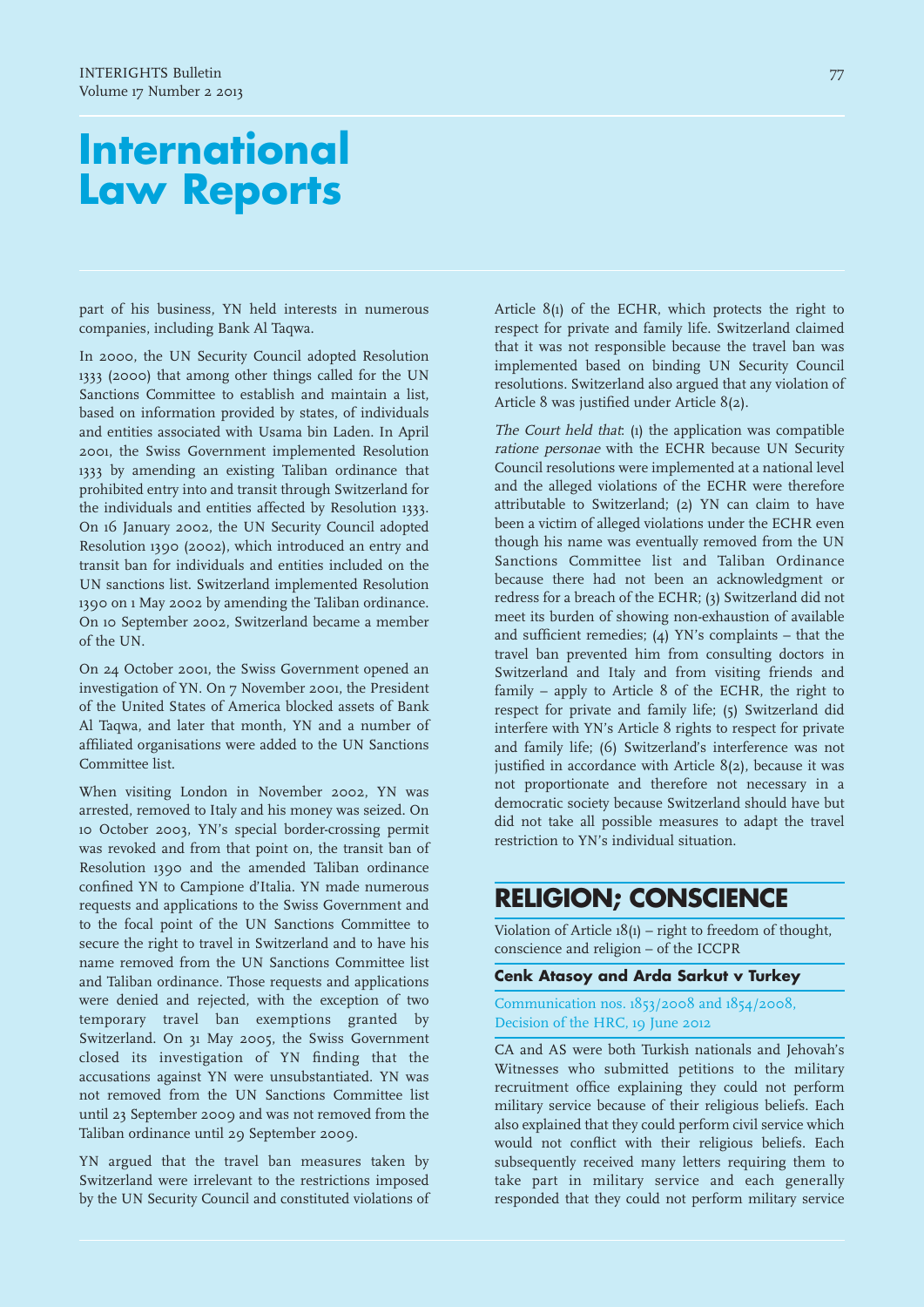because of their religious beliefs. CA and AS were each prosecuted and a criminal court subsequently found CA and AS guilty of violating Turkey's military penal code. Each was given a prison sentence or sentences which were converted to fines. The process continued after that, with each receiving letters to serve, each refusing, and each being indicted as a result of such refusal to perform military service on the basis of their religious beliefs. In addition, as a result of AS's actions, the military recruitment office sent AS's employer, a university, a letter requesting that AS be dismissed and accusing the university of committing a crime by employing AS, which resulted in AS losing his employment.

The authors complained that their rights under Article 18(1) of the ICCPR were violated.

Turkey argued that Article 18 per se does not establish a right to conscientious objection. Turkey further invoked Article 18(3), claiming that some restrictions may be necessary in a democratic society for the protection of public safety and public order. Turkey further argued under Article 8 that, in countries where conscientious objection is recognised, national service by conscientious objectors does not constitute forced or compulsory labour.

The Committee held that: (1) with respect to each author, Turkey violated Article 18(1) by prosecuting and sentencing them and infringing their freedom of conscience because the authors' refusal to be drafted for compulsory military service derived from their religious beliefs, which have not been contested and which are generally held, thus reaffirming its view that, although the ICCPR does not explicitly refer to a right of conscientious objection, the right derives from Article 18, in as much as the obligation to be involved in the use of lethal force may seriously conflict with the freedom of conscience; (2) under Article 2(3)(a), Turkey is obligated to provide the authors with an effective remedy, including expunging their criminal records and providing them with adequate compensation; (3) within 180 days, Turkey is to provide information to the HRC about the measures taken to give effect to the HRC's views.

### **REMEDIES; LIFE; TORTURE; CRUEL, INHUMAN OR DEGRADING TREATMENT; LIBERTY & SECURITY**

Violation of Article 2(3) – right to an effective remedy, in conjunction with Article 6 – right to life and Article 7 – prohibition of torture or cruel, inhuman or degrading treatment or punishment – of the ICCPR

No violation of Article  $q$  – right to liberty and security of person and Article 10 – right of all persons deprived of their liberty to be treated with humanity – of the ICCPR

### **Krasovskaya v Belarus**

### Communication no. 1820/2008, Decision of the HRC, 26 March 2012

IK and her daughter VK submitted their communication on behalf of themselves and on behalf of AK (their husband and father, respectively). During the 1990s, AK was a businessman in Belarus who provided the political opposition with financial and other support. He was a personal friend of VG, a prominent opponent the President of Belarus.

On 19 September 1999, VG was planning to chair an extended session of Parliament to hear the findings of a Special Parliamentary Commission on grave crimes allegedly committed by the President, in order to decide whether to initiate an impeachment procedure. However, while walking on the street on 16 September 1999, VG and AK were approached by several unidentified individuals who forced the two into AK's car and drove to an unknown destination. Traces of blood were later found at the site of their abduction.

In support of their claims that there was a clear political motivation to this disappearance of AK, IK and VK cited a memorandum prepared for the Parliamentary Assembly of the Council of Europe. According to the memorandum, the President of Belarus had at that time developed a reputation for disregarding basic human rights, and in the month preceding the disappearance of AK, the former minister of interior had also disappeared. The memorandum also confirmed the authenticity of a handwritten note by the chief of the criminal police of Belarus, which affirmed that the secretary of the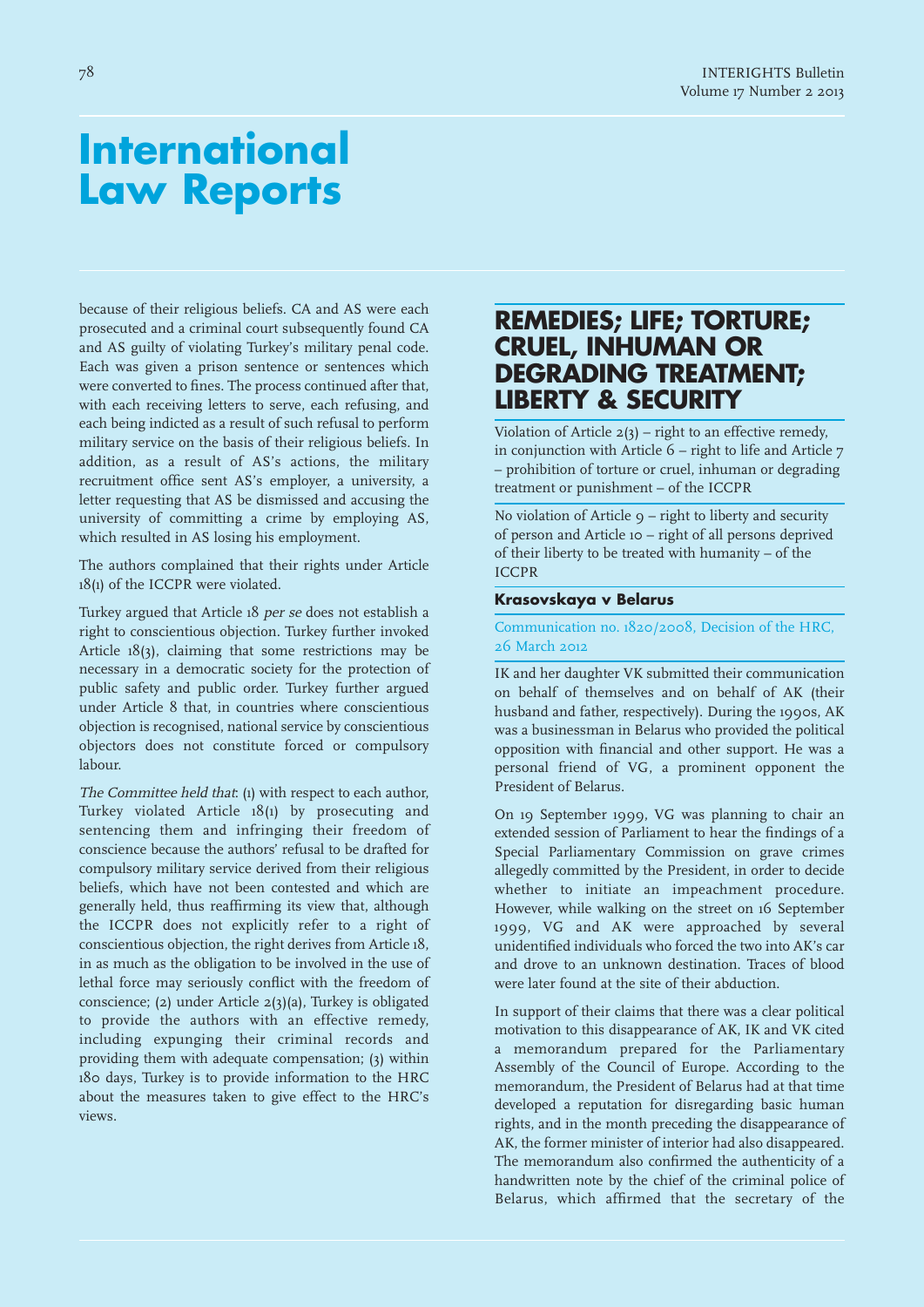Belarussian Security Council had ordered the murder of the former minister of the interior. According to note, the murder was carried out by a high ranking officer using the same weapon that was used on 16 September 1999, when AK and VG disappeared.

On 20 January 2003, the prosecutor decided to close the investigation into AK's disappearance. IK and VK appealed against the decision to close the investigation, and as a result the case was officially reopened. To date the investigation had not yielded any tangible results. Every three months a letter was sent to IK and VK confirming that the investigation was still ongoing, but there was no indication that actual investigatory work was being conducted. There was no other remedy for IK and VK to exhaust and their domestic remedies had been unreasonably prolonged.

On 10 June 2008, IK and VK filed a communication with the HRC, claiming that Belarus has violated Article 6 of the ICCPR, because it is likely that AK was the victim of extrajudicial killing committed by State officials, Article 7, because the enforced disappearance of a person constitutes cruel and degrading treatment of AK and also deprived IK and VK of their rights due to the mental anguish they have suffered, Article 9, because AK's abduction should be considered to be arbitrary and his arrest unlawful, and Article 10, because AK was likely killed while in the hands of State officials.

The Committee held that: (1) the examination of AK's case by the Working Group on Enforced or Involuntary Disappearances does not render the present communication inadmissible, because the examination does not constitute an international procedure of investigation or settlement within the meaning of Article (2) of the Optional Protocol of the ICCPR; (2) the authors' communication, which was submitted by their counsel, was not submitted by a third party, because it was presented by the victims themselves through their duly designated representatives pursuant to a duly authorised power of attorney; (3) the authors have exhausted their domestic remedies because the State had not furnished any details about the investigation nor demonstrated that the investigation is effective and the domestic remedies have been unreasonably prolonged; (4) the authors' claims are sufficiently substantiated for purposes of admissibility; (5) the submissions by the authors are not sufficient to establish violations of Articles 9 and 10 because they do not contain sufficient

information to clarify the cause of AK's disappearance or presumed death, and therefore do not show a sufficient nexus between the disappearance of AK and any actions by the State itself; (6) the State has violated its obligations under Article 2(3), when read in conjunction with Articles 6 and 7, for failure to properly investigate and take appropriate remedial action regarding AK's disappearance, because the State not only failed to conduct a proper investigation but also failed to explain at what stage the proceedings are, ten years after the disappearance of AK; (7) the State is under an obligation to provide the authors with an effective remedy, which should include a thorough and diligent investigation of the facts, the prosecution and punishment of the perpetrators, adequate information about the results of its inquiries, adequate compensation to the authors and measures taken by the State to ensure that such violations do not occur in the future; (8) the HRC wishes to receive from the State within 180 days information about the measures taken to give effect to the HRC's views and requests that the State publish the present views and have them widely disseminated throughout the State in the Belarusian and Russian languages.

### **TORTURE; CRUEL, INHUMAN OR DEGRADING TREATMENT; LIFE; LIBERTY & SECURITY, DETENTION; FAMILY LIFE**

Violation of Article 7 – prohibition of torture and cruel, inhuman or degrading treatment or punishment (alone and in conjunction with Article  $2(3)$  – right to an effective remedy), Article 23(1) – protection by society and the State of the right to family (alone and in conjunction with Article  $2(3)$  – right to an effective remedy), Article  $6$  – right to life and Article  $14(3)(g)$  – right to fair trial not to be compelled to testify against self or to confess guilt – of the ICCPR

### **Joyce Nawila Chiti v Zambia**

Communication no. 1303/2004, Decision of the HRC, 28 August 2012

On 28 October 1997, JC (a military officer) was arrested by Zambian police for an attempted coup d'état. He was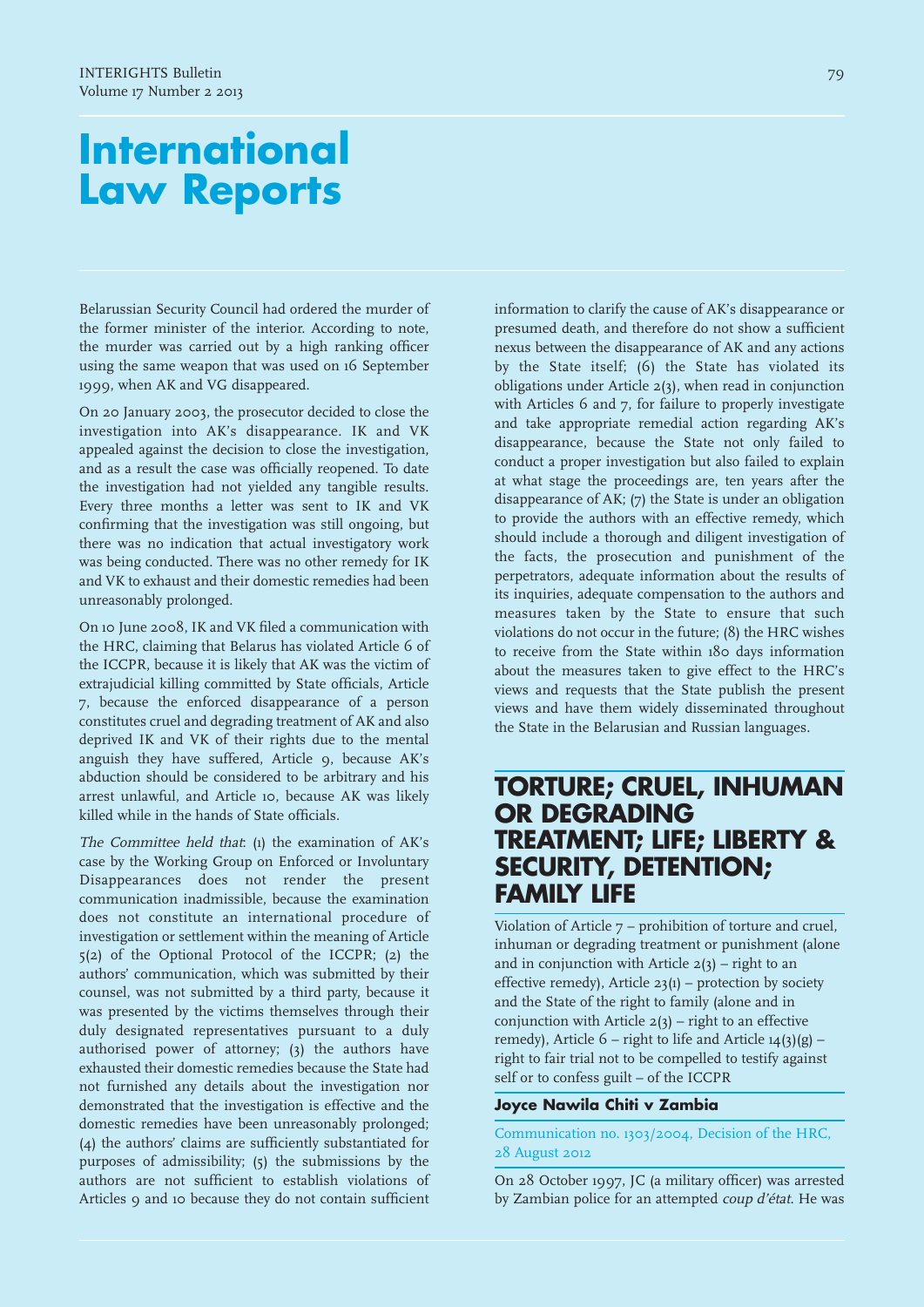severely tortured and charged with treason. While being tortured, he was forced to sign false confessions and to implicate other military officials. Because of the torture, he was hospitalised at various times. On 31 October 1997, JC's wife and five children were forcibly and illegally evicted from their home and almost all of their possessions were taken away and never recovered. JC's wife and children were forcibly and illegally evicted from six different homes between October 1997 and November 1998. JC's wife and three youngest children fled to Namibia and lived in dire conditions from December 1998 to October 1999. JC's children were unable to attend school because they carried their father's name.

In November 1997, JC, represented by a private law firm, sued Zambia. The court ordered Zambia to provide compensation to JC, his wife and their children for the illegal eviction, loss of property and for the torture suffered by JC. There was a dispute about whether Zambia ever paid any compensation, but there was no dispute that no compensation was paid before September 2005.

JC was convicted of treason and sentenced to death, however, due to his poor health his death sentence was cancelled and the President of Zambia pardoned him. JC was released in June 2004 and died on 18 August 2004. From 1997 to 2004, JC was detained in inhuman conditions with inadequate food and inadequate medical attention.

JC's wife filed a communication with the HRC on 26 July 2004 asserting numerous violations of the ICCPR. Zambia challenged this communication on the grounds of non-exhaustion of domestic remedies, denied that the torture suffered by JC contributed to his death and denied that Zambia failed to provide court-ordered compensation.

The Committee held that: (1) it is not precluded from considering the communication based on any delay in receiving information from JC's wife; (2) the communication is admissible as to the allegations that JC was arrested, tortured and forced to sign a confession, allegations that the torture and imprisonment contributed to JC's death, and as to allegations of the disruption of JC's wife's family life, anguish, and lack of remedy for the torture, detention, and the death of her husband; (3) Zambia failed to protect the life of JC by

inflicting torture and detaining him in inhuman conditions; (4) the inhuman conditions of JC's detention violated Article 7 and Article 2, Paragraph 3 of the ICCPR; (5) the anguish and distress of JC's wife caused by the eviction from her home and by JC's arrest, torture, and the conditions of his detention violated Article 7 of the ICCPR; (6) Zambia violated Article 14, Paragraph 3(g), of the ICCPR by obtaining a confession under conditions of torture; (7) the illegal eviction and destruction of belongings had a significant impact on JC's wife's family life and infringed her family rights under Article 17 and under Article 23, Paragraph 1 (alone and read in conjunction with Article 2, Paragraph 3) of the ICCPR; (8) there was a violation of Article 6, Article 7 (alone and read in conjunction with Article 2, Paragraph 3), Article 14, Paragraph 3(g), Article 17, Article 23, Paragraph 1 (alone and in conjunction with Article 2, Paragraph 3) of the ICCPR; (9) Zambia is under an obligation to provide an effective remedy to JC, including (i) a thorough and effective investigation into the torture suffered by JC; (ii) communication of the results of the investigation to JC's wife; (iii) prosecuting the persons responsible for the torture; and (iv) appropriate compensation.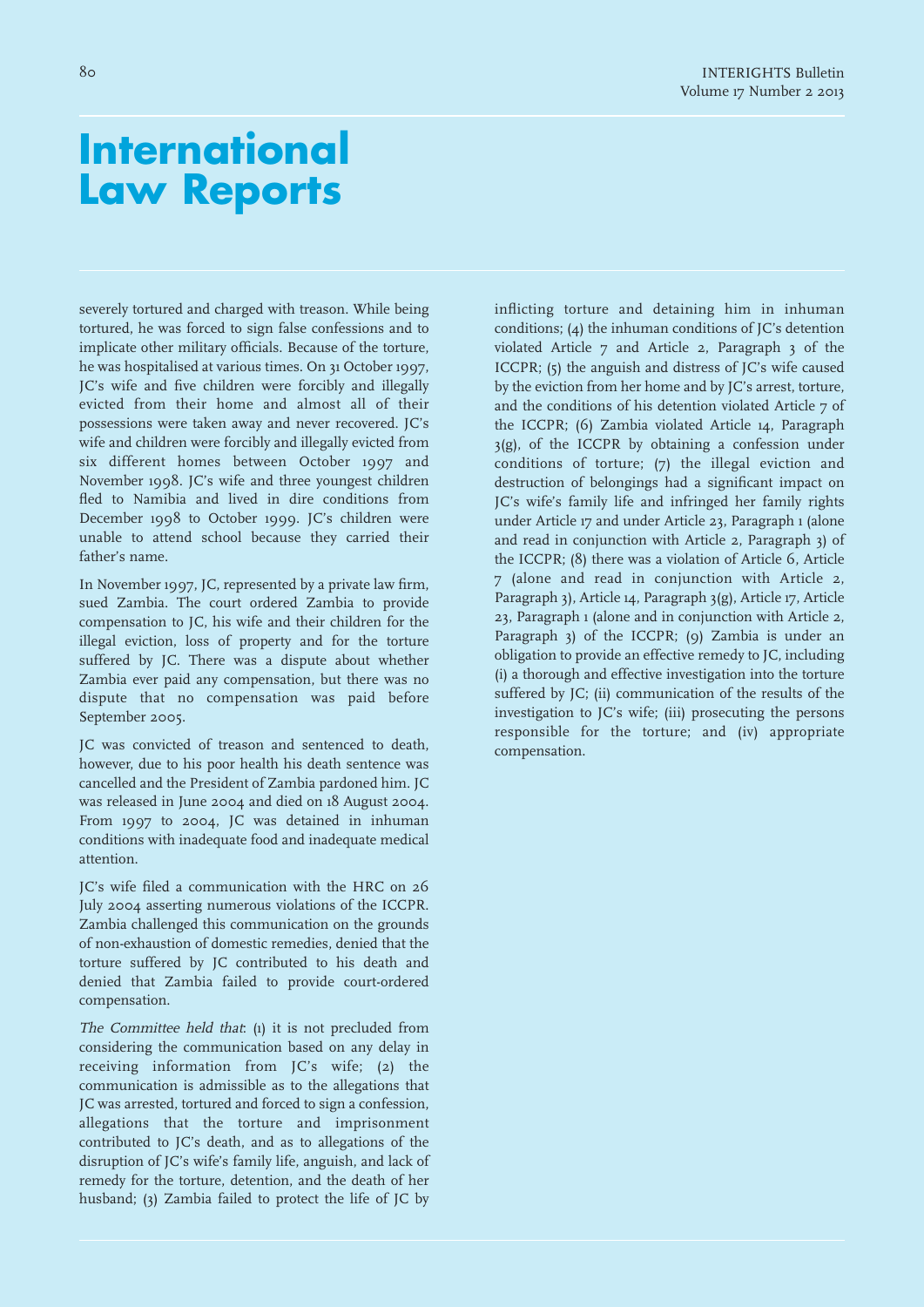### **WOMEN, VIOLENCE; REMEDIES; CRUEL, INHUMAN AND DEGRADING TREATMENT; PRIVATE LIFE; FAMILY LIFE; POSITIVE OBLIGATIONS, DUTY TO INVESTIGATE AND PROSECUTE**

Violation of Article 3 – prohibition of torture or inhuman or degrading treatment (procedural aspect) and Article 8 – right to respect for private and family life (procedural aspect) – of the ECHR

No separate issues arose under Article 13 – right to an effective remedy – and Article 14 – prohibition of discrimination – of the ECHR

### **DJ v Croatia**

Application no. 42418/10, Judgment of the ECtHR, 24 July 2012

On the night of 22 August 2007, while the boat she worked on was berthed in harbour, DJ called the police, telling them that she had been raped by DS in the boat's lounge area. When a police officer arrived, DJ told him she had been raped, while others said that she had been disturbing public order. In a statement given to the police at the scene, DS admitted to digital penetration of DJ.

On 23 August 2007, the police lodged a criminal complaint against DS and he was brought before an investigating judge, SG. Judge SG issued a decision stating that he disagreed with pursuance of the investigation against DS on the basis that reasonable suspicion was not established, noting that DJ was drunk, that she had behaved aggressively and that DS and DJ were not alone at any time.

Thereafter, on 24 August 2007, a three-judge panel of the county court ordered an investigation against DS to be conducted, despite a later objection by DJ, by Judge SG. This investigation included, among other things, interviews of witnesses, a psychiatric report on DJ, medical examinations, further interviews with DJ and an interview of DJ's father by the police relating to her

relationship with her family. On 30 August 2007, DJ gave the skirt that she was wearing on the night to police, but this was never subjected to forensic testing. The case was later dropped for lack of evidence and, on 9 April 2008, the investigating judge terminated DS' criminal proceedings.

On 28 April 2008, DJ took over the prosecution and lodged a bill of indictment against DS in the county court on charges of rape, but those proceedings were eventually terminated because DJ could not obtain legal aid and lacked means to continue.

Separately, on 10 September 2007, DJ lodged a complaint with the police by telephone, complaining about the police officers in connection with the events at issue. Two police officers were eventually fined 10 per cent of one month's salary. Officer FC was found to be responsible for failing to supervise and instruct Officer IZ and for not informing the head of police about errors in the criminal complaint. Officer IZ was found to be responsible for a grave breach of his official duty because whilst at the scene he neither ordered an in situ inspection nor conducted a detailed informative interview with DJ, nor did he take the clothes that DJ and DS were wearing for forensic examination.

DJ applied to the ECtHR, arguing that rape reached the level of cruelty necessary for the application of Article 3 of the ECHR and also violated the right to personal integrity protected by Article 8 of the ECHR. Accordingly, she complained that these provisions were breached by the authorities' failure to ensure a thorough, independent and effective investigation and criminal prosecution of the rape committed against her, and also that she was denied an effective remedy in breach of Article 13 of the ECHR.

In addition, DJ complained that the national authorities involved in the investigation of her allegations had discriminated against her on the basis of her gender contrary to Article 14 of the ECHR. DJ pointed to several shortcomings in the investigation, including: the police's failure to conduct an inspection of the crime scene, interview her immediately, send her skirt for forensic testing and follow up on later evidence from witnesses; derisory comments made by the police about her at the scene; the drawing up of a psychiatric report without her involvement and in reliance on psychiatric records from 2001; and the fact that Judge SG was permitted to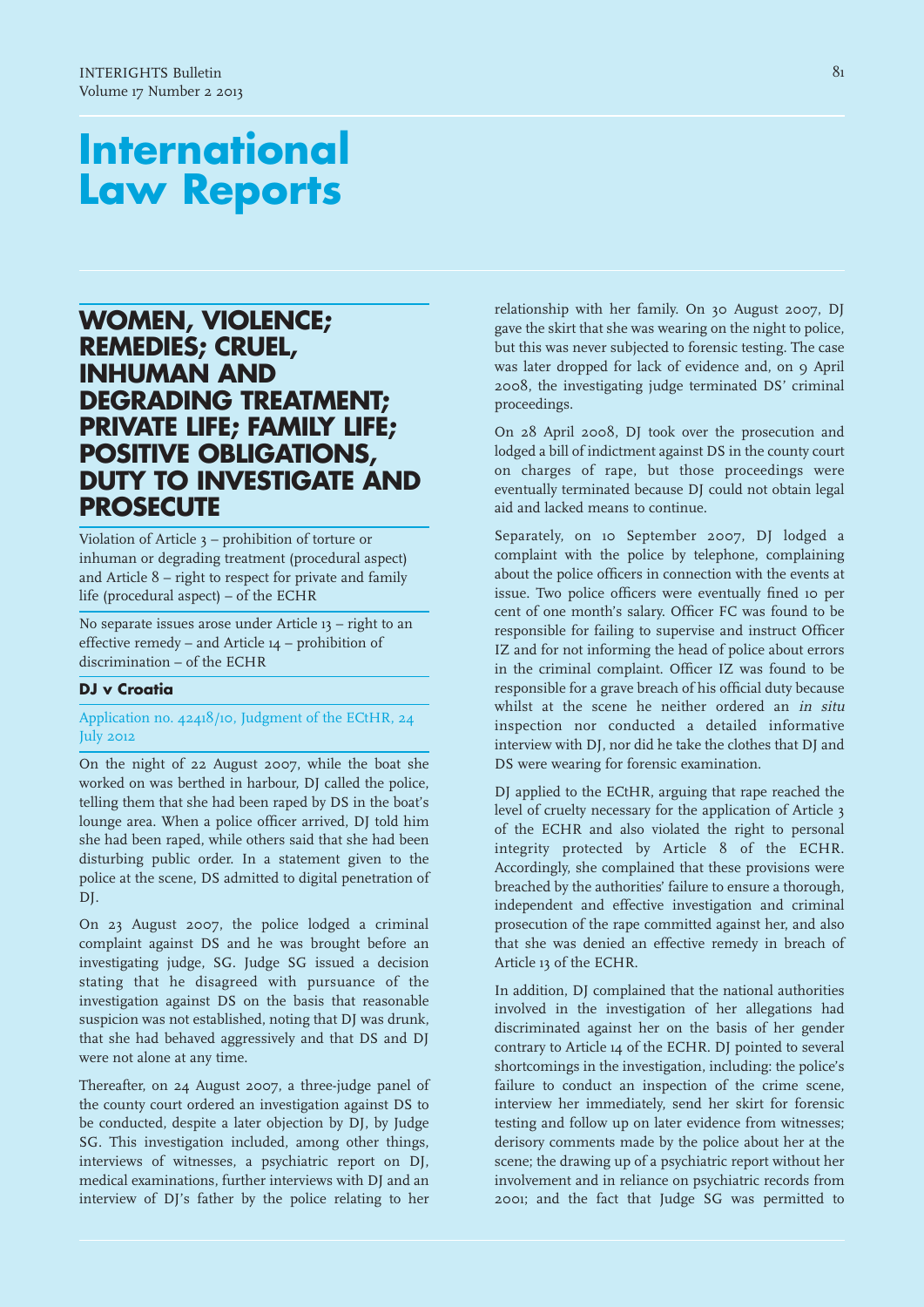proceed with the investigation despite his evident impartiality, as evidenced by his references to her behaviour and his finding that DS and DJ were never alone together despite DS' own evidence to the contrary.

The Government denied that the investigation was ineffective, arguing that the State bodies involved had taken all possible steps to establish the facts of the case and had adopted correct, lawful and reasoned decisions. The Government asserted that the authorities were correct to conclude that there was insufficient evidence to prosecute DS.

INTERIGHTS intervened as a third party on the issue of secondary victimisation, arguing that rape victims are particularly susceptible to being re-traumatised through interaction with the criminal justice system and thus that a distinct approach should be taken to the interpretation of the State's positive obligations in the context of crimes of sexual violence.

INTERIGHTS argued that states have a duty to prevent secondary victimisation by putting in place specific measures, such as specialised training of lawenforcement personnel, adopting specialist techniques for protection against the traumatising effects of police and court questioning and examination, restrictions on the admissibility of certain evidence, and providing multidisciplinary professional assistance for victims, as well as establishing special victim support centres.

The Court held that: (1) there was not an effective investigation into DJ's allegations of rape and therefore the State breached the procedural aspect of both Article 3 and Article 8 of the ECHR; (2) flaws in the investigation included the authorities' failure to conduct a proper inspection of the alleged crime scene, ensure that testimony from relevant witnesses was heard and secure forensic evidence, and also Judge SG's apparent lack of impartiality, caused by his emphasis on DJ's alleged antisocial behaviour, and the authorities' failure to answer DJ's complaints in this regard; (3) no separate issues arise under Article 13 or Article 14 of the ECHR and there is thus no need to examine the complaints under these articles; (4) the Government must pay DJ, within three months of the date on which the judgment becomes final, €12,00 for non-pecuniary damages and €4,000 for costs (less €80 already received by way of legal aid from the Council of Europe), plus chargeable tax and interest.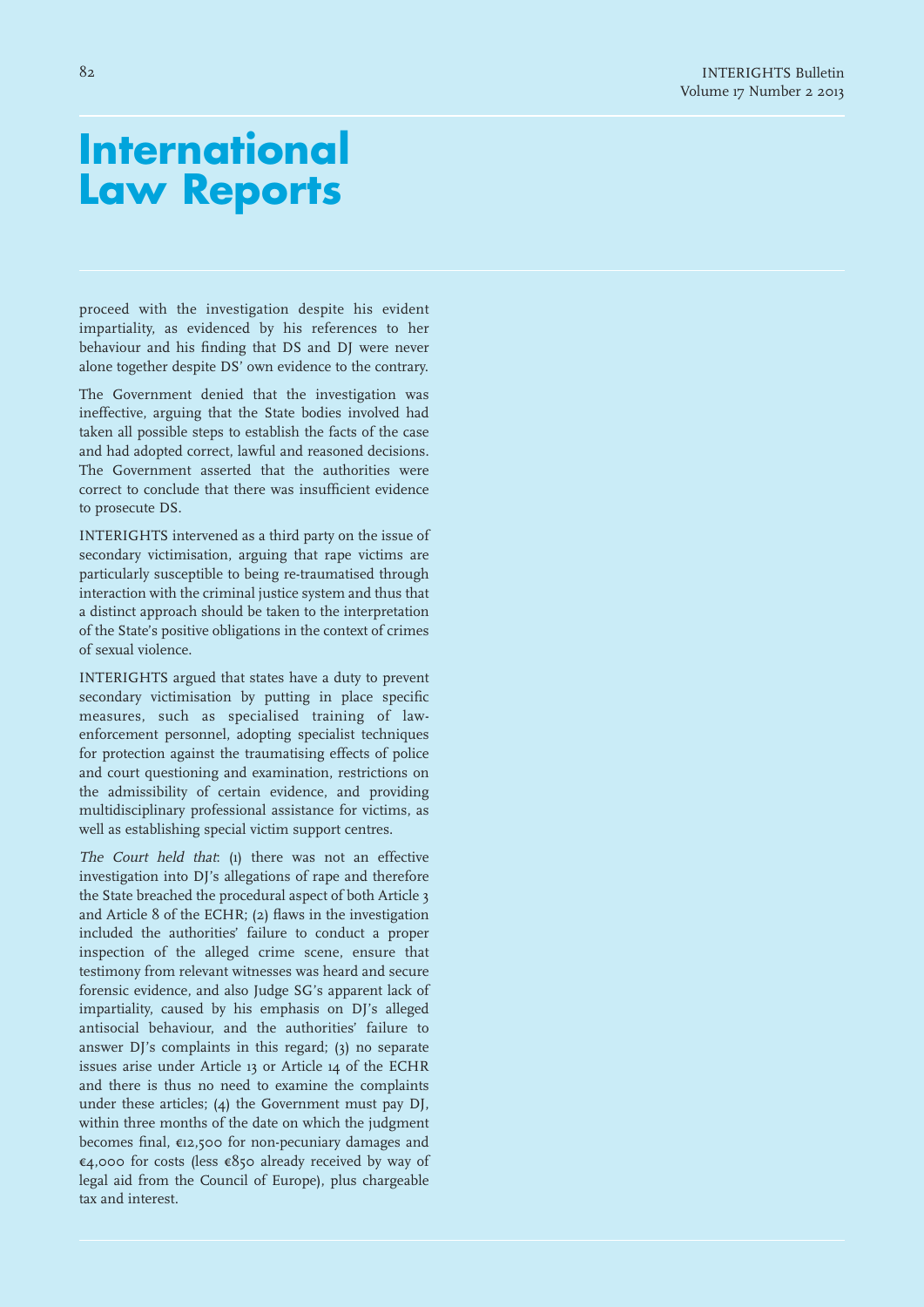# **Lessons from Litigating Universal Primary Education in Swaziland** Ruchi Parekh

The right to universal, free and compulsory primary education (UPE) has been a crucial component of the broader right to education and features in most major international and regional treaties. 1 Notably, UPE is distinguished from other economic, social and cultural rights in that it is subject to immediate realisation,<sup>2</sup> and is not limited by the progressive<br>realisation element generally element generally associated with socio-economic rights. 3 Nonetheless, UPE remains unrealised in many countries, with limited jurisprudence on how this right should be secured in practice.

The Swaziland Supreme Court recently addressed this issue, but, unlike other regional and national decisions, failed to reflect the more exacting international standards on the right to UPE. The Court adopted a deferential approach, essentially reading in a 'progressive realisation' element, notwithstanding the absolute nature of the constitutional provision<br>on primary education. While on primary education. disappointing in terms of the universal commitment to UPE, the decision raises important questions about the value of a 'minimum core' in the face of disparate resources. The Swaziland ruling, along with the experience in other jurisdictions, also sheds light more generally on the difficulties of reconciling law and practice in the context of judicial protection of the right to education.

### **Swaziland National Ex-Miners Workers Association <sup>v</sup> The Minister of Education (2010) 4 First High Court Decision**

In January 2009, a voluntary association and a parent of a minor child brought an action against the Government of Swaziland, requesting an order from the High Court requiring the enforcement of the constitutional guarantee to the right to education.<sup>5</sup> The applicants alleged that the Government was in violation of s  $29(6)$  of the  $2005$  Swaziland Constitution, which reads:

Every Swazi child shall within three years of the commencement of this Constitution have the right to free education in public schools at least up to the end of primary school, beginning with the first grade.

Specifically, the applicants argued that the Government had not made the necessary provisions for UPE within the three year time-frame mandated by s 29(6) of the Constitution.

The Government responded that it had complied with its constitutional obligation. According to the Government, 'free education' referred to 'a consolidated programme aimed at creating an environment characterised by minimum barriers to quality primary education'.<sup>6</sup> Accordingly, the Government had identified orphans and vulnerable children as a group requiring free education and had put into place programmes to address particular shortcomings such as shortage of teachers and inadequate infrastructure. 7 Further, relying on the socio-economic nature of the right to education, generally subject to available resources, the Government had planned for incrementally implementing free education, starting with the first grade.<sup>8</sup>

The Court found that the clear language of the constitutional provision left no ambiguity. The right to free education extended to all children enrolled in primary school – not merely those in first grade – and was to be achieved during the course of the three years following the

commencement of the Constitution. 9 Importantly, the Court refused to read in an element of progressive realisation. It found that such an interpretation was not warranted by the international instruments acceded to or ratified by Swaziland,<sup>10</sup> and would violate the spirit of the Constitution.<sup>11</sup> Thus, the Government's actions to date were not found to be in line with its constitutional obligation. 12

On this basis, in March 2009, the High Court made a declaratory order that every child in primary school was 'entitled to education free of charge, at no cost and not requiring any contribution from any such child regarding tuition, supply of textbooks, and all inputs that ensure access to education' and that it was the obligation of the Government of Swaziland to make such provisions. 13

### **Second High Court Decision**

In June 2009, the applicants reinstituted proceedings before the High Court, this time seeking a mandatory order to make free primary education immediately available.<sup>14</sup> The Court dismissed the application, finding that the Government's detailed programme for a staggered approach to free education was 'reasonable and satisfactory in view of the limited resources.<sup>'15</sup> It drew a distinction between declaring the existence of a right and the enforcement of that right, which depended on available resources.<sup>16</sup> Making an order which could not be practically enforceable would lead to, in the Court's opinion, 'anarchy, chaos and confusion'.<sup>17</sup> The Court found that it was not proved that the Government had available resources to implement the right to free primary education in its entirety, which required significant additional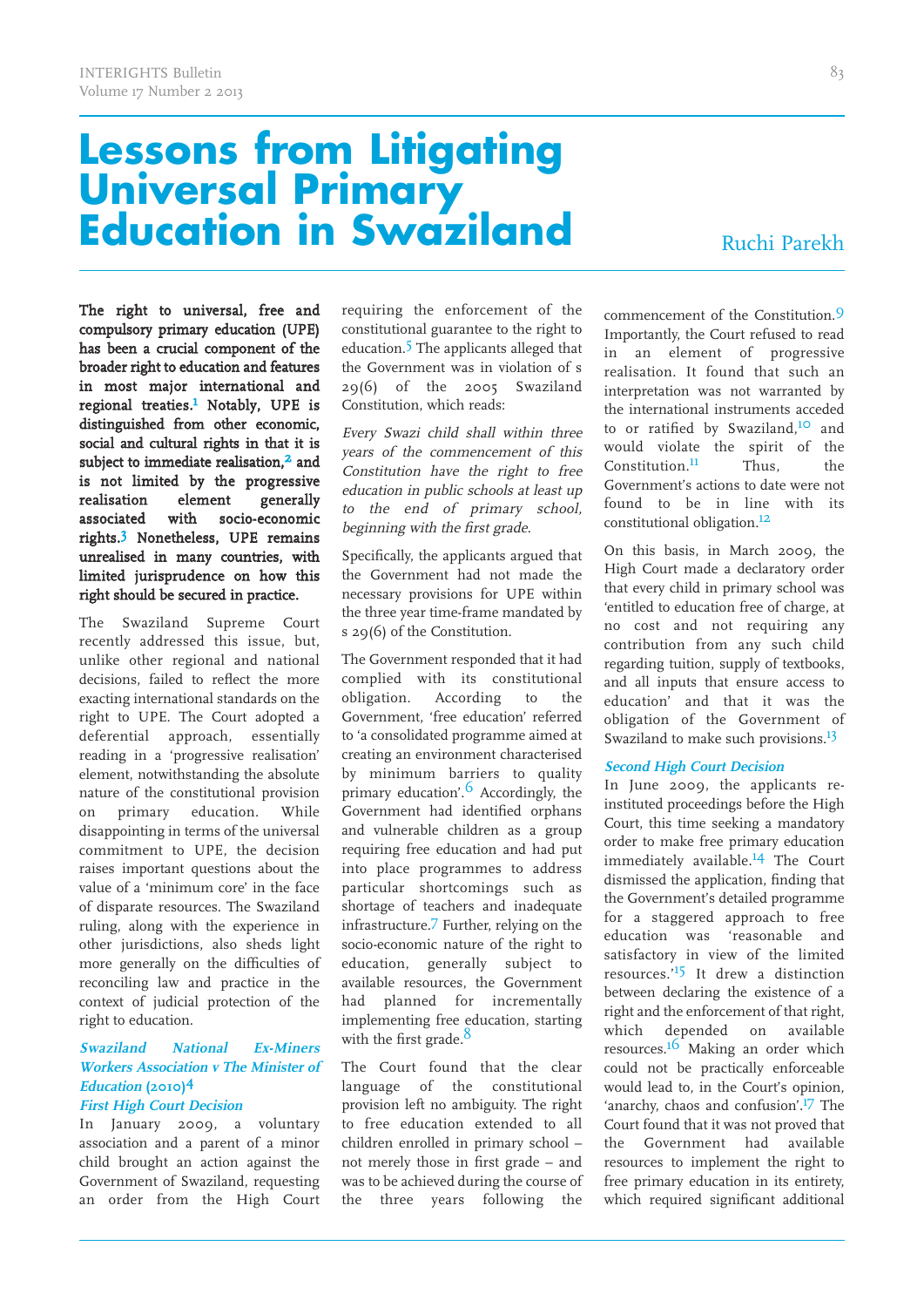infrastructure, including schools, classrooms and houses for teachers. Thus, in dismissing the application, the court chose to acknowledge 'the gap between theory and practice.'<sup>18</sup>

### **Supreme Court**

The applicants' appeal to the Supreme Court was dismissed on similar grounds, centring on the availability of resources. 19 It concluded that the solution could not be discovered by 'resort to legal syllogism and the persuasiveness of judgments and academic writing.'<sup>20</sup> Rather, the Court found that the right to education, as a socio-economic right, could only be progressively realised subject to the available financial and infrastructural resources. 21 While the Supreme Court proclaimed the initial High Court mandatory judgment as a 'beacon that will throw the searchlight on [the Government's] official actions',<sup>22</sup> it essentially echoed the pragmatism of the second High Court decision. It was this latter decision that the Supreme Court believed would 'eventually secure the enforcement of s  $29(6)$ .<sup>23</sup>

### **Comparative Jurisprudence**

While the Supreme Court chose to read a 'progressive realisation' element into an otherwise absolute constitutional right to UPE, other regional and national courts have decided similar cases differently.

In SERAP <sup>v</sup> The Federal Republic of Nigeria & Anor (2010), the Community Court of Justice of ECOWAS (the CCJ) heard allegations of the mismanagement of funds allocated for basic education, leading to the denial of free and compulsory education guaranteed by national and international instruments. 24 The CCJ emphatically upheld the right to UPE, rejecting any excuse of insufficient resources due to corruption:

Thus, whilst steps are being taken to recover the funds or prosecute the suspects, as the case may be, it is in order that the [Government] should take the necessary steps to provide the money to cover the shortfall to ensure <sup>a</sup> smooth implementation of the education programme, lest <sup>a</sup> section of the people should be denied <sup>a</sup> right to education.<sup>25</sup>

More recently, the African Committee of Experts on the Rights and Welfare of The Child (the ACERWC) found Kenya in violation of, inter alia, the right to education of children of Nubian descent.<sup>26</sup> This decision was reached notwithstanding the ACERWC's acknowledgement that Kenya had made 'significant progresses' as regards the African Children's Charter more generally.<sup>27</sup>

At the national level, the South African Constitutional Court has also recently considered the scope of the constitutional right to education in the context of conflicting constitutional private property rights in Governing Body of the Juma Musjid Primary School & Ors <sup>v</sup> Essay N.O & Ors  $(201).<sup>28</sup>$  The Court stressed that the legality of an eviction order against the school had to be considered with a view to the significance of basic education. Importantly, the Court stressed that the South African constitutional provision for basic education contained no internal limitation in the form of 'progressive realisation'. 29

Outside the region, national courts have had to resolve similar questions. The Colombian Constitutional Court, in the context of a challenge to the Government's imposition of fees for primary education, decided that the Government had an obligation to guarantee free primary education for all children.<sup>30</sup> In Brazil, the right to free and compulsory education has been interpreted to include free transportation when necessary.<sup>31</sup>

The robust protection of the right to UPE in these cases, in contrast to the relatively modest approach of the Swaziland Supreme Court, reflects the significance of education as 'central to the full and effective realization' of other rights. 32

### **International Standards and the 'Minimum Core'**

The Committee on Economic, Social

and Cultural Rights ('the Committee') has articulated the standards to which State parties must adhere if they are to comply with the right to education. The Committee has interpreted the Covenant on Economic, Social and Cultural Rights as incorporating a 'minimum core obligation to ensure the satisfaction of, at the very least, minimum levels of each of the rights.' 33 Without such a minimum core, '[the Covenant] would be largely deprived of its raison d'être.' 34 In the context of Article 13 (the right to education), the minimum core explicitly mandates universal and free primary education.<sup>35</sup> The Committee also references the progressive realisation of free secondary and higher education, excluding primary education from any such limitations.36

While comparative jurisprudence is in line with the Committee's view on primary education, the Swaziland decision threatens to undermine the minimum core of the right to education. In accepting a lower standard and failing to meaningfully flag the significance of UPE, the ruling detracts from the progress made at the international level.

Moreover, the Swaziland decision raises questions about the utility of a universal minimum core. A similar issue was flagged by the South African Constitutional Court, which refused to prescribe a minimum threshold, albeit in the context of access to adequate housing. 37 The Court found that any such minimum obligation would vary based on numerous factors, and 'ultimately depend on the economic and social history and circumstances of a country.' 38

On this view, it is important to note that while most of the comparative cases presented were dealing with barriers to access to existing schools, in Swaziland the Government had to actually build new schools to realise UPE. Accounting for these genuine infrastructural and financial shortages, it is impractical to expect the Supreme Court to echo the forceful judgment of,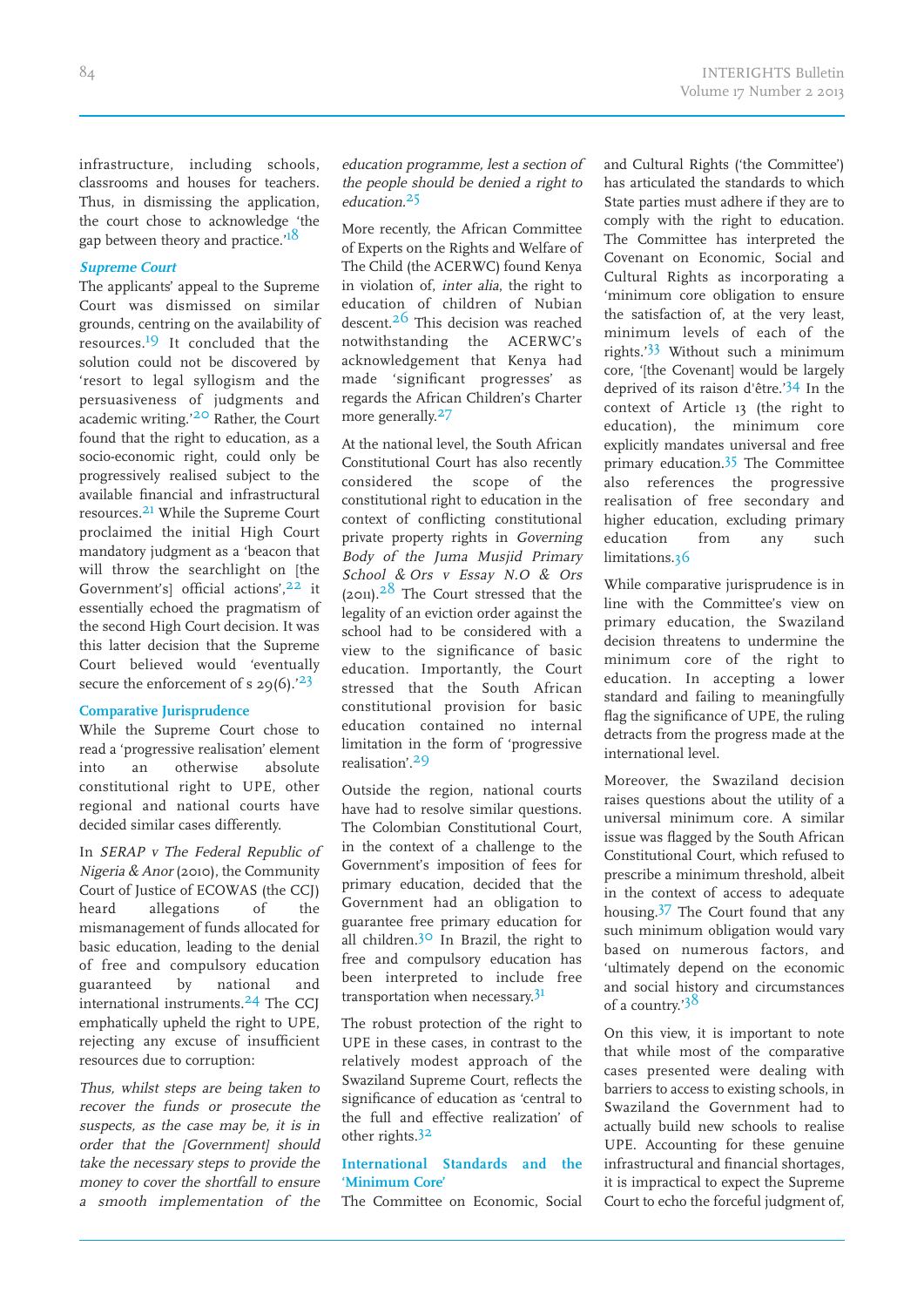for example, the South African Constitutional Court in Juma Musjid Primary School. Accordingly, the Swaziland situation demonstrates that the concept of a universal minimum core – one that is legally enforceable – is rendered otiose when considering the very real differences in resources across countries, even within the same region. Nonetheless, international obligations and regional comparators retain directive value, serving as useful benchmarks. When reiterated by bodies and courts across the world, they strengthen global consensus and shift the onus on outliers to justify non-compliance.

#### **Law v Practice**

More generally, the cases on UPE question the efficacy of judicial enforcement of the right to education. While the Swaziland Supreme Court may not have adequately upheld the right to UPE, the importance it placed on practicality should not be entirely discredited. In Nigeria, for instance, the bold ECOWAS judgment from November 2010 does not yet appear to have eradicated the barriers to UPE in practice. In May 2012, SERAP formally requested the Attorney General to acknowledge and implement the supposedly binding ECOWAS judgment, citing that 'more than 12 million Nigerian children of school age still roam the streets and have no access to primary education.'39

When law becomes increasingly divorced from practice there is a risk that judicial pronouncements begin to lose legitimacy, calling into question the suitability of judicial protection of human rights. In such circumstances, a purist approach – in the case of Swaziland, a practically unenforceable mandatory order requiring immediate provision of free education – is not necessarily desirable. There is at least an argument to be made in favour of judicial pragmatism.

That being said, the Swaziland ruling fails to remain within the margins of pragmatism, and, in my view, adopts an excessively deferential stance towards government. The Court could

have done more to capture the spirit of the first High Court decision, without necessarily losing sight of the financial and infrastructural shortcomings. For example, it could have adopted a mandatory order requiring compliance with the Government's own programme of incrementally covering one school grade per year, and introduced appropriate monitoring mechanisms. However, by not making any requirements of the Government whatsoever, the Court failed to take a more active role in ensuring, at the very least, the progressive implementation of UPE. Instead, it appeared to be signalling that merely having a reasonable plan in place is adequate. By adopting this highly deferential approach, the Court missed an important opportunity to raise the benchmark for UPE in Swaziland.

#### **Conclusion**

The judicial enforcement of resourcedependant human rights is undoubtedly complex. Even so, the right to education, recognised as a vital means of empowerment, 40 mandates heightened and rigorous review by the courts. On the contrary, the Swaziland Supreme Court disappointingly adopted a cautious and deferential stance despite the overwhelming international support for the right to education obligations, in general, and UPE, in particular. Although it is too early to tell whether Swaziland will nevertheless be successful in achieving UPE, the Supreme Court's wasted opportunity to hold the Government accountable to its human rights obligations is a regrettable departure from international best practice.

### Ruchi Parekh is a Harvard Law School Public Service Fellow in the Economic and Social Rights programme at INTERIGHTS.

1 See for e.g. Universal Declaration of Human Rights, Article 26(1); International Covenant on Economic, Social and Cultural Rights (ICESCR), Article 13(2)(a); Convention on the Rights of the Child, Article  $28(1)(a)$ African Charter on the Rights and Welfare of the Child, Article 11(3)(a), European Social Charter, Article 17(2).

2 U.N. Committee on Economic, Social and Cultural Rights (UNCESCR), General Comment No. 13: The

Right to Education (art. 13 of the Covenant), at [51], U.N. Doc. E/C.12/1999/10 (8 December 1999).

3 ICESCR, Article 2(1).

4 Swaziland National Ex-Miners Workers Association <sup>v</sup> The Minister of Education & Ors Civil Appeal Case No. 2/10 (28 May 2010) (Supreme Court) (hereinafter Swaziland Supreme Court).

 Swaziland National Ex-Miners Workers Association & Anor <sup>v</sup> The Minister of Education & Ors Civil Case No. 33/09 (16 March 2009) (High Court).

6 Ibid., p.8.

7 Ibid.

8 Ibid., p.9.

9 Ibid., pp.23-26. 10 *Ibid.*, p.21.

**11** *Ibid.*, p.22.

12 Ibid., p.22.

13 *Ibid.*, pp.27-28.

14 Swaziland National Ex-Miners Workers Association <sup>v</sup> The Minister of Education & Ors Civil Case No. 2168/09 (19 January 2010) (High Court).

 $15$  *Ibid.*, at [52].

16 *Ibid.*, at [46].

17 Ibid., at [43].

**18** *Ibid.* at [46].

19Swaziland Supreme Court, supra note 4.

20 Ibid., at [21].

**21** *Ibid.*, at [16]-[18].

22 *Ibid.*, at [24].

**23** *Ibid.*, at [24].

24 The Registered Trustees of the Socio-Economic Rights and Accountability Project (SERAP) <sup>v</sup> The Federal Republic of Nigeria and Universal Basic Education Commission (UBEC) (30 November 2010) ECW/CCJ/JUD/07/10 (ECOWAS Community Court of Justice).

 $25$  *Ibid.*, at  $[28]$ .

26 Institute for Human Rights and Development in Africa and the Open Society Justice Initiative (on behalf of children of Nubian descent in Kenya) <sup>v</sup> the Government of Kenya (22 March 2011) Decision: No 002/Com/002/2009 (The ACERWC).

27 *Ibid.*, at [68].

28 Governing Body of the Juma Musjid Primary School & Ors <sup>v</sup> Essay N.O. & Ors (CCT 29/10) [2011] ZACC 13 (11 April 2011).

#### **29** *Ibid.*, at [37].

30 Decision C-376/2010 (DeJusticia vs Government of Colombia), Colombian Constitutional Court (19 May 2010). For translated excerpts see <http://www.crin.org/ Law/instrument.asp?InstID=1586>.

31 Tribunal of the State Minas Gerais (TMG) Apelação Civel No. 000.197.843-6/2000. For summary see <http://www.right-to-education.org/node/686>.

32 UNCESCR, General Comment No. 11: Plans of action for primary education (art. 14 of the Covenant), at [2], U.N. Doc. E/C.12/1999/4 ((10 May 1999).

33 UNCESCR, General Comment No. 3: The Nature of States Parties' Obligations (art. 2, para. 1 of the Covenant), at [10], U.N. Doc. E/1991/23 (Dec. 14, 1990).

### 34 Ibid.

35 UNCESCR, General Comment No. 13, supra note 2,  $at [6(b)(iii)].$ 

**36** *Ibid.*, at [6(b)(iii)], [51].

37 Government of the Republic of South Africa & Ors v  $G$ rootboom & Ors (CCT11/00) [2000] ZACC 19 (4 October 2000) (Constitutional Court) at [32]-[33].

#### **38** *Ibid.*, at [32].

39 <http://serap-nigeria.org/childrens-day-the-letter-to $f\sigma/$ 

40 UNCESCR, General Comment No. 13, supra note 2, at [1].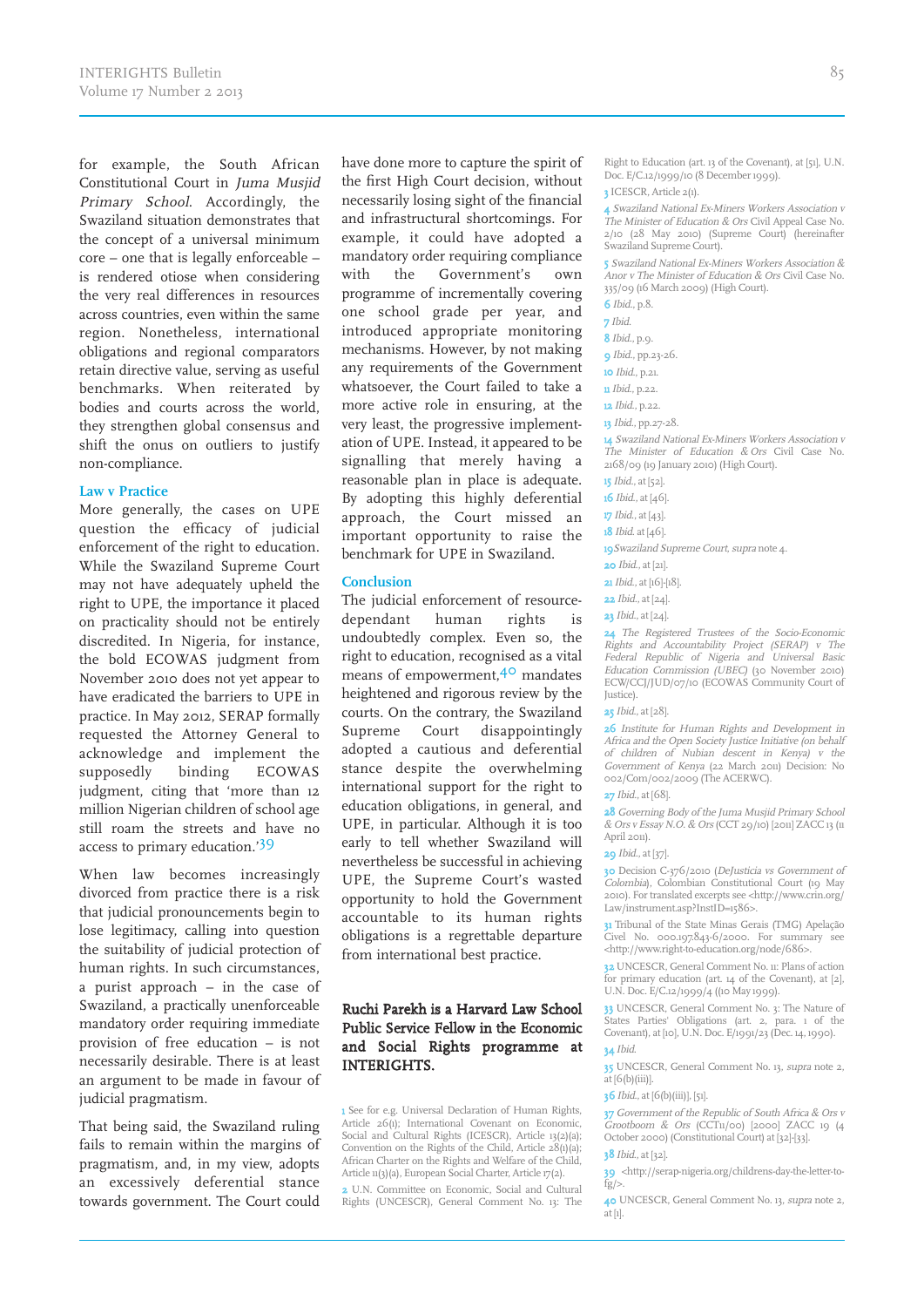### **Developing a Litigation Strategy Regarding Non-Fee Barriers to Equal Access to Free and Compulsory Basic Education for Children in Kenya**

Hellen Mutellah

The East African Centre for Human Rights (EACHRights) – Focus on Non-Fee Barriers to the Right to Education EACHRights has been monitoring the progress that the Kenyan State has been making towards the realisation of economic and social rights in Kenya. It has been undertaking this by analysing the legislative and policy frameworks that the State has put in place; and whether or not they conform with and/or meet international human rights standards and norms with regard to economic and social rights. Among the key economic and social rights that EACHRights has been monitoring is the realisation of the right to free primary education in Kenya.

In this regard, EACHRights picked one of the key challenges to the realisation of the right to education in Kenya to focus on, as identified during its monitoring initiative of the State obligation towards the realisation of the right to free primary education, namely non-fee barriers as a hindrance to the equal access to free and compulsory basic education for children in Kenya.

The following thus presents some of the issues identified in the preliminary enquiry.

**Universal Primary Education in Kenya** The Free Primary Education (FPE) policy was officially launched in Kenya in 2003. All Government schools were therefore required to abolish all fees. This saw a consequential rise in the enrolment of primary school pupils. Indeed, since its introduction, enrolment in primary school has risen from 5.9 million to 9.6 million pupils in 2012. 1 The FPE policy envisaged the provision of education that was free, compulsory and accessible to all children particularly those from low

economic backgrounds.

It is worth noting that FPE was a policy issue passed by presidential decrees as opposed to a concept firmly grounded on the law, therefore rendering implementation of the same a challenge. However, the position has now been reversed with the passage of the Constitution of Kenya, 2010 which now recognises that every child has the right to free and compulsory basic education under Article 53(1)(b).

However, despite the fact that a lot of students were consequently able to enrol in public schools, statistics show that over 1 million children are out of school. The majority of which, are in Arid and Semi Arid Lands (ASALs) areas, pockets of poverty and urban slums.<sup>2</sup> In regard to urban slums, some of the reasons why children are out of school, particularly primary education is the fact that there are some public schools that have been running the free education programme by also charging 'informal charges' 3 and/ or 'hidden costs' 4. According to report of the Task Force on the Re-Alignment of the Education Sector to the Constitution of Kenya 2010 one of the challenges that faces access to primary education in Kenya is among others, inadequate level of capitation, leading to levies that parents cannot afford and delay in the remittances of grants, forcing school management to impose levies to purchase urgently needed learning materials at the beginning of each year. The report also notes that the high number of children out of school can be partly attributed to the user charges being levied.<sup>5</sup>

These 'illegal levies' or 'hidden costs' include levies for a wide range of activities such as supplementary assessment examination, additional

tuition and development levies, 6 admission costs, fees for meals, tuition fees, Parent Teacher Association (PTA) costs, trip costs, equipment costs, and uniform costs. These 'illegal levies' have been viewed as too high by some poor parents living in these areas thereby occasioning them not to be able to take their children to school. From a survey undertaken by EACHRights' on the levels of understanding economic and social rights among Kenyans7 the survey revealed that the public was still not satisfied with the Government's performance in regard to the right to education, despite the introduction of Free Primary Education. From one of the Focus Group Discussions, it was noted that these hidden costs are levied by the schools with the consent of parents to so levy them by way of them being part of the PTA, where resolutions to levy some of these fees are passed.<sup>8</sup>

It is worth noting that the State has, among other things, taken cognizance of the fact that with the introduction of FPE in Kenya, public schools have seen an influx of children. It has thus tried to put in place measures that seek to ensure better quality education and that children can assess FPE. In this regard, the State has been implementing the School Feeding Programme under the Ministry of Education in a quest to enhance access to primary education particularly for the poor children. According to Government documents, during 2010/11, the School Feeding Programme was able to provide approximately 1.3 million pre-primary and primary school children in 64 ASAL districts and slums of Nairobi. 9 In addition, the State has also sought to ensure the provision of text books and capitation grants, among other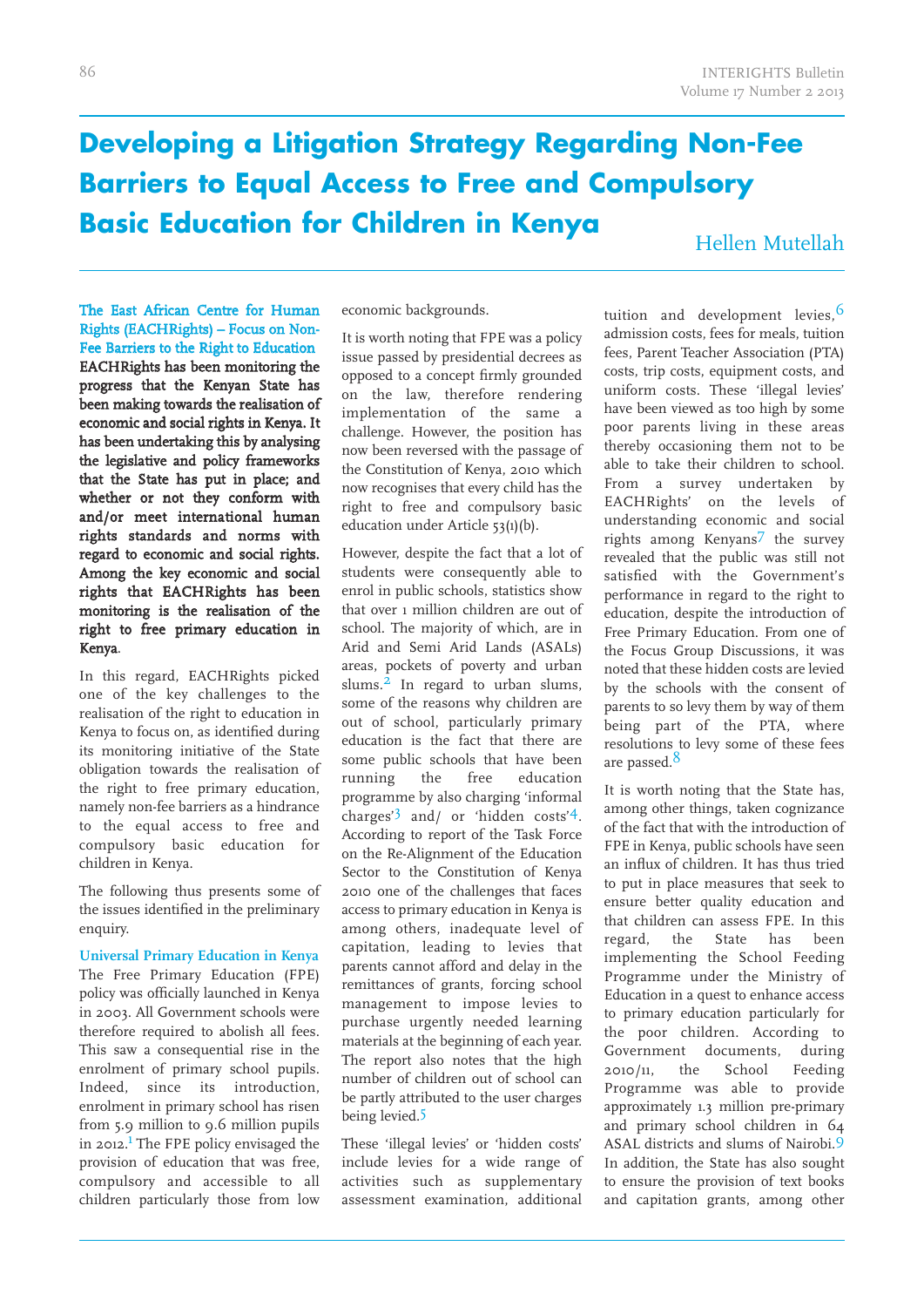initiatives. 10 To cater for access to education for orphans, the State kicked off the Cash Transfer Programmes that seek to ensure that orphans can still access their right to education.

However, although some positive strides have been noted on the part of the State in its quest to ensure FPE, the same has been marred by graft and mismanagement<sup>11</sup> with development partners threatening to withdraw and/ or suspend funding the FPE programme. In addition, the delayed remittances of the FPE grant, forcing school managements to impose levies, 12 has resulted in some children not being able to access primary education simply because they cannot afford it.

### **Conclusion and Strategy**

EACHRights therefore seeks to undertake litigation around the fact that whereas primary education is supposed to be free, there are a lot of hidden costs levied by some schools which parents and guardians have to pay for. For those parents and guardians that cannot afford to pay these levies, they have been forced to withdraw their children from school. On the other hand, for those able to pay for a better education, they opt to move their children to private schools, which generally perform better than public schools.

EACHRights has identified non-fee barriers as a hindrance to equal access to free and compulsory education for children in Kenya, particularly from urban slums. Considering the complexities of proving that the State is failing to meet its obligations to realise universal primary education, it shall first undertake a baseline survey in collaboration with INTERIGHTS to establish the current extent to which these barriers hinder equal access to free and compulsory basic education in Kenya, focusing on the urban slum. The findings of this survey will then be used to develop a case on the right to education in Kenya with a view to enhancing the jurisprudence on the right to free and compulsory basic

education for children from vulnerable and marginalised groups in Kenya. The survey will assist in consolidating evidence showing that the State is failing to regulate public schools to ensure that the poorest are able to access education in line with the State's human rights obligations. At this point, it will be necessary also to consider alliances and networks with other civil society organisations to ensure that there is a bigger advocacy strategy around access to universal primary education by children in slums.

### Hellen Mutellah is an Advocate of the High Court of Kenya and a Programme Officer at The East African Centre for Human Rights (EACHRights).

1 Minister for Education Hon. Mutula Kilonzo, during the National Launch of the Sanitary Towels Programme at KIE on 8 May 2012, available on <http://www.education.go.ke/ShowPage.aspx?departm ent=1&id=1168> (accessed on 1 November 2012).

#### 2 Ibid.

3DARAJA : Civic Initiatives Forum (2007) Falling Short The Right to Free Primary Education, available at <https://www.concern.net/sites/www.concern.net/files /resource/2009/04/384-kenya-fallingshort-therighttofreeprimaryeducation.pdf> (accessed on 1 November 2012).

4 Community Initiative Action Grouo – Kenya (CIAG-K) (May 2010) The Hidden Costs of Kenya's Free Primary Education: The Case of Kisumu Municipality available at <http://ciagkenya.org/index.php?option= com\_docman&task=cat\_view&gid=3&Itemid=8> (assessed on 1 February 2013).

 Ministry of Education (February 2012) Task Force on the Re-Alignment of the Education Sector to the Constitution of Kenya <sup>2010</sup> : Towards <sup>a</sup> Globally Competitive Quality Education For Sustainable Development) Report of the Task Force, p.20, accessible at <http://www.vision2030.go.ke/cms/vds/Task\_

Force\_Final\_Report\_Feb\_20123.pdf>.

### $6$ *Ibid*., p.128.

7 Available at <http://eachrights.or.ke/pdf/2012/EACH Rights\_Perception\_Survey\_Report.pdf>.

#### 8 Participant from Jericho FGD.

9 Government of Kenya (January 2012) Education Sector: Medium Term Expenditure Framework 2012/13- 2014/15, p.29.

10 /C.12/KEN/1, Implementation of the International Covenant on Economic, Social and Cultural Rights : periodic reports submitted by States parties under articles 16 and 17 of the Covenant : Kenya (see <http://www.unhcr.org/cgi-bin/texis/vtx/refworld/rw main?docid=47343c2e2>).

11 Supra note 5.

 $12$  *Ibid*.

### Continued from page 91

The international community could and should provide the Kenyan legal sector and other Government actors with such training. Among the most obvious, transforming <sup>a</sup> culture is much more difficult than enacting and executing laws. Laws are nothing more than words on paper if they are neither enforced nor followed. Ultimately, the aim of lobbying for the right of persons with albinism to access education is to one day see them rise to decisionmaking bodies like Parliament and Cabinet, where they would effectively represen<sup>t</sup> their kin.

### Gertrude N Angote is currently the acting Executive Director and Legal Aid and Education Coordinator at Kituo Cha Sheria (The Centre for Legal Empowerment) in Kenya.

1 Albinism is likely to be classified as a disability, which Article 260 of theConstitution of Kenya, 2010 defines as including 'any physical, sensory, mental, psychological or other impairment, condition or illness that has, or is perceived by significant sectors of the community to have, a substantial or long-term effect on an individual's ability to carry out ordinary day-to-day activities'.

2 NOAH (National Organization for Albinism and Hypopigmentation), 'What is Albinism?' fact sheet, at <http://www.albinism.org/publications/what\_is\_albini sm.html>.

### 3 Ibid.

4 Ibid.

 Interview with Mumbi Ngugi, Managing Trustee of the Albinism Foundation of East Africa (2010) The Equal Rights Review, <http://www.equalrightstrust.org/ertdocumentbank/M umbi.pdf>.

6 Angote, G.. N. and Nyandieka, A., <sup>A</sup> Handbook on Constitutional and Legal Rights of Persons with Albinism, Albinism Foundation of East Africa, December 2012, p.13.

7 For example, sun screen with a high sun protection factor (SPF) of 30-50 retails at between KES 1500 to 2000 (approximately GBP 10-1).

8 Interview with Mumbi Ngugi, Managing Trustee of the Albinism Foundation of East Africa (2010) The Equal Rights Review, Vol. Five, pp.80-81, <http://www.equalrightstrust.org/ertdocumentbank/M umbi.pdf>.

9 Constitution of Kenya, 2010, Article 54(1)(b).

10 Article 3.

11 Article 24.

12 Constitution of Kenya, 2010, Article 22(1).

13 Article 27 sets out a non-discrimination guarantee, including specifically on the ground of disability.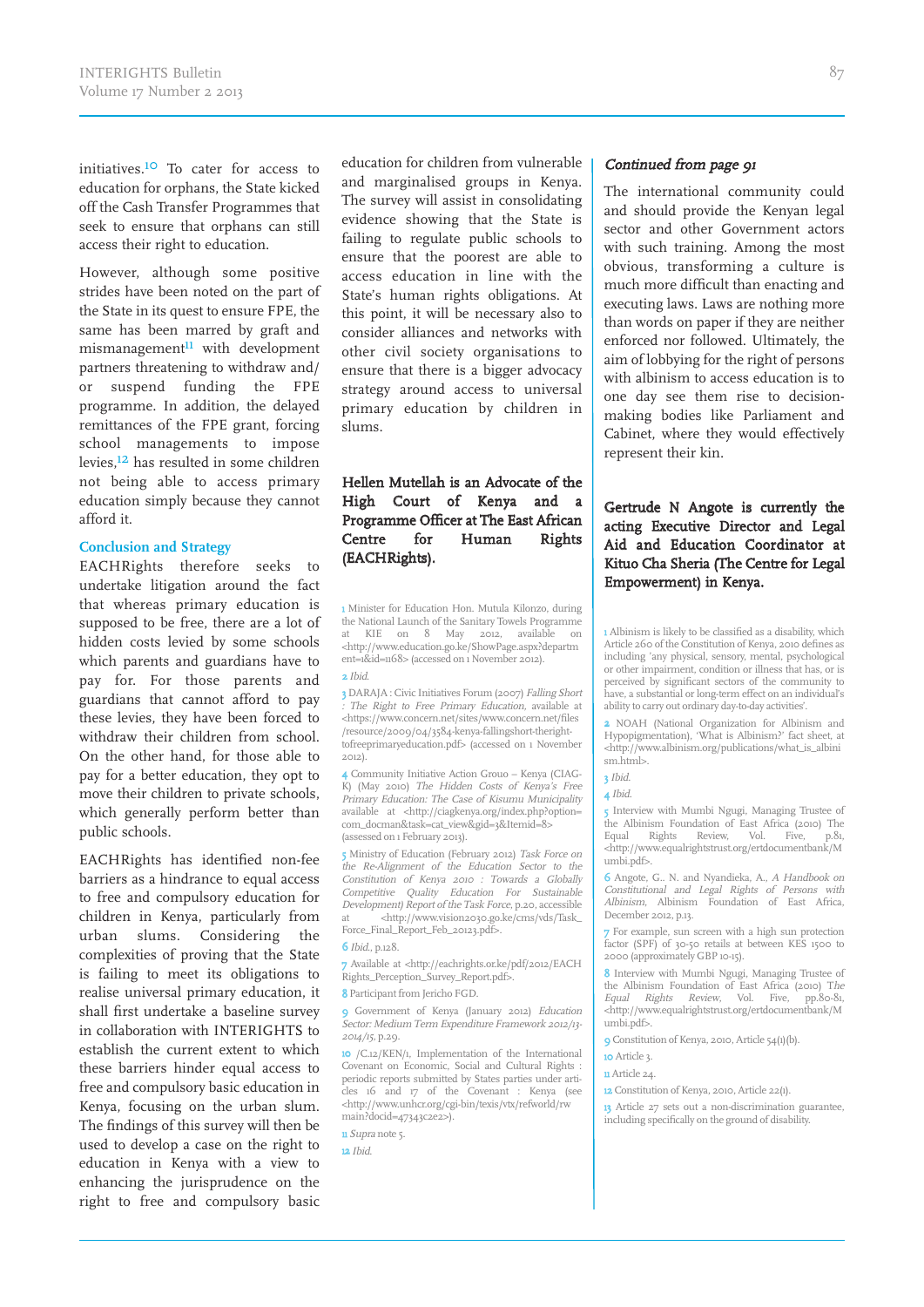# **Litigating the Expulsion of Pregnant Girls in Africa**

Solomon Sacco

The state obligation to provide access to economic and social rights in a nondiscriminatory manner is a good starting point for enforcing economic and social rights. Partly this is because the obligation not to discriminate is an immediate one at international law and is not subject to progressive realisation. 1 In addition domestic legal systems may be more used to enforcing non-discrimination laws than positive obligations questions of progressive realisation. In certain circumstances access to economic and social rights may be realised primarily through non-discrimination and equality law. 2 Most importantly though is the fact that equality and discrimination are at the core of the denial, and the realisation, of economic and social rights.<sup>3</sup>

While many strides have been made over the last decade, one of the major barriers to education in Africa remains discrimination against girls. 4 Thus policies that increase and maintain the enrolment of girls can have a large impact on net enrolment rates.<sup>5</sup> There are many reasons why there are fewer girls than boys accessing education (including gender-based violence, early marriages, and gendered patterns of child labour). One area in which the discrimination is prevalent is in the exclusion of school age girls from school when they become pregnant. This is a problem across Africa and has been identified by lawyers and NGOs in a number of countries as an issue for litigation. Litigation is particularly important because these cases engage both the right to non-discrimination and the substantive right to access education. By removing a discriminatory barrier to education states in the region can immediately improve their performance on ensuring access.

While the law on accessing education is often apparently gender neutral, the effect of law and policy is generally that girls who fall pregnant are excluded from school. For example, in Tanzania the law allows head teachers to exclude students where they have, 'committed a criminal offence such as theft, malicious injury to property, prostitution, drug abuse or an offence against morality whether or not the pupil is being or has been prosecuted for that offence' (author's emphasis).<sup>6</sup> The policy is punitive and therefore girls are not allowed to re-enter school after having their babies. While it appears that Tanzanian society would consider premarital sex an offence against morality in Tanzania, children are excluded only when they are found to be pregnant, which means it is only the girls who are excluded. 7 Indeed there is evidence that girls 'drop out' of school to a much greater extent than boys in Tanzania. There is also evidence that there was a marked increase (from 4000 to 8000) in drop outs by pregnant girls following the introduction of the regulations in 2002. 8 An analysis of the exclusion ('drop out') of pregnant girls demonstrates that girls are expelled in Tanzania merely for becoming pregnant. This is discrimination based on gender.<sup>9</sup> The expulsion of pregnant girls is conducted subsequent to what appear to be illegal<sup>10</sup> 'virginity tests' which also constitute discrimination and the violation of the girls' right to physical integrity.

Other countries have similar approaches to pregnant girls in school. In Zimbabwe students at tertiary colleges have had to go to court to prevent their expulsion for getting pregnant.<sup>11</sup> While this case held that even private colleges and universities could not expel pregnant girls, the case did not determine the question of whether pregnant girls could be excluded from primary or secondary education and the practice continues. Even at the tertiary education level this terrain remains contested. The Ministry of Health continues to exclude student nurses from nursing college on health grounds (even though they are not expelled from equivalent courses at the national university). 12

In Uganda an Islamic University excluded a pregnant learner on the basis that she was not married and this was a violation of the University rules and the religious tenets of the University. The case was not decided on the rights of the student to access education or to equality but on contractual obligations (she proved that she had been married, apologised and was allowed to graduate).<sup>13</sup> However, it does demonstrate that students and children are still excluded from school and university in Uganda because they have become pregnant. In Malawi, like in Tanzania, pregnant girls are subjected to forced virginity tests and may be excluded from school where they are found to be pregnant.<sup>14</sup>

In South Africa, despite one of the world's most liberal constitutions, children are still excluded from school because of their pregnancies. Litigation related to such exclusion is currently before the South African courts.<sup>15</sup> While the case ultimately concerns the powers of the State to regulate or interfere (depending on which side you take) with decisions of the School Governing Body, the human rights question at its core is whether the school can exclude a pregnant girl in accordance with rules adopted by the School Governing Body. This is against the background of a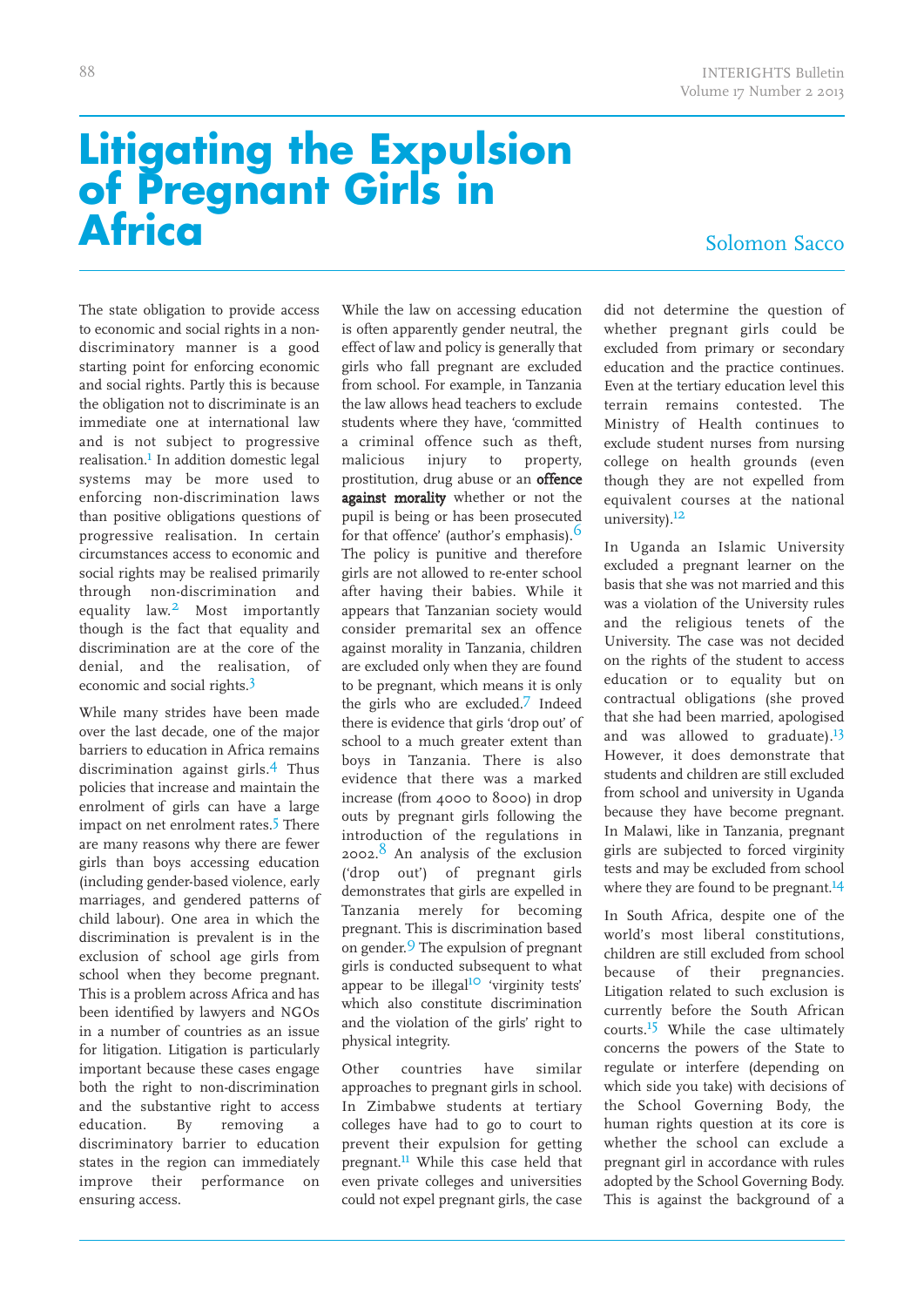general failure by the State to introduce a progressive national policy on the exclusion of pregnant girls.<sup>16</sup> While this case continues other cases are being considered against the exclusion of girls in other schools in the country.

However, some countries in Africa have amended the law and policy in an attempt to protect the rights of girls to access education. In Zambia, for example, the State has a policy that allows and facilitates re-entry of girls after they have had their child.<sup>17</sup> This has allowed a large number of girls to re-enter school after having their babies.<sup>18</sup> While this is not an ideal position and the original exclusion of pregnant girls may continue to be discriminatory (if it is arbitrary and unnecessary) this is an important step towards realising equal access to education in Zambia. Further advocacy, and perhaps litigation, will be needed to ensure that girls are not arbitrarily excluded (particularly if exclusion is conducted as a penalty rather than on, for example, medical grounds) $19$  when they become pregnant, that assistance is provided to young mothers to ensure they can continue or return to school, and that parents and schools actively support <sup>-</sup><br>re-entry.<sup>20</sup>

Uganda has also introduced a policy that prohibits expulsion and allows pregnant girls to continue with their education or to re-enter school.<sup>21</sup> Despite the policy children continue to be expelled and excluded from school.<sup>22</sup> Currently, INTERIGHTS partners are conducting research looking at what the problems are and why there is a disjunction between the Government policy against exclusion of pregnant girls and the practical exclusion of pregnant girls by individual schools.

Considering the extent of the legal and social barriers to education suffered by pregnant girls across Africa, INTERIGHTS is prioritising this issue and is working with a number of lawyers and civil society organisations in the region to research the law and design litigation strategies. The strategy is to challenge the gender discrimination and denial of access to education so that there is an increase in access to education across the continent as well as jurisprudence from national courts on the justiciability of the right to education. In Tanzania a case has already been filed while in Uganda INTERIGHTS is supporting research into the legal, policy and practical impediments to pregnant girls accessing education. The intention is to develop a litigation strategy in Uganda to ensure that all children have an equal access to education. We have also discussed potential cases in Zimbabwe and South Africa at litigation surgeries and hope that local lawyers and civil society organisations will take these cases forward.

### Solomon Sacco is Africa Lawyer at INTERIGHTS.

1 See for example paragraph 19 of the African Commission on Human and Peoples' Rights' Principles and Guidelines on the Implementation of Economic, Social and Cultural Rights in the African Charter on Human and Peoples' Rights; and paragraph 7 of the Committee on Economic, Social and Cultural Rights' General Comment 20, 'Non-discrimination in economic, social and cultural rights (art. 2, para. 2, of the International Covenant on Economic, Social and Cultural Rights).'

2 Nolan, A., Porter, B. and Langford, M., Center for Human rights and Global Justice working Paper 15, 2007, 'The justiciability of Social and Economic Rights: an Updated Appraisal,' p 25 accessed at <http://www.chrgj.org/publications/docs/wp/Nolan PorterLangford.pdf> on 28 January 2012. They note a number of cases where courts have used a substantive equality approach to ensure realisation of economic and social rights, although they also give examples where a more narrow formalistic approach to equality can be damaging.

3 Nolan, A., Porter, B. and Langford, M., ibid., at p 25, 'The relationship between the right to equality and nondiscrimination and social and economic rights is of central importance to the adjudication of social and economic rights. Violations of most social and economic rights are directly linked to systemic inequalities and may, in many cases, be challenged as such.'

4 Iversen, E., Plan West Africa, 'State of girls' education in Africa: Achievements since 2000, challenges and prospects for the future' April 2012, accessed at <http://efc.idnet.net/publications/State%20of %20Girl s'%20Education%20in%20West%20Africa\_ENG.pdf> . UNESCO, 'On the road to Education for All: progress and challenges Regional overview: sub-Saharan Africa,' p3, accessed at <http://unesdoc.unesco.org/images/ 0018/001865/186526E.pdf> on 28 January 2013. UNESCO, ibid.

6 Rule 7 (b) of the Education (Expulsion and Exclusion of Pupils from Schools) Regulation, 2002, G.N. No. 29 of 2002 made under s 61(O) of Cap. 33 R.E. 2002. It is

possible that the state also relies on s 7 (b) of the Education Act, which reads, '7. The expulsion of a pupil from a school may be ordered where – … (b) The physical or mental health of the pupil is such as to make it undesirable forthe pupil to be admitted to the school.'

7 See Baker, T., 'Litigating the Right to Education in Tanzania: Legal, Political, and Social Considerations and Potential Applications (Expulsion of Pregnant Girls), (HakiElimu 2011) p 4, citing also Nkwame, M. 'School pregnancy cases reportedly drops in Arusha.' (2010, May 18; Daily News, Dar es Salaam). Retrieved 10 November 2010, from <http://www.dailynews.co.tz/ home/?n=1002>.

**8** Baker, T., *ibid.*, pp 2-3. He also notes that the government records expulsion of pregnant girls as 'drop outs' rather than exclusions.

9 Brooks <sup>v</sup> Canada Safeway Ltd (Supreme Court of Canada) [1989]ISCR 1219

10 There does not appear to be any statutory power that allows these virginity tests.

11 Lloyd Chaduka and Morgenster College <sup>v</sup> Enita Mandizvidza (Zimbabwe Supreme Court) Judgment SC 114/2001. See also Wazara <sup>v</sup> Belvedere Technical  $T$ eachers' College & Anor1997 (2) ZLR 508.

12 Potential case brought by Rebecca Magorokosho to INTERIGHTS surgery on litigating the right to education in Nairobi, Kenya, 12 – 15 March 2012.

13 Presentation by Harriet Nabankema, her lawyer, at INTERIGHTS' litigation surgery on the right to education in Nairobi in March 2012.

14 According to Mtendere Gondwe at INTERIGHTS' litigation surgery on the right to education in Nairobi in March 2012. See also, Williams R, 'The struggle to finish school in Malawi,' in the Guardian accessed at  $\frac{\text{thttp}}{2}$  /www.guardian.co.uk/education/2012/mar/12/education-school-malawi-girls-millennium> on ducation-school-malawi-girls-millennium> on January 2013.

15 Welkom High School & Anor v Head, Department Of Education, Free State Province & Anor Case 2011(4) SA 31 (FB).

16 The case is analysed in a separate article in this edition of the Bulletin by Karabo Ngidi.

17 Southern Africa Gender Protocol Alliance, 'Zambia: Re-entry policy puts girls back in school,' accessible at, <http://www.genderlinks.org.za/article/zambia-reentry-policy-puts-girls-back-in-school-2011-09-30>.

18 Lusaka Times, 'Over 12 000 school girls who fell pregnant were readmitted under the school readmission policy,' accessed on 27 January 2013 at <http://www.lusakatimes.com/2012/09/25/12-000school-girls-fell-pregnant-readmitted-school-reentry-poli  $cy$  $>$ .

19 It is indeed difficult to imagine circumstances in which exclusion of a pregnant girl would be justifiable.

20 See for example the decision of the European Court of Human Rights in Ali <sup>v</sup> the United Kingdom (Application no. 4038/06) for considerations relating to whether a child's exclusion from school is reasonable (or proportionate).

21 Akumu, P., 'Morality versus law: dilemma of pregnant school girls,' in The Observer, accessed on 28 January 2013 at <http://observer.ug/index.php?option= com\_content&view=article&id=10623%3Amoralityversus-law-dilemma-of-pregnant-school-girls&catid=8 %3Aeducation&Itemid=100>.

22 Uganda Radio Network, 'Expulsion of 13-Year-Old from School Re-ignites Debate on Teen Pregnancy, <http://ugandaradionetwork.com/a/story.php?s=26 49 accessed 27 January 2013>.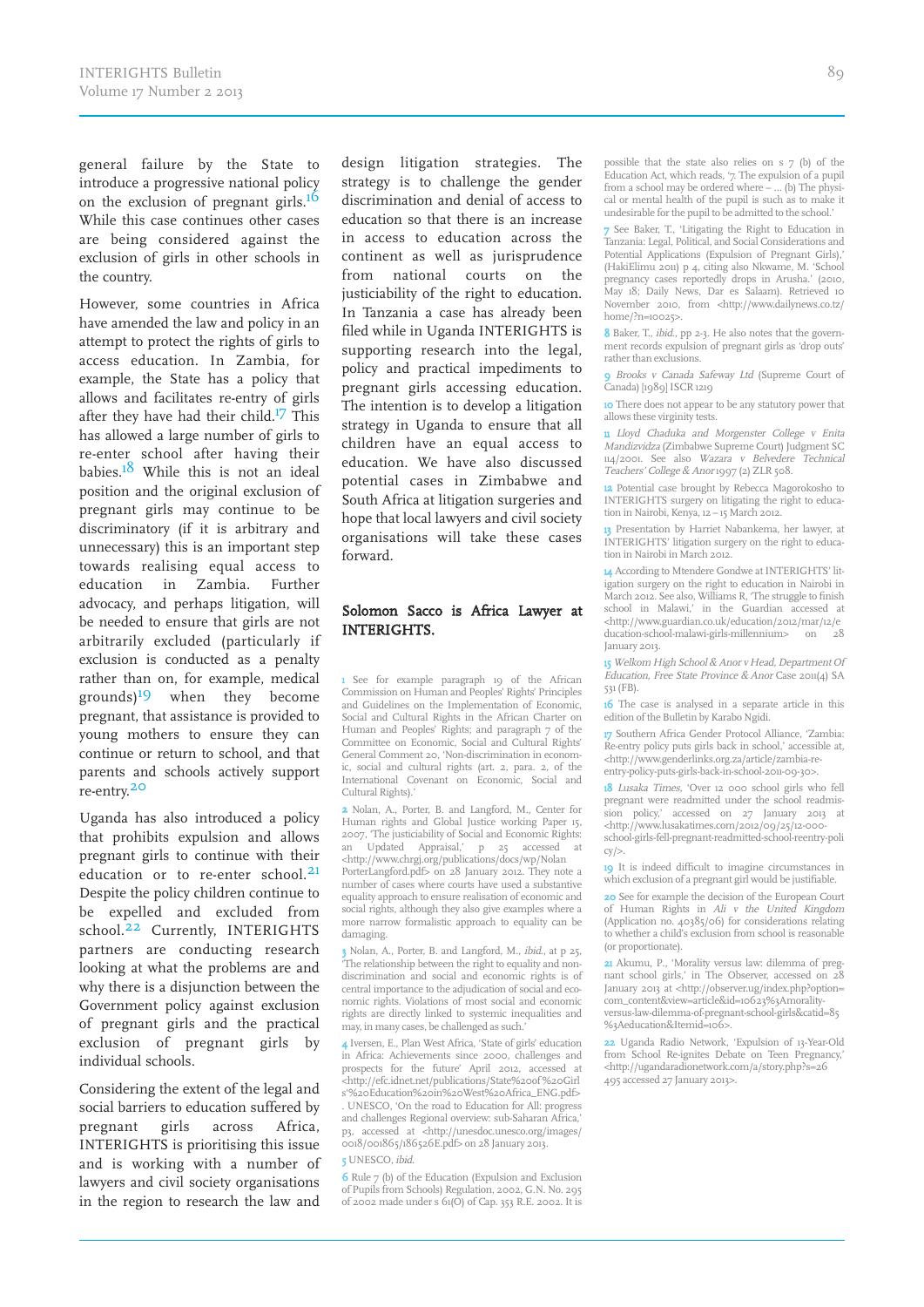# **Tactics to Secure the Right to Education for Children Living with Albinism in Kenya**

Gertrude N Angote

### **Introduction**

Discrimination or treating people unfairly because of prejudice can make the lives of young people with disabilities very difficult. This is the case of children living with albinism in Kenya, where the physical or social effects of this condition mean they are generally classed as having a disability.<sup>1</sup> Despite having the same hopes and ambitions as non-disabled persons, they encounter barriers that make it much harder for them to succeed and enjoy their human rights.<br>Persons living with albinism Persons living with experience significant discrimination in areas such as education, health, gender and equality. The types of discrimination they face can be linked to attitudes, the environment, local laws or cultural practices.

Albinism refers to a group of conditions, arising from inherited altered genes, generally affecting pigmentation of the eyes, skin or hair, and involving visual impairment. 2 The conditions develop when the body does not make the required amount of the pigment, melanin. 3 The low levels of melanin can also lead to other serious health problems, such as skin cancer from prolonged exposure to sunlight.<sup>4</sup>

### **Children Living With Albinism in Kenya**

Lack of societal tolerance and acceptability of children with albinism has increasingly exposed them to exclusion and discrimination since they remain unrecognised and unacknowledged in Kenya. People tend to treat them with curiosity and disdain because of the difference in the colour of their white skin. They are regarded with contempt with brands of 'Mzungu', 'Pesa', and 'albino' and have to go through numerous hardships to gain recognition. All of the issues that affect children and young people in Kenya, such as access to education, employment, health care and social services, also affect children with albinism, but in a far more complex way. Attitudes and discrimination linked to albinism make it much more difficult for them to go to school, to find work or to participate in local activities. In many communities, both rural and urban, the environment is immensely challenging with physical and communication barriers that make it hard for them to participate in social life. From negative perceptions, abuse, abandonment, and derogatory language used in reference to them, persons with albinism are also severely hindered from active participation in development processes. Policy makers rarely give attention to issues affecting persons with albinism, and neither do they involve them in policy formulation or decision-making, much less to matters which greatly affect or influence their lives.

### **Particular Difficulties Faced in the Enjoyment of the Right to Education**

In Kenya, access to quality education by children living with albinism is hampered by various factors, including:

• Lack of proper facilities in schools to accommodate the visual problems of children with albinism. Most are forced to study in Braille in schools for the blind, yet it is medically proven that persons with albinism are not blind.

Lack of provision by Kenya Government of large print material during national examinations. 6

• High dropout rate among children with albinism due to lack of information on the part of teachers and parents on how to deal with the visual and skin problems associated with albinism. Further, for most persons with albinism and parents of children with albinism in Kenya, sun screen is an unaffordable luxury. Classified as a luxury item targeted at the expatriate or tourist population, its cost is prohibitive. 7

• Lack of access to quality education in the 'normal schools' due to lack of facilities to cope with their visual challenges. 8

The majority of persons with albinism are poorly educated and in most cases unemployed, and fall within the 40 per cent of the Kenyan population living below the poverty line.

### **The Relevant Legal Framework**

Lack of legal recognition and provision for persons with albinism is manifested in the existing lacunae in various provisions of law in Kenya whose analysis present clear need for law reform to protect their rights as well as consider the prospects presented by the Constitution of Kenya, 2010. Persons with albinism, like every other Kenyan, have the right to education, and the Government is duty-bound to ensure their access to education, free access by all children to primary education, access to affordable secondary education, equal access to education for women and girls, inclusion of (ethnic, linguistic, religious, cultural) minorities, and proximity for easy access to school. In particular, Article 53(1)(b) of the Kenyan Constitution 2010 provides that '[e]very child has the right…to free and compulsory basic education'. This guarantee also exists in various international human rights treaties to which Kenya is a party, including Article 13 of the International Covenant on Economic, Social and Cultural Rights, Article 17(1) of the African Charter on Human and Peoples'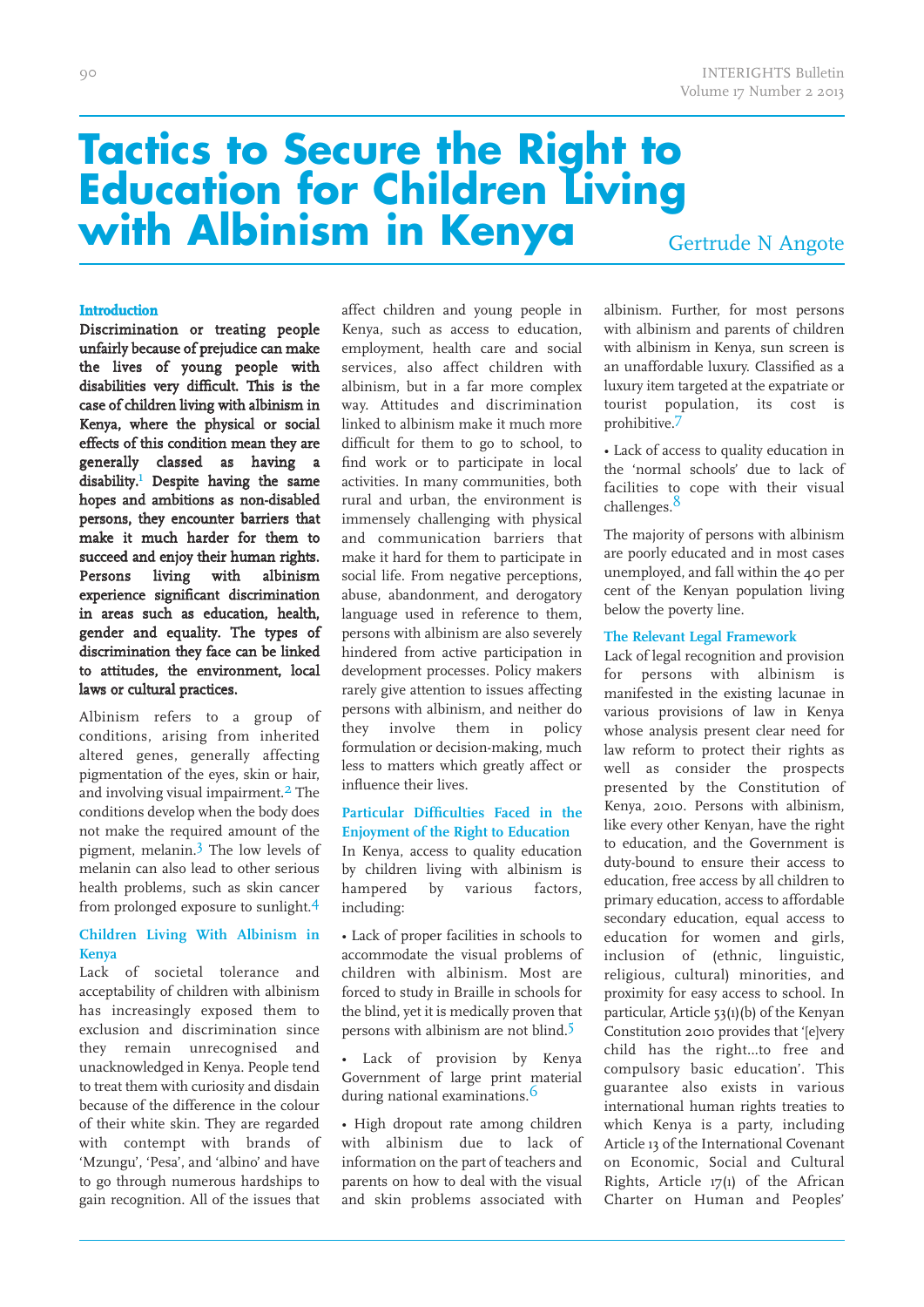Rights, and Article <sup>11</sup> of the African Charter on the Rights and Welfare of the Child.

They are also guaranteed the right to access information held by the governmen<sup>t</sup> or by an individual, and which is required for the exercise or protection of <sup>a</sup> right or fundamental freedom.

It is also possible to frame this issue within the context of protection for persons with disabilities as albinism affects several organs including the eyes and skin. Accordingly, albinism should qualify as <sup>a</sup> disability under the law. In this regard, the Kenyan Constitution recognises that '[a] person with any disability is entitled…to access educational institutions and facilities for persons with disabilities that are integrated into society to the extent compatible with the interests of the person'. 9

Aside from the direct protection the Bill of Rights affords to persons with disabilities in relation to education, there are also other constitutional provisions designed to promote the well-being of persons with disabilities. For example, Article 56(b) provides that the 'State shall pu<sup>t</sup> in place affirmative action programmes designed to ensure that minorities and marginalised groups…are provided special opportunities in educational and economic fields'. Such provisions echo efforts made at the international level to address the issue of albinism. For example, the Convention on the Rights of Persons with Disabilities provides, inter alia, that disabled persons are entitled to 'full and effective participation and inclusion in society'<sup>10</sup> and that 'States Parties shall ensure an inclusive education system at all levels'.<sup>11</sup>

Under the Constitution's Bill of Rights, the Government has an affirmative duty to protect every person's fundamental rights and freedoms. When the Government fails to discharge its constitutional duties, individuals may take legal action to secure their rights.<sup>12</sup> **These**  constitutional protections apply equally to persons with disabilities.<sup>13</sup>

### **Complementary Tactics to Ensure the Right to Education**

However, it is clear that legislation to address the right to education of persons with albinism alone will not ensure that the rights of Kenyans living with albinism will be respected fully. Indeed, laws for their protection already exist, as set out above. What is necessary is that the laws be executed in an effective manner. Moreover, beyond executing the law, the Kenyan Government and non-profit organisations must go about transforming people's beliefs about persons with albinism. Although legal measures certainly have <sup>a</sup> role to play in ensuring that these persons access adequate education facilities, it is impossible to change the Government's perceptions about albinism exclusively via the legal process. There is <sup>a</sup> lack of political will to effect change to the existing legislation. Policy makers rarely give attention to issues affecting persons with albinism, neither do they involve them in policy formulation or decisionmaking much less to matters which greatly affects or influence their lives.

Kituo Cha Sheria is <sup>a</sup> nongovernmental, human rights organisation with the core mandate of enhancing access to justice to the poor and marginalised community members in Kenya. Apart from litigating on human rights issues, the organisation employs advocacy strategies to ensure that pro-poor and pro-marginalised laws and policies are adopted and enacted. The civil process in Kenya demands exhaustion of all other means before litigation. The organisation's effort in lobbying the Government of Kenya to commit itself to providing people with albinism with their rights and services was successful in the pas<sup>t</sup> year. The Government, after <sup>a</sup> Parliamentary Budget Committee Hearing, and after presentations made by Kituo Cha Sheria, allocated KES 100,000,000 to albinism in the current 2011/2012 supplementary budget. The money was placed within the Ministry of Gender and Children's Affairs and was to be spent within four months. As a result of the lobbying, Kituo Cha Sheria was invited to participate in a newly formed taskforce and a subsequent meeting proposed the funds be used for the following projects: purchase of sun screen lotion; awareness creation on the sun screen program; a baseline survey and census; and a pilot project on the local production of sun screen lotion.

### **Conclusion**

From the foregoing, lessons can be drawn that advocacy for human rights and the rights of persons with albinism can be used as an effective tool in fighting for their rights. By addressing the problem via the dual approaches of law enforcement and lobbying for better policies at the cabinet and parliamentary level, one might be confident that Kenyans with albinism will eventually enjoy the full rights that fellow citizens enjoy. The Government has the greatest duty to ensure that persons with albinism and, indeed, all disabled persons have equal access to education and participation in economic activity. To this end, both the Government and non-governmental organisations must take affirmative action to change the cultural acceptance of discrimination against persons with albinism.

To date, public education programmes to raise awareness for persons with albinism are rare and there has been no general health campaign targeting people with albinism. The result has been low quality of life and life expectation due to lack of adequate information and health care interventions.

Other options for ensuring that the rights of persons with albinism are adequately addressed would include extensive training to judges and Government officials, both to educate about human rights more generally and to familiarise them with the issues faced by persons with albinism.

Continued on page 87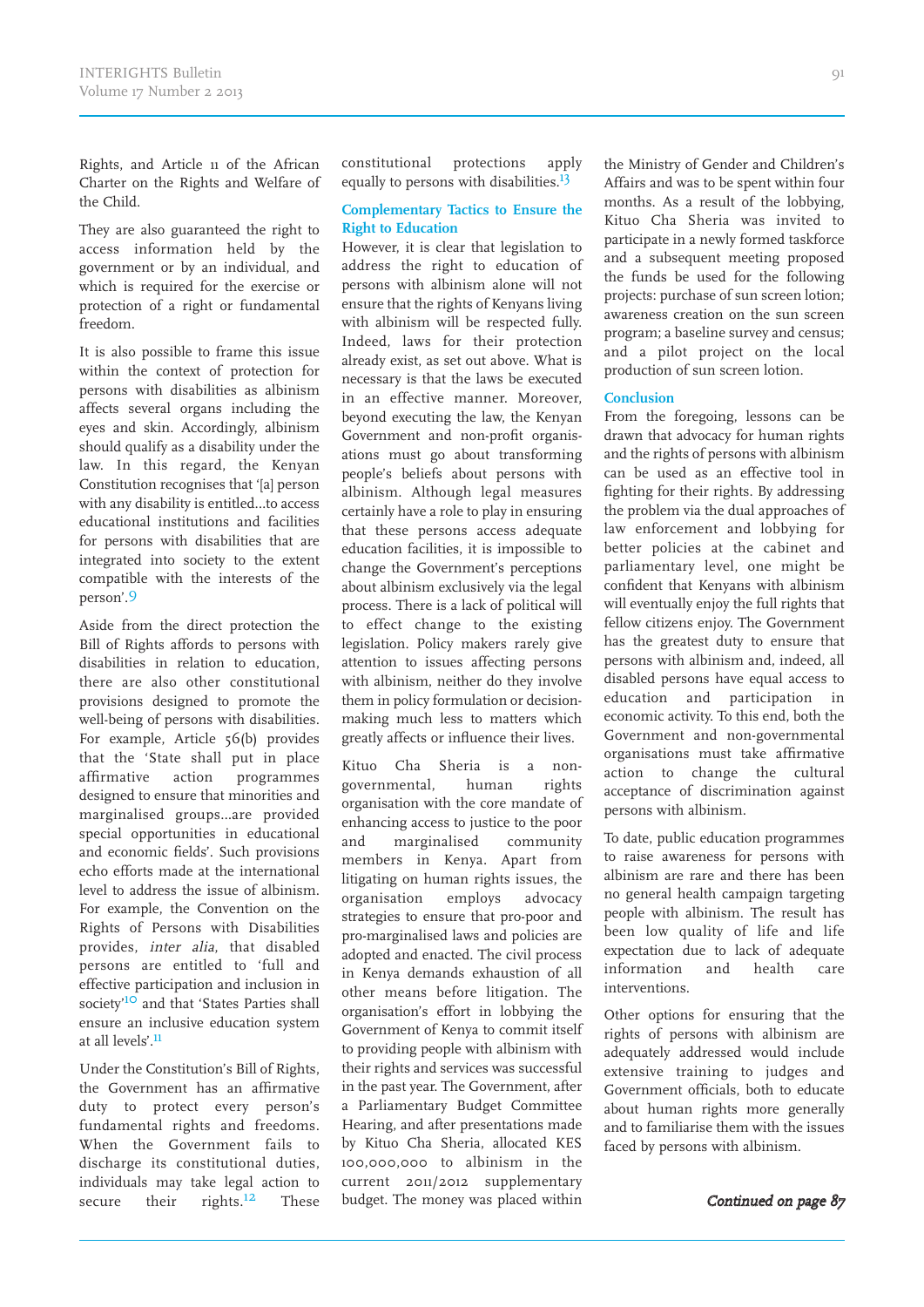### *Dzvova v Minister of Education, Sports and Culture & Ors*

### Bellinda Chinowawa

### (2007) AHRLR 189

#### (Zimbabwe Supreme Court 2007)

### **The Parties**

The applicant was the father of a six year-old child, Farai Benjamin Dzvova, while the first respondent was the Government Minister responsible for Education, Sports and Culture (hereinafter 'the Minister'). The second respondent was the primary school in which the child was enrolled (hereinafter 'the school'). The third respondent was the headmaster of the school (hereinafter 'the headmaster').

#### **Factual Background**

At the beginning of March 2006 Farai was enrolled in grade (1) at the school. He comes from a practicing Rastafarian family. One of the tenets of the Rastafarian faith is that believers should not cut their hair. Therefore, his hair had never been cut and he kept what are commonly referred to as dreadlocks. Farai's father was called to the school to discuss the issue of his son's hair and asked to write a letter to explain why he kept long hair in violation of the school rules which provided that all pupils ought to have short brush hair regardless of sex, age, religion or race. The father sent a letter from his church explaining why the child's hair could not be cut, but the school proceeded to exclude Farai from the classroom and to separate him from his classmates. His father approached the High Court for provisional relief to compel the respondents to allow the child to learn without hindrance. The High Court granted the order sought and referred the question of the constitutionality of the respondents' actions to the Supreme Court.

### **The Basis of Applicant's Claim and the Court's Finding**

The applicant alleged that s 19(1) of the Constitution of Zimbabwe, which protects freedom of religion and of conscience, had been violated. In order to determine whether the respondents' conduct violated s 19, the Court considered the question of whether Rastafarianism was a religion. Reliance was placed on a number of cases, notably In re Chikweche 1995 (1) (ZLR) 235 (S) in which the Supreme Court had held that Rastafarianism is a religion. Consideration was also given to s 4 of the Education Act [Cap 25:04] which provides for children's fundamental right to education in Zimbabwe, stating that 'no child in Zimbabwe shall be refused admission to any school; or be discriminated against by the imposition of onerous terms and conditions in regard to his admission to any school; on the grounds of his race, tribe, place of origin, national or ethnic origin, political opinions, colour, creed or gender.'

The Court found that the attempt by the school to bar the child from the school contravened not only the Constitution, but also this provision of the Education Act. It was further held that while s 69 of the Education Act granted the first respondent wideranging discretion to make regulations providing for all matters required or permitted to be prescribed by the Act, a Headmaster did not enjoy the same discretion, and as such the school rules were not made under the force of any law.

The Court made an order compelling the respondents to allow the child to learn at the school and interdicting them from negatively interfering in any way with the child's education. More importantly, the Court issued a general declarator stating that the expulsion of a Rastafarian from school on the basis of an expression of his religious belief through his hairstyle is a contravention of ss 19 and 23 of the Constitution of Zimbabwe, with the latter guaranteeing protection from discrimination on the basis of race, tribe, place of origin, political opinions, colour, creed, sex, gender, marital status or physical disability.

#### **Conclusion**

Sections 19 and 23 of the Constitution of Zimbabwe have been read together to provide that public schools in Zimbabwe must include reasonable accommodation for religious practices as to do otherwise would be in contravention of the Constitution unless the measures taken are shown to be reasonably justifiable in a democratic society. The Dzvova case is a reaffirmation of the fact that the right to education is a universal entitlement which cannot be denied on the basis of one's personal faith and beliefs.

### Bellinda Chinowawa is a Projects Lawyer with the Zimbabwe Lawyers for Human Rights.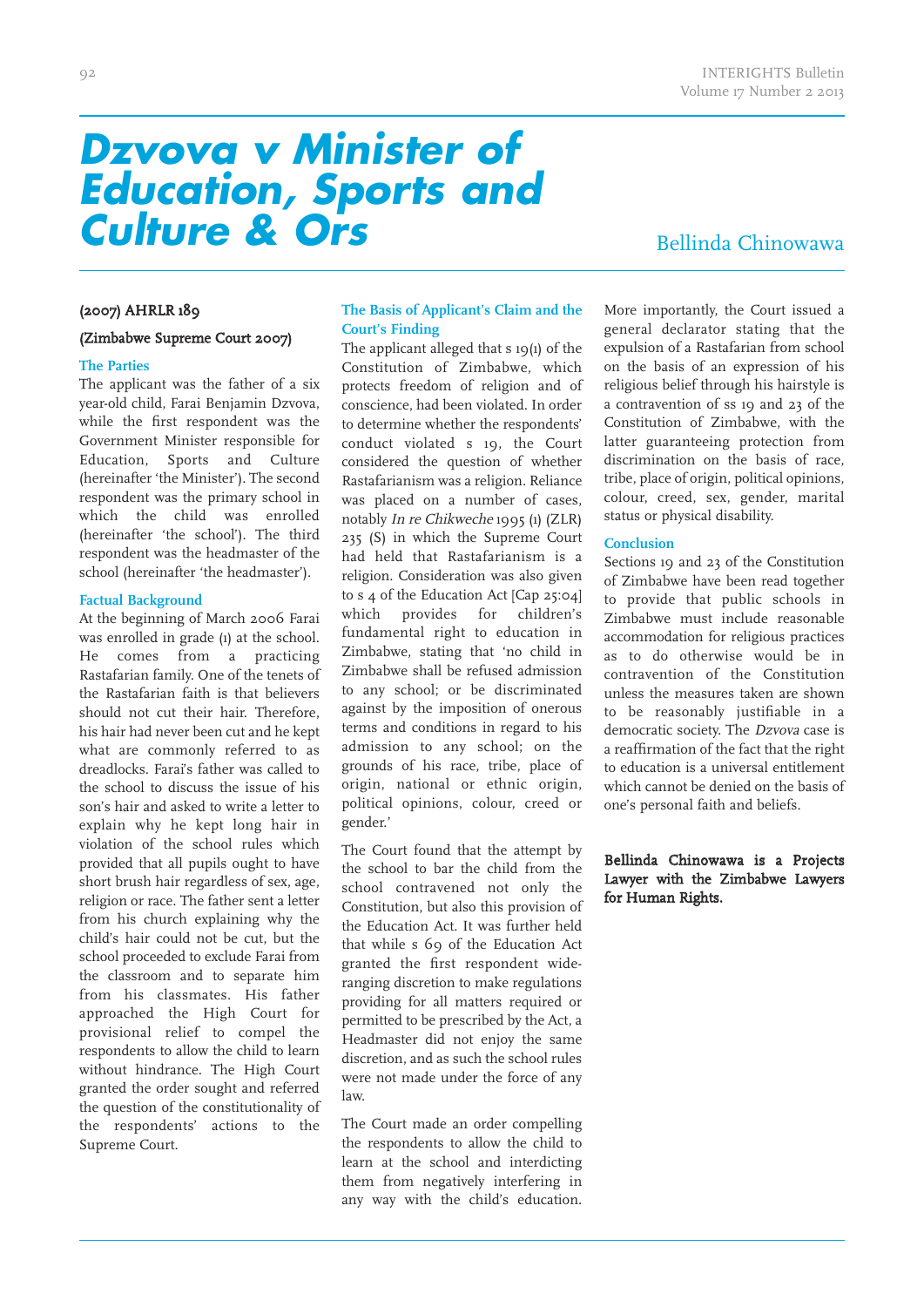# *Republic v Head Teacher, Kenya High School, ex parte SMY*

Charlotte Leslie

The issue confronting the Kenyan High Court in Republic <sup>v</sup> Head Teacher, Kenya High School, ex parte  $SMY<sup>1</sup>$  has generated substantial controversy in other cases around the world. Whether Muslim girls should be permitted to wear the hijab (Muslim headscarf) at public educational institutions has challenged courts in Europe and has occupied governments closer to home in South Africa, Mozambique and Nigeria. The issue promises to be of continuing relevance in Kenya as the applicant's claim evidently grew out of wider concern in Kenya's Muslim community over school policies regarding the hijab. In this context, the High Court's lightly reasoned decision is disappointing. The Court upheld Kenya High School's ban on wearing the hijab, but did not closely scrutinise the reasons for, and impact of, such a policy. In particular, the Court accepted justifications about the promotion of school cohesion and harmony without assessing the impact on the applicant's education (as comparison with a differently postured Zimbabwean case, discussed below, makes clear). It also invoked a version of the European Court of Human Rights' concept of secularism without probing its applicability in Kenya. In doing so, the Court missed an opportunity to stake out a uniquely Kenyan vision of inclusive education that is ambitious for the educational achievement of children of all religious beliefs.

### **Background**

The applicant, SMY, was admitted to Kenya High School, a public girls' boarding secondary school in Nairobi, in 2009. A Muslim, she wished to wear a hijab at the school but was not allowed to do so under the school's uniform policy, which required all students to wear a standardised

uniform that did not include a headscarf.

SMY became aware of a letter from the Permanent Secretary of the Kenyan Ministry of Education, which had been circulated to education authorities and heads of schools in July 2009. The letter responded to a complaint by Muslim associations that schools were refusing to allow students to wear the hijab. The letter stated, in part: 'I direct principals who may have expelled students on the basis of wearing the hijab to admit them immediately'.<sup>2</sup> SMY drew the letter to the attention of her head teacher, but in March 2010 the school decided to endorse its existing uniform policy regardless.

In October 2010 SMY applied to the Kenyan High Court for orders directing Kenya High School to allow her and other Muslim students to wear the hijab. She claimed that the Permanent Secretary's letter required the school to let her wear a hijab or, alternatively, that the uniform policy violated her rights to freedom from discrimination (Article 27) and freedom of religion (Article 32) under the 2010 Kenyan Constitution.

### **The Decision of the High Court**

The Court concluded that the school's uniform policy was lawful and refused to direct Kenya High School to allow SMY to wear a hijab. The first half of the Court's decision addresses and disposes of SMY's claims that the Permanent Secretary's letter required the school to let her wear the hijab.<sup>3</sup> The second half – which is for our purposes more interesting – considers and ultimately disposes of SMY's claims that the uniform policy violated her rights under Kenya's Constitution.

**No Violation of Constitutional Rights** Justice Githua rejected SMY's claim that she had been subjected to discrimination under Article 27. 4 Her Honour noted that the school had permitted SMY and other Muslim students to worship and practise their religion, and had set aside prayer rooms, taught Islamic religious education and permitted an Islamic preacher to the school once a week for this purpose. The school had also treated all students in the same way when applying its uniform policy.<sup>6</sup>

Justice Githua also rejected SMY's claim that the uniform policy violated her right to freedom of religion. 7 The judge assumed that the uniform policy did interfere with SMY's right to freedom of religion.<sup>8</sup> Nonetheless, it was a permissible limitation on the right to freedom of religion under Article 24(1), which allows limitations on rights made 'by law' that are 'reasonable and justifiable in an open and democratic society'. The uniform policy was formulated 'by law' because it was made according to powers given to the school under the Education Act. 9 The policy was also 'reasonable and justifiable' because it was designed to ensure equality among students, promote harmony, cohesion and discipline and thereby improve academic standards, 10 and additionally because it was consistent with the principle of secularism in Article 8 of the Kenyan Constitution.<sup>11</sup>

### **Headscarves, Dreadlocks and the Right to Education**

This decision stands in contrast to a Zimbabwean case that also involved a challenge to a standardised school uniform policy. In Dzvova <sup>v</sup> Minister of Education, Sports and Culture<sup>12</sup> the Zimbabwean Supreme Court ordered a primary school to re-admit a pupil it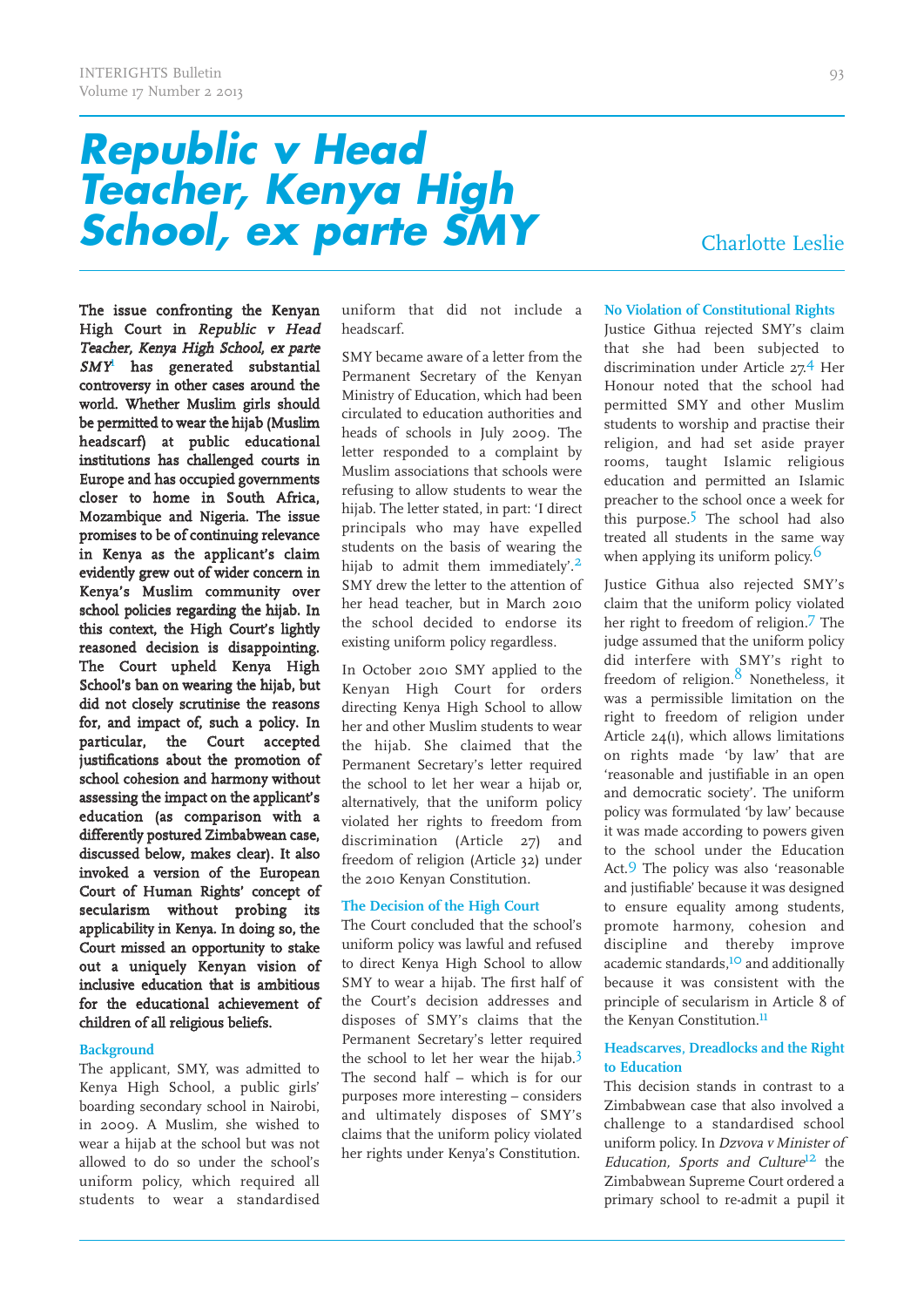had excluded because his dreadlock hairstyle contravened the school's uniform policy, which required students to keep their hair cut short. It declared that expelling a student on the basis of a hairstyle that was an expression of his religious beliefs violated his right to freedom of religion under the Zimbabwean Constitution.

### **Why the Difference?**

In formal terms, the decisions were different because the respective courts reached different conclusions on the legal status of the uniform policies. Both courts assumed that the policies interfered with the pupils' right to freedom of religion: the question was whether they were nonetheless a justified limitation which was sanctioned 'by law'. Unlike the Kenyan court,<sup>13</sup> the Zimbabwean court found that the relevant uniform policy was not sanctioned by law (because the school only had authority to make rules relating to 'discipline').<sup>14</sup> However, the difference could also reflect the courts' different alertness to the impact of the uniform policies on the education of the applicants.

It does not appear from the judgments that either applicant specifically claimed that the uniform policy violated the right to education. Indeed, the Kenyan High Court did not mention 'the right to education' found in Article 43(1)(f) of the Kenyan Constitution, despite exhorting that 'all provisions of the Constitution with a bearing on a specific issue should be considered together as a whole'.<sup>15</sup>

By contrast, a provision specifically embodying a right to education – s 4 of the Education Act (entitled 'Children's fundamental right to education in Zimbabwe') – was referred to extensively in the Zimbabwean court's consideration of whether the uniform policy was sanctioned 'by law'. The provision's formulation is significant. It provides that 'no child … should be refused admission to any school, or be discriminated against by the imposition of onerous terms and conditions in regard to his admission to any school'.<sup>16</sup> Section 4 thus

directed the Zimbabwean court's attention to the effect of onerous school requirements, and specifically identified a refusal to admit a child to school as inconsistent with his or her right to education. It is telling that the Zimbabwean Supreme Court employed the vocabulary of education in concluding that 'the attempt by the school to bar the child from the school contravenes [s 4] of the Education Act<sup>17</sup> and in interdicting the school 'from in any way negatively interfering with [the applicant's] education'.<sup>18</sup>

Factual differences may also have brought the education of the applicant into sharper focus in the Zimbabwean case. The Kenyan decision does not interrogate the practical impact of the uniform policy on SMY's education, including whether her schooling has been disrupted to date, whether the school will exclude her if she does not comply with the uniform policy, or whether SMY will choose to stop attending if the policy continues to be enforced. It is not clear whether other Muslim girls share SMY's views. The Court also did not consider whether SMY or other Muslim students have alternative schooling options available to them, and if so whether they would be the educational equal of Kenya High School. 19

By contrast, the impact of the uniform policy on the Zimbabwean student was clear: he was separated from his classmates, detained and his parents were asked to withdraw him from school.<sup>20</sup> We also know he was just six years old in his first year of primary  $\text{school}^{21}$  (SMY was in form two), $^{22}$ which suggests that the personal and academic impact of disrupted schooling would be considerable.

The judgment in Dzvova <sup>v</sup> Minister of Education thus perceived the potential of a uniform policy to interfere with a child's education, something that seemingly escaped the attention of the Kenyan High Court. Perhaps certain legislative and factual differences primed the Zimbabwean court to note the uniform policy's impact on schooling in a way that the Kenyan

court did not.

#### **Secularism in Europe – and in Kenya**

The Kenyan High Court's reference to Article 8 of the Kenyan Constitution<sup>23</sup> – which provides that '[t]here shall be no State religion' – is noteworthy given the provision's novelty and consequent uncertain scope. Justice Githua considered that Article 8 meant that 'Kenya is a secular state' and 'that no religion is superior than the other in the eyes of the law'. 24 It thus required upholding a ban on wearing the hijab to avoid 'elevating the applicant and their [sic] religion to a different category from the other students who belong to other religions'.<sup>25</sup> But the invocation of state religious neutrality as a reason why Kenya High School's uniform policy was 'reasonable and justifiable in an open and democratic society' feels disappointingly cursory: the Court asked few questions about the legal significance of secularism in Kenya generally, and what it requires of Kenyan school uniform policies in particular.

The High Court may owe a debt for its reasoning to the freedom of religion jurisprudence of the European Court of Human Rights. The European Court has relied heavily on domestic constitutional principles of secularism to uphold bans on wearing Muslim headscarves in educational institutions in Switzerland,<sup>26</sup> Turkey<sup>27</sup> and France.<sup>28</sup> The following is a typical explanatory statement by the European Court: 29

The Court also notes that in France, as in Turkey or Switzerland, secularism is <sup>a</sup> constitutional principle, and <sup>a</sup> founding principle of the Republic, to which the entire population adheres and the protection of which appears to be of prime importance, in particular in schools. The Court reiterates that an attitude which fails to respect that principle will not necessarily be accepted as being covered by the freedom to manifest one's religion … religious freedom thus recognised and restricted by the requirements of secularism appears legitimate in the light of the values underpinning the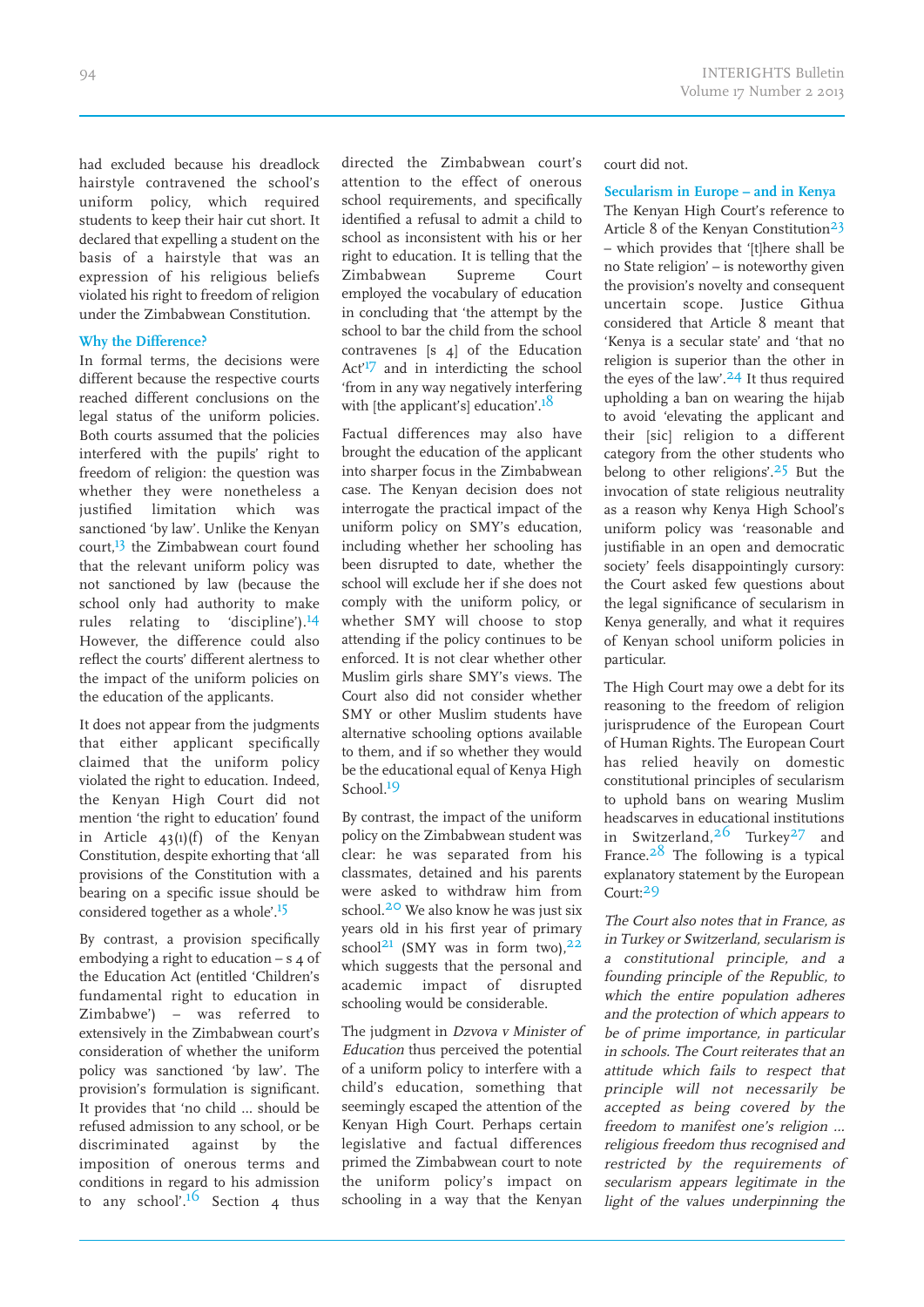### Convention.

But the very new (2010) Article 8 in Kenya plainly does not share the longevity or 'founding principle' status that it enjoys in France, Turkey or Switzerland. State secularism in France has its origins in the Declaration of the Rights of Man and of the Citizen of 1789,<sup>30</sup> and in Turkey in the proclamation of the Republic of 1923.<sup>31</sup> In Switzerland, the principle that schools be non-denominational was included in the Federal Constitution of 1874.<sup>32</sup>

Nor does Article 8 embody <sup>a</sup> national consensus on the place, meaning and value of secularism or state religious neutrality in Kenya. Widespread debate attended the recent constitutional reform process, and an earlier draft which would have explicitly provided for the separation of state and religion was abandoned. <sup>33</sup> The system of parallel Islamic (kadhis') courts continues to have <sup>a</sup> constitutional foundation, despite <sup>a</sup> <sup>2010</sup> High Court judgment purporting to rule them 'inconsistent with the secular nature of the state'.<sup>34</sup> Ongoing secession efforts by Muslim separatist groups in Mombasa $35$  (a coastal Kenyan city) also sugges<sup>t</sup> that the idea of <sup>a</sup> secular state remains politically charged and subject to continuing negotiation.

It is also not clear that Kenya High School's uniform policy was actually motivated by secularist considerations rather than by simple tradition. The decision to enforce <sup>a</sup> standardised uniform was apparently 'made over <sup>a</sup> 100 years ago' $3^{6}$  [sic] when the school was <sup>a</sup> 'Christian institution'. <sup>37</sup> By contrast, the Swiss rule before the European Court in Dahlab<sup>38</sup> was designed to comply with specific constitutional and legislative directions to maintain <sup>a</sup> non-denominational environment in public schools, while the Turkish rule in Leyla Sahin<sup>39</sup> implemented specific legislative and judicial directions that complying with the principle of secularism required avoiding religious attire in universities.

The European Court's headscarf

decisions have assumed that the neutrality required in religious matters 'must mean absolute secularism, in its strictest negative conception requiring the removal of any religious manifestation by the state from the public sphere'. 40 Instead of also assuming that 'secularism is <sup>a</sup> value to be promoted per se', <sup>41</sup> Kenya's courts should note its complexity and cultural particularity and more actively interrogate what it might require in Kenya. Could secularism point towards religious pluralism and tolerance of diversity in schools (as it does in India), 42 rather than towards <sup>a</sup> fundamentalist privatisation of all religious beliefs?<sup>43</sup> A recent decision of the Grand Chamber of the European Court <sup>44</sup> upholding the Italian policy of displaying crucifixes in public schools may signal <sup>a</sup> European move in this direction.

Just as the European Court has carefully considered the backgrounds of the countries whose uniform policies it is assessing, Kenya's unique history, politics and people merit engagemen<sup>t</sup> with what Kenyan secularism means for Kenyan schools.

#### **Conclusion**

What does the interaction of the right to education and freedom of religion mean for schools in Kenya? To what extent should Kenya ensure that education is accessible to and inclusive of pupils of all religious beliefs? Does the fact that Kenya has 'no state religion' require minority students to refrain from manifesting their religious beliefs in order to access educational facilities? Is it 'reasonable and justifiable in an open and democratic society' to tolerate disrupted schooling for some for the sake of cohesion and harmony for many?

These are questions that the Kenyan High Court could profitably have asked in the Kenya High School case. We hope that in future cases Kenya's courts acknowledge that right to education issues are not always coincident with freedom of religion issues and engage more fully with the Constitution's possibilities for inclusive education in a diverse modern Kenya.

### Charlotte Leslie is a Harvard Law School Public Service Fellow in the Economic and Social Rights programme at INTERIGHTS.

1 Republic <sup>v</sup> The Head Teacher, Kenya High School & Anor, ex parte SMY (Suing Through Her Mother and Next Friend A B) [2012] eKLR; Judicial Review 318 of 2010 (18 September 2012).

- 2 *Ibid.*, p. 3.
- 3 Ibid., p. 6-9.
- 4 Ibid., p. 10.

 $Ibid., pp. 5, 10.$ 6 Ibid.

- 7 Ibid., p. 14.
- 8 Ibid.
- 9 Ibid., p. 13.
- 10 Ibid., pp. 13-14.
- n Ibid.

12 Dzvova <sup>v</sup> Minister of Education, Sports and Culture & Ors [2007] ZWSC 26; (2007) AHRLR 189 (10 October 2007). See also the case note on this case in this edition of the Bulletin.

13 Republic <sup>v</sup> Kenya High School, supra note 1, p. 13.

14 Dzvova <sup>v</sup> Minister of Education, supra note 12, at [47]- [7].

- 15 Republic v Kenya High School, supra note 1, p. 10.
- 16 Dzvova <sup>v</sup> Minister of Education, supra note 12, at [37]. 17 Ibid., at [38].
- $18$  *Ibid.*, at  $[58]$ (b).

19 Cottrell, J., 'Ruling on the Hijab Suit Lacked Depth', The Star, 2 October 2012.

20 Dzvova <sup>v</sup> Minister of Education, supra note 12, at [7]- [8].

 $21$ *Ibid.*, at [1].

- 22 Republic <sup>v</sup> Kenya High School, supra note 1, p. 2.
- 23 Ibid., p. 13.
- 24 Ibid.
	- 25 Ibid., p. 14.

26 Dahlab <sup>v</sup> Switzerland (Appl. No. 42393/98, 1 February 2001).

 $27$  Kose & Ors v Turkey (Appl. No. 26625/02, 24 January 2006); Leyla Sahin v Turkey (2005) 41 EHRR 8. 28 Dogru <sup>v</sup> France; Kervanci <sup>v</sup> France (2009) 49 EHRR 8.

- 29 Ibid., at [72].
- **30** *Ibid.*, at [18].

31 Leyla Sahin <sup>v</sup> Turkey, supra note 27, at [30].

32 Dahlab v Switzerland, supra note 26, at p. 7.

33 Vanderpoel, R.S., 'Religious Equality in Kenya? Adjudicating the Constitutionality of Kenya's Kadhis' Courts' Regulating Religion E-Journal (August 2012), available at <http://religionanddiversity.ca/ media/ uploads/projects\_and\_results/e-journal/rachel\_ vanderpoel\_-\_regulating\_religion.pdf.>

34 Kamau & Ors <sup>v</sup> Attorney-General [2010] eKLR; Miscellaneous Civil Application 890 of 2004 (24 May 2010).

Endnotes continued on page 6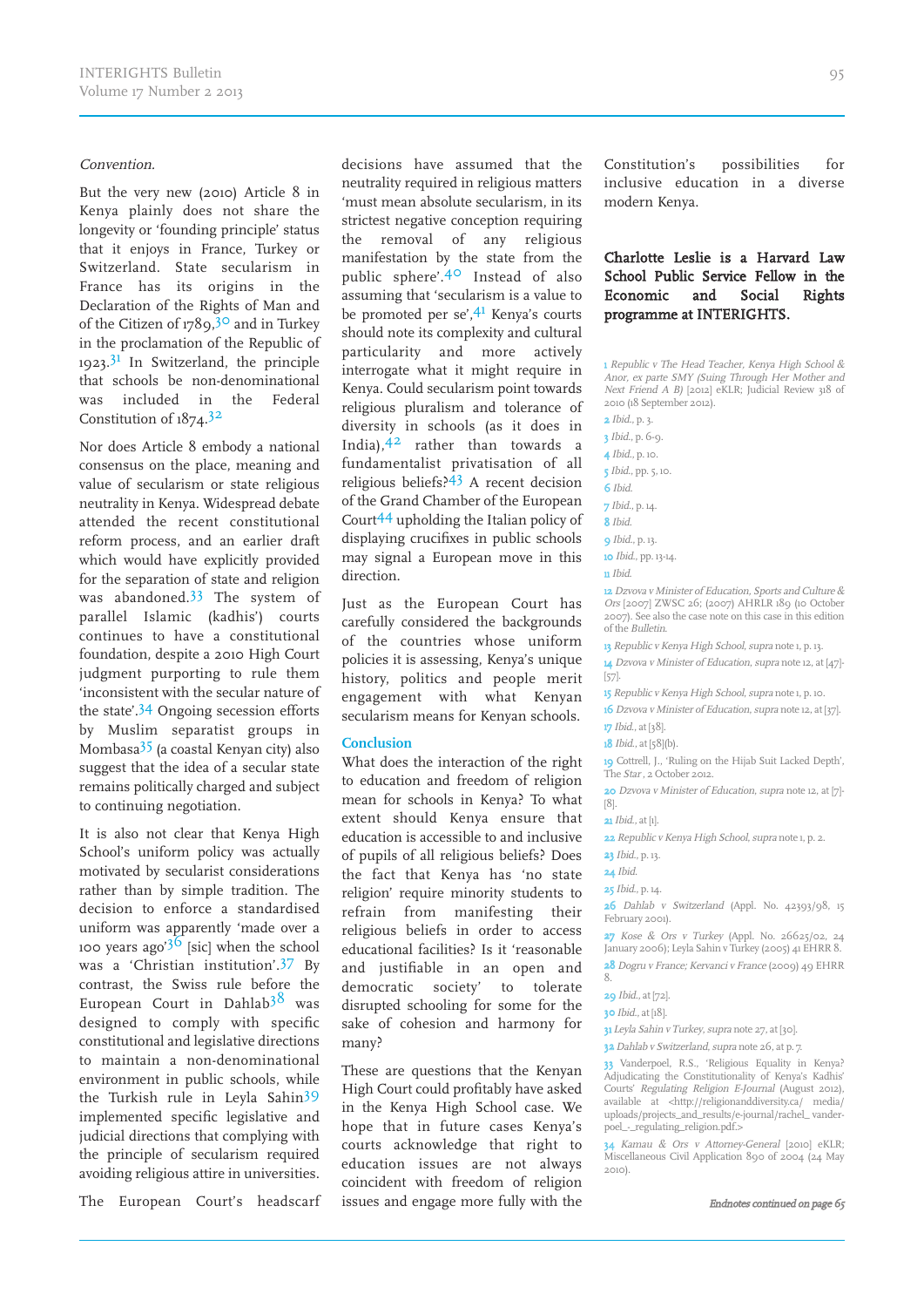### **The Legal Way of Doing Things: The Competing Powers of School Governing Bodies and Education Authorities in South Africa**

Karabo Ngidi

### **Introduction**

International law has set the standards and goals that states need to attain in order to ensure that the right to education is advanced and protected.<sup>1</sup> In South Africa the Constitution<sup>2</sup> provides in s 29(1)(a) that 'everyone has the right to a basic education'. The South African Constitutional Court has made some profound pronouncements in relation to the right to basic education, one of these being that the right is not, within the South African context, subject to progressive realisation as well as the horizontal application of the right to basic education. 3 While cases such as the aforementioned signal an improvement in the path towards the realisation of the right to education in South Africa, there are some aspects concerning the governance of public schools, in particular the power sharing between the State education authorities and school communities, which remain a great challenge and are yet to be overcome.

Earlier litigation in relation to the right to basic education centred around the very issue of power-sharing between the school communities and the education authorities and when and how the education authorities could override the decisions of school communities. This issue is known as the principle of legality, which entails that a public functionary cannot exercise power and perform function other than that which the law allows him/her to exercise or assigns him/her to perform. In terms of the South African Schools Act, 4 the governance of public schools is shared amongst the school governing body (SGB) (comprising teachers, learners, community members and the school principal, with each group having defined powers in relation to certain matters affecting the school) and the provincial and national education authorities (comprising mainly of the Head of Department, Member of Executive Council and the Minister of Education). Some of the cases that have come before the courts have questioned the powers of SGBs and, in particular, whether they can be overridden by the education authorities. Two recent cases have brought the debate concerning the powers of SGBs back to the fore and highlight the competing interests of those who have authority to govern schools. This article focuses on some aspects of these two new cases and is therefore not a full discussion of the intricate aspects of the principle of legality and its application in the South African education sector.

### **Facts**

In the first matter, Welkom High School & Anor <sup>v</sup> Head of Department of Education, Free State Province & Anor,<sup>6</sup> two learners were expelled from their respective schools due to their pregnancies. The first learner was expelled while she was still pregnant, whereas in the other matter the learner had attended school during her pregnancy and gave birth during school holidays only to be expelled about three months after this. In both matters the schools expelled the learners under strict application of school learner pregnancy policies that the schools had adopted. These school policies were informed by the National Measures on Learner Pregnancy7 which had been adopted by the national Department of Education, and were put in place in accordance with the provisions of the South African School Act that provides for the powers of SGBs. The Head of Department of Education (HOD) intervened in both matters, on the request of the parents of the learners. He directed the schools to allow the learners to continue with their education and argued that the actions of the schools were unconstitutional. The schools refused to accede to the request and instituted court proceedings against the HOD, challenging his instructions on the grounds that the HOD did not adhere to the principle of legality, undermined the autonomy of the applicable SGBs and rendered superfluous the delegation of certain functions to SGBs.<sup>8</sup> The HOD opposed the application and his main argument was that he was fully within his rights and authorised by law to give instructions as he did and that the learner pregnancy policies were in direct conflict with domestic laws as well as international instruments that protect children's and human rights. 9 The Centre for Child Law and the South African Human Rights Commission were admitted as amici curiae and also argued that the learner pregnancy policies infringed several of the learners' constitutional rights and the right to education as provided for in local and international law.<sup>10</sup>

In the other matter, the Governing Body, Rivonia Primary School & Anor <sup>v</sup> MEC for Education, Gauteng Province & Ors (Equal Education and another as amici curiae)<sup>11</sup> the SGB took the Member of Executive Committee (MEC) and the HOD to court in relation to the enrolment capacity of a public school. The question was whether the said capacity is determined by the SGB, having regard to the sectional interests of learners admitted to that school, or by the provincial education department that is under a statutory duty to find sufficient capacity within all the public schools of the province to provide schooling to all school-age learners in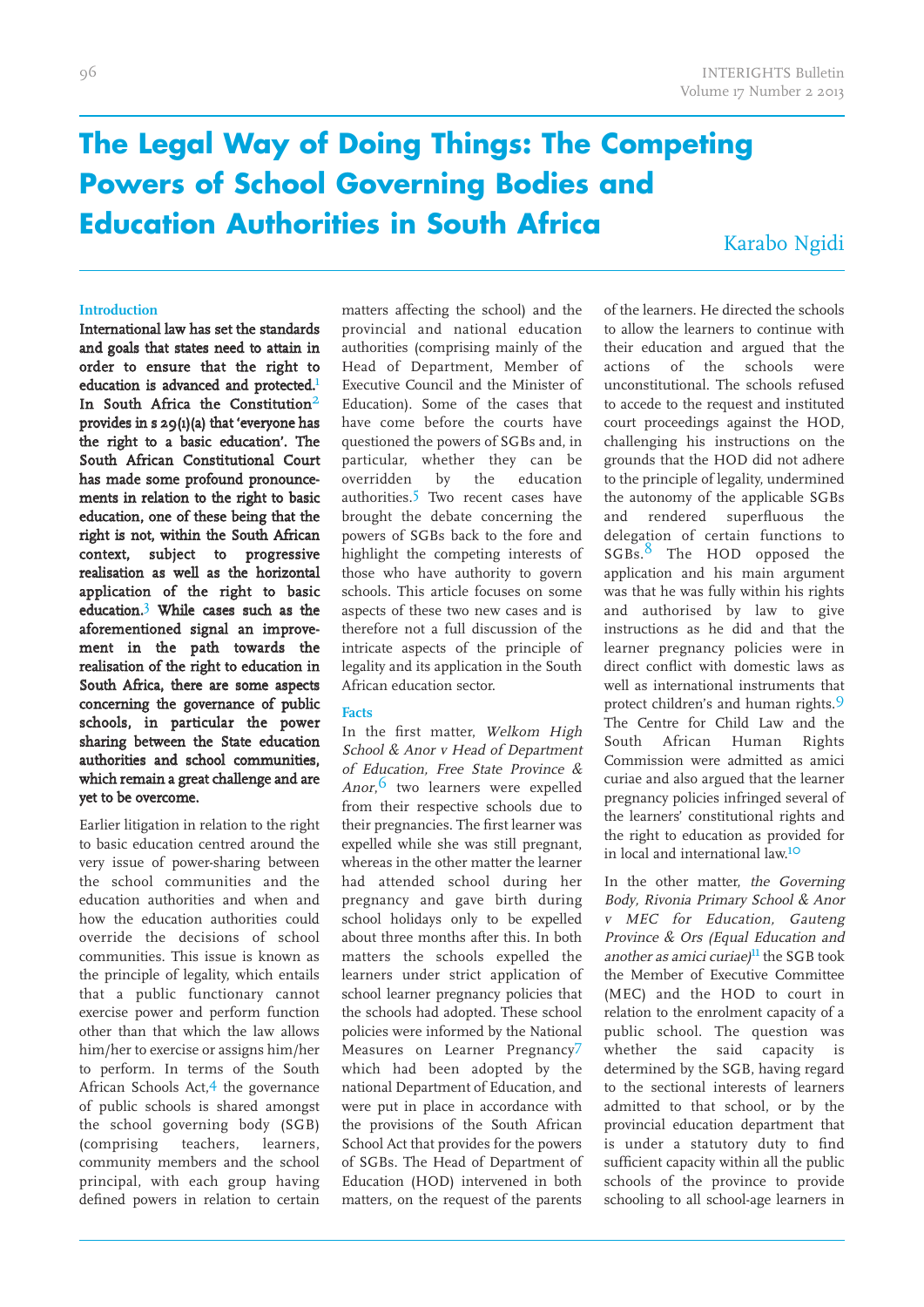that province. The case arose as a result of the dissatisfaction of a parent whose child was refused admission to the school based on the reason that the school was full in terms of an admission policy adopted by the SGB. The parent approached the HOD for assistance and subsequently the HOD instructed the school to admit the learner. The officials from the education department went as far as physically placing the child in a classroom at the school. The SGB approached the court with an application for an order to set aside (a) the decision of the HOD instructing the school to enrol the learner, declaring that such decision was not in accordance with the admission policy and (b) the decision of the HOD to withdraw the admission function delegated to the principal of the school.<sup>12</sup> The respondents argued, amongst other things, that the question of school capacity is not one that can legitimately be determined by the admission policy drawn up by an individual SGB and is one that has to be determined at a systemic level by the provincial education department.<sup>13</sup> The Centre for Child Law and Equal Education were admitted as amici curiae and raised the question whether the SGB is vested with the power to determine the enrolment capacity under its powers in  $s$   $(5)$  of the South African Schools Act to determine the admission policy of a school, keeping in mind the duty of the MEC under s 3(3) of the South African Schools Act to ensure that the public school system can provide school places to all learners of school-going age.<sup>14</sup>

### **High Court**

In the Welkom case the High Court found itself constrained by the principle of legality and found that the HOD did not have any authority to instruct the schools to act contrary to their legally-adopted learner pregnancy policies. Further, the court held that the HOD had no outright authority to veto the principal's decision to implement the learner pregnancy policy of the school, regardless of how misguided or invalid such a policy may

be.<sup>15</sup> The parties in this matter were in agreement that despite this, both learners should be allowed to continue with their education and the judge made this part of his order.

The High Court judge in the Rivonia matter took a different view on the principle of legality and found that the MEC does have the power to determine the capacity of public schools. According to the High Court the SGB had the power to determine the school's admission policy in terms of s (); however, it found that the said power of the SGB does not extend to the determine of the maximum capacity of a school and also that the admissions policy determined by the SGB does not bind the MEC or the HOD. 16

### **Supreme Court of Appeal**

Both matters were appealed to the Supreme Court of Appeal (SCA). In the Welkom matter the HOD appealed the decision of the High Court, while in the Rivonia matter the school and the SGB took the MEC to the SCA.

In the Welkom<sup>17</sup> matter the SCA found that the HOD had acted unlawfully and contrary to the principle of legality and confirmed the decision of the High Court. According to the SCA, the South African School's Act vested the governance of a public school, including the right to determine the school's code of conduct, in the SGB and the HOD was not empowered to instruct the principal to ignore a pregnancy policy of the SGB even if the SGB was itself not empowered to adopt such a policy and even if the policy is unconstitutional. 18 The HOD's main argument was that he was in an employer and employee relationship with the principals and issued the instructions that they admit the learners back on the premise of this power. 19 The HOD contended further that he had to intervene particularly since the policies in contention or actions of the principals were unlawful and also unconstitutional. 20 The SGB persisted with the same argument as in the High Court, that the HOD did not have the authority to issue instructions contrary to their adopted policy and thus fell short of the principle of legality.

The SCA's decision on the issues raised can be summarised as follows:

That while the 'professional management of a public school must be undertaken by the principal under the authority of the HOD, the governance of a public school vested in the hands of the SGB.' 21

• That the HOD did not have a valid collateral challenge in this matter as the decisions to exclude the learners affected them directly and they should have been the ones to challenge the decisions of the SGBs.<sup>22</sup>

Consequently, the HOD's submission that he was protecting the constitutional rights of the learners to not be excluded from school was not a defence. 23 As there was not collateral challenge or counter-application by the HOD, the court did not have to entertain the issue concerning the constitutionality of the learner pregnancy policies.<sup>24</sup> While the HOD could issue appropriate instructions to a principal in relation to the professional management of a school, he does not have the authority under the South African Schools Act to issue an instruction to a principal to disregard a policy adopted by the SGB in relation to the governance matters at a school. $25$  That the HOD was not entitled to instruct the schools to disregard the learner pregnancy polices as the decisions of the SGB to adopt these policies were administrative decisions that were valid until such time they were set aside by the court. The HOD did not adhere to the principle of legality by trying to substitute his own pregnancy policy for that of the respective schools, as he does not have the power in terms of the South African Schools Act to do so. The SCA dismissed the HOD's appeal based on the aforementioned reasons.

The *Rivonia*<sup>26</sup> matter proceeded to the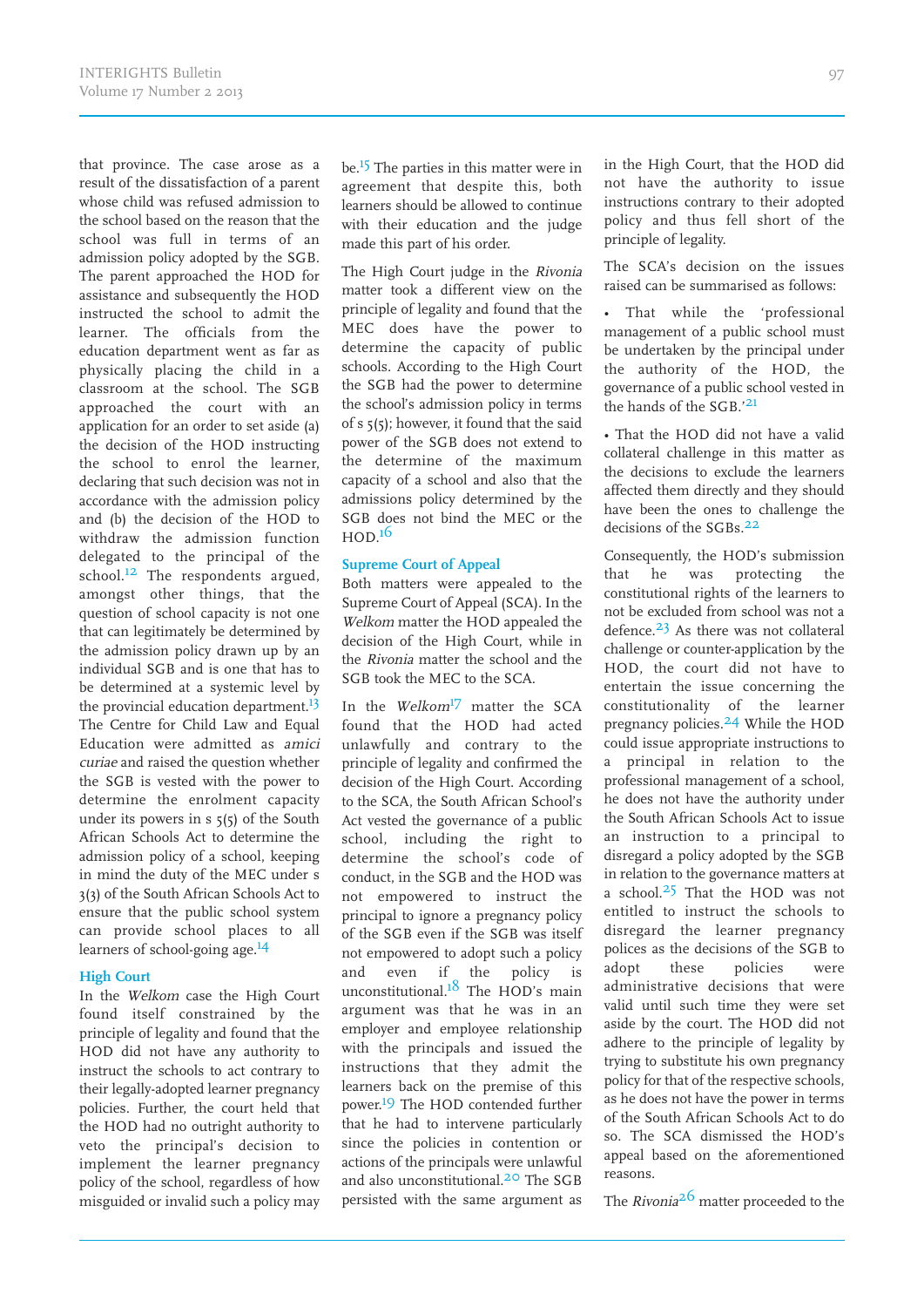SCA as a result of the appeal of the school and SGB. The central issue before the court was whether the SGB has the authority to determine school capacity as an incident of admission policy, and if so whether a provincial authority may override this determination. The SCA found that in terms of the provisions of the South African Schools Act, in particular ss  $5(5)$  and  $5A$ , the SGB had the authority to determine the capacity of a school as an incident of its admission policy and that the provincial education authorities may not override the policy. 27 The SCA made, amongst others, the following findings:

• That the admission of public schools is under the control of SGBs, which both devise and implement the admission policies, while the HOD is responsible for the administration of the admission process.<sup>28</sup>

• That the South African Schools Act, s A, makes it clear that the Minister may prescribe minimum and uniform norms and standards for the capacity of a school in respect of learners a school may admit, but the determination of capacity is central to the admission to a school and forward planning as well as budget of a particular school and thus a matter for the SGB. 29

• That the provisions $3^{\circ}$  that the education authorities sought to rely on to prove that they had the power to determine the capacity of a school were concerned with the authority that they have to enforce compulsory school attendance and the provision of infrastructure. 31

• That once a school lawfully adopted its admission policy, the HOD and MEC were bound by it and could only intervene where the SGB exercised its power unreasonably, unconstitutionally or otherwise unlawfully.<sup>32</sup>

The SCA set aside the decision of the High Court, thus finding that the education authorities did not have the power to determine the capacity of a public school.

The respective education authorities in the Welkom and the Rivonia matters are appealing the decisions of the SCA to the Constitutional Court.

### **Conclusion**

The aforementioned matters may appear very different, but both raise the question of access to basic education. In the Welkom matter one is concerned with the duty not to impede existing access to education, while in the Rivonia matter one is faced with making basic education available to children who need to start school.

The decisions of the SCA may be technically correct, subject to what the Constitutional Court will say once these matters are placed before it. However they raise a pertinent issue that needs urgent clarity, and that is the question whether the principle of legality is more important than the constitutional rights of the learners that these matters are concerned with and how these two aspects can be married in the pursuit of access to basic education. When one considers that the SGBs, HODs, MECs and the Minister are supposed to co-operate in order to resolve issues concerning the school, of course depending on the nature of the issue concerned, the question is whether the court route is always the appropriate manner to be used to resolve these matters or should these authorities not try to explore better measures towards resolving the recurring impasses.

In the Welkom matter the education authorities were partly to blame for untenable policies that the SGBs had put in place, but it was clear to all that the policies would not pass constitutional muster. Instead of resolving the matter amicably, in the interests of the concerned learners, the matter turned into a power struggle.

The Rivonia matter is much more complicated and very important for the education sector as at the heart of the matter there are serious questions such as whether public schools that supplement their own resources should be allowed to have a smaller number of learners, while some schools may have to take more children even when their teacherlearner ratio is already high. The SGB in this matter may have the powers to determine the admission policy of a school and in turn, as found by the SCA, the capacity of the school, but another question is whether these powers could be used to exclude other learners and thus deny them access to basic education. Most of the public schools that are able to supplement their own resources would then determine their learner capacity, which they would keep low, while learners struggle to get admission to other already full public schools. The issue of the principle of the legality, where the intervention of the school authorities is concerned, cannot be resolved in abstract and will certainly have to be considered within each case that arises taking into account the applicable provisions of the South African Schools Act. However one cannot help but consider the reliance on this principle an impediment to access to education in so far as the SGBs and the education authorities do not attempt to resolve matters amicably, particularly in a matter such as Rivonia where there is an indication, on the basis of the High Court judgment, that the correct interpretation of the South African Schools Act on the issue of admissions and capacity of schools is that this is a competency shared by both the SGBs and the education authorities. 33 The Constitutional Court 34 has for long urged these authorities to try and resolve matters in a manner that protects the<br>constitutional rights of those constitutional rights concerned. It is now for the Constitutional Court to have another look at the reliance on the principle of legality by SGBs in so far so as this is used to violate the Constitution, which the SGBs are also bound by, and provide direction.

Continued on page <sup>100</sup>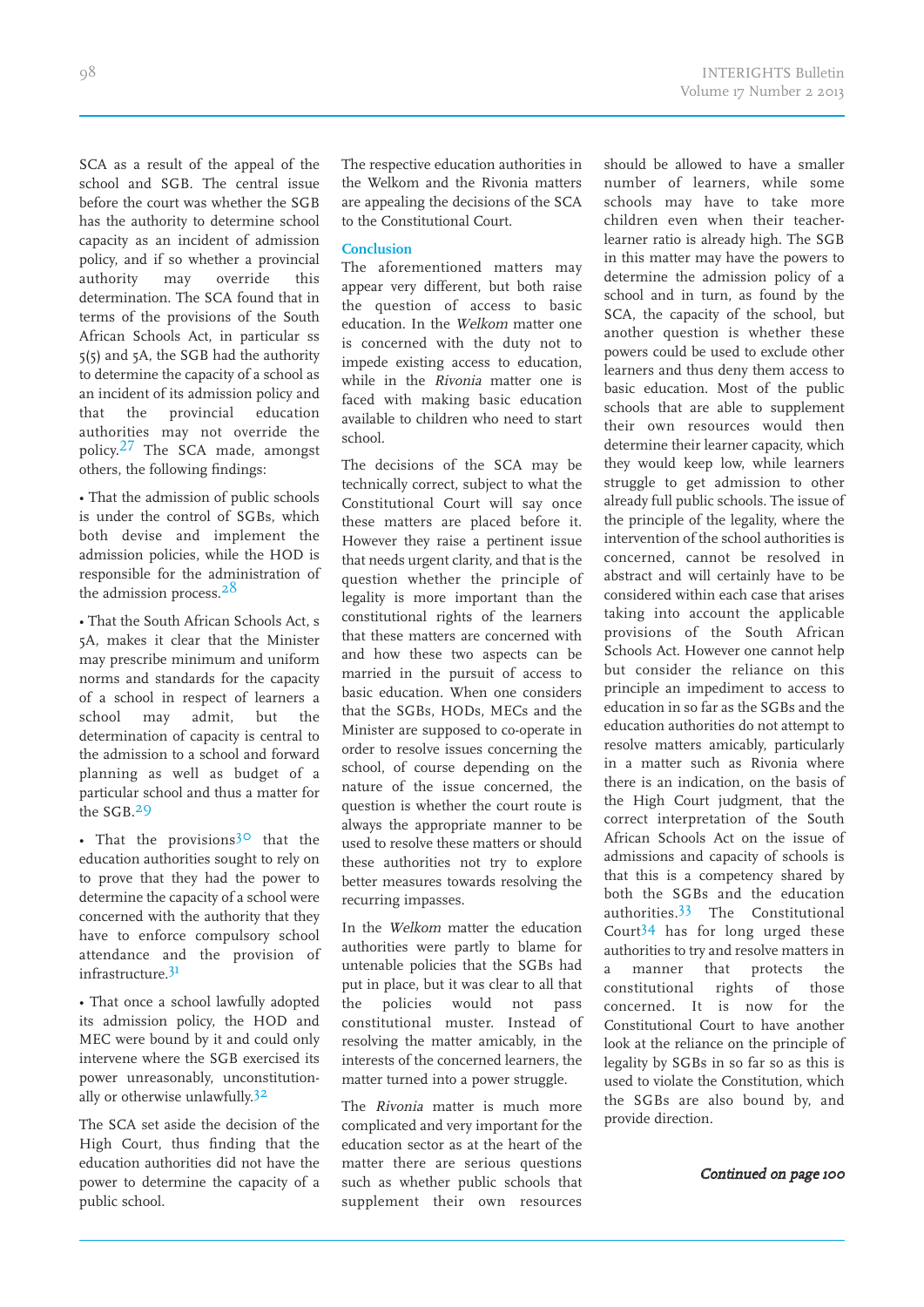### **The ECOWAS Decision on the Right to Education in** *SERAP v Nigeria*

### Adetokunbo Mumuni and Chinyere Nwafor

### **Introduction**

In the case of The Registered Trustees of the Socio-Economic Rights Accountability Project <sup>v</sup> the Federal Republic of Nigeria,<sup>1</sup> the Community Court of Justice ('the Court') of the Economic Community of West African States (ECOWAS) gave a decision with resounding positive implications for the litigation of socio-economic rights and the right to education in Nigeria.

The case arose from allegations of massive corruption in the education sector, particularly in the implementation of the Universal Basic Education Commission (UBEC), under which federal funds are distributed to states to fund universal basic education. The Socio-Economic Rights Accountability Project (SERAP) initially sent a petition to the Independent Corrupt Practices and Other Related Offences Commission (ICPC) complaining of the corruption. The ICPC conducted investigations and confirmed that there was massive corruption and mismanagement of the UBEC funds. When the Nigerian Government did nothing to rectify the situation, SERAP then took the case forward to the Court complaining that the corruption was leading to a violation of the right to education for up to five million children in Nigeria. The Court confirmed that the right to education was justiciable and made an order that the Federal State provide funds to properly implement UBEC while attempts were made to recover stolen funds. However, it insisted on both proof of corruption and causation between corruption and the violation of the right to education. The Court refused to hold that the violation of the right to education was caused by corruption or to order criminal prosecution and recovery of the funds stolen.

### **The Decision**

The main thrust of the decision was that every Nigerian child has the right to free, compulsory basic education and that the right is a legally enforceable one. The Court also noted that up to five million children were not accessing basic education and ordered that funds be made available to ensure that their rights were realised. The decision is important therefore in recognising both the judicial enforceability of the right to education and the obligation to provide funds to realise that right.

### **A Review of Some of the Negative Implications of the Decision**

However, the Court appeared to be very cautious in granting the reliefs prayed for. It particularly refused to hold that specific allegations of corruption (involving the theft of  $3.5$  billion naira) had violated the right to education in Nigeria. It decided this because there had been no judicial determination that the funds had indeed been diverted through corrupt means and it could not be shown that this had had a direct impact on the enjoyment of the right to education. 2 The Court refused to uphold that there had been a denial of the right to education based on two facts; first that the Federal Government had allocated funds for education and second that there was no clear link between the acts of corruption and a denial of the right to education. In considering what amounts to a denial of the right to education, the Court held as follows:

And coming to the crux of the matter, granting that the ICPC report has made conclusive findings of corruption that per se will not amount to <sup>a</sup> denial of the right to education. Admittedly, embezzling, stealing or even mismanagement of funds meant

for the education sector will have <sup>a</sup> negative impact on education since it reduces the amount of money made available to provide education to the people. Yet it does not amount to <sup>a</sup> denial of the right to education without *more.***3** (emphasis added)

### The Court further held:

The reason is not far to seek. The Federal Government of Nigeria has established institutions, including the 2nd defendant to take care of the basic education needs of the people of Nigeria. It has allocated funds to these institutions to carry out their mandate. We believe these are all geared towards fulfilling the right to education. 4

One implication of the Court's reasoning for the scope of the right to education is that the Federal Government does not have to do anything more than allocate funds for education in order to fulfill the right in question. In other words, once the Federal Government allocates the funds to the institutions set up by it, it cannot be held responsible for denial of the right. This is despite the fact that when the funds meant for basic education are embezzled, all the efforts made by the Federal Government to fulfill the right in question may very well be hampered. The question is how the right to free basic education will be realised and fulfilled where the funds meant for that purpose have been embezzled. Another issue was that the Court appeared to want proof of strict causation between the acts of corruption and the failure by the State to provide free and compulsory primary education.

### **The Aftermath of the Case**

There are still grave problems with the disbursement and access of UBEC funds meant for education by states in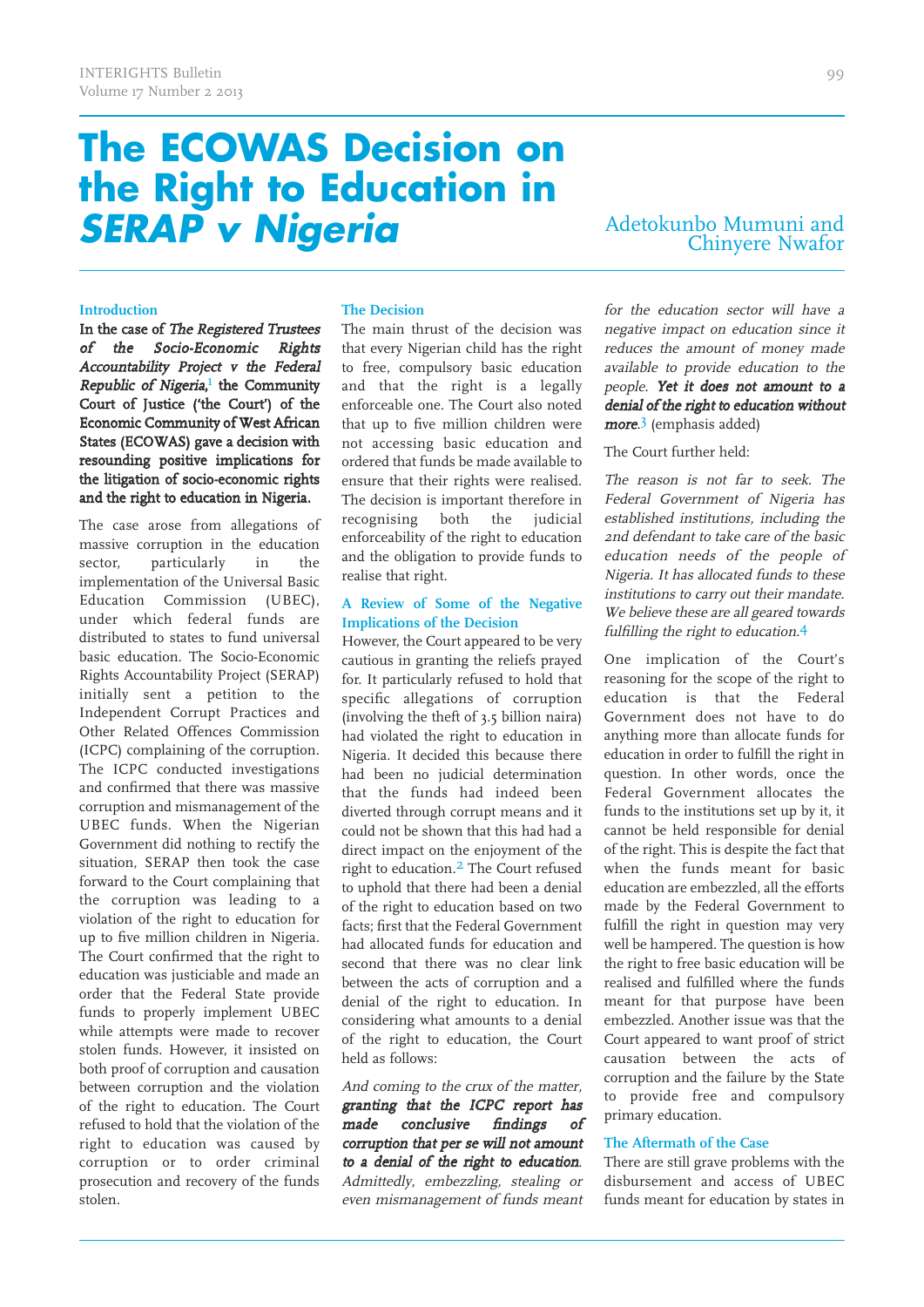Nigeria. Most of the problems are due to a lack of transparency and accountability in the system. As at 28 May 2012, almost all 36 states in the Federation had not accessed about N33bn meant for education. Some of the difficulty explained by the Executive Secretary of UBEC, Mr Ahmed Mohammed Modibbo, is due to the 'weak legislative framework or Act establishing [the UBEC Agency]'.<sup>5</sup> It appears that there is a confrontation between State and Federal Governments with an attempt to abolish UBEC and fund states directly. This is controversial because under the current system states need to demonstrate that funds accessed through UBEC are not misappropriated, which they would not have to do if it were abolished. 6 Unfortunately the states have resorted to abandoning the UBEC funds for education which have amounted to about N56billion.7

#### **Conclusion**

Although one high point of the ECOWAS case is that it granted an order against the Federal Government to ensure a smooth implementation of the UBEC programme, there still seems to be a deadlock between Federal and State Governments as to the implementation and access of the funds. The ECOWAS Court in its decision seemed to absolve the Federal Government completely from its obligation to fulfil the right to free basic education. Perhaps if the ECOWAS Court had acknowledged a clear and substantial link between the acts of corruption and embezzlement and the denial of the right to education, this may have positively affected the discourse on the right to education and other socio-economic rights. This would have gone a long way in affecting the way the Federal Government responds to its duties and obligations to fulfilling the right. The disbursement of funds for education is not enough reason to absolve the Federal Government from its obligation. The Federal Government through its agency should not be totally absolved but should be held responsible and accountable for the way that its agencies apply the funds allocated and disbursed by it for the purposes of education.

### Adetokunbo Mumuni is the Executive Director of SERAP and Chinyere Nwafor is a lawyer at SERAP.

1 Suit No. ECW/CCJ/APP/0808 delivered on 27/10/2009 (unreported)

2 Despite the Court holding that there had been no proof of the theft, it appears to have implicitly accepted that the theft occurred as it ordered that the State provide extra funds pending the recovery of the stolen funds.

3 SERAP <sup>v</sup> Nigeria, supra note 1, at para. 19.

4 Ibid.

5 Ashamu, A., 'States yet to access N33b UBEC fund, says Modibbo', Total Education, 28 May 2012, available at <http://www.totaleducation.com.ng/index.php/news /678-states-yet-to-access-n33b-ubec-fund-saysmodibbo>.

6 Ibid.

7 Noboh, S.H., 'Senators, minister disagree over UBEC', Blueprint, 6 July 2012, available at <http://blueprintng.com/2012/07/senators-ministerdisagree-over-ubec/>.

### Continued from page 98

The education authorities have to an extent grown wary of the issues concerning the powers of the SGBs and have in fact indicated that should they find no solution from the Constitutional Court, they will look to amend the South African Schools Act and reduce some of the powers of the  $SGBs.35$ 

### Karabo Ngidi is an Attorney at the Centre for Child Law, Pretoria, South Africa.

1 The International Convention on Economic, Social and Cultural Rights; the Universal Declaration on Human Rights; World Declaration of Education for All; the United Nations Convention on the Rights of the Child and the African Charter on the Rights and Welfare of the Child are some of the instruments that provide for the right to education.

2 Act 108 of 1996.

<sup>3</sup> The Governing Body of the Juma Musjid Primary School & Ors v Essay NO & Ors 2011 (8) BCLR 761 (CC) at para. [37].

### 4Act 84 of 1996.

**5** Head of Department: Mpumalanga Department of Education & Anor <sup>v</sup> Hoërskool Ermelo & Anor 2010 (3) BCLR 177(CC); Minister of Education, Western Cape & Ors <sup>v</sup> Governing Body Mikro Primary School & Ors 2006 (1) SA 1.

#### 62011(4) SA 31 (FB).

7 These measures had provisions that stated, amongst others, that pregnant leaners may not return to school for up to a period of two years after giving birth. 8 Para. [35].

- **9** Paras. [24] and [25].
- 10 Para. [56].
- 11 2012 (1) All SA 576 (GSI).
- 12 Paras. [1] and [2].
- 13 Para. [16].
- 14 Para. [3].
- 15 Paras. [33], [45] and [46].
- 16 Paras. [66] and [82].
- 

17 The Head of Department: Department of Education, Free State Province <sup>v</sup> Welkom High School & Anor; The Head of Department: Department of Education: Free State Province <sup>v</sup> Harmony High School & Anor 2012(6) SA 525 (SCA)

18 Para [24].

19 Para [16]

- 20 Para [16].
- **21** Para [11].
- 22 Para [16].
- 23 Para [16].
- 24 Para [20]. 25 Para [13].
- 
- 26 [2012]ZASCA 194 (30/11/2012) not yet reported.
- 27 Para [36].
- **28** Para [33].
- 29 Para. [37].

30Section 3 of the South African Schools Act.

 $31$  Paras. [40] to [45].

32 Para. [50].

33 Governing Body, Rivonia Primary School & Anor v<br>MEC for Education, Gauteng Province & Ors (Equal Education and another as amici curiae) 2012 (1) All SA 576 (GSJ) paras. [56] to [82].

34 Head of Department: Mpumalanga Department of Education & Anor <sup>v</sup> Hoërskool Ermelo & Anor 2010 (3) BCLR 177(CC) paras. [6]-[61] and [80]-[81].

3 See <http://www.beeld.com/Suid-Afrika/Nuus/Angie-geskap-oor-klassyfers20130110 accessed on 29 January 2013>.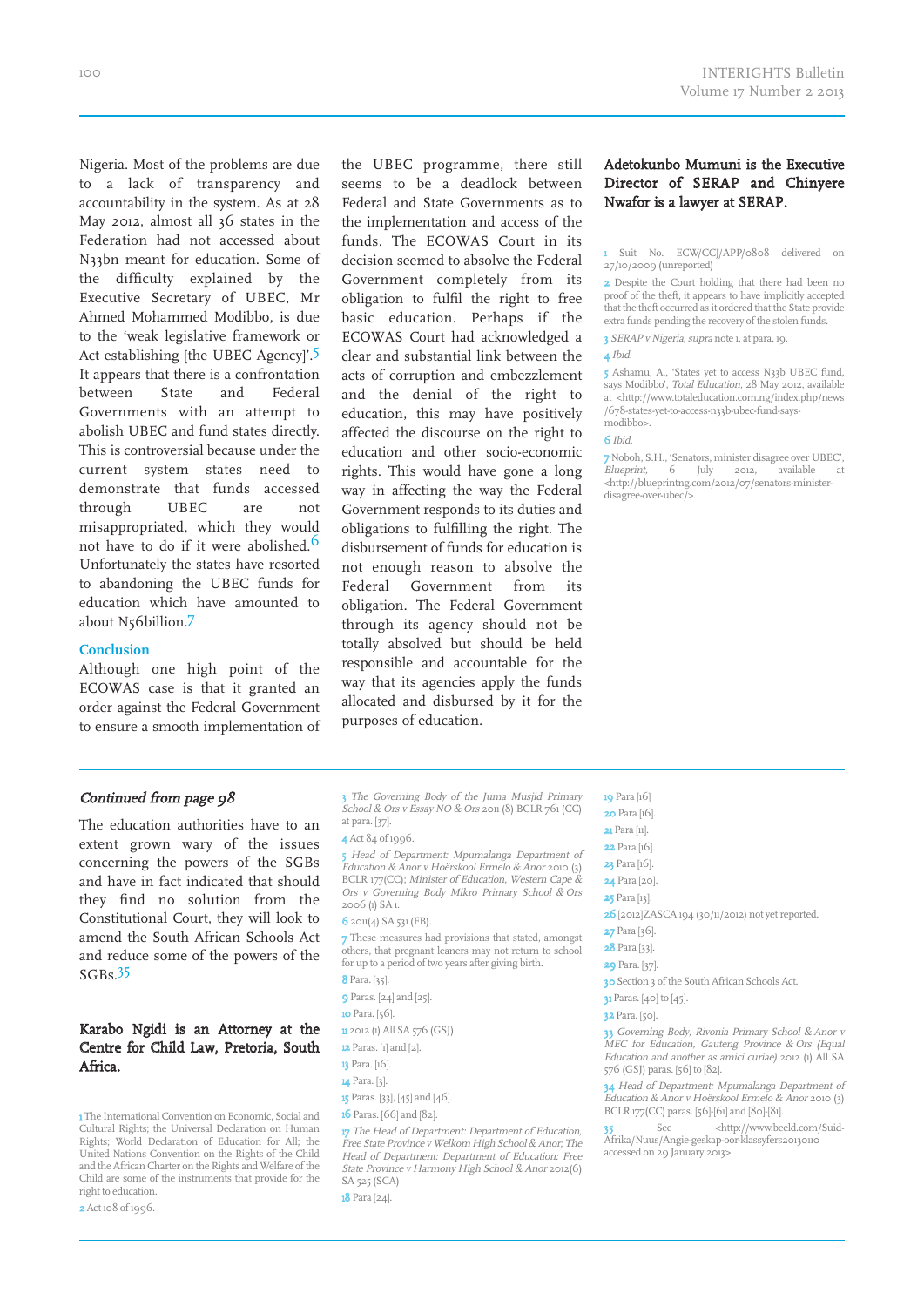### **Advancing the Right to Education Through the Communication Procedure in the African Committee of Experts on the Rights and Welfare of the Child**

Charlotte Leslie

### **Introduction**

Since its adoption in 1990 and entry into force in 1999, the African Charter on the Rights and Welfare of the Child (the African Children's Charter)<sup>1</sup> has gained recognition as the principal instrument for promoting and protecting children's rights in the African regional human rights system. A total of 48 African states have now ratified the African Children's Charter, whose noteworthy provisions include a strong, detailed and unmistakeably African right to education in Article 11. The African Committee of Experts on the Rights and Welfare of the Child (the Committee) is a group of 11 children's rights experts with the ambitious task of monitoring, reporting on and promoting the implementation of the African Children's Charter. But while the African Children's Charter is increasingly well-known, the Committee – and in particular its procedure for hearing individual communications alleging violations of the Charter – are regrettably less so. This is evident from the modest number of communications received by the Committee since its establishment in 2001 (three). Yet the Committee is one of only a few international treaty bodies that can hear individual communications relating to the right to education in Africa.<sup>2</sup> This article therefore aims to alert practitioners to the possibilities that the Committee and its communication procedure offer for highlighting, protecting and advancing the right to education in Africa.

### **What is the African Committee of Experts on the Rights and Welfare of the Child?**

The Committee's mandate is set out in general terms in Article 42 of the African Children's Charter. Its functions include: promoting and protecting the rights in the African Children's Charter, 3 monitoring the implementation of the Charter and interpreting its provisions. The Committee also has several more specific functions. Most significantly for our purposes, it is responsible for receiving and considering 'communications' alleging violations of the African Children's Charter, 4 discussed further below. It also receives and considers state reports on their compliance with the Charter,<sup>5</sup> and undertakes investigative missions into non-compliance with the Charter.<sup>6</sup>

### **What is the Committee's Communication Procedure?**

Article 44 of the African Children's Charter gives the Committee the power to consider individual communications 'from any person, group or nongovernmental organization recognized by the Organization of African Unity, by a Member State, or the United Nations relating to any matter covered by [the] Charter'. 7 The Committee has elaborated on Article 44 in guidelines that set out rules relating to a communication's content and form. A 'communication' is 'any correspondence or any complaint from a State, individual or NGO denouncing acts that are prejudicial to a right or rights of the child'. 8 A communication must relate to a state that has either signed or ratified the African Children's Charter, 9 although an exception may be made 'in the overall best interest of the child'. 10 It must be written and must not be anonymous.<sup>11</sup> It must not be exclusively based on information circulated by the media, 12 and the same issue must not have been considered in another investigation, procedure or international regulation. 13 The author of the communication must also have exhausted all

available appeal channels at the national level, and have submitted the communication within a reasonable period afterwards. 14

There is some flexibility around who may bring, or be the 'author' of, a communication. A communication may be brought by the victimised child or his or her parents or legal representatives, by witnesses, or by a group of individuals or nongovernmental organisations recognised by the African Union.<sup>15</sup> A communication may be brought on behalf of a victim without his or her agreement if the action is taken in the 'supreme interest' of the child.<sup>16</sup>

Once a communication is received, the Committee will consider whether it is admissible. If so, the Committee will confidentially bring the communication to the attention of the state concerned and request a written explanation within three months. 17 The Committee may request more information, clarification or observations.<sup>18</sup> The Committee will then deliberate on the validity of the communication in private:<sup>19</sup> neither the communication nor any document or information relating to it will be made public. 20 The Committee will take measures to ensure the effective and meaningful participation of the child or children concerned, and where a child is capable of expressing his or her opinions 'they should be heard by a Committee member'. 21 While the Committee is considering a communication, it can request the state concerned to take provisional measures to prevent harm to the child or children the subject of the communication, or other children that could be victims of similar violations. 22 Once it has reached a decision, the Committee will transmit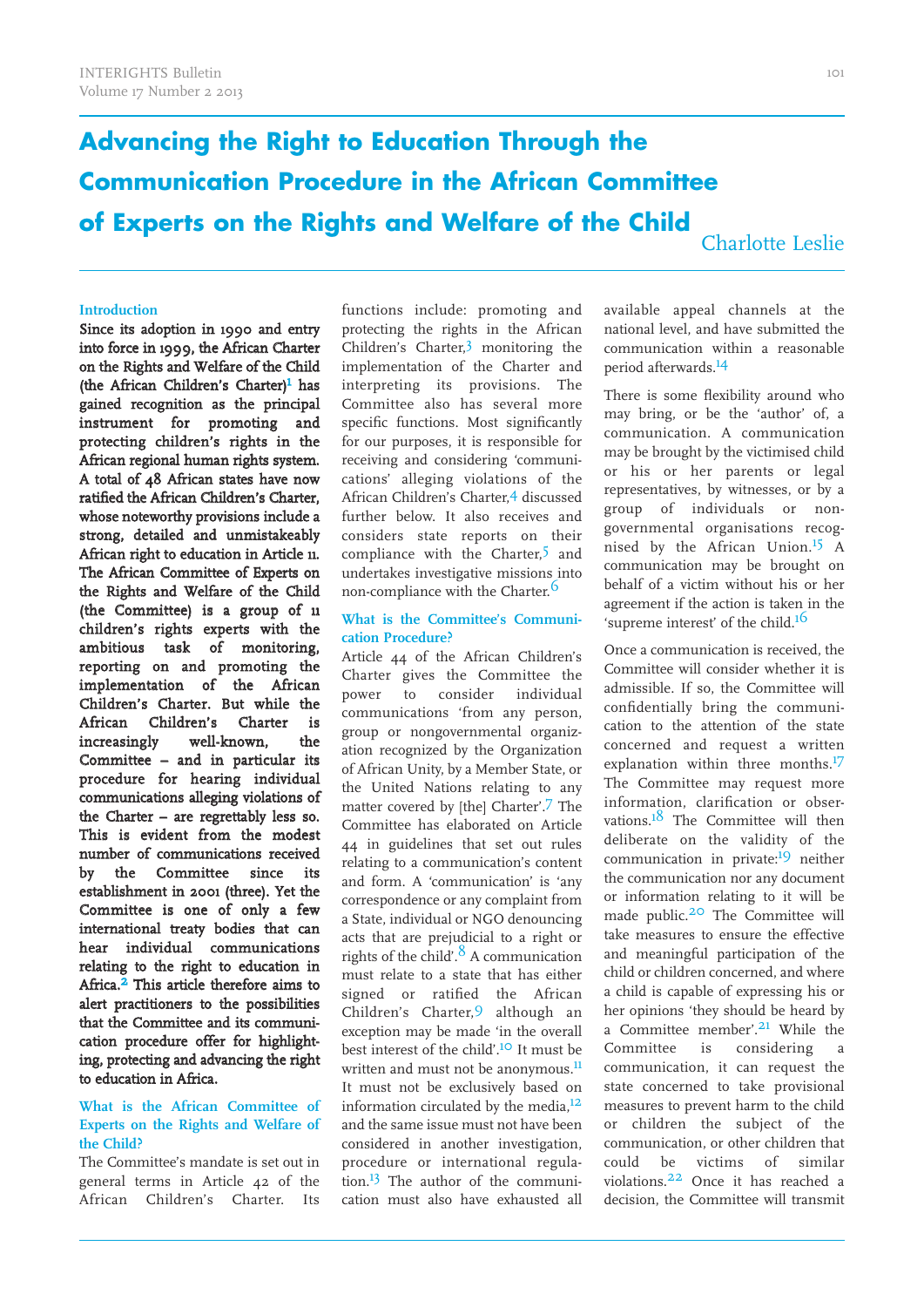it to the state concerned and to the Assembly of Heads of State and Government of the African Union for consideration. 23 The decision will then be published.<sup>24</sup> The Committee will also designate one of its members to be responsible for monitoring the decision.<sup>25</sup>

To date the Committee has received just three communications. 26 The Committee has declared the first communication (relating to the situation of children in northern Uganda) admissible and has delivered its final decision on the second. 27 That decision is discussed further below.

### **The Right to Education in the African Children's Charter**

The African Children's Charter is a powerful resource for right to education advocates. The critical provision – Article 11, which provides that 'every child shall have the right to an education' – is detailed, comprehensive and favourably expressed.

It requires states parties to take 'all appropriate measures with a view to achieving the full realisation of this right', $28$  and in particular to: (a) provide free and compulsory 'basic' education; (b) encourage the development of secondary education and progressively make it free and accessible to all; (c) make higher education accessible to all on the basis of capacity and ability; (d) take measures to encourage regular attendance at school and reduce dropout rates; and (e) take special measures in respect of female, gifted and disadvantaged children to ensure equal access to education. 29

Unlike the Convention on the Rights of the Child, the African Children's Charter explicitly requires states to take all appropriate measures to ensure that children subjected to school or parental discipline be treated with humanity and respect,<sup>30</sup> and that children who become pregnant before completing their education have an opportunity to continue with their education. 31

### **The Right to Education Before the Committee**

The Committee appears to be alive to the importance of the right to education in the broader context of the African Children's Charter, and has included the right to education as part of its general promotion activities. The Committee chooses the theme of the African Union's annual Day of the African Child, held on 16 June in honour of South African children who lost their lives protesting for quality education under apartheid. 32 It has also remarked in its concept notes on the rights of disabled children<sup>33</sup>and on the need for actions in favour of street children<sup>34</sup> on interferences with the right to education that occur along with the violation of other rights.

### **Nubian Children case**

Most significantly, however, the Committee has actually issued a decision in relation to a communication alleging a breach of the right to education. Institute for Human Rights and Development in Africa and the Open Society Justice Initiative (on behalf of children of Nubian descent in Kenya) <sup>v</sup> the Government of  $Kenya<sup>35</sup>$  was principally concerned with the complaint that children of Nubian descent in Kenya were denied the right to acquire a nationality. The Committee concluded that Kenya's failure to ensure Nubian children the right to Kenyan citizenship at birth was a violation of Article 6 of the African Children's Charter. But the authors of the communication also alleged that the children's inability to acquire a nationality interfered with their access to education and thus violated their right to education in Article 11. The Committee agreed.<sup>36</sup> It concluded:<sup>37</sup>

The affected children had less access to educational facilities for the fulfilment of their right to free and compulsory primary education than comparable communities who were not comprised of children of Nubian descent. There is de facto inequality in their access to available educational services and resources, and this can be attributed in practice to their lack of confirmed status as nationals of the Republic of Kenya. Their communities have been provided with fewer schools and <sup>a</sup> disproportionately lower share of available resources in the sphere of education, as the de facto discriminatory system of resource distribution in education has resulted in their educational needs being systematically overlooked over an extended period of time. Their right to education has not been effectively recognised and adequately provided for, even in the context of the resources available for this fulfilment of this right.

Reaction to the decision in Kenya has been positive. The Kenyan Nubians Council of Elders has popularised the decision among community members and the general public using local media and public meetings. The Council has also been given the opportunity to meet with the Kenyan judiciary and Government officials to discuss the decision and its implementation. Civil society organisations are more interested in the Committee and increasingly attentive to the citizenship issues at the heart of its decision.<sup>38</sup>

In accordance with the Committee's recommendation, 39 in 2012 the Kenyan Government submitted a report indicating some of the measures it has undertaken to comply with the decision. While the problem of statelessness persists, Government efforts to respond to the decision include passing the Kenya Citizenship and Immigration Act 2011 to recognise statelessness among certain ethnic groups and migrants, and the Kenya Citizens and Foreign Nationals Management Service Act 2011 to establish a board to determine citizenship. A further piece of legislation (the National Registration and Identification Bill 2012) is in train, relating to the registration of citizens and the registration of births and deaths. 40

In January 2013, three Committee members and a member of the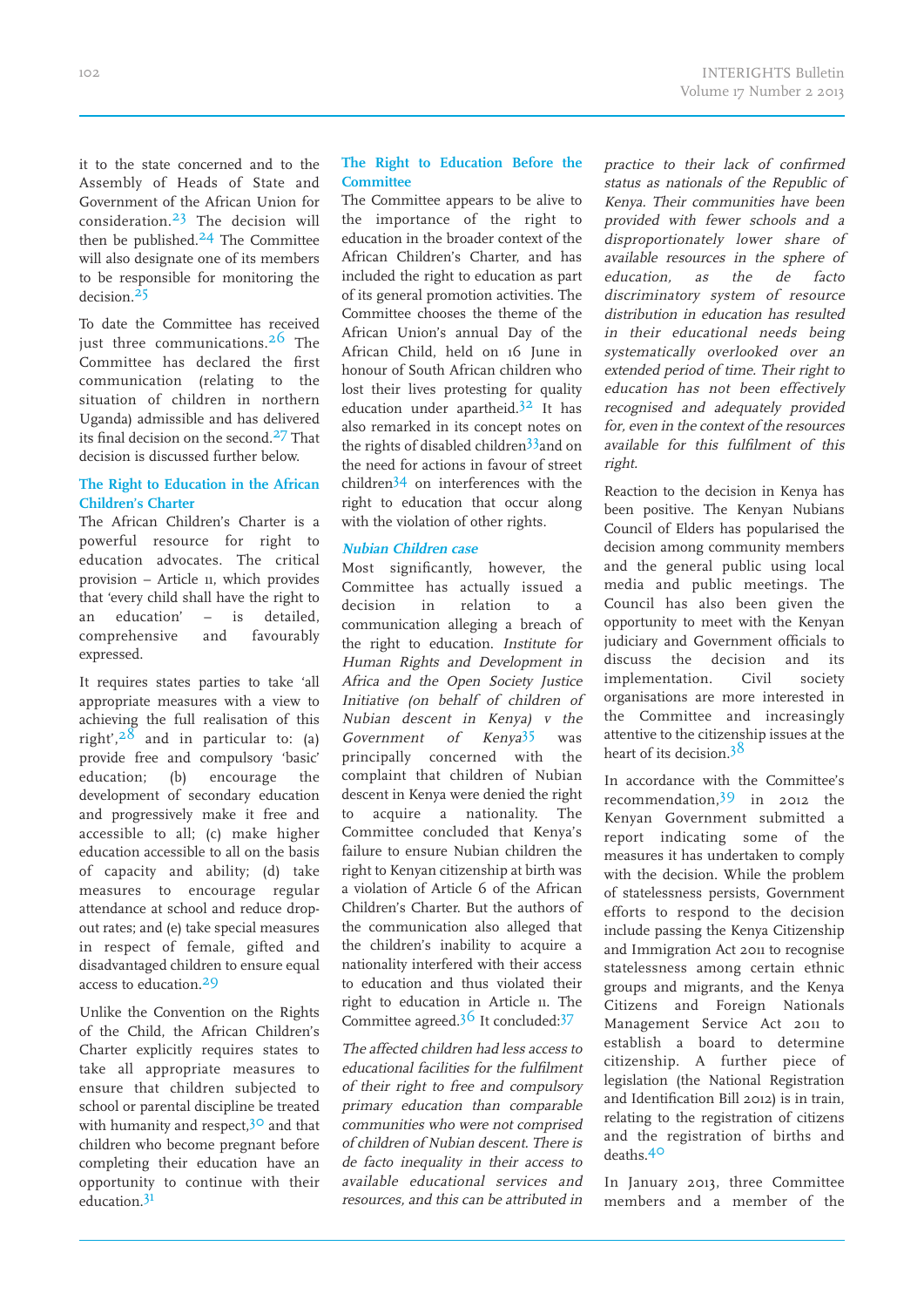Committee's Secretariat undertook a monitoring mission to Kenya with the co-operation of the Kenyan Government. During this mission, the Committee engaged with various Government ministries, civil society organisations, international nongovernmental organisations and the Nubian community. This included meetings with representatives from the Ministry of Education and Education Department of the Nairobi City Council. The Committee will send its observations and recommendations for short term, mid-term and long term action directly to the Kenyan Government. 41

### **Advancing the Right to Education Using the Committee's Communication Procedure**

The decision – and subsequent activity – in the Nubian Children case demonstrates the latent potential of the Committee's communication procedure to redress right to education violations and to advance the law on the right to education in Africa.

In practical terms, the Committee's generous stance on who may bring a communication means it is highly feasible for organisations to submit complaints, either with or on behalf of affected children (as the Institute for Human Rights and Development in Africa and the Open Society Justice Initiative did in the Nubian Children case).

Submitting a communication invites the Committee to sanction publicly the state concerned and action or circumstances complained of, as well as to issue recommendations and subject the state to ongoing monitoring. In the Nubian Children case, the Committee articulated and publicised Kenya's violation of the right to education: the position of children of Nubian descent in Kenya is now much more widely known, and their difficulties accessing schooling are more widely understood as a human rights issue. The Committee has also been able to give guidance to Kenya for redressing the violation that is more detailed and specific than what

is provided in the African Children's Charter itself.

The Committee's willingness to consider the authors' collateral allegation involving the right to education indicates that it takes this right seriously. And as the body charged with interpreting provisions of the Charter, it is significant – and helpful for right to education advocates – that the Committee confirmed that discriminatory access to educational services and resources and systematic oversight of educational needs is a breach of Article 11 of the African Children's Charter, even in the context of limited resources. Practitioners should consider what other actions or circumstances might also amount to a violation under Article 11 and could thus be the subject of authoritative comment by the **Committee** 

#### **Conclusion**

The Committee has received only three communications since its establishment in 2001, of which to the best of our knowledge only one has related to the right to education. 42 There is thus clearly plenty of scope to increase the Committee's right to education-related communication workload. The decision in the Nubian Children case hints at the possibilities that this procedure holds for right to education advocates, including publication, recommendation and oversight. Practitioners should not hesitate to make use of this valuable opportunity.

### Charlotte Leslie is a Harvard Law School Public Service Fellow in the Economic and Social Rights programme at INTERIGHTS.

1 The African Charter on the Rights and Welfare of the Child (hereafter the African Children's Charter), Article 46.

2 The United Nations Committee on the Rights of the Child as yet has no procedure to do, and the communication procedure of the Committee on Economic, Social and Cultural Rights is not yet functional. The African Commission on Human and Peoples' Rights can hear communications concerning the right to education in Article 17 of the African Charter of Human and Peoples' Rights, but this provision is more limited in scope than Article 11 of the African Children's Charter.

- 3 The African Children's Charter, Article 46(a)(i)-(iii).
- 4 The African Children's Charter, Article 44.
- 5 The African Children's Charter, Article 43.
- 6 The African Children's Charter, Article 45.

7 The African Children's Charter, Article 44(1).

8 Guidelines for the Consideration of Communications Provided for in Article 44 of the African Charter on the Rights and Welfare of the Child (African Union) ACERWC/8/4 (the Guidelines), Chapter 1, Article 1.

9 Guidelines, Chapter 2, Article 1,II., 1.

10 Guidelines, Chapter 2, Article 1, II, 2.

11 Guidelines, Chapter 2, Article 1,II., 1.

12 Guidelines, Chapter 2, Article 1, III., 1(b).

13 Guidelines, Chapter 2, Article 1, III., 1(c).

14 Guidelines, Chapter 2, Article 1, III., 1(d) and (e).

15 Guidelines, Chapter 2, Article 1, I., 1, Communications may also be brought by a member state or by any other institution of the United Nations system.

16 Guidelines, Chapter 2, Article 1, I. 3.

17 Guidelines, Chapter 2 Article 2,II, 3-4.

- 18 Guidelines, Chapter 2, Article 2, V, 1-3.
- 19 Guidelines, Chapter 3, Article 1.

20 Guidelines, Chapter 3, Article 1.

21 Guidelines, Chapter 3, Article 3, 1-2.

22 Guidelines, Chapter 2, Article 2, IV, 1.

23 Guidelines, Chapter 3, Article 4, 4.

24 Guidelines, Chapter 3, Article 4, 4.

25 Guidelines, Chapter 3, Article 4, 1.

26 Personal communications with Benyam Dawit Mezmur, Chairperson of the African Committee of Experts on the Rights and Welfare of the Child, January 2013, on file with the author and INTERIGHTS.

27 (22 March 2011) Decision: No 002/Com/002/2009 (The ACERWC).

28 African Children's Charter, Article 11(3).

- 29 African Children's Charter, Article 11(3)(a)-(e).
- 30 African Children's Charter, Article 11(5).

31 African Children's Charter, Article 11(6).

32 African Committee of Experts on the Rights and Welfare of the Child 'Concept Note on the Commemoration of the Day of the African Child on 16 June 2012 under the theme: The Rights of Children with Disabilities: The Duty to Protect, Respect, Promote And Fulfill', available at <http://acerwc.org/statement/ english-acerwc-concept-note-dac-2012-2/>.

33 Ibid.

34 African Committee of Experts on the Rights and Welfare of the Child 'Concept Note on the Welfare of the Child 'Concept Note Commemoration of the Day of the African Child on 16 June 2012 under the theme: All Together for Urgent Actions in Favour of Street Children', available at <http://www.acerwc.org/wp-content/uploads/2011/05/ acerwc-daychild-conceptnote-2011-eng.pdf>.

35 (22 March 2011) Decision: No. 002/Com/002/2009.

36 Institute for Human Rights and Development in Africa and the Open Society Justice Initiative (on behalf of children of Nubian descent in Kenya) <sup>v</sup> the Government of Kenya at [69].

### 37 Ibid., para [65].

38 Personal communications with Adam Hussein Adam, Equality and Citizenship Officer, Open Society Initiative for Eastern Africa, February 2013, on file with the author and INTERIGHTS.

39 Supra note 36.

40 Supra note 38.

41 Supra note 26.

42 It is not known whether the third communication relates to the right to education.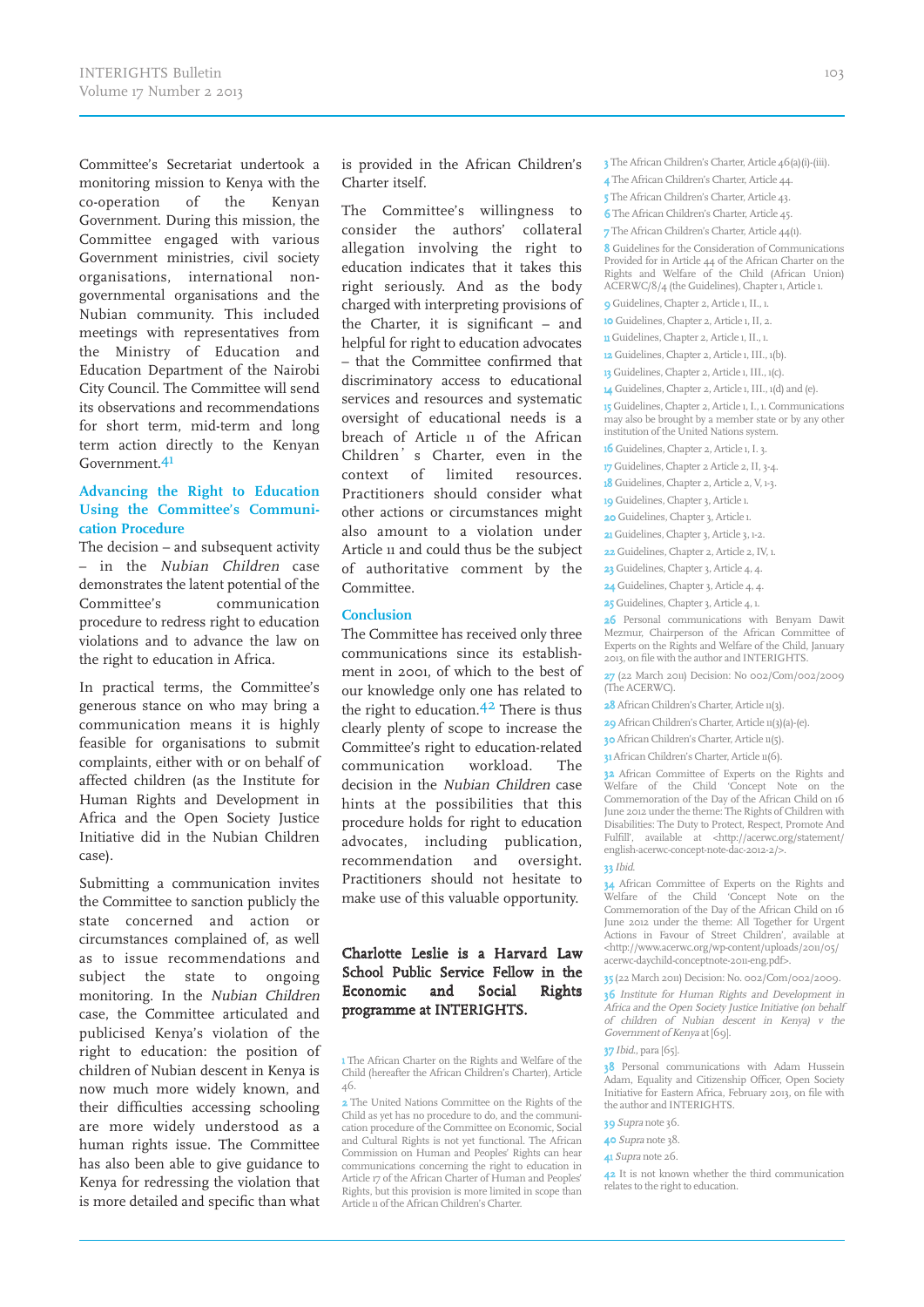### **Subscribe to the INTERIGHTS Bulletin**

The **Bulletin** is INTERIGHTS' flagship journal containing substantive articles on issues of international human rights law, and news and comment on significant developments. It also features an international law reports section which contains summaries of major recent human rights decisions from different international courts and tribunals.

### Subscriptions

Two issues are published each year. There are four issues per volume.

Subscription rate per volume: Organisations:  $f_48$ Individuals:  $f_36$ Students: £24

Payment accepted by Sterling cheque or bank transfer.

PDF versions of past issues of the Bulletin are available on our website at <http://www.interights.org/bulletin/index.html>.

You may also be interested in other publications from INTERIGHTS:

The **Commonwealth Human Rights Law Digest** is a key source for comparative human rights jurisprudence from across the Commonwealth. The Digest is a subscription publication produced twice yearly which contains approximately 50 case summaries per edition of significant human rights decisions. A wide range of issues are covered, including INTERIGHTS' main areas of focus: economic and social rights, equality, and security and the rule of law.

INTERIGHTS also publishes a free monthly email bulletin, CommonwealthNet, which contains brief summaries of recent significant human rights judgments from around the common law world with links to full-text decisions.

In addition to these publications, INTERIGHTS hosts two free searchable databases on its website, the International Human Rights Law Database and the Commonwealth Human Rights Law Database. These contain over 2,750 summaries of significant human rights cases from domestic, regional and international courts and tribunals. New cases are regularly added to the databases. See <http://www.interights.org/commonwealth-and-international-lawdatabase/index.html> for further details.

### To subscribe to any of the above publications or for further information please contact:

Rachel Fleetwood, Information and Publications Officer INTERIGHTS, Suite 1.05, New Loom House, 101 Back Church Lane, London E1 1LU Telephone +44 (0)20 7264 3971 Email rfleetwood@interights.org